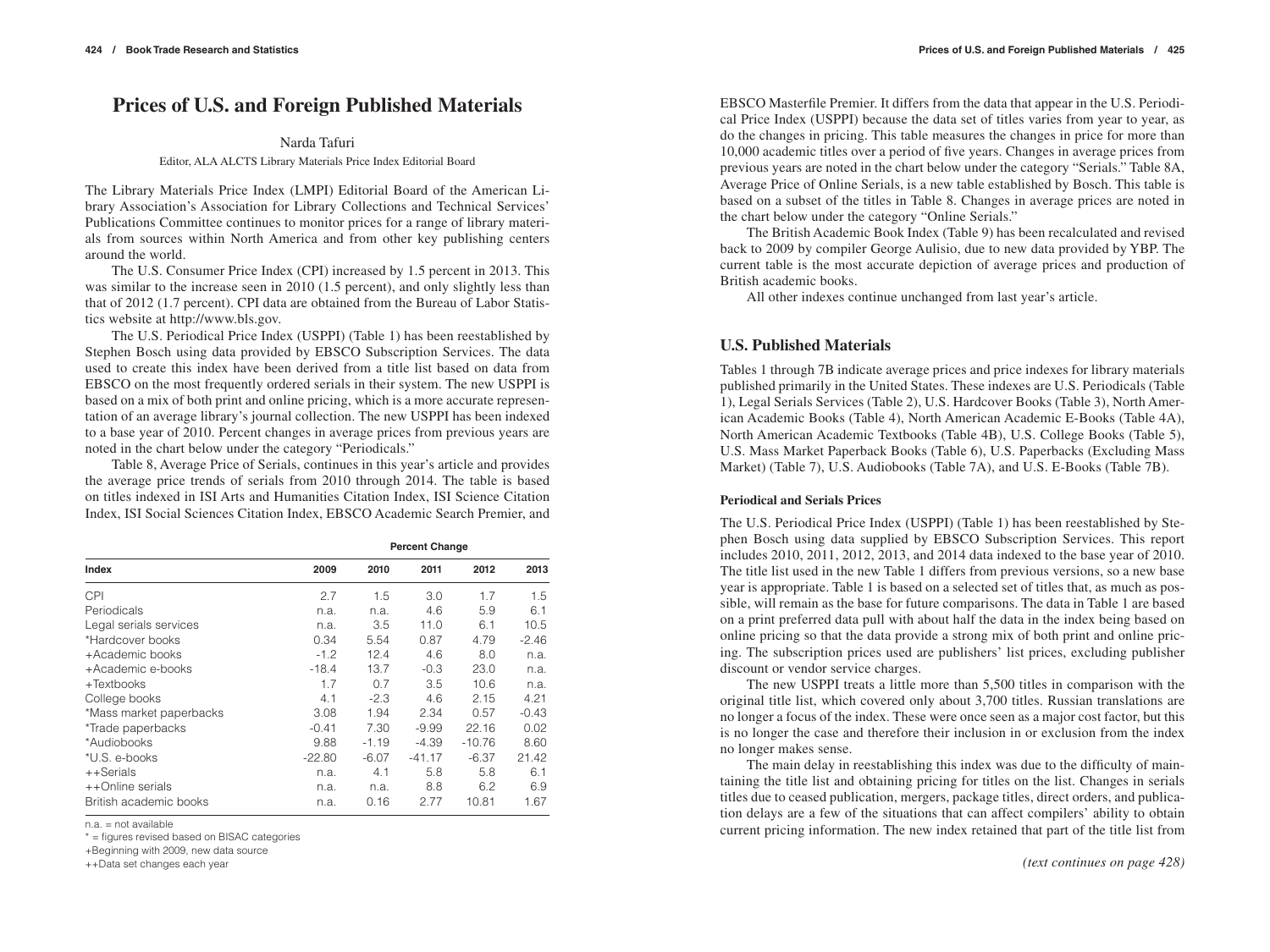| iubject                               | LC Class                                                                         | Titles | ${\footnotesize \begin{array}{l} {\bf 2016} \\ {\bf 218} \\ {\bf 221} \\ {\bf 231} \\ {\bf 242} \\ {\bf 253} \\ {\bf 261} \\ {\bf 273} \\ {\bf 281} \\ {\bf 292} \\ {\bf 203} \\ {\bf 213} \\ {\bf 223} \\ {\bf 233} \\ {\bf 243} \\ {\bf 254} \\ {\bf 263} \\ {\bf 273} \\ {\bf 281} \\ {\bf 292} \\ {\bf 203} \\ {\bf 283} \\ {\bf 284} \\ {\bf 293} \\ {\bf 294} \\ {\bf 214} \\$ | $\begin{array}{lll} \text{201} & \text{12} & \text{13} & \text{14} & \text{15} & \text{16} & \text{17} \\ \text{21} & \text{22} & \text{23} & \text{24} & \text{25} & \text{26} \\ \text{22} & \text{23} & \text{25} & \text{26} & \text{27} & \text{28} \\ \text{23} & \text{24} & \text{25} & \text{26} & \text{27} & \text{28} \\ \text{25} & \text{26} & \text{27} & \text{28} & \text{28} & \$ | $\begin{array}{l} \text{2012} \\ \text{213} \\ \text{224} \\ \text{235} \\ \text{246} \\ \text{257} \\ \text{268} \\ \text{279} \\ \text{280} \\ \text{290} \\ \text{201} \\ \text{210} \\ \text{221} \\ \text{231} \\ \text{242} \\ \text{253} \\ \text{268} \\ \text{270} \\ \text{280} \\ \text{290} \\ \text{201} \\ \text{202} \\ \text{203} \\ \text{204} \\ \text{205} \\ \text{206} \\ \text{2$ | $\begin{array}{r} 2013\\ \hline \text{201} \\ \text{202} \\ \text{203} \\ \text{204} \\ \text{205} \\ \text{206} \\ \text{207} \\ \text{208} \\ \text{209} \\ \text{200} \\ \text{201} \\ \text{202} \\ \text{203} \\ \text{204} \\ \text{205} \\ \text{206} \\ \text{207} \\ \text{208} \\ \text{209} \\ \text{200} \\ \text{200} \\ \text{201} \\ \text{202} \\ \text{203} \\ \text{204} \\ \text{2$ | 2014<br>Avg. Price                                                                                                                                                                                                                                                                                                                                                                               | Price<br>Increase<br>2013–2014 (                          | Price Index<br>$\textsf{Base} = 20^\circ$ |
|---------------------------------------|----------------------------------------------------------------------------------|--------|--------------------------------------------------------------------------------------------------------------------------------------------------------------------------------------------------------------------------------------------------------------------------------------------------------------------------------------------------------------------------------------|-----------------------------------------------------------------------------------------------------------------------------------------------------------------------------------------------------------------------------------------------------------------------------------------------------------------------------------------------------------------------------------------------------|---------------------------------------------------------------------------------------------------------------------------------------------------------------------------------------------------------------------------------------------------------------------------------------------------------------------------------------------------------------------------------------------------------|--------------------------------------------------------------------------------------------------------------------------------------------------------------------------------------------------------------------------------------------------------------------------------------------------------------------------------------------------------------------------------------------------------|--------------------------------------------------------------------------------------------------------------------------------------------------------------------------------------------------------------------------------------------------------------------------------------------------------------------------------------------------------------------------------------------------|-----------------------------------------------------------|-------------------------------------------|
| vgriculture                           |                                                                                  |        |                                                                                                                                                                                                                                                                                                                                                                                      |                                                                                                                                                                                                                                                                                                                                                                                                     |                                                                                                                                                                                                                                                                                                                                                                                                         |                                                                                                                                                                                                                                                                                                                                                                                                        | $\begin{array}{r} \hline \text{18.5 }\text{18.6 }\text{19.7 }\text{19.8 }\text{19.8 }\text{10.8 }\text{10.8 }\text{17.8 }\text{18.8 }\text{19.8 }\text{10.8 }\text{10.8 }\text{10.8 }\text{11.8 }\text{12.8 }\text{13.8 }\text{14.8 }\text{15.8 }\text{16.8 }\text{17.8 }\text{18.8 }\text{19.8 }\text{10.8 }\text{10.8 }\text{11.8 }\text{12.8 }\text{13.8 }\text{14.8 }\text{15.8 }\text{16.8$ |                                                           |                                           |
|                                       |                                                                                  |        |                                                                                                                                                                                                                                                                                                                                                                                      |                                                                                                                                                                                                                                                                                                                                                                                                     |                                                                                                                                                                                                                                                                                                                                                                                                         |                                                                                                                                                                                                                                                                                                                                                                                                        |                                                                                                                                                                                                                                                                                                                                                                                                  |                                                           |                                           |
| Anthropology<br>Arts and architecture |                                                                                  |        |                                                                                                                                                                                                                                                                                                                                                                                      |                                                                                                                                                                                                                                                                                                                                                                                                     |                                                                                                                                                                                                                                                                                                                                                                                                         |                                                                                                                                                                                                                                                                                                                                                                                                        |                                                                                                                                                                                                                                                                                                                                                                                                  |                                                           |                                           |
| Astronomy                             |                                                                                  |        |                                                                                                                                                                                                                                                                                                                                                                                      |                                                                                                                                                                                                                                                                                                                                                                                                     |                                                                                                                                                                                                                                                                                                                                                                                                         |                                                                                                                                                                                                                                                                                                                                                                                                        |                                                                                                                                                                                                                                                                                                                                                                                                  |                                                           |                                           |
|                                       |                                                                                  |        |                                                                                                                                                                                                                                                                                                                                                                                      |                                                                                                                                                                                                                                                                                                                                                                                                     |                                                                                                                                                                                                                                                                                                                                                                                                         |                                                                                                                                                                                                                                                                                                                                                                                                        |                                                                                                                                                                                                                                                                                                                                                                                                  |                                                           |                                           |
| Biology<br>Botany                     |                                                                                  |        |                                                                                                                                                                                                                                                                                                                                                                                      |                                                                                                                                                                                                                                                                                                                                                                                                     |                                                                                                                                                                                                                                                                                                                                                                                                         |                                                                                                                                                                                                                                                                                                                                                                                                        |                                                                                                                                                                                                                                                                                                                                                                                                  |                                                           |                                           |
| susiness and economics                |                                                                                  |        |                                                                                                                                                                                                                                                                                                                                                                                      |                                                                                                                                                                                                                                                                                                                                                                                                     |                                                                                                                                                                                                                                                                                                                                                                                                         |                                                                                                                                                                                                                                                                                                                                                                                                        |                                                                                                                                                                                                                                                                                                                                                                                                  |                                                           |                                           |
| Chemistry                             |                                                                                  |        |                                                                                                                                                                                                                                                                                                                                                                                      |                                                                                                                                                                                                                                                                                                                                                                                                     |                                                                                                                                                                                                                                                                                                                                                                                                         |                                                                                                                                                                                                                                                                                                                                                                                                        |                                                                                                                                                                                                                                                                                                                                                                                                  |                                                           |                                           |
| Education                             |                                                                                  |        |                                                                                                                                                                                                                                                                                                                                                                                      |                                                                                                                                                                                                                                                                                                                                                                                                     |                                                                                                                                                                                                                                                                                                                                                                                                         |                                                                                                                                                                                                                                                                                                                                                                                                        |                                                                                                                                                                                                                                                                                                                                                                                                  |                                                           |                                           |
|                                       |                                                                                  |        |                                                                                                                                                                                                                                                                                                                                                                                      |                                                                                                                                                                                                                                                                                                                                                                                                     |                                                                                                                                                                                                                                                                                                                                                                                                         |                                                                                                                                                                                                                                                                                                                                                                                                        |                                                                                                                                                                                                                                                                                                                                                                                                  | και του στη στη στη σαν<br>για του τη στη στη στη σα<br>γ |                                           |
| Engineering<br>Food science           |                                                                                  |        |                                                                                                                                                                                                                                                                                                                                                                                      |                                                                                                                                                                                                                                                                                                                                                                                                     |                                                                                                                                                                                                                                                                                                                                                                                                         |                                                                                                                                                                                                                                                                                                                                                                                                        |                                                                                                                                                                                                                                                                                                                                                                                                  |                                                           |                                           |
| General science                       |                                                                                  |        |                                                                                                                                                                                                                                                                                                                                                                                      |                                                                                                                                                                                                                                                                                                                                                                                                     |                                                                                                                                                                                                                                                                                                                                                                                                         |                                                                                                                                                                                                                                                                                                                                                                                                        |                                                                                                                                                                                                                                                                                                                                                                                                  |                                                           |                                           |
| General works                         | $\begin{aligned} \mathbf{y} &\in \mathbb{R} \\ \mathbf{0} &\infty \end{aligned}$ |        |                                                                                                                                                                                                                                                                                                                                                                                      |                                                                                                                                                                                                                                                                                                                                                                                                     |                                                                                                                                                                                                                                                                                                                                                                                                         |                                                                                                                                                                                                                                                                                                                                                                                                        |                                                                                                                                                                                                                                                                                                                                                                                                  |                                                           |                                           |
| Geography                             |                                                                                  |        |                                                                                                                                                                                                                                                                                                                                                                                      |                                                                                                                                                                                                                                                                                                                                                                                                     |                                                                                                                                                                                                                                                                                                                                                                                                         |                                                                                                                                                                                                                                                                                                                                                                                                        |                                                                                                                                                                                                                                                                                                                                                                                                  |                                                           |                                           |

|     | Subject                             | LC Class                                                                                      | <b>Titles</b>                 | 2010<br>Avg. Price             | 2011<br>Avg. Price                                  | 2012<br>Avg. Price               | 2013<br>Avg. Price                                                                                       | 2014<br>Avg. Price                                                                                                                                                                                                                                                    |                             | Price<br>Increase Price Index<br>2013–2014 (Base = 2010)                                                                                                                                                                                                                                     |
|-----|-------------------------------------|-----------------------------------------------------------------------------------------------|-------------------------------|--------------------------------|-----------------------------------------------------|----------------------------------|----------------------------------------------------------------------------------------------------------|-----------------------------------------------------------------------------------------------------------------------------------------------------------------------------------------------------------------------------------------------------------------------|-----------------------------|----------------------------------------------------------------------------------------------------------------------------------------------------------------------------------------------------------------------------------------------------------------------------------------------|
|     | Anthropology<br>Agriculture         | $\sigma$ $\frac{z}{\sigma}$ $z$                                                               | 86<br>242                     | \$579.48<br>373.64<br>112.39   | 391.31<br>116.80<br>\$610.84                        | \$641.43<br>411.00               | $\begin{array}{r} 6887.22 \\ 430.33 \\ 430.83 \\ 125.24 \\ 2,049.88 \\ 2,405.68 \\ 1,583.36 \end{array}$ | 453.36<br>130.70<br>\$726.67                                                                                                                                                                                                                                          | ι<br>ναία αννιστοσιοι<br>δε |                                                                                                                                                                                                                                                                                              |
|     | Arts and architecture<br>Astronomy  | $\mathbb{B}$                                                                                  | $107$<br>26                   | 1,793.08                       | 1,662.27                                            | 120.62                           |                                                                                                          |                                                                                                                                                                                                                                                                       |                             |                                                                                                                                                                                                                                                                                              |
|     | Biology<br>Botany                   | S<br>SRK5<br>SRK5                                                                             |                               | 2,053.06<br>1,361.09<br>351.29 | 2,160.88<br>1,419.23<br>370.36                      | 1,753.73<br>2,288.26<br>1,491.68 |                                                                                                          | $\begin{array}{l} 2,000\\ 2,000\\ 2,000\\ 2,000\\ 2,000\\ 1,000\\ 2,000\\ 3,000\\ 4,000\\ 4,000\\ 4,000\\ 4,000\\ 4,000\\ 4,000\\ 4,000\\ 4,000\\ 4,000\\ 4,000\\ 4,000\\ 4,000\\ 4,000\\ 4,000\\ 4,000\\ 4,000\\ 4,000\\ 4,000\\ 4,000\\ 4,000\\ 4,000\\ 4,000\\ 4,$ |                             |                                                                                                                                                                                                                                                                                              |
|     | Business and economics              |                                                                                               |                               |                                |                                                     | 389.34                           | 410.55<br>410.45<br>4,024.45<br>409.63                                                                   |                                                                                                                                                                                                                                                                       |                             |                                                                                                                                                                                                                                                                                              |
|     | Chemistry<br>Education              |                                                                                               |                               | 3,396.26<br>354.92             | 3,605.69                                            | 3,808.31<br>389.92               |                                                                                                          |                                                                                                                                                                                                                                                                       |                             |                                                                                                                                                                                                                                                                                              |
|     | Food science<br>Engineering         | $\lrcorner$ $\lrcorner$ $\lrcorner$                                                           | 47                            | 1,244.39<br>356.17             | 371.24<br>1,323.70<br>1,051.67<br>1,051.67<br>87.93 | 1,405.36<br>394.64               | 1,486.54<br>416.09                                                                                       | 1,584.81<br>439.51<br>1,218.88                                                                                                                                                                                                                                        |                             |                                                                                                                                                                                                                                                                                              |
|     | General science                     |                                                                                               |                               | 998.51                         |                                                     |                                  | 1,153.60                                                                                                 |                                                                                                                                                                                                                                                                       |                             |                                                                                                                                                                                                                                                                                              |
|     | General works<br>Geography          | $Q \propto \frac{1}{G}$                                                                       | 82 12 13<br>82 13 13          | 85.84<br>670.60                | 644.52                                              | 1,109.61<br>90.73<br>684.72      | 95.41<br>783.49                                                                                          | 99.14<br>836.61                                                                                                                                                                                                                                                       |                             |                                                                                                                                                                                                                                                                                              |
|     |                                     |                                                                                               |                               |                                |                                                     |                                  |                                                                                                          |                                                                                                                                                                                                                                                                       |                             |                                                                                                                                                                                                                                                                                              |
|     |                                     |                                                                                               |                               |                                |                                                     |                                  |                                                                                                          |                                                                                                                                                                                                                                                                       |                             |                                                                                                                                                                                                                                                                                              |
|     |                                     |                                                                                               |                               |                                |                                                     |                                  |                                                                                                          |                                                                                                                                                                                                                                                                       |                             |                                                                                                                                                                                                                                                                                              |
|     |                                     |                                                                                               |                               |                                |                                                     |                                  |                                                                                                          |                                                                                                                                                                                                                                                                       |                             |                                                                                                                                                                                                                                                                                              |
|     |                                     |                                                                                               |                               |                                |                                                     |                                  |                                                                                                          |                                                                                                                                                                                                                                                                       |                             |                                                                                                                                                                                                                                                                                              |
|     |                                     |                                                                                               |                               |                                |                                                     |                                  |                                                                                                          |                                                                                                                                                                                                                                                                       |                             |                                                                                                                                                                                                                                                                                              |
|     |                                     |                                                                                               |                               |                                |                                                     |                                  |                                                                                                          |                                                                                                                                                                                                                                                                       |                             |                                                                                                                                                                                                                                                                                              |
|     |                                     |                                                                                               |                               |                                |                                                     |                                  |                                                                                                          |                                                                                                                                                                                                                                                                       |                             |                                                                                                                                                                                                                                                                                              |
|     |                                     |                                                                                               |                               |                                |                                                     |                                  |                                                                                                          |                                                                                                                                                                                                                                                                       |                             |                                                                                                                                                                                                                                                                                              |
|     |                                     |                                                                                               |                               |                                |                                                     |                                  |                                                                                                          |                                                                                                                                                                                                                                                                       |                             |                                                                                                                                                                                                                                                                                              |
|     |                                     |                                                                                               |                               |                                |                                                     |                                  |                                                                                                          |                                                                                                                                                                                                                                                                       |                             |                                                                                                                                                                                                                                                                                              |
|     |                                     |                                                                                               |                               |                                |                                                     |                                  |                                                                                                          |                                                                                                                                                                                                                                                                       |                             |                                                                                                                                                                                                                                                                                              |
|     |                                     |                                                                                               |                               |                                |                                                     |                                  |                                                                                                          |                                                                                                                                                                                                                                                                       |                             |                                                                                                                                                                                                                                                                                              |
|     |                                     |                                                                                               |                               |                                |                                                     |                                  |                                                                                                          |                                                                                                                                                                                                                                                                       |                             |                                                                                                                                                                                                                                                                                              |
|     |                                     |                                                                                               |                               |                                |                                                     |                                  |                                                                                                          |                                                                                                                                                                                                                                                                       |                             |                                                                                                                                                                                                                                                                                              |
|     |                                     |                                                                                               |                               |                                |                                                     |                                  |                                                                                                          |                                                                                                                                                                                                                                                                       |                             |                                                                                                                                                                                                                                                                                              |
|     |                                     |                                                                                               |                               |                                |                                                     |                                  |                                                                                                          |                                                                                                                                                                                                                                                                       |                             |                                                                                                                                                                                                                                                                                              |
|     |                                     |                                                                                               |                               |                                |                                                     |                                  |                                                                                                          |                                                                                                                                                                                                                                                                       |                             |                                                                                                                                                                                                                                                                                              |
|     |                                     |                                                                                               |                               |                                |                                                     |                                  |                                                                                                          |                                                                                                                                                                                                                                                                       |                             |                                                                                                                                                                                                                                                                                              |
|     | Geology                             | $\overline{C}$<br>$\square$                                                                   | 67<br>7584<br>785             | 1,368.79<br>1,009.55           | 1,424.96<br>1,068.74                                | 1,514.90                         | 1,603.07<br>1,224.65<br>231.75<br>194.56                                                                 | 1,699.34                                                                                                                                                                                                                                                              | $\cup$                      |                                                                                                                                                                                                                                                                                              |
|     | Health sciences<br>History          | C, D, E, F                                                                                    |                               | 202.39                         | 210.80                                              | 1, 147.17<br>221.80              |                                                                                                          |                                                                                                                                                                                                                                                                       |                             |                                                                                                                                                                                                                                                                                              |
|     | Language and literature             | $\mathbf{\Omega}$<br>$\times$                                                                 |                               | 168.12                         | 176.34<br>220.92                                    | 185.63                           |                                                                                                          |                                                                                                                                                                                                                                                                       |                             |                                                                                                                                                                                                                                                                                              |
|     | Library science<br><b>Law</b>       |                                                                                               | <b>220</b><br>96              | 214.01<br>290.02               |                                                     | 231.72<br>321.24                 | 336.34<br>239.11                                                                                         | $\begin{array}{c} 1,309.43 \\ 245.88 \\ 205.49 \\ 205.33 \\ 355.38 \end{array}$                                                                                                                                                                                       |                             |                                                                                                                                                                                                                                                                                              |
|     | Math and computer science           | $\mathcal{E}_{\text{C}}$                                                                      | 285                           | 1,242.13                       | 303.75<br>1,300.45                                  | 1,367.86                         | 1,406.66                                                                                                 | 1,480.16                                                                                                                                                                                                                                                              |                             |                                                                                                                                                                                                                                                                                              |
|     | Military and naval science<br>Music | $\geq$<br>$\geq$                                                                              | 38<br>$\overline{\mathrm{S}}$ | 239.90<br>82.18                | 272.80<br>86.03                                     | 89.24<br>285.07                  | 301.03<br>92.24                                                                                          | 288.80                                                                                                                                                                                                                                                                |                             |                                                                                                                                                                                                                                                                                              |
|     | Philosophy and religion<br>Physics  | B-BD, BH-BX<br><b>C</b>                                                                       | 196                           | 2,845.54<br>232.37             | 240.32<br>2,794.21                                  | 253.08<br>2,944.32               | 266.63<br>3,282.05                                                                                       | 95.74<br>281.45<br>3,499.54                                                                                                                                                                                                                                           |                             | $\begin{array}{l} 1\  \  \, 1\  \  \, 7\  \  \, 7\  \  \, 8\  \  \, 7\  \  \, 8\  \  \, 9\  \  \, 7\  \  \, 8\  \  \, 9\  \  \, 9\  \  \, 9\  \  \, 9\  \  \, 9\  \  \, 9\  \  \, 9\  \  \, 9\  \  \, 9\  \  \, 9\  \  \, 9\  \  \, 9\  \  \, 9\  \  \, 9\  \  \, 9\  \  \, 9\  \  \, 9\  \$ |
|     | Political science                   | ⊃                                                                                             |                               | 312.76                         | 324.99                                              | 340.45                           | 362.82                                                                                                   | 382.91                                                                                                                                                                                                                                                                |                             |                                                                                                                                                                                                                                                                                              |
|     | Psychology<br>Recreation            | $\gtrsim$<br>$\frac{\mu}{\Delta}$                                                             |                               | 69.79<br>648.21                | 683.75<br>72.50                                     | 726.61<br>81.14                  | 767.19<br>84.44                                                                                          | 90.20<br>828.57                                                                                                                                                                                                                                                       |                             |                                                                                                                                                                                                                                                                                              |
|     | Social sciences                     | $\pm$                                                                                         |                               | 351.40                         | 369.57                                              | 388.63                           | 410.60                                                                                                   | 435.17                                                                                                                                                                                                                                                                |                             |                                                                                                                                                                                                                                                                                              |
|     | Technology<br>Sociology             | HM-HX<br>$TA-TT$                                                                              | 194                           | 482.59<br>535.73               | 508.78<br>564.70                                    | 538.51<br>592.24                 | 567.96<br>624.46                                                                                         | 608.13<br>679.00                                                                                                                                                                                                                                                      |                             |                                                                                                                                                                                                                                                                                              |
|     | Zoology                             | $\vec{\sigma}$                                                                                | $122$<br>$112$                | 1,454.26                       | 1,527.59                                            | 1,613.42                         | 1,675.90                                                                                                 | 1,762.83                                                                                                                                                                                                                                                              |                             |                                                                                                                                                                                                                                                                                              |
|     | Total                               |                                                                                               | 5,505                         | \$843.46                       | \$882.38                                            | \$934.48                         | \$991.39                                                                                                 | \$1,051.73                                                                                                                                                                                                                                                            | 6.1%                        |                                                                                                                                                                                                                                                                                              |
| 427 | Compiled by Stephen Bosch, Un       | iversity of Arizona, based on subscription information supplied by Ebsco Information Services |                               |                                |                                                     |                                  |                                                                                                          |                                                                                                                                                                                                                                                                       |                             |                                                                                                                                                                                                                                                                                              |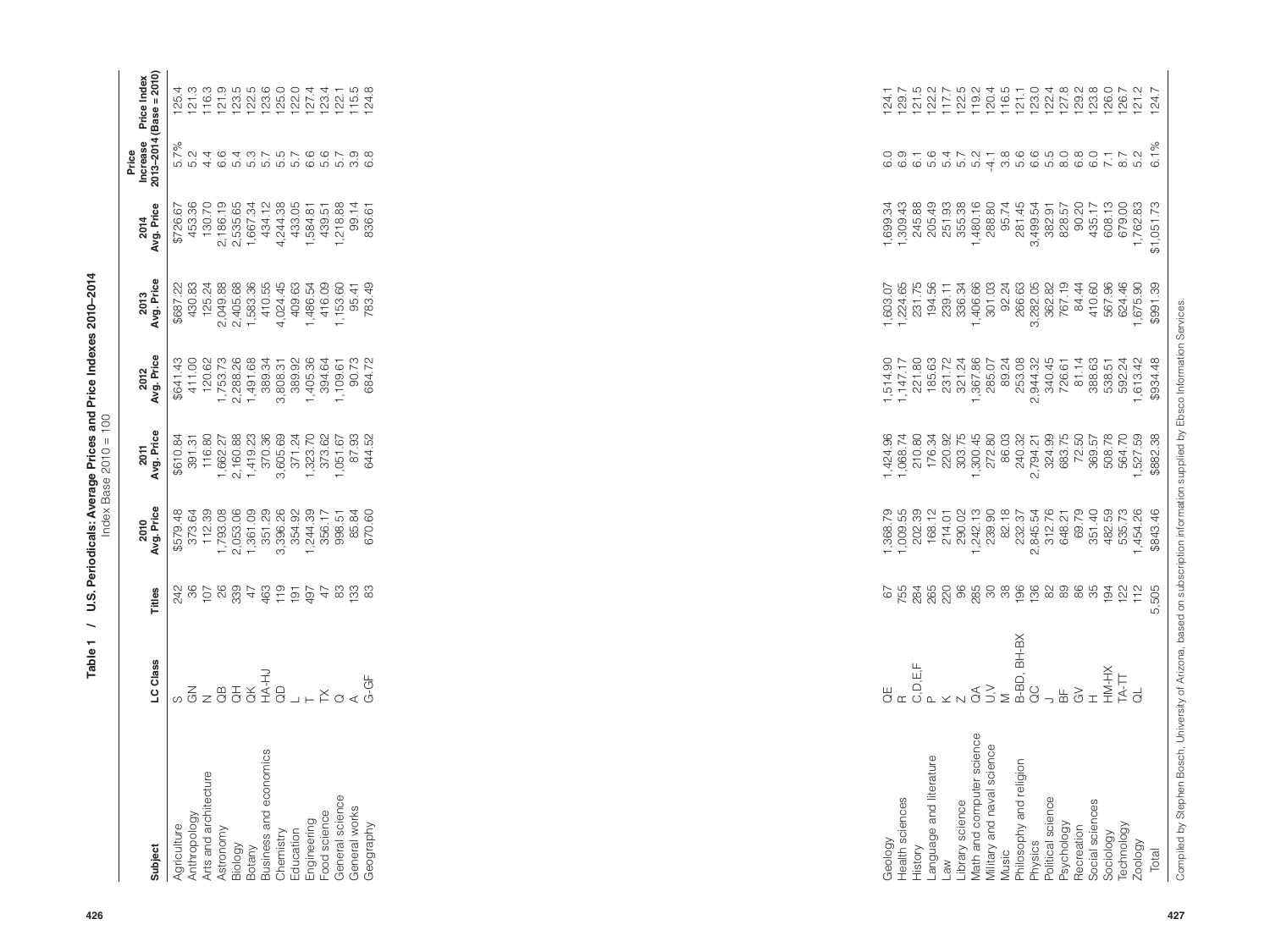### *(continued from page 425)*

the previous index that remained viable and added new titles in that list based on data from EBSCO on the most frequently ordered serials in their system. This should allow the current index to be sustainable into the future.

Direct comparisons between Table 1 and Table 8 should also be avoided, especially at the subject level. Both tables show the overall rate of increase in serial prices to be 6 percent; however, beyond that point there is little that can reasonably be compared. Table 8 has higher overall average prices in most areas, and this is due to the survey's largest set of data coming from the ISI Citation Indexes, which include higher impact—and consequently more expensive—journals. Table 1 attempts to reflect the journal collections in an average library, so the mix of journals contains more trade and popular journals than would be found in the ISI indexes. These journals tend to be cheaper, with lower average prices. Differences in data sets will yield different results.

The most important trend seen in this data (Table 1) is that increases in prices have remained fairly constant since the economic recovery began in 2010. Price increases have hovered around 6 percent annually since that time. An interesting trend is that science does not dominate the list of subjects with the largest price increases. The subject areas that displayed the largest increases were quite varied: technology, psychology, sociology, heath sciences, recreation, and geography. Average prices for journals in the science and technology areas are far higher than in other areas, and that trend continues, with the average cost of chemistry journals being \$4,244 and of physics journals being \$3,499. Although these STM titles' prices are not increasing at high percentages, the impact of a 5.0 percent increase in a \$4,000 title is much higher than that of a 9 percent increase on a \$300 title.

In this price index, like similar price indexes, the data are less accurate at describing price changes the smaller the sample becomes. For that reason, drawing conclusions about price changes in subject areas with a limited number of titles will be less accurate than for large areas or the broader price survey. Price changes are far more volatile where smaller data sets are used. For example, military and naval science (about 30 titles) showed average price changes of \$285 (2012), \$301 (2013), and \$288 (2014). If a specific inflation figure only for military and naval science is needed, it would be better to look at an average over the period (5.1 percent) or the overall number for the price study (6.1 percent) than to use the actual numbers year-by-year. The variation in pricing is too volatile in smaller sample sizes to be comparable on a year-to-year basis.

More extensive reports from the periodical price index have been published annually in the April 15 issue of *Library Journal* through 1992, in the May issue of *American Libraries* from 1993 to 2002, and in the October 2003 issue of *Library Resources and Technical Services.*

The Legal Serials Services Index (Table 2) has been compiled by Ajaye Bloomstone using data collected from a number of different legal serials vendors. The base year for this index is 2009. This index presents price data covering the years 2009 through 2014.

Vendors were asked again to provide cost data on particular titles with the assumption that the title/set has been held by a large academic research law library, and the cost recorded in the index is that for the upkeep of the title in question, *not* the cost incurred in purchasing a new set. It should be noted that although legal *(text continues on page 435)*

serials in print format continue to be produced, titles seem to be migrating, albeit slowly, to an electronic-only format. This year, for the first time while gathering information, prices were provided for several titles with the caveat "no longer available for new sales." This statement would lead one to believe that the publication is being phased out. Either it will soon no longer be available as a print product, or the title will cease publication entirely.

| Table 2 / Legal Serials Services:<br>Average Prices and Price Indexes, 2009-2014 |
|----------------------------------------------------------------------------------|
| Index Base: $2009 = 100$                                                         |

| Year | Number of<br><b>Titles</b> | Average<br>Price | Percent<br>Change | Index |
|------|----------------------------|------------------|-------------------|-------|
| 2009 | 217                        | \$1,658.20       | n.a.              | 100.0 |
| 2010 | 217                        | 1,716.30         | 3.5%              | 103.5 |
| 2011 | 217                        | 1.905.20         | 11.0              | 114.9 |
| 2012 | 217                        | 2,020.83         | 6.1               | 124.1 |
| 2013 | 217                        | 2,233.00         | 10.5              | 134.7 |
| 2014 | 217                        | 2.486.04         | 11.3              | 149.9 |
|      |                            |                  |                   |       |

### **Book Prices**

Tables 3 (hardcover books), 6 (mass market paperbacks), 7 (other—trade—paperbacks), 7A (audiobooks), and 7B (e-books), prepared by Catherine Barr, are derived from data provided by book wholesaler Baker & Taylor. Figures for 2012 are revised to reflect late updates to the Baker & Taylor database (publishers were still adding 2012 titles in early 2013); the 2013 figures given here may be similarly revised in next year's tables and should be considered preliminary. These five tables use the Book Industry Study Group's BISAC categories; for more information on the BISAC categories, visit http://www.bisg.org.

Average book prices were mixed in 2012 and in preliminary results for 2013. List prices for hardcovers overall (Table 3) rose 4.79 percent in 2012. Mass market paperback prices (Table 6) gained a mere 0.57 percent, while trade paperbacks (Table 7) jumped more than 22 percent but seemed set to reverse track in 2013. Audiobook prices (Table 7A) had been falling since 2009, with declines of 4.39 percent in 2011 and 10.76 percent in 2012, but showed a strong increase in preliminary figures for 2013. After several years of decreases, e-book pricing (Table 7B) showed promise of a steep hike in 2013.

The North American Academic Books Price Indexes (Tables 4, 4A, and 4B) are prepared by Stephen Bosch. The current version of North American Academic Books: Average Prices and Price Indexes 2010–2012 (Table 4) should not be compared with the versions published in 2009 or previous years. The North American Academic Books Price Index (NAABPI) now contains many more titles in the source data, which has affected the index considerably. This is mainly due to the fact that Coutts has treated far more titles in their approval programs than Blackwell Book Services. Blackwell was purchased in 2011 by YBP and the vendor data used to create the index changed at that time. The year-to-year comparisons from 2007 on are now based on this new data model, and the changes in price and num-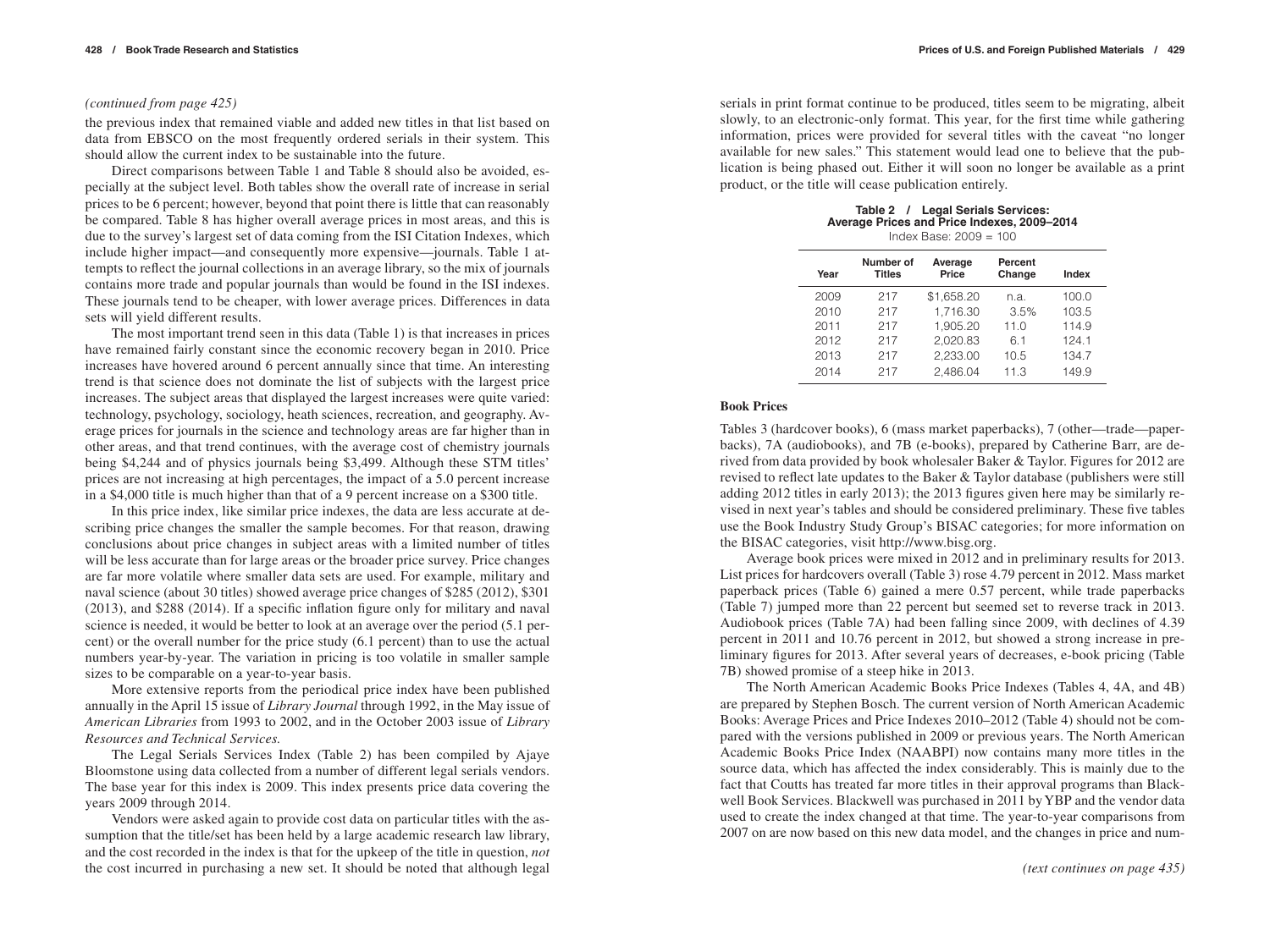|                                                           | 2005                                                                                                                                                                                                                                                                                                                                                                                                                                                            |                                                                                                                                                                                                                                                                                                                                   | 2010 Fina                                                                                                                                                                                                                                                                                                                                                                                                                                                                                                                                                        |                                                                                                                                                                                                                                                                                                                                                                                                                                                                                                   |                                            | 2011 Fina                                                                                                                                                                                                                                                                                                     |                                                                                                                                                                                                                                                                                                                                                                                                                                                                                                                                   |                                                                             | 2012 Fina                                                                                                                                                                                                                                                                                               |                                                                                                                                                                                                                                                                                                                          |                                  | 2013 Preliminary                                                                                                                                                                                                                                                                                                                                                                                                                                                                                                                                                           |               |
|-----------------------------------------------------------|-----------------------------------------------------------------------------------------------------------------------------------------------------------------------------------------------------------------------------------------------------------------------------------------------------------------------------------------------------------------------------------------------------------------------------------------------------------------|-----------------------------------------------------------------------------------------------------------------------------------------------------------------------------------------------------------------------------------------------------------------------------------------------------------------------------------|------------------------------------------------------------------------------------------------------------------------------------------------------------------------------------------------------------------------------------------------------------------------------------------------------------------------------------------------------------------------------------------------------------------------------------------------------------------------------------------------------------------------------------------------------------------|---------------------------------------------------------------------------------------------------------------------------------------------------------------------------------------------------------------------------------------------------------------------------------------------------------------------------------------------------------------------------------------------------------------------------------------------------------------------------------------------------|--------------------------------------------|---------------------------------------------------------------------------------------------------------------------------------------------------------------------------------------------------------------------------------------------------------------------------------------------------------------|-----------------------------------------------------------------------------------------------------------------------------------------------------------------------------------------------------------------------------------------------------------------------------------------------------------------------------------------------------------------------------------------------------------------------------------------------------------------------------------------------------------------------------------|-----------------------------------------------------------------------------|---------------------------------------------------------------------------------------------------------------------------------------------------------------------------------------------------------------------------------------------------------------------------------------------------------|--------------------------------------------------------------------------------------------------------------------------------------------------------------------------------------------------------------------------------------------------------------------------------------------------------------------------|----------------------------------|----------------------------------------------------------------------------------------------------------------------------------------------------------------------------------------------------------------------------------------------------------------------------------------------------------------------------------------------------------------------------------------------------------------------------------------------------------------------------------------------------------------------------------------------------------------------------|---------------|
| <b>BISAC Category</b>                                     | Average<br>Prices                                                                                                                                                                                                                                                                                                                                                                                                                                               | Volumes                                                                                                                                                                                                                                                                                                                           | Average<br>Prices                                                                                                                                                                                                                                                                                                                                                                                                                                                                                                                                                | Index                                                                                                                                                                                                                                                                                                                                                                                                                                                                                             | Volumes                                    | Average<br>Prices                                                                                                                                                                                                                                                                                             | Index                                                                                                                                                                                                                                                                                                                                                                                                                                                                                                                             | Volumes                                                                     | Average<br>Prices                                                                                                                                                                                                                                                                                       | Index                                                                                                                                                                                                                                                                                                                    | Volumes                          | Average<br>Prices                                                                                                                                                                                                                                                                                                                                                                                                                                                                                                                                                          | Index         |
| Antiques and collectibles<br>Architecture<br>Bibles<br>Āt |                                                                                                                                                                                                                                                                                                                                                                                                                                                                 |                                                                                                                                                                                                                                                                                                                                   | $\begin{array}{l} \mathfrak{B}\qquad \mathfrak{B}\qquad \mathfrak{B}\subset \mathfrak{B}\subset \mathfrak{B}\subset \mathfrak{B}\subset \mathfrak{B}\subset \mathfrak{B}\subset \mathfrak{B}\subset \mathfrak{B}\subset \mathfrak{B}\subset \mathfrak{B}\subset \mathfrak{B}\subset \mathfrak{B}\subset \mathfrak{B}\subset \mathfrak{B}\subset \mathfrak{B}\subset \mathfrak{B}\subset \mathfrak{B}\subset \mathfrak{B}\subset \mathfrak{B}\subset \mathfrak{B}\subset \mathfrak{B}\subset \mathfrak{B}\subset \mathfrak{B}\subset \mathfrak{B}\subset \mathfr$ | $\begin{array}{l} \n\begin{array}{l} \n\begin{array}{l} \n\begin{array}{l} \n\begin{array}{l} \n\begin{array}{l} \n\begin{array}{l} \n\begin{array}{l} \n\begin{array}{l} \n\begin{array}{l} \n\begin{array}{l} \n\end{array}\\ \n\end{array}\\ \n\end{array}\\ \n\end{array}\\ \n\begin{array}{l} \n\begin{array}{l} \n\begin{array}{l} \n\begin{array}{l} \n\begin{array}{l} \n\begin{array}{l} \n\end{array}\\ \n\end{array}\\ \n\end{array}\\ \n\end{array}\\ \n\end{array}\\ \n\begin{array$ | 150                                        | $\begin{array}{l} 25.55 & 26.83 & 26.83 & 26.83 & 26.83 & 26.83 & 26.83 & 26.83 & 26.83 & 26.83 & 26.83 & 26.83 & 26.83 & 26.83 & 26.83 & 26.83 & 26.83 & 26.83 & 26.83 & 26.83 & 26.83 & 26.83 & 26.83 & 26.83 & 26.83 & 26.83 & 26.83 & 26.83 & 26.83 & 26.83 & 26$                                         | $\begin{array}{l} \n\uparrow \, \tau \, \stackrel{\tau}{\mapsto} \, \tau \, \stackrel{\tau}{\mapsto} \, \stackrel{\tau}{\mapsto} \, \stackrel{\tau}{\mapsto} \, \stackrel{\tau}{\mapsto} \, \stackrel{\tau}{\mapsto} \, \stackrel{\tau}{\mapsto} \, \stackrel{\tau}{\mapsto} \, \stackrel{\tau}{\mapsto} \, \stackrel{\tau}{\mapsto} \, \stackrel{\tau}{\mapsto} \, \stackrel{\tau}{\mapsto} \, \stackrel{\tau}{\mapsto} \, \stackrel{\tau}{\mapsto} \, \stackrel{\tau}{\mapsto} \, \stackrel{\tau}{\mapsto} \, \stackrel{\tau}{$ | 121                                                                         | \$70.40                                                                                                                                                                                                                                                                                                 | りはけいのはからにはいいのからないです。 けいこう する こうじょう こうじょう こうしょう こうしょう こうじょう こうじょう けいけい しけい しけい しけい こうけい こうじょう じけい                                                                                                                                                                                                                         |                                  | $\begin{array}{l} 33.6 \rightarrow \\ 63.7 \rightarrow \\ 64.8 \rightarrow \\ 65.7 \rightarrow \\ 66.8 \rightarrow \\ 67.8 \rightarrow \\ 68.7 \rightarrow \\ 69.8 \rightarrow \\ 69.8 \rightarrow \\ 69.8 \rightarrow \\ 69.8 \rightarrow \\ 69.8 \rightarrow \\ 69.8 \rightarrow \\ 69.8 \rightarrow \\ 69.8 \rightarrow \\ 69.8 \rightarrow \\ 69.8 \rightarrow \\ 69.8 \rightarrow \\ 69.8 \rightarrow \\ 69.8 \rightarrow \\ 69.8 \rightarrow \\ 69.8 \rightarrow \\ 69.8 \rightarrow \\ 69.8 \rightarrow \\ 69.8 \rightarrow \\ 69.8 \rightarrow \\ 69.8$<br>\$69.53 |               |
| Biography and autobiography<br>Body, mind and spirit      |                                                                                                                                                                                                                                                                                                                                                                                                                                                                 |                                                                                                                                                                                                                                                                                                                                   |                                                                                                                                                                                                                                                                                                                                                                                                                                                                                                                                                                  |                                                                                                                                                                                                                                                                                                                                                                                                                                                                                                   |                                            |                                                                                                                                                                                                                                                                                                               |                                                                                                                                                                                                                                                                                                                                                                                                                                                                                                                                   |                                                                             |                                                                                                                                                                                                                                                                                                         |                                                                                                                                                                                                                                                                                                                          |                                  |                                                                                                                                                                                                                                                                                                                                                                                                                                                                                                                                                                            |               |
| Business and economics<br>Children                        |                                                                                                                                                                                                                                                                                                                                                                                                                                                                 |                                                                                                                                                                                                                                                                                                                                   |                                                                                                                                                                                                                                                                                                                                                                                                                                                                                                                                                                  |                                                                                                                                                                                                                                                                                                                                                                                                                                                                                                   |                                            |                                                                                                                                                                                                                                                                                                               |                                                                                                                                                                                                                                                                                                                                                                                                                                                                                                                                   |                                                                             |                                                                                                                                                                                                                                                                                                         |                                                                                                                                                                                                                                                                                                                          |                                  |                                                                                                                                                                                                                                                                                                                                                                                                                                                                                                                                                                            |               |
| Comics and graphic novels<br>Computers                    |                                                                                                                                                                                                                                                                                                                                                                                                                                                                 |                                                                                                                                                                                                                                                                                                                                   |                                                                                                                                                                                                                                                                                                                                                                                                                                                                                                                                                                  |                                                                                                                                                                                                                                                                                                                                                                                                                                                                                                   |                                            |                                                                                                                                                                                                                                                                                                               |                                                                                                                                                                                                                                                                                                                                                                                                                                                                                                                                   |                                                                             |                                                                                                                                                                                                                                                                                                         |                                                                                                                                                                                                                                                                                                                          |                                  |                                                                                                                                                                                                                                                                                                                                                                                                                                                                                                                                                                            |               |
| Crafts and hobbies<br>Cooking                             |                                                                                                                                                                                                                                                                                                                                                                                                                                                                 |                                                                                                                                                                                                                                                                                                                                   |                                                                                                                                                                                                                                                                                                                                                                                                                                                                                                                                                                  |                                                                                                                                                                                                                                                                                                                                                                                                                                                                                                   |                                            |                                                                                                                                                                                                                                                                                                               |                                                                                                                                                                                                                                                                                                                                                                                                                                                                                                                                   |                                                                             |                                                                                                                                                                                                                                                                                                         |                                                                                                                                                                                                                                                                                                                          |                                  |                                                                                                                                                                                                                                                                                                                                                                                                                                                                                                                                                                            |               |
| Design<br>Drama                                           |                                                                                                                                                                                                                                                                                                                                                                                                                                                                 |                                                                                                                                                                                                                                                                                                                                   |                                                                                                                                                                                                                                                                                                                                                                                                                                                                                                                                                                  |                                                                                                                                                                                                                                                                                                                                                                                                                                                                                                   |                                            |                                                                                                                                                                                                                                                                                                               |                                                                                                                                                                                                                                                                                                                                                                                                                                                                                                                                   |                                                                             |                                                                                                                                                                                                                                                                                                         |                                                                                                                                                                                                                                                                                                                          |                                  |                                                                                                                                                                                                                                                                                                                                                                                                                                                                                                                                                                            |               |
| Education                                                 |                                                                                                                                                                                                                                                                                                                                                                                                                                                                 |                                                                                                                                                                                                                                                                                                                                   |                                                                                                                                                                                                                                                                                                                                                                                                                                                                                                                                                                  |                                                                                                                                                                                                                                                                                                                                                                                                                                                                                                   |                                            |                                                                                                                                                                                                                                                                                                               |                                                                                                                                                                                                                                                                                                                                                                                                                                                                                                                                   |                                                                             |                                                                                                                                                                                                                                                                                                         |                                                                                                                                                                                                                                                                                                                          |                                  |                                                                                                                                                                                                                                                                                                                                                                                                                                                                                                                                                                            |               |
| Family and relationships<br>Fiction                       |                                                                                                                                                                                                                                                                                                                                                                                                                                                                 |                                                                                                                                                                                                                                                                                                                                   |                                                                                                                                                                                                                                                                                                                                                                                                                                                                                                                                                                  |                                                                                                                                                                                                                                                                                                                                                                                                                                                                                                   |                                            |                                                                                                                                                                                                                                                                                                               |                                                                                                                                                                                                                                                                                                                                                                                                                                                                                                                                   |                                                                             |                                                                                                                                                                                                                                                                                                         |                                                                                                                                                                                                                                                                                                                          |                                  |                                                                                                                                                                                                                                                                                                                                                                                                                                                                                                                                                                            |               |
| Foreign language study                                    |                                                                                                                                                                                                                                                                                                                                                                                                                                                                 |                                                                                                                                                                                                                                                                                                                                   |                                                                                                                                                                                                                                                                                                                                                                                                                                                                                                                                                                  |                                                                                                                                                                                                                                                                                                                                                                                                                                                                                                   |                                            |                                                                                                                                                                                                                                                                                                               |                                                                                                                                                                                                                                                                                                                                                                                                                                                                                                                                   |                                                                             |                                                                                                                                                                                                                                                                                                         |                                                                                                                                                                                                                                                                                                                          |                                  |                                                                                                                                                                                                                                                                                                                                                                                                                                                                                                                                                                            |               |
| Gardening<br>Games                                        |                                                                                                                                                                                                                                                                                                                                                                                                                                                                 | 788988787                                                                                                                                                                                                                                                                                                                         |                                                                                                                                                                                                                                                                                                                                                                                                                                                                                                                                                                  |                                                                                                                                                                                                                                                                                                                                                                                                                                                                                                   |                                            | 40.00                                                                                                                                                                                                                                                                                                         | $\begin{array}{c} 116.4 \\ 108.4 \\ 104.7 \\ 11.0 \\ 93.5 \\ 121.5 \\ 101.7 \\ 101.7 \\ \end{array}$                                                                                                                                                                                                                                                                                                                                                                                                                              |                                                                             |                                                                                                                                                                                                                                                                                                         |                                                                                                                                                                                                                                                                                                                          |                                  |                                                                                                                                                                                                                                                                                                                                                                                                                                                                                                                                                                            |               |
| Health and fitness                                        |                                                                                                                                                                                                                                                                                                                                                                                                                                                                 |                                                                                                                                                                                                                                                                                                                                   |                                                                                                                                                                                                                                                                                                                                                                                                                                                                                                                                                                  |                                                                                                                                                                                                                                                                                                                                                                                                                                                                                                   |                                            |                                                                                                                                                                                                                                                                                                               |                                                                                                                                                                                                                                                                                                                                                                                                                                                                                                                                   |                                                                             |                                                                                                                                                                                                                                                                                                         |                                                                                                                                                                                                                                                                                                                          |                                  |                                                                                                                                                                                                                                                                                                                                                                                                                                                                                                                                                                            |               |
| History                                                   |                                                                                                                                                                                                                                                                                                                                                                                                                                                                 | 4                                                                                                                                                                                                                                                                                                                                 |                                                                                                                                                                                                                                                                                                                                                                                                                                                                                                                                                                  |                                                                                                                                                                                                                                                                                                                                                                                                                                                                                                   |                                            | 60.01<br>82.80                                                                                                                                                                                                                                                                                                |                                                                                                                                                                                                                                                                                                                                                                                                                                                                                                                                   |                                                                             |                                                                                                                                                                                                                                                                                                         |                                                                                                                                                                                                                                                                                                                          |                                  |                                                                                                                                                                                                                                                                                                                                                                                                                                                                                                                                                                            |               |
| House and home<br>Humor                                   |                                                                                                                                                                                                                                                                                                                                                                                                                                                                 |                                                                                                                                                                                                                                                                                                                                   | $\mathcal{L}$<br>61<br>$rac{4}{21}$                                                                                                                                                                                                                                                                                                                                                                                                                                                                                                                              |                                                                                                                                                                                                                                                                                                                                                                                                                                                                                                   |                                            | 83<br>$\frac{30}{2}$                                                                                                                                                                                                                                                                                          |                                                                                                                                                                                                                                                                                                                                                                                                                                                                                                                                   | 87<br>242                                                                   |                                                                                                                                                                                                                                                                                                         |                                                                                                                                                                                                                                                                                                                          | $\frac{104}{234}$                |                                                                                                                                                                                                                                                                                                                                                                                                                                                                                                                                                                            |               |
|                                                           |                                                                                                                                                                                                                                                                                                                                                                                                                                                                 |                                                                                                                                                                                                                                                                                                                                   |                                                                                                                                                                                                                                                                                                                                                                                                                                                                                                                                                                  |                                                                                                                                                                                                                                                                                                                                                                                                                                                                                                   |                                            |                                                                                                                                                                                                                                                                                                               |                                                                                                                                                                                                                                                                                                                                                                                                                                                                                                                                   |                                                                             |                                                                                                                                                                                                                                                                                                         |                                                                                                                                                                                                                                                                                                                          |                                  |                                                                                                                                                                                                                                                                                                                                                                                                                                                                                                                                                                            |               |
|                                                           |                                                                                                                                                                                                                                                                                                                                                                                                                                                                 |                                                                                                                                                                                                                                                                                                                                   |                                                                                                                                                                                                                                                                                                                                                                                                                                                                                                                                                                  |                                                                                                                                                                                                                                                                                                                                                                                                                                                                                                   |                                            |                                                                                                                                                                                                                                                                                                               |                                                                                                                                                                                                                                                                                                                                                                                                                                                                                                                                   |                                                                             |                                                                                                                                                                                                                                                                                                         |                                                                                                                                                                                                                                                                                                                          |                                  |                                                                                                                                                                                                                                                                                                                                                                                                                                                                                                                                                                            |               |
|                                                           |                                                                                                                                                                                                                                                                                                                                                                                                                                                                 |                                                                                                                                                                                                                                                                                                                                   |                                                                                                                                                                                                                                                                                                                                                                                                                                                                                                                                                                  |                                                                                                                                                                                                                                                                                                                                                                                                                                                                                                   |                                            |                                                                                                                                                                                                                                                                                                               |                                                                                                                                                                                                                                                                                                                                                                                                                                                                                                                                   |                                                                             |                                                                                                                                                                                                                                                                                                         |                                                                                                                                                                                                                                                                                                                          |                                  |                                                                                                                                                                                                                                                                                                                                                                                                                                                                                                                                                                            |               |
|                                                           |                                                                                                                                                                                                                                                                                                                                                                                                                                                                 |                                                                                                                                                                                                                                                                                                                                   |                                                                                                                                                                                                                                                                                                                                                                                                                                                                                                                                                                  |                                                                                                                                                                                                                                                                                                                                                                                                                                                                                                   |                                            |                                                                                                                                                                                                                                                                                                               |                                                                                                                                                                                                                                                                                                                                                                                                                                                                                                                                   |                                                                             |                                                                                                                                                                                                                                                                                                         |                                                                                                                                                                                                                                                                                                                          |                                  |                                                                                                                                                                                                                                                                                                                                                                                                                                                                                                                                                                            |               |
|                                                           |                                                                                                                                                                                                                                                                                                                                                                                                                                                                 |                                                                                                                                                                                                                                                                                                                                   |                                                                                                                                                                                                                                                                                                                                                                                                                                                                                                                                                                  |                                                                                                                                                                                                                                                                                                                                                                                                                                                                                                   |                                            |                                                                                                                                                                                                                                                                                                               |                                                                                                                                                                                                                                                                                                                                                                                                                                                                                                                                   |                                                                             |                                                                                                                                                                                                                                                                                                         |                                                                                                                                                                                                                                                                                                                          |                                  |                                                                                                                                                                                                                                                                                                                                                                                                                                                                                                                                                                            |               |
|                                                           |                                                                                                                                                                                                                                                                                                                                                                                                                                                                 |                                                                                                                                                                                                                                                                                                                                   |                                                                                                                                                                                                                                                                                                                                                                                                                                                                                                                                                                  |                                                                                                                                                                                                                                                                                                                                                                                                                                                                                                   |                                            |                                                                                                                                                                                                                                                                                                               |                                                                                                                                                                                                                                                                                                                                                                                                                                                                                                                                   |                                                                             |                                                                                                                                                                                                                                                                                                         |                                                                                                                                                                                                                                                                                                                          |                                  |                                                                                                                                                                                                                                                                                                                                                                                                                                                                                                                                                                            |               |
|                                                           |                                                                                                                                                                                                                                                                                                                                                                                                                                                                 |                                                                                                                                                                                                                                                                                                                                   |                                                                                                                                                                                                                                                                                                                                                                                                                                                                                                                                                                  |                                                                                                                                                                                                                                                                                                                                                                                                                                                                                                   |                                            |                                                                                                                                                                                                                                                                                                               |                                                                                                                                                                                                                                                                                                                                                                                                                                                                                                                                   |                                                                             |                                                                                                                                                                                                                                                                                                         |                                                                                                                                                                                                                                                                                                                          |                                  |                                                                                                                                                                                                                                                                                                                                                                                                                                                                                                                                                                            |               |
| Language arts and disciplines                             |                                                                                                                                                                                                                                                                                                                                                                                                                                                                 |                                                                                                                                                                                                                                                                                                                                   |                                                                                                                                                                                                                                                                                                                                                                                                                                                                                                                                                                  |                                                                                                                                                                                                                                                                                                                                                                                                                                                                                                   |                                            |                                                                                                                                                                                                                                                                                                               |                                                                                                                                                                                                                                                                                                                                                                                                                                                                                                                                   | 1,159                                                                       | 130.88<br>175.59                                                                                                                                                                                                                                                                                        | $108.4$<br>$113.1$                                                                                                                                                                                                                                                                                                       |                                  |                                                                                                                                                                                                                                                                                                                                                                                                                                                                                                                                                                            |               |
| MB.                                                       |                                                                                                                                                                                                                                                                                                                                                                                                                                                                 | $1,013$<br>$1,714$<br>$1,055$<br>$1,055$                                                                                                                                                                                                                                                                                          |                                                                                                                                                                                                                                                                                                                                                                                                                                                                                                                                                                  | 97.5<br>112.4<br>95.0<br>97.4                                                                                                                                                                                                                                                                                                                                                                                                                                                                     | 1,587<br>1,756<br>1,587<br>1,587           |                                                                                                                                                                                                                                                                                                               |                                                                                                                                                                                                                                                                                                                                                                                                                                                                                                                                   |                                                                             |                                                                                                                                                                                                                                                                                                         |                                                                                                                                                                                                                                                                                                                          |                                  |                                                                                                                                                                                                                                                                                                                                                                                                                                                                                                                                                                            |               |
| Literary collections<br>Literary criticism                |                                                                                                                                                                                                                                                                                                                                                                                                                                                                 |                                                                                                                                                                                                                                                                                                                                   |                                                                                                                                                                                                                                                                                                                                                                                                                                                                                                                                                                  |                                                                                                                                                                                                                                                                                                                                                                                                                                                                                                   |                                            |                                                                                                                                                                                                                                                                                                               |                                                                                                                                                                                                                                                                                                                                                                                                                                                                                                                                   |                                                                             | 94.83                                                                                                                                                                                                                                                                                                   |                                                                                                                                                                                                                                                                                                                          |                                  |                                                                                                                                                                                                                                                                                                                                                                                                                                                                                                                                                                            |               |
| Mathematics                                               |                                                                                                                                                                                                                                                                                                                                                                                                                                                                 |                                                                                                                                                                                                                                                                                                                                   | $\begin{array}{l} \mathbf{15} \\ \mathbf{16} \\ \mathbf{27} \\ \mathbf{38} \\ \mathbf{49} \\ \mathbf{50} \\ \mathbf{67} \\ \mathbf{78} \\ \mathbf{89} \\ \mathbf{18} \\ \mathbf{19} \\ \mathbf{10} \\ \mathbf{10} \\ \mathbf{12} \\ \mathbf{13} \\ \mathbf{14} \\ \mathbf{15} \\ \mathbf{16} \\ \mathbf{18} \\ \mathbf{18} \\ \mathbf{18} \\ \mathbf{18} \\ \mathbf{18} \\ \mathbf{18} \\ \mathbf{18} \\ \mathbf{18} \\ \mathbf{1$                                                                                                                               |                                                                                                                                                                                                                                                                                                                                                                                                                                                                                                   | 1,030<br>2,976                             |                                                                                                                                                                                                                                                                                                               |                                                                                                                                                                                                                                                                                                                                                                                                                                                                                                                                   | $\begin{array}{c} 1.636 \\ 0.736 \\ 0.057 \\ 0.057 \\ 0.074 \\ \end{array}$ |                                                                                                                                                                                                                                                                                                         |                                                                                                                                                                                                                                                                                                                          |                                  |                                                                                                                                                                                                                                                                                                                                                                                                                                                                                                                                                                            |               |
| Medical                                                   |                                                                                                                                                                                                                                                                                                                                                                                                                                                                 | $\begin{array}{c} 0.028 \\ -0.153 \\ -0.502 \\ -0.507 \\ -0.537 \\ -0.537 \\ -0.538 \\ -0.539 \\ -0.539 \\ -0.539 \\ -0.539 \\ -0.539 \\ -0.539 \\ -0.539 \\ -0.539 \\ -0.539 \\ -0.539 \\ -0.539 \\ -0.539 \\ -0.539 \\ -0.539 \\ -0.539 \\ -0.539 \\ -0.539 \\ -0.539 \\ -0.539 \\ -0.539 \\ -0.539 \\ -0.539 \\ -0.539 \\ -0.$ |                                                                                                                                                                                                                                                                                                                                                                                                                                                                                                                                                                  |                                                                                                                                                                                                                                                                                                                                                                                                                                                                                                   |                                            |                                                                                                                                                                                                                                                                                                               |                                                                                                                                                                                                                                                                                                                                                                                                                                                                                                                                   | 3,497                                                                       |                                                                                                                                                                                                                                                                                                         |                                                                                                                                                                                                                                                                                                                          |                                  |                                                                                                                                                                                                                                                                                                                                                                                                                                                                                                                                                                            |               |
| Nature<br>Music                                           |                                                                                                                                                                                                                                                                                                                                                                                                                                                                 |                                                                                                                                                                                                                                                                                                                                   |                                                                                                                                                                                                                                                                                                                                                                                                                                                                                                                                                                  |                                                                                                                                                                                                                                                                                                                                                                                                                                                                                                   | 488                                        |                                                                                                                                                                                                                                                                                                               |                                                                                                                                                                                                                                                                                                                                                                                                                                                                                                                                   | 570<br>570<br>562                                                           |                                                                                                                                                                                                                                                                                                         |                                                                                                                                                                                                                                                                                                                          | 466                              |                                                                                                                                                                                                                                                                                                                                                                                                                                                                                                                                                                            |               |
| Performing arts                                           |                                                                                                                                                                                                                                                                                                                                                                                                                                                                 |                                                                                                                                                                                                                                                                                                                                   |                                                                                                                                                                                                                                                                                                                                                                                                                                                                                                                                                                  |                                                                                                                                                                                                                                                                                                                                                                                                                                                                                                   | $404$<br>$532$                             |                                                                                                                                                                                                                                                                                                               |                                                                                                                                                                                                                                                                                                                                                                                                                                                                                                                                   |                                                                             |                                                                                                                                                                                                                                                                                                         |                                                                                                                                                                                                                                                                                                                          | 606                              |                                                                                                                                                                                                                                                                                                                                                                                                                                                                                                                                                                            |               |
| Pets                                                      |                                                                                                                                                                                                                                                                                                                                                                                                                                                                 |                                                                                                                                                                                                                                                                                                                                   |                                                                                                                                                                                                                                                                                                                                                                                                                                                                                                                                                                  |                                                                                                                                                                                                                                                                                                                                                                                                                                                                                                   |                                            |                                                                                                                                                                                                                                                                                                               |                                                                                                                                                                                                                                                                                                                                                                                                                                                                                                                                   | 89                                                                          |                                                                                                                                                                                                                                                                                                         |                                                                                                                                                                                                                                                                                                                          | 107                              |                                                                                                                                                                                                                                                                                                                                                                                                                                                                                                                                                                            |               |
| Photography<br>Philosophy                                 |                                                                                                                                                                                                                                                                                                                                                                                                                                                                 | 1,044<br>800                                                                                                                                                                                                                                                                                                                      | 107.99                                                                                                                                                                                                                                                                                                                                                                                                                                                                                                                                                           |                                                                                                                                                                                                                                                                                                                                                                                                                                                                                                   | 1,004                                      |                                                                                                                                                                                                                                                                                                               |                                                                                                                                                                                                                                                                                                                                                                                                                                                                                                                                   | 1,173<br>850                                                                |                                                                                                                                                                                                                                                                                                         |                                                                                                                                                                                                                                                                                                                          | 1,280<br>801                     |                                                                                                                                                                                                                                                                                                                                                                                                                                                                                                                                                                            |               |
| Poetry                                                    |                                                                                                                                                                                                                                                                                                                                                                                                                                                                 | 294                                                                                                                                                                                                                                                                                                                               |                                                                                                                                                                                                                                                                                                                                                                                                                                                                                                                                                                  |                                                                                                                                                                                                                                                                                                                                                                                                                                                                                                   | 822<br>318<br>2,578                        | $\begin{array}{l} 1.65 \\ 1.67 \\ 1.67 \\ 1.78 \\ 1.79 \\ 1.89 \\ 1.69 \\ 1.60 \\ 1.60 \\ 1.60 \\ 1.60 \\ 1.60 \\ 1.60 \\ 1.60 \\ 1.60 \\ 1.60 \\ 1.60 \\ 1.60 \\ 1.60 \\ 1.60 \\ 1.60 \\ 1.60 \\ 1.60 \\ 1.60 \\ 1.60 \\ 1.60 \\ 1.60 \\ 1.60 \\ 1.60 \\ 1.60 \\ 1.60 \\ 1.60 \\ 1.60 \\ 1.60 \\ 1.60 \\ 1.$ |                                                                                                                                                                                                                                                                                                                                                                                                                                                                                                                                   | 233                                                                         |                                                                                                                                                                                                                                                                                                         |                                                                                                                                                                                                                                                                                                                          | 416                              |                                                                                                                                                                                                                                                                                                                                                                                                                                                                                                                                                                            |               |
| Political science                                         |                                                                                                                                                                                                                                                                                                                                                                                                                                                                 | 2,671                                                                                                                                                                                                                                                                                                                             | 40.76<br>110.32<br>109.85                                                                                                                                                                                                                                                                                                                                                                                                                                                                                                                                        |                                                                                                                                                                                                                                                                                                                                                                                                                                                                                                   |                                            |                                                                                                                                                                                                                                                                                                               |                                                                                                                                                                                                                                                                                                                                                                                                                                                                                                                                   | 2,634                                                                       |                                                                                                                                                                                                                                                                                                         |                                                                                                                                                                                                                                                                                                                          | 2,678                            |                                                                                                                                                                                                                                                                                                                                                                                                                                                                                                                                                                            |               |
| Psychology<br>Reference                                   | $\begin{array}{l} \mathcal{L} \ \mathcal{B} \ \mathcal{B} \ \mathcal{C} \ \mathcal{C} \ \mathcal{C} \ \mathcal{C} \ \mathcal{C} \ \mathcal{C} \ \mathcal{C} \ \mathcal{C} \ \mathcal{C} \ \mathcal{C} \ \mathcal{C} \ \mathcal{C} \ \mathcal{C} \ \mathcal{C} \ \mathcal{C} \ \mathcal{C} \ \mathcal{C} \ \mathcal{C} \ \mathcal{C} \ \mathcal{C} \ \mathcal{C} \ \mathcal{C} \ \mathcal{C} \ \mathcal{C} \ \mathcal{C} \ \mathcal{C} \ \mathcal{C} \ \mathcal$ | 1,138<br>541                                                                                                                                                                                                                                                                                                                      | 302.69                                                                                                                                                                                                                                                                                                                                                                                                                                                                                                                                                           |                                                                                                                                                                                                                                                                                                                                                                                                                                                                                                   | 1,082                                      | 110.27<br>119.76<br>351.48<br>353.92<br>105.66<br>105.66                                                                                                                                                                                                                                                      |                                                                                                                                                                                                                                                                                                                                                                                                                                                                                                                                   | 1,088<br>490                                                                | $\begin{array}{l} 75.75 \pm 0.25 \\ 1.75 \pm 0.25 \\ 1.75 \pm 0.36 \\ 1.75 \pm 0.36 \\ 1.75 \pm 0.36 \\ 1.75 \pm 0.36 \\ 1.75 \pm 0.36 \\ 1.75 \pm 0.36 \\ 1.75 \pm 0.36 \\ 1.75 \pm 0.36 \\ 1.75 \pm 0.36 \\ 1.75 \pm 0.36 \\ 1.75 \pm 0.36 \\ 1.75 \pm 0.36 \\ 1.75 \pm 0.36 \\ 1.75 \pm 0.36 \\ 1.7$ | $\begin{smallmatrix} 60 & 7 & 6 \\ 70 & 80 & 7 \\ 80 & 70 & 7 \\ 90 & 90 & 7 \\ 90 & 90 & 7 \\ 90 & 90 & 7 \\ 90 & 90 & 7 \\ 90 & 90 & 9 \\ 90 & 90 & 7 \\ 90 & 90 & 7 \\ 90 & 90 & 7 \\ 90 & 90 & 7 \\ 90 & 90 & 7 \\ 90 & 90 & 7 \\ 90 & 90 & 7 \\ 90 & 90 & 7 \\ 90 & 90 & 7 \\ 90 & 90 & 7 \\ 90 & 90 & 7 \\ 90 & 9$ | 1,192<br>412                     |                                                                                                                                                                                                                                                                                                                                                                                                                                                                                                                                                                            |               |
| Religion                                                  |                                                                                                                                                                                                                                                                                                                                                                                                                                                                 |                                                                                                                                                                                                                                                                                                                                   |                                                                                                                                                                                                                                                                                                                                                                                                                                                                                                                                                                  |                                                                                                                                                                                                                                                                                                                                                                                                                                                                                                   |                                            |                                                                                                                                                                                                                                                                                                               |                                                                                                                                                                                                                                                                                                                                                                                                                                                                                                                                   | 2,581<br>3,308                                                              |                                                                                                                                                                                                                                                                                                         |                                                                                                                                                                                                                                                                                                                          |                                  |                                                                                                                                                                                                                                                                                                                                                                                                                                                                                                                                                                            |               |
| Self-help<br>Science                                      |                                                                                                                                                                                                                                                                                                                                                                                                                                                                 | 2,590<br>3,557<br>257                                                                                                                                                                                                                                                                                                             | 80.88<br>192.20<br>27.11<br>100.47                                                                                                                                                                                                                                                                                                                                                                                                                                                                                                                               |                                                                                                                                                                                                                                                                                                                                                                                                                                                                                                   |                                            |                                                                                                                                                                                                                                                                                                               |                                                                                                                                                                                                                                                                                                                                                                                                                                                                                                                                   | 225                                                                         |                                                                                                                                                                                                                                                                                                         |                                                                                                                                                                                                                                                                                                                          | 2,699<br>3,361<br>3,375<br>3,375 |                                                                                                                                                                                                                                                                                                                                                                                                                                                                                                                                                                            |               |
| Social science                                            |                                                                                                                                                                                                                                                                                                                                                                                                                                                                 | 3,027                                                                                                                                                                                                                                                                                                                             |                                                                                                                                                                                                                                                                                                                                                                                                                                                                                                                                                                  |                                                                                                                                                                                                                                                                                                                                                                                                                                                                                                   |                                            |                                                                                                                                                                                                                                                                                                               |                                                                                                                                                                                                                                                                                                                                                                                                                                                                                                                                   | 3,095                                                                       |                                                                                                                                                                                                                                                                                                         |                                                                                                                                                                                                                                                                                                                          |                                  |                                                                                                                                                                                                                                                                                                                                                                                                                                                                                                                                                                            |               |
| Sports and recreation                                     |                                                                                                                                                                                                                                                                                                                                                                                                                                                                 | 652                                                                                                                                                                                                                                                                                                                               | 41.23                                                                                                                                                                                                                                                                                                                                                                                                                                                                                                                                                            |                                                                                                                                                                                                                                                                                                                                                                                                                                                                                                   | 645                                        | 44.69<br>96.26<br>96.264                                                                                                                                                                                                                                                                                      |                                                                                                                                                                                                                                                                                                                                                                                                                                                                                                                                   | 657                                                                         |                                                                                                                                                                                                                                                                                                         |                                                                                                                                                                                                                                                                                                                          | 679                              |                                                                                                                                                                                                                                                                                                                                                                                                                                                                                                                                                                            |               |
| Technology and engineering<br>Study aids                  |                                                                                                                                                                                                                                                                                                                                                                                                                                                                 | 2,455<br>17                                                                                                                                                                                                                                                                                                                       | 101.54<br>164.66<br>84.28                                                                                                                                                                                                                                                                                                                                                                                                                                                                                                                                        |                                                                                                                                                                                                                                                                                                                                                                                                                                                                                                   | $\overline{c}$<br>$\overline{\mathcal{N}}$ |                                                                                                                                                                                                                                                                                                               |                                                                                                                                                                                                                                                                                                                                                                                                                                                                                                                                   | $\frac{1}{2}$<br>2,600                                                      |                                                                                                                                                                                                                                                                                                         | 90.7                                                                                                                                                                                                                                                                                                                     | $\frac{15}{2}$<br>596<br>$\sim$  |                                                                                                                                                                                                                                                                                                                                                                                                                                                                                                                                                                            |               |
| Transportation                                            |                                                                                                                                                                                                                                                                                                                                                                                                                                                                 |                                                                                                                                                                                                                                                                                                                                   |                                                                                                                                                                                                                                                                                                                                                                                                                                                                                                                                                                  |                                                                                                                                                                                                                                                                                                                                                                                                                                                                                                   | 63<br>32<br>34<br>34<br>3                  | 61.92                                                                                                                                                                                                                                                                                                         |                                                                                                                                                                                                                                                                                                                                                                                                                                                                                                                                   | 221                                                                         |                                                                                                                                                                                                                                                                                                         | 97.7                                                                                                                                                                                                                                                                                                                     | 303                              |                                                                                                                                                                                                                                                                                                                                                                                                                                                                                                                                                                            | 89.4<br>106.5 |
| True crime<br>Travel                                      | 37.11                                                                                                                                                                                                                                                                                                                                                                                                                                                           | 292<br>367<br>67                                                                                                                                                                                                                                                                                                                  | 41.32<br>34.83                                                                                                                                                                                                                                                                                                                                                                                                                                                                                                                                                   | $\begin{array}{c} 1113 \\ 719.7 \\ 71.7 \\ 71.4 \\ \end{array}$                                                                                                                                                                                                                                                                                                                                                                                                                                   | 73                                         | 42.35                                                                                                                                                                                                                                                                                                         | 107.                                                                                                                                                                                                                                                                                                                                                                                                                                                                                                                              | PO <sub>1</sub><br>205                                                      | 52<br>31.50<br>49.                                                                                                                                                                                                                                                                                      | 4<br>133.                                                                                                                                                                                                                                                                                                                | 203<br>$\frac{8}{2}$             | 73.17<br>58.52<br>58.52<br>29.76                                                                                                                                                                                                                                                                                                                                                                                                                                                                                                                                           | 57.0          |
| Young adult                                               | 29.28                                                                                                                                                                                                                                                                                                                                                                                                                                                           | 2,653                                                                                                                                                                                                                                                                                                                             | 35.99                                                                                                                                                                                                                                                                                                                                                                                                                                                                                                                                                            |                                                                                                                                                                                                                                                                                                                                                                                                                                                                                                   | 2,602                                      | 31.48<br>37.47                                                                                                                                                                                                                                                                                                | 07.5<br>74.7                                                                                                                                                                                                                                                                                                                                                                                                                                                                                                                      | 2,189                                                                       | 35.10                                                                                                                                                                                                                                                                                                   | 107.6<br>70.0                                                                                                                                                                                                                                                                                                            | 1,926                            |                                                                                                                                                                                                                                                                                                                                                                                                                                                                                                                                                                            | 97.4<br>59.3  |
| Totals                                                    |                                                                                                                                                                                                                                                                                                                                                                                                                                                                 |                                                                                                                                                                                                                                                                                                                                   |                                                                                                                                                                                                                                                                                                                                                                                                                                                                                                                                                                  |                                                                                                                                                                                                                                                                                                                                                                                                                                                                                                   |                                            |                                                                                                                                                                                                                                                                                                               |                                                                                                                                                                                                                                                                                                                                                                                                                                                                                                                                   |                                                                             |                                                                                                                                                                                                                                                                                                         |                                                                                                                                                                                                                                                                                                                          |                                  |                                                                                                                                                                                                                                                                                                                                                                                                                                                                                                                                                                            |               |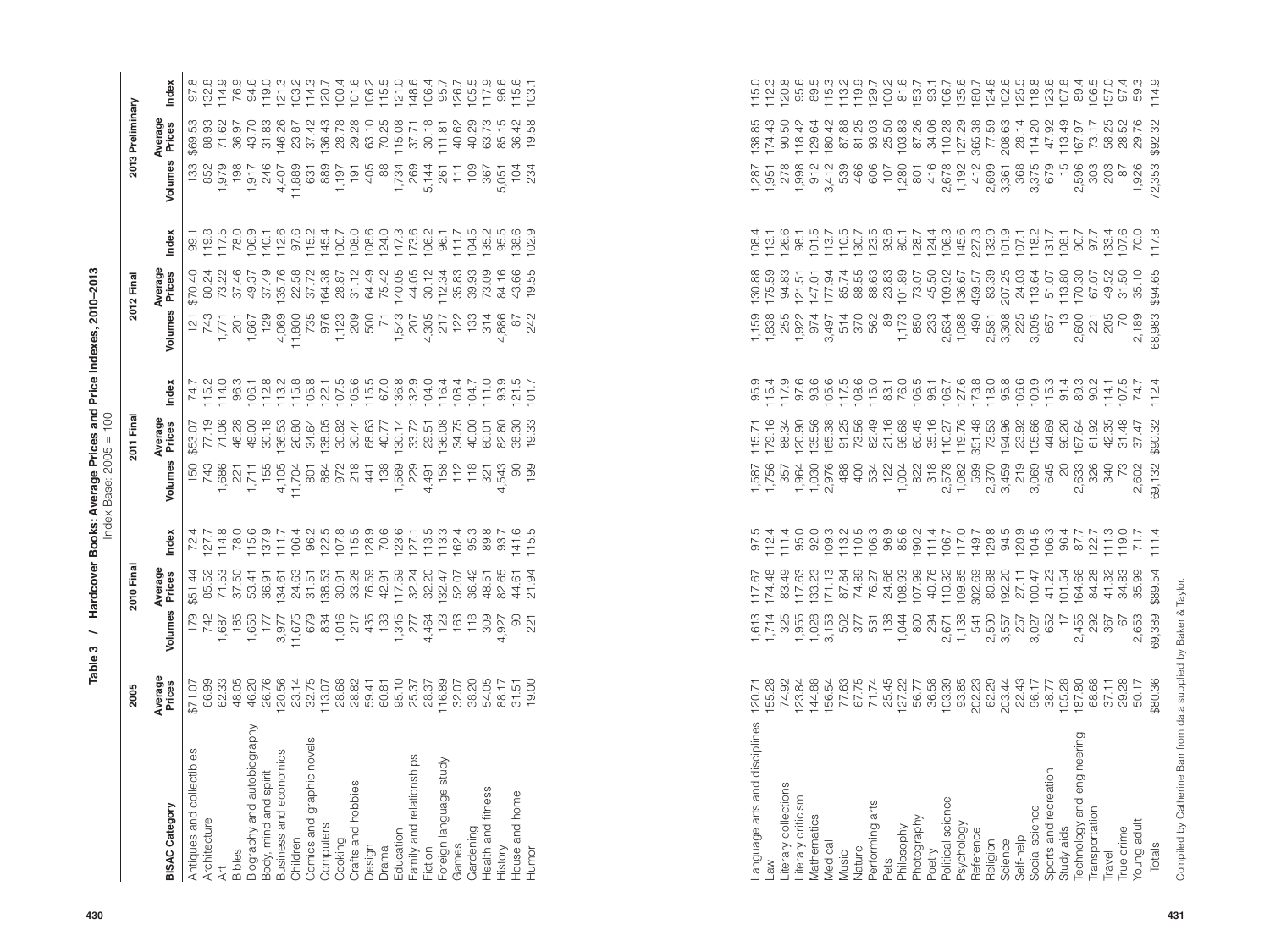| c<br>crc<br>ļ<br>s and Price I<br>i<br>T<br>a Drica<br>ooks: /<br>nmin D.<br>)<br> <br> <br> <br> <br><br><br><br> | $1989 = 100$<br>coo.<br>lex Base: 1<br>Ĕ |
|--------------------------------------------------------------------------------------------------------------------|------------------------------------------|
| ֠                                                                                                                  |                                          |
|                                                                                                                    |                                          |

| 432 | able                                                                                                                                                                                                                                                                                                                                                                                                                                                                                                                                                                                                                                                                                                                                                                   | North                                                                                                                   | $\mathbf{r}$<br>America                                                                                                                                                                                                                                                                                                                                                                                                                                                                                                                                                                   | Index<br>cademic<br>989<br>⋖                                                                                                                   | Books:<br>Base:                                                                                                                                                                                                                                                                                                                                                                                                                             | Prices<br>100<br>Average<br>H<br>1989<br>2010                                                                                                     | Price<br>$\sim$<br>ರ<br>ă                                                                                                                                                                                         | δ<br>gul                                                                                                                                                   | ξ                                                                                                                                                                                                                                                                                                                                                                                                                                                                                                     | ິສ                                                                                                                                                                                                                                                                                                                       | ∾                                                                                                                                                    |                                                                   |
|-----|------------------------------------------------------------------------------------------------------------------------------------------------------------------------------------------------------------------------------------------------------------------------------------------------------------------------------------------------------------------------------------------------------------------------------------------------------------------------------------------------------------------------------------------------------------------------------------------------------------------------------------------------------------------------------------------------------------------------------------------------------------------------|-------------------------------------------------------------------------------------------------------------------------|-------------------------------------------------------------------------------------------------------------------------------------------------------------------------------------------------------------------------------------------------------------------------------------------------------------------------------------------------------------------------------------------------------------------------------------------------------------------------------------------------------------------------------------------------------------------------------------------|------------------------------------------------------------------------------------------------------------------------------------------------|---------------------------------------------------------------------------------------------------------------------------------------------------------------------------------------------------------------------------------------------------------------------------------------------------------------------------------------------------------------------------------------------------------------------------------------------|---------------------------------------------------------------------------------------------------------------------------------------------------|-------------------------------------------------------------------------------------------------------------------------------------------------------------------------------------------------------------------|------------------------------------------------------------------------------------------------------------------------------------------------------------|-------------------------------------------------------------------------------------------------------------------------------------------------------------------------------------------------------------------------------------------------------------------------------------------------------------------------------------------------------------------------------------------------------------------------------------------------------------------------------------------------------|--------------------------------------------------------------------------------------------------------------------------------------------------------------------------------------------------------------------------------------------------------------------------------------------------------------------------|------------------------------------------------------------------------------------------------------------------------------------------------------|-------------------------------------------------------------------|
|     | <b>Subject Area</b>                                                                                                                                                                                                                                                                                                                                                                                                                                                                                                                                                                                                                                                                                                                                                    | ठ<br>ပ                                                                                                                  | No. of<br>Titles                                                                                                                                                                                                                                                                                                                                                                                                                                                                                                                                                                          | verage<br>Price<br>⋖                                                                                                                           | No. of<br>Titles                                                                                                                                                                                                                                                                                                                                                                                                                            | Average<br>Price                                                                                                                                  | ិ ខ្ល<br>양토                                                                                                                                                                                                       | Average<br>Price                                                                                                                                           | No. of<br>Titles                                                                                                                                                                                                                                                                                                                                                                                                                                                                                      | verage<br>Price<br>₹.                                                                                                                                                                                                                                                                                                    | % Change<br>2011-2012                                                                                                                                | dex                                                               |
|     | sity of Ari<br>cover, trac<br>9 United 9<br>$\omega$<br>rsity<br>$\circ$<br>Military and naval science<br>Philosophy and religion<br>Physical education and recreation<br>Physics and astronomy<br>Political science<br>$\overline{\Theta}$<br>ഠ് ⊉<br>$\omega$<br>$\bar{Q}$ $\bar{Q}$ $\in$ $\dot{X}$<br>ŏ<br>.<br>Ö<br>Library and information scien<br>Compiled by Stephen Bosch, University of the Substituted in this index does include paperback<br>It is published or distributed in This index does include paperbac<br>S<br>Literature and language<br>Mathematics and computer<br>Medicine<br>Average for all subjects<br>Psychology<br>Science (general)<br>Sociology<br>Zoology<br>Home economics<br>Industrial arts<br>Anthropology<br>Agriculture<br>aw | 풉<br><u>α</u><br>rizona, fro<br>ade, and <sub>I</sub><br>States ar<br>nggIg <sup>11</sup>                               | , from electronic data production of paperback books, as<br>and Canada during the<br>nolusion of these items of<br>של לאש של לאומי של האודר מלה של האודר מלה של האודר מלחים של היום של היום של היום של היום המלחים המודרים המשפחי<br>המלחמים המלחמים המלחמים המלחמים המלחמים המלחמים המלחמים המלחמים המלחמים המלחמים המלחמים המודרים המלחמים המודרי<br>$\overline{5}$<br>ONIO<br>59                                                                                                                                                                                                       |                                                                                                                                                | a provided by Ingrams Content G<br>s, as well as amuals) treated for a<br>g the calendar years listed.<br>ms does impact pricing in the inde<br>ה כ 4,0,10 ב 20 4,0,000 ביטשה היביטב.<br>בסטרים המשלבו ביטשה המשלבו המסטרים המשלבות המסטרים היה המשלבות המסטרים היה<br>בסטרים המשלבו המסטרים המסטרים המסטרים<br>המסטרים המסטרים המסטרים המס<br>$\overline{8}$<br>$\overline{O}$<br>アートラー<br>$\overline{O}$<br>တ္တြက္တြ<br>$\sim$<br>$\circ$ | 89<br>$\leftrightarrow$                                                                                                                           | - ד לפור – ס ים בליט פיליטיב ריט<br> ממממממממר המראומים המסיכה מה המליח היה<br> מממממממר המראומים המסיכה המליח היה<br> - ממראומים הממורכת המסיכה מראו<br>482<br>Group (Coutts<br>all approval p<br>$\overline{5}$ | ĔĔĿĸĸĸĸĸĸŔĸŔĸĸĸĸĸĸĸĸĸĸĸĸĸĸĸĸĸĸĸĸĸĸĸ<br>ŔŔŔŦŔŎĠŵŖŵŵŵŸŶĸĸĸĸĸĸĸĸŵĠĸŎŖ<br>ĬĿŵਲ਼ĿŔŎĊŵŖŵŵŸŸĊĸĸĸĸĸĸĸ<br>$\overline{\mathsf{N}}$<br>83<br>$\Theta$<br>plan<br>plan | ormation Services) and<br>customers serviced by<br><u>സ</u><br>œ<br>$\circ$<br>$\sim$                                                                                                                                                                                                                                                                                                                                                                                                                 | <b>P</b> Library<br>vendors.<br>state the state of the state of the state of the state of the state of the state of the state of the state of<br>  state the state of the state of the state of the state of the state of the state of the state of the state o<br>vert<br>dev<br>$\leftrightarrow$<br>$\leftrightarrow$ | ces. The<br>$\delta$<br>FLUL QOOWOOL NOWQWAN GWAONNAW GW<br>$\circ$<br>comption on the denouncement designed to a comption of<br>$\infty$<br>Service | data<br>vers<br>$\overline{4}$                                    |
|     | $\mathbf{\hat{4}}$<br>ble<br>$\circ$<br>۴                                                                                                                                                                                                                                                                                                                                                                                                                                                                                                                                                                                                                                                                                                                              | North.<br>The                                                                                                           | American                                                                                                                                                                                                                                                                                                                                                                                                                                                                                                                                                                                  | Index<br>lemic<br>pe:<br>ಕಿ                                                                                                                    | E-Books:<br>Base:                                                                                                                                                                                                                                                                                                                                                                                                                           | the index<br><b>ks:</b> Average I<br>$2007 = 100$                                                                                                 | and Price<br><b>Prices</b>                                                                                                                                                                                        | Indexe                                                                                                                                                     | 2010-201<br><b>SD</b>                                                                                                                                                                                                                                                                                                                                                                                                                                                                                 |                                                                                                                                                                                                                                                                                                                          |                                                                                                                                                      |                                                                   |
|     |                                                                                                                                                                                                                                                                                                                                                                                                                                                                                                                                                                                                                                                                                                                                                                        |                                                                                                                         | ຶ                                                                                                                                                                                                                                                                                                                                                                                                                                                                                                                                                                                         | 700                                                                                                                                            | 2010                                                                                                                                                                                                                                                                                                                                                                                                                                        |                                                                                                                                                   | <b>2011</b>                                                                                                                                                                                                       |                                                                                                                                                            |                                                                                                                                                                                                                                                                                                                                                                                                                                                                                                       | 2012                                                                                                                                                                                                                                                                                                                     |                                                                                                                                                      |                                                                   |
|     | Subject Area                                                                                                                                                                                                                                                                                                                                                                                                                                                                                                                                                                                                                                                                                                                                                           | ಹ<br>$\circ$<br>$\circ$                                                                                                 | No. of<br>Titles                                                                                                                                                                                                                                                                                                                                                                                                                                                                                                                                                                          | werage<br>Price<br>⋖                                                                                                                           | No. of<br>Titles                                                                                                                                                                                                                                                                                                                                                                                                                            | Average<br>Price                                                                                                                                  | No.of<br>Titles                                                                                                                                                                                                   | ω<br>werage<br>Price<br>⋖                                                                                                                                  | No. of<br>Titles                                                                                                                                                                                                                                                                                                                                                                                                                                                                                      | <b>შ</b> ი<br>Averag<br>Price                                                                                                                                                                                                                                                                                            | $\bullet$ $\sim$<br>% Change<br>2011-2012                                                                                                            | ఠ<br>Ě                                                            |
|     | Φ<br>science<br>Literature and language<br>Mathematics and computer science<br>Medicine<br>Military and naval science<br>Physical education and recreation<br>Physics and astronomy<br>Political science<br>$\omega$<br>Ō<br>Library and information scien<br>Bottiny--------<br>Business and economics<br>Chemistry<br>Education<br>Elevaring and technology<br>Fine and works<br>Geography<br>Geography<br>History<br>Average for all subjects<br>Home economics<br>Industrial arts<br>Psychology<br>Science (general)<br>Sociology<br>Zoology<br>Anthropology<br>Agriculture<br>MB                                                                                                                                                                                  | Œ<br>Ц.<br>മ<br>ய்<br>யும்                                                                                              | $\begin{array}{cccc} \text{\tiny Q} & \text{\tiny Q} & \text{\tiny Q} & \text{\tiny Q} & \text{\tiny Q} & \text{\tiny Q} & \text{\tiny Q} & \text{\tiny Q} & \text{\tiny Q} & \text{\tiny Q} & \text{\tiny Q} & \text{\tiny Q} & \text{\tiny Q} & \text{\tiny Q} & \text{\tiny Q} & \text{\tiny Q} & \text{\tiny Q} & \text{\tiny Q} & \text{\tiny Q} & \text{\tiny Q} & \text{\tiny Q} & \text{\tiny Q} & \text{\tiny Q} & \text{\tiny Q} & \text{\tiny Q} & \text{\tiny Q} & \text{\tiny Q} & \text{\tiny Q} & \text{\tiny Q} & \text{\tiny Q} & \text{\$<br>Ö<br>$\overline{ }$<br>66, | URGE SER PRESERTE ESPRESENTES E EL<br>IRGE PRESERTES EN ENGRESENTES EL PRESERTES<br>IRGE PRESERTES EL PRESERTES EL P<br>$\leftrightarrow$<br>↔ | se mandial de la discriminación de la discriminación de la discriminación de la discriminación de la discrimin<br>  programación de la discriminación de la discriminación de la discriminación de la discriminación de la discr<br>$\infty$<br>$\sim$ $\sim$ $\sim$<br>5<br>N N Q<br>$\overline{4}$<br>$-\sim$ $-$<br>4 U W                                                                                                                | ĬĔĿĊĸĸĸĸĸĸĸĸĸĸĸĸĸĸĸĸĸĸĸĸĸĸĸĸĸĸĸĸĸĸĸ<br>ŔŔŔŔŔŔŔŖŔĸŔŔŔŔĊŔŔĸŔŔĊĿŶĿĊĿŔĿĸĸ<br>ĬĔŔŔŶĿŔĸŔĸŔĸŔŔĊĔŔŔĸŔŔĊĊĿŶĿĊ<br>N<br>116<br>$\Theta$<br>$\leftrightarrow$ | brasic cines a mandantique de Languna 4<br>55<br>G<br>$\infty$<br>$\sim$ $\sim$<br>$\sim$ $\infty$ $\sim$<br>$D - C - C$<br>$40 -$                                                                                | @9984%YY&99593489659647@85F706898 &<br>$\leftrightarrow$<br>$\leftrightarrow$                                                                              | $\begin{smallmatrix} \text{1} & \text{9} & \text{9} & \text{9} & \text{9} & \text{9} & \text{9} & \text{9} \\ \text{1} & \text{9} & \text{9} & \text{9} & \text{9} & \text{9} & \text{9} & \text{9} \\ \text{2} & \text{4} & \text{2} & \text{9} & \text{9} & \text{9} & \text{9} & \text{9} \\ \text{3} & \text{5} & \text{4} & \text{3} & \text{9} & \text{9} & \text{9} & \text{9} \\ \text{4} & \text{5} & \text{4} & \text{4$<br>S<br>$\sim$<br>$\sim$ $\sim$ $\sim$<br>5<br>のひち 4トークー<br>4.9.60 | ↔<br>↔                                                                                                                                                                                                                                                                                                                   | $\circ$                                                                                                                                              | L - L V - - L V - - W O - W O O W O O W O O O Q O O W U - O O O O |
| 433 | Compiled by Stephen Bosch, Univ<br>and YBP Library Services. The<br>published or distributed in the U                                                                                                                                                                                                                                                                                                                                                                                                                                                                                                                                                                                                                                                                  | from elec<br>I e-book t<br>Canada c<br>ై⊖<br>$\alpha \neq 0$<br>rsity of Arizona<br>ta represents a<br>tited States and | ectronic<br>titles tre<br>during t                                                                                                                                                                                                                                                                                                                                                                                                                                                                                                                                                        | provide<br>I for all a<br>alendar<br>cata p<br>reated fi<br>the call                                                                           | ded by Ingrams (<br>  approval plan c<br>ar years listed. It                                                                                                                                                                                                                                                                                                                                                                                | is Content Group<br>n customers server<br>. It is important to                                                                                    | roup<br>service                                                                                                                                                                                                   | o (formerly Coutts Inf<br>viced by the vendors<br>o note that e-books t                                                                                    | tion Services),<br>s table covers t<br>ere released in<br>Informatio<br>lors. This ta<br>cs that were                                                                                                                                                                                                                                                                                                                                                                                                 | covers titles<br>eased in a                                                                                                                                                                                                                                                                                              |                                                                                                                                                      |                                                                   |

| 500000                                                                                                                |  |
|-----------------------------------------------------------------------------------------------------------------------|--|
|                                                                                                                       |  |
|                                                                                                                       |  |
|                                                                                                                       |  |
|                                                                                                                       |  |
|                                                                                                                       |  |
|                                                                                                                       |  |
|                                                                                                                       |  |
|                                                                                                                       |  |
| ı                                                                                                                     |  |
|                                                                                                                       |  |
|                                                                                                                       |  |
|                                                                                                                       |  |
|                                                                                                                       |  |
|                                                                                                                       |  |
| l                                                                                                                     |  |
|                                                                                                                       |  |
| י היי יוני יוני יוני ביום.<br>יוני                                                                                    |  |
|                                                                                                                       |  |
|                                                                                                                       |  |
|                                                                                                                       |  |
|                                                                                                                       |  |
|                                                                                                                       |  |
|                                                                                                                       |  |
|                                                                                                                       |  |
| ֧֧֧֧ׅ֧֧֧֧ׅ֧ׅ֧ׅ֧ׅ֧ׅ֧֧֧֧֧֧ׅ֧֧֧֛֪֧֧֧֧֧֧֧֧֧֧֧֧֧֧֧֧֧֧֧֧֧֚֚֚֚֚֚֚֚֚֚֚֚֚֚֚֚֝֝֓֝֓֜֓֝֓֝֓֝֬֜֜֜֜֜֜֝֬֜֝֜֜֝֬֜֝֬<br>֧֧֧֛֧֛֛֛֛֛֜֜֜֜֜֜ |  |
| ı                                                                                                                     |  |
|                                                                                                                       |  |
|                                                                                                                       |  |
|                                                                                                                       |  |
|                                                                                                                       |  |
|                                                                                                                       |  |
|                                                                                                                       |  |
|                                                                                                                       |  |
|                                                                                                                       |  |
|                                                                                                                       |  |
|                                                                                                                       |  |
|                                                                                                                       |  |
|                                                                                                                       |  |
|                                                                                                                       |  |
|                                                                                                                       |  |
|                                                                                                                       |  |
|                                                                                                                       |  |
|                                                                                                                       |  |
|                                                                                                                       |  |
| i                                                                                                                     |  |
| $\overline{a}$                                                                                                        |  |
| $\frac{1}{2}$                                                                                                         |  |
|                                                                                                                       |  |
|                                                                                                                       |  |

| ١      |  |
|--------|--|
|        |  |
| ١<br>Ī |  |
| i      |  |
| inde.  |  |
|        |  |
|        |  |

|                                                                                                                                                                                                                                                        |                           |                                                 | 2007                                                                                                                                                                               |                                                  | 2010                                            |                                                              | 2011                            |                                         |                                        | 2012                                                                      |                    |
|--------------------------------------------------------------------------------------------------------------------------------------------------------------------------------------------------------------------------------------------------------|---------------------------|-------------------------------------------------|------------------------------------------------------------------------------------------------------------------------------------------------------------------------------------|--------------------------------------------------|-------------------------------------------------|--------------------------------------------------------------|---------------------------------|-----------------------------------------|----------------------------------------|---------------------------------------------------------------------------|--------------------|
| Subject Area                                                                                                                                                                                                                                           | LC Class                  | No.of<br>Titles                                 | Average<br>Price                                                                                                                                                                   | No.of<br>Titles                                  | Average<br>Price                                | No.of<br>Titles                                              | Average<br>Price                | No.of<br>Titles                         | Average<br>Price                       | % Change<br>2011-2012                                                     | Index              |
| Agriculture<br>Anthropology                                                                                                                                                                                                                            |                           | ಹಿ.ಜೆ<br>ಹಿ                                     | \$128.59                                                                                                                                                                           | 0000<br>0000                                     | \$168.                                          | 88279887<br>882797887<br>878878787<br>87887                  | \$125.68                        | 7<br>2000<br>2004<br>2014<br>2014       | \$150.0                                | 19.4%                                                                     |                    |
|                                                                                                                                                                                                                                                        |                           |                                                 |                                                                                                                                                                                    |                                                  |                                                 |                                                              |                                 |                                         | 130.70                                 | დ.<br>ლო                                                                  | $\overline{24}$ .  |
|                                                                                                                                                                                                                                                        |                           | 287                                             |                                                                                                                                                                                    |                                                  |                                                 |                                                              |                                 |                                         |                                        |                                                                           |                    |
| Botany<br>Business and economics                                                                                                                                                                                                                       |                           |                                                 | 105.28<br>168.18<br>97.25                                                                                                                                                          |                                                  |                                                 |                                                              |                                 |                                         | 176.14<br>136.35<br>1280.02<br>1280.14 | 28                                                                        | 104.7<br>140.2     |
|                                                                                                                                                                                                                                                        |                           |                                                 |                                                                                                                                                                                    |                                                  |                                                 |                                                              |                                 |                                         |                                        | $\infty$                                                                  |                    |
|                                                                                                                                                                                                                                                        |                           |                                                 |                                                                                                                                                                                    |                                                  |                                                 |                                                              |                                 |                                         |                                        |                                                                           |                    |
| Chemistry<br>Education<br>Engineering and technology<br>Fine and applied arts<br>Geography<br>Geology<br>Geology                                                                                                                                       | ⊃<br>><br>>⊣∟             | 9. 412-4<br>89.10-4<br>99.10-40<br>99.10-40     | thu thu bhu guy chung chung chung<br>Guy chung chung chung chung<br>Kangan chung chung chung chung chung chung chung chung chung chung chung chung chung chung chung chung chung c | 8 0 0 4 4<br>4 0 0 0 4<br>4 0 0 0 4<br>2 0 0 4 4 | 1252225<br>1252283<br>105225                    |                                                              | 0448950<br>04446969<br>04469659 |                                         | 193.12                                 | 6880-<br>6880-                                                            | $0 - 400 - 7$      |
|                                                                                                                                                                                                                                                        |                           |                                                 |                                                                                                                                                                                    |                                                  |                                                 |                                                              |                                 |                                         | cg.                                    |                                                                           |                    |
|                                                                                                                                                                                                                                                        |                           |                                                 |                                                                                                                                                                                    |                                                  |                                                 |                                                              |                                 |                                         | 121.94                                 |                                                                           |                    |
|                                                                                                                                                                                                                                                        |                           |                                                 |                                                                                                                                                                                    |                                                  |                                                 | 833                                                          | $115$<br>$119$                  |                                         | ବ୍                                     |                                                                           |                    |
|                                                                                                                                                                                                                                                        |                           | $\overline{\overset{\circ}{\mathcal{B}}}$       |                                                                                                                                                                                    |                                                  | 83.35<br>89.188<br>89.149.85                    | 196                                                          | 129                             |                                         | Q                                      |                                                                           | 85                 |
|                                                                                                                                                                                                                                                        | 出<br>山<br>ਨੌ              |                                                 |                                                                                                                                                                                    | 825<br>1789<br>5,182                             | $\overline{42}$                                 |                                                              |                                 | r<br>2007<br>2007<br>2007               | $\frac{8}{2}$<br>7707                  |                                                                           |                    |
| Home economics                                                                                                                                                                                                                                         |                           |                                                 |                                                                                                                                                                                    |                                                  | $\overline{6}$<br>884                           |                                                              |                                 |                                         |                                        |                                                                           |                    |
| ndustrial arts                                                                                                                                                                                                                                         |                           | 4,452<br>2550<br>4,                             |                                                                                                                                                                                    | v<br>9880<br>9880<br>9887                        |                                                 | e v aur ni-rai<br>634-038634445-06018<br>8347-03874444450808 | a garag                         |                                         | 77278950788<br>125.<br>70.             | N N N H W H W W W D H V<br>- V W 4 4 O W W 4 D W<br>- W W H W D W W W D 4 |                    |
|                                                                                                                                                                                                                                                        |                           | 1,743                                           |                                                                                                                                                                                    |                                                  | .66<br>147                                      |                                                              |                                 | 3,034                                   |                                        |                                                                           |                    |
|                                                                                                                                                                                                                                                        |                           |                                                 |                                                                                                                                                                                    |                                                  | ্র<br>ব                                         |                                                              |                                 | 413                                     | 123                                    |                                                                           |                    |
| Law<br>Library and information science<br>Literature and language<br>Medicinatics and computer science<br>Medicination and assignce<br>Military and naval science<br>Philosophy and religion<br>Physical aducation and recreation<br>Political science |                           | n41, w. L<br>wiy40000<br>010040000<br>021004000 |                                                                                                                                                                                    |                                                  | $\frac{1}{2}$<br>$\frac{8921}{77}$              |                                                              |                                 | ana 4--w-<br>orangowawi4<br>orangowawit | FALLPPL<br>FALLPPL                     |                                                                           |                    |
|                                                                                                                                                                                                                                                        |                           |                                                 |                                                                                                                                                                                    | 3,004<br>6,404                                   | 134,957<br>134,957,557<br>134,957,557<br>147,59 |                                                              |                                 |                                         |                                        |                                                                           |                    |
|                                                                                                                                                                                                                                                        |                           |                                                 |                                                                                                                                                                                    |                                                  |                                                 |                                                              | まちぬおちらど                         |                                         |                                        |                                                                           | $\frac{0.9}{0.33}$ |
|                                                                                                                                                                                                                                                        | $\stackrel{\frown}{\neg}$ |                                                 |                                                                                                                                                                                    | 487                                              |                                                 |                                                              |                                 |                                         |                                        |                                                                           |                    |
|                                                                                                                                                                                                                                                        |                           |                                                 |                                                                                                                                                                                    | 267<br>288<br>288                                |                                                 |                                                              |                                 |                                         |                                        |                                                                           |                    |
|                                                                                                                                                                                                                                                        |                           |                                                 |                                                                                                                                                                                    |                                                  |                                                 |                                                              |                                 |                                         |                                        |                                                                           |                    |
|                                                                                                                                                                                                                                                        |                           |                                                 |                                                                                                                                                                                    |                                                  |                                                 |                                                              | 136                             |                                         | $rac{a}{x}$                            |                                                                           |                    |
|                                                                                                                                                                                                                                                        |                           | 2,447                                           |                                                                                                                                                                                    | 2,638<br>1,062<br>462                            | $\Xi$                                           |                                                              | $\overline{4}$                  |                                         | ò<br>132                               |                                                                           |                    |
|                                                                                                                                                                                                                                                        |                           | 1,113                                           |                                                                                                                                                                                    |                                                  | 95                                              |                                                              |                                 |                                         | Š                                      |                                                                           | 58.                |
|                                                                                                                                                                                                                                                        |                           |                                                 |                                                                                                                                                                                    |                                                  | ŗó<br>52                                        |                                                              | 92.65<br>I19.86                 |                                         | <u>رب</u><br>—<br>44                   |                                                                           |                    |
| Sociology                                                                                                                                                                                                                                              |                           |                                                 |                                                                                                                                                                                    | 4,528                                            |                                                 | .883                                                         | œ.                              | 4,400                                   | $\overline{\widetilde{\mathcal{C}}}$   | 84009<br>84009<br>8409                                                    |                    |
| Zoology                                                                                                                                                                                                                                                | L.P.R                     |                                                 |                                                                                                                                                                                    |                                                  | 34                                              |                                                              |                                 |                                         | 80                                     |                                                                           |                    |
| Average for all subjects                                                                                                                                                                                                                               |                           | 66,767                                          | \$110.82                                                                                                                                                                           | 63,812                                           | \$116.25                                        | 71,557                                                       | 86<br>\$115.                    | 66,053                                  | \$142.52                               | 23.0%                                                                     | 28.                |
|                                                                                                                                                                                                                                                        |                           |                                                 |                                                                                                                                                                                    |                                                  |                                                 |                                                              |                                 |                                         |                                        |                                                                           |                    |

given year may have been published in print much earlier.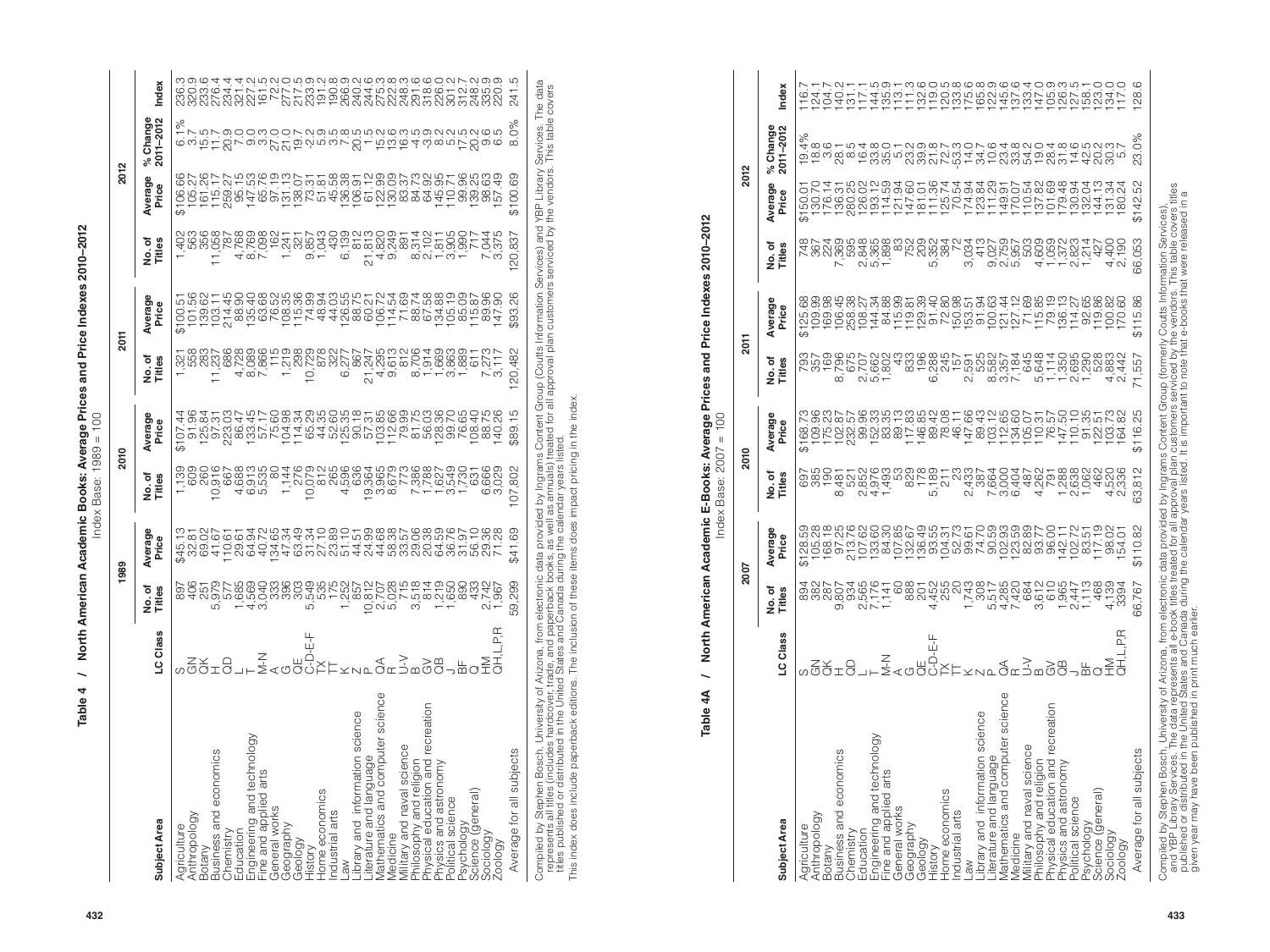$2012$ 

|                                                                                                                                                                                                                                                                                                                                                                                                                 |                          |                        | 2007                                                  |                        | <b>2010</b>                          |                        | 2011                                           |                         |                     | 2012                                                                                                                                                                                                                                                                                                                   |                                                 |
|-----------------------------------------------------------------------------------------------------------------------------------------------------------------------------------------------------------------------------------------------------------------------------------------------------------------------------------------------------------------------------------------------------------------|--------------------------|------------------------|-------------------------------------------------------|------------------------|--------------------------------------|------------------------|------------------------------------------------|-------------------------|---------------------|------------------------------------------------------------------------------------------------------------------------------------------------------------------------------------------------------------------------------------------------------------------------------------------------------------------------|-------------------------------------------------|
| <b>Subject Area</b>                                                                                                                                                                                                                                                                                                                                                                                             | LC Class                 | to.of<br><b>Titles</b> | Average<br>Price                                      | To.of<br>Titles        | Average<br>Price                     | to.of<br><b>Titles</b> | Average<br>Price                               | Titles<br>o.<br>No.of   | Average<br>Price    | % Change<br>2011-2012                                                                                                                                                                                                                                                                                                  | hdex                                            |
| Anthropology<br>Agriculture                                                                                                                                                                                                                                                                                                                                                                                     |                          | 8                      | \$134.75<br>89.15                                     | 95<br>95               | 89.<br>8<br>$\overline{5}$<br>\$115. | $\frac{20}{2}$         | 118.80<br>88.71<br>\$118.                      | $\frac{100}{1}$         | ᢒ<br>\$140.         | se<br>condicidad<br>condicidad<br>sendicidad<br>sendicidad                                                                                                                                                                                                                                                             | oj coj coj coj<br>S<br>$\overline{\mathcal{C}}$ |
| Botany                                                                                                                                                                                                                                                                                                                                                                                                          |                          |                        |                                                       |                        |                                      |                        | 114.79                                         |                         | 185.                |                                                                                                                                                                                                                                                                                                                        |                                                 |
| Business and economics                                                                                                                                                                                                                                                                                                                                                                                          |                          | 666                    |                                                       |                        | 109.52<br>121.59<br>134.59           | 1,556<br>1,556<br>169  |                                                |                         | 28<br>$\frac{1}{4}$ |                                                                                                                                                                                                                                                                                                                        | 188.1<br>1274<br>134                            |
| Chemistry                                                                                                                                                                                                                                                                                                                                                                                                       |                          | $\approx$              |                                                       | 892742<br>892742       |                                      |                        | 113.53<br>154.20<br>82.90                      | 1,359<br>1,589<br>1,128 | 86.                 |                                                                                                                                                                                                                                                                                                                        |                                                 |
| Education                                                                                                                                                                                                                                                                                                                                                                                                       |                          | 235<br>668             |                                                       |                        | 87.75                                | 1,736<br>1,736<br>1736 |                                                |                         | g<br>03.            |                                                                                                                                                                                                                                                                                                                        | 129.7<br>125.9<br>151.2                         |
| Engineering and technology                                                                                                                                                                                                                                                                                                                                                                                      |                          |                        |                                                       |                        | 116.38                               |                        | 120.21                                         |                         | 133.28              |                                                                                                                                                                                                                                                                                                                        |                                                 |
| Fine and applied arts                                                                                                                                                                                                                                                                                                                                                                                           | そう                       | $\frac{8}{2}$          | 73.69<br>48.00                                        |                        | 93.33                                |                        | 86.78                                          |                         | 11.44               |                                                                                                                                                                                                                                                                                                                        |                                                 |
| General works                                                                                                                                                                                                                                                                                                                                                                                                   |                          |                        |                                                       |                        | 8.00                                 |                        | 80.88                                          |                         | 116.81              |                                                                                                                                                                                                                                                                                                                        | 243.3                                           |
| Geography                                                                                                                                                                                                                                                                                                                                                                                                       |                          |                        | 100.42<br>118.28                                      |                        | ń                                    | $\frac{90}{56}$        |                                                | 150                     | 127.39              |                                                                                                                                                                                                                                                                                                                        | 126.9<br>116.4                                  |
| Geology                                                                                                                                                                                                                                                                                                                                                                                                         |                          | 00074<br>0007          |                                                       | 2829                   | 117.97                               |                        | $\frac{110.18}{78.84}$                         | $\frac{6}{4}$           | 137.67              |                                                                                                                                                                                                                                                                                                                        |                                                 |
| History                                                                                                                                                                                                                                                                                                                                                                                                         |                          |                        | 78.41                                                 |                        | $\overline{6}$<br>$\overline{6}$     | 205                    |                                                | 207<br>71               | 8Š<br>97.           |                                                                                                                                                                                                                                                                                                                        | 124.0<br>156.5                                  |
| Home economics<br>ndustrial arts                                                                                                                                                                                                                                                                                                                                                                                |                          |                        | 88254<br>88254                                        |                        | SS.<br>84.72<br>89.                  | $\frac{6}{5}$<br>S.    | 87106827<br>8706882<br>870688                  | 22                      | 106.75              | 4 H H SQ B &<br>4 H H W H B<br>4 H H W H D                                                                                                                                                                                                                                                                             |                                                 |
| $-8o$                                                                                                                                                                                                                                                                                                                                                                                                           |                          |                        |                                                       | 242                    |                                      | 513                    |                                                | 543                     | 88.67<br>16.67      |                                                                                                                                                                                                                                                                                                                        |                                                 |
| library and information science                                                                                                                                                                                                                                                                                                                                                                                 |                          |                        |                                                       | ၣ                      | 102.09<br>70.30                      | $rac{1}{4}$            |                                                | $42$                    | 116.61<br>75.03     |                                                                                                                                                                                                                                                                                                                        |                                                 |
| -iterature and language                                                                                                                                                                                                                                                                                                                                                                                         |                          | 526<br>556             | က္ပြ                                                  |                        | 77.7                                 | 864                    |                                                | 787                     | 93.32               | trabections<br>bradections                                                                                                                                                                                                                                                                                             | 110118<br>00110<br>0010                         |
| science<br>Mathematics and computer                                                                                                                                                                                                                                                                                                                                                                             |                          | 732                    | 42<br>$\frac{1}{9}$                                   | 3037<br>0837           | 96.11                                |                        |                                                | ò.                      | 124.39              |                                                                                                                                                                                                                                                                                                                        | 136.1                                           |
| Medicine                                                                                                                                                                                                                                                                                                                                                                                                        |                          | 210                    | 126.37                                                |                        | 126.75                               | 3,357<br>3,357         | 130.46                                         | 2,046                   | 138.27              |                                                                                                                                                                                                                                                                                                                        | 109.4                                           |
| Military and naval science                                                                                                                                                                                                                                                                                                                                                                                      | $\tilde{z}$              |                        | $\frac{28}{50}$<br>104.                               |                        | 122.65                               | $\frac{5}{4}$          | 98.38                                          |                         | 129.40              |                                                                                                                                                                                                                                                                                                                        | 123.7                                           |
| Philosophy and religion<br>Physical education and recreation                                                                                                                                                                                                                                                                                                                                                    |                          | 58                     | 55.                                                   | ġ                      | 72.13                                | 216                    | 65.42                                          | 232                     | 73.94               |                                                                                                                                                                                                                                                                                                                        | 133.                                            |
|                                                                                                                                                                                                                                                                                                                                                                                                                 | $\widetilde{\mathrm{G}}$ | 4                      | 72.14                                                 | LO <sub>1</sub>        | 79.39                                | $\frac{8}{11}$         | 87.56                                          | $\breve{\tau}$          | S.<br>08.           |                                                                                                                                                                                                                                                                                                                        | 151.                                            |
| Physics and astronomy                                                                                                                                                                                                                                                                                                                                                                                           |                          | 237                    | ರ್ರೈ<br>$\overline{07}$                               | $21 - 28$<br>$21 - 28$ | 107.38                               | 537                    | 116.51                                         | 323                     | 130.77              |                                                                                                                                                                                                                                                                                                                        | 122.2                                           |
| Political science                                                                                                                                                                                                                                                                                                                                                                                               |                          | $\overline{5}$         | 74.                                                   |                        | 80.09                                | 277                    |                                                | 265                     | 2<br>105.           | 25.1                                                                                                                                                                                                                                                                                                                   | 142.8                                           |
|                                                                                                                                                                                                                                                                                                                                                                                                                 |                          |                        |                                                       |                        | 95.95                                | 327                    |                                                | 287                     | 55<br>00<br>128.    |                                                                                                                                                                                                                                                                                                                        | 128.6                                           |
| Psychology<br>Science (general)                                                                                                                                                                                                                                                                                                                                                                                 |                          | $\frac{1}{24}$         | 100.17<br>11.30<br>84.88<br>111.30<br>84.88<br>116.73 | ကိ                     | 97.14                                | ò                      | ಕ್ಷಿ<br>ಕ್ಷಿಪ್ಪಜ್ಞ<br>ಕ್ಷಿಪ್ಪಜ್ಞ<br>ಹಿಂದಿ ಹಿಂದ | 65                      | 102.40              | $\begin{array}{l} 20 - 10 \\ 40 - 10 \\ 40 - 10 \\ 40 - 10 \\ 40 - 10 \\ 40 - 10 \\ 40 - 10 \\ 40 - 10 \\ 40 - 10 \\ 40 - 10 \\ 40 - 10 \\ 40 - 10 \\ 40 - 10 \\ 40 - 10 \\ 40 - 10 \\ 40 - 10 \\ 40 - 10 \\ 40 - 10 \\ 40 - 10 \\ 40 - 10 \\ 40 - 10 \\ 40 - 10 \\ 40 - 10 \\ 40 - 10 \\ 40 - 10 \\ 40 - 10 \\ 40 - $ | 92.5.8<br>2716.8                                |
| Sociology                                                                                                                                                                                                                                                                                                                                                                                                       |                          | 330<br>25              |                                                       | 353<br>221             | 95<br>86.                            | 844                    | $\frac{80}{120}$                               |                         | 103.14<br>136.35    |                                                                                                                                                                                                                                                                                                                        |                                                 |
| Zoology                                                                                                                                                                                                                                                                                                                                                                                                         | QH,L,P,R                 |                        |                                                       |                        | 109.                                 | $\frac{1}{5}$          |                                                | $\frac{3}{4}$           |                     |                                                                                                                                                                                                                                                                                                                        |                                                 |
| Average for all subjects                                                                                                                                                                                                                                                                                                                                                                                        |                          | 5,673                  | S.<br>\$102.                                          | 6,243                  | 99<br>\$107.                         | 266<br>4.              | \$11.69                                        | 11, 174                 | 56<br>\$123.        | 10.6%                                                                                                                                                                                                                                                                                                                  | ഥ<br>$\overline{5}$                             |
| Compiled by Stephen Bosch, University of Arizona, from electronic data provided by YBP Library Services and Ingrams Content Group. The data represents all textbook titles<br>treated for all approval plan customers serviced by the vendors. This table covers titles published or distributed in the United States and Canada during the calendar years<br>listed. This index does include paperback edition |                          |                        |                                                       |                        |                                      |                        |                                                |                         |                     |                                                                                                                                                                                                                                                                                                                        |                                                 |

### *(continued from page 429)*

ber of titles are not as dramatic as when looking at comparable data in the indexes that were published prior to 2009.

The overall average price for books in the North American Academic Books Price Index (NAABPI) for 2012 increased at a much higher rate (8 percent) when compared with 2011 (4.6 percent). The average price increased to \$100.69 from \$93.26. The number of titles was relatively unchanged, so increasing prices will pressure library budgets. The increase this year was primarily due to rising costs for e-books, as the e-book-only index showed a very large increase (23 percent). E-books make up about 16 percent of the base table.

Since 2008 two additional indexes have been available, one for e-books only (Table 4A) and another for textbooks (Table 4B). Both of these indexes are of high interest to users and, based on that input, the indexes will continue to be pub lished with the base index year set to 2007. In the academic market, it has always been assumed that e-books are more expensive than their print counterparts. Users might be surprised to find that the cheaper versions of e-books, available to con sumers through such channels as Amazon and the Apple Store, are not available to libraries at similar prices, if they are available at all. The new index clearly points out the difference in price: the average price of an e-book in 2012 was \$142.52 while the average price for all books was \$100.69. The average price of a print book drops to \$79.01. The price for e-books is not that surprising as most pric ing models for academic e-books generally charge a large percentage of list print price for multiuser access to e-books. In many situations even single-user academic e-book titles are more expensive than their print counterparts. Responding to customer demands, vendors offer e-books on multiple platforms with multiple pricing models; consequently there can be multiple prices for the same title. Only the first instance of a unique ISBN is included in the data, so if the same book was treated by a vendor from one e-book aggregator and then treated again from another aggregator, only the first instance of the e-book is in the index. Where multiple prices are available for different use models, the lowest price is provided. Because electronic access is where the market is going it is appropriate to have e-books as a separate index. It is also important to note that the e-book market is rapidly changing. The availability of additional pricing models could be a factor in the upward shift in e-book prices.

The cost of textbooks has been a hot topic on many college campuses. The index for textbooks documents price changes in this area. Indications are that text books tend to be much more expensive than other types of books, with an average price of \$123.56 in 2012. There was a large increase in the average price (10.6 percent) in 2012 and unfortunately this is not good news for students, who are es sentially hostages of the textbook market. Textbooks are expensive and the prices are on the rise. "E" versions are included in the textbook index, so a migration to "e" format does not seem to be lowering costs. This is not much consolation for cash-strapped students.

The average price of North American academic books in 2012 (Table 4) in creased by 8.0 percent as compared with the 2011 average price. This is mainly due to a large increase in the number of titles treated in the higher part of the price bands (\$120 and up) as well as a large increase in the top price band. Nearly all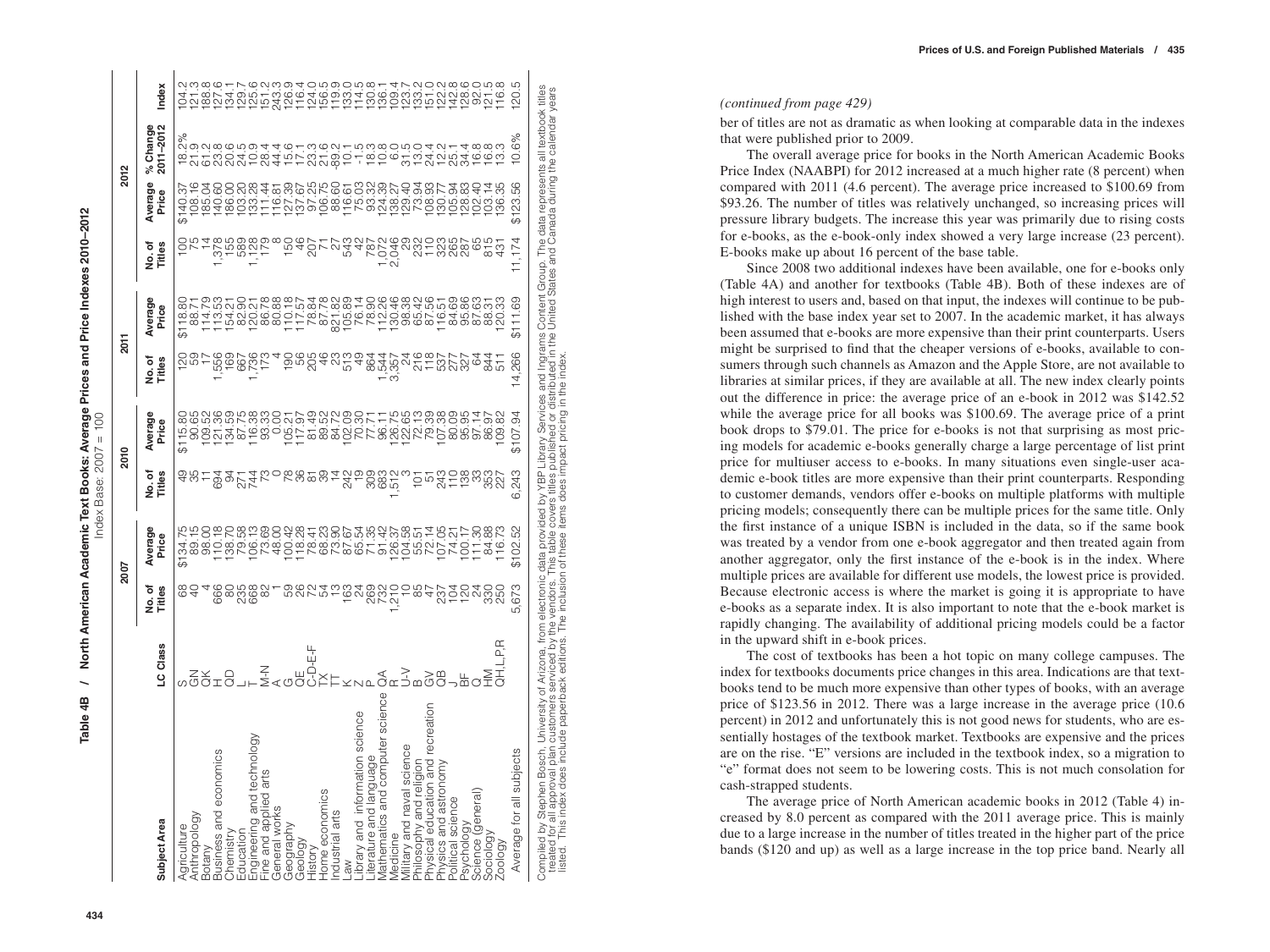price bands showed only modest growth, or no growth, in the number of titles between 2009 and 2012 except for the price band above \$120, which showed very large increases. This led to a large increase in the average price for all books. The increase in the upper price bands was primarily due to increases in e-books; their prices average well above the \$120 threshold. Take e-books out of the sample and the upper price bands shrink considerably. See Figure 1.



**Figure 1 / Comparison of Titles in Sample Grouped by Price**

One thing that really stands out when looking at the data by price band is that the highest end of the price bands (\$120.00 and up) has seen huge growth in the past four years, close to doubling in overall costs from \$4.5 million (2009) to \$8.5 million (2012). The impact on pricing from the titles in the \$120-and-up price band is confirmed if you look at the actual dollar values in groups (sum of all prices for titles in the group). It is clear that the increase in the top end of the index was the main component in the overall increase in the index for 2012. Although the \$0–\$30 price area has the largest number of titles, dollar-wise it remains the smallest portion as far as total cost (sum of all prices) goes in the index. The increase in the prices in the upper end of the index was what added to the overall level of increase. Since 2007 the cost (titles X prices) for books pricing above \$120 has increased by 216 percent, while the overall costs for all books increased 117 percent. The increases in the costs of books in the upper price band represents 80 percent of the entire increase over the period covered. Again, e-books are the significant driver in that increase as within the price bands the average price remains fairly constant except for the area with prices over \$120, which showed a 21 percent increase over the past four years. See Figures 2 and 3.

The data used for this index are derived from all titles treated by the Ingram Content Group (formerly Coutts Information Services) and YBP Library Services in their approval plans during the calendar years listed. The index includes ebooks as well as paperback editions as supplied by these vendors, and this inclu-



**Figure 3 / Comparison of Average Price Grouped by Price Band**



sion of paperbacks and e-books as distributed as part of the approval plans has clearly influenced the prices reflected in the index figures. The index is inclusive of the broadest categories of materials as that is the marketplace in which academic libraries operate, and the index attempts to chart price changes that impact that market.

**Figure 2 / Comparison of Total Costs in Sample Grouped by Price**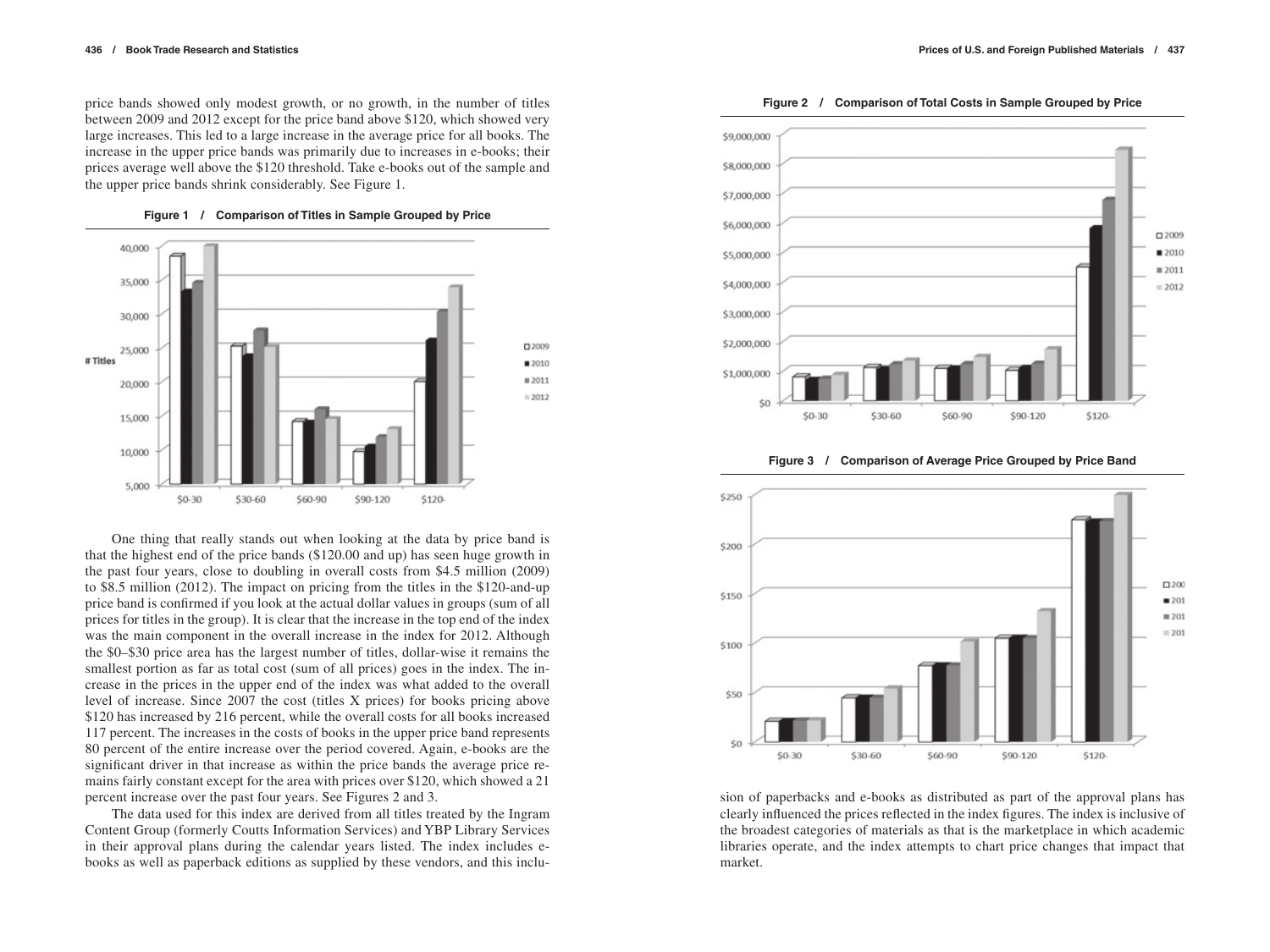E-books are also now being treated in a separate index (Table 4A), so the differences in the indexes will be interesting to observe. Currently the vast majority of titles are not published in both print and "e" version, so the number of titles in the e-book index should remain much smaller than the broader index. It is safe to say that in the future the number of titles in the broader index could decline and at the same time the number of e-books should rise, especially as we see more publishers move to publishing electronic versions of their books. Many e-book pricing models add extra charges of as much as 50 percent to 100 percent to the retail price for a multi-user license. This pricing model is reflected in the higher prices for e-books. The overall price for e-books did show a decline from 2007 to 2009, but in 2010 to 2012 the prices shot up again. The year 2012 saw the largest price increase (23 percent) since the inception of the index and the overall trend does seem to be going up. The index does clearly show that for the library market, e-books are much more expensive than print. Many publishers and e-book ag gregators are still adding "e" versions of print books from backlists, and these are showing up in the index; this is also the basis for the wide swings in numbers of titles in the index from year to year.

The price index for textbooks (Table 4B) shows a 10.6 percent increase for overall prices between 2011 and 2012. This increase is larger than the increase seen for the broader print index, but the overall prices are higher. These are indi cators that the angst experienced by students as they purchase their texts is well justified as prices appear to be much higher than for regular academic books.

Price changes vary, as always, among subject areas. This year there were many double-digit increases in subject areas, and a few areas showed price decreases. This is a normal occurrence. What is not normal is the fact that more than a third of the subject areas showed double-digit price increases. The 2012 data indicate that those areas with the largest increases were nearly exclusively in the social sciences and sciences, with the humanities noticeably absent. This is probably caused by increases in e-book publishing in these subject areas. STM and social science publishers have tended to be early adopters of e-books and have been publishing e-books for a while. The large price increases in science and the social sciences reflect the availability and higher pricing of e-books in these areas.

It is good to remember that price indexes become less accurate at describing price changes the smaller the sample becomes. General works and botany are small samples and showed very large price changes, but to conclude that all books in those areas increased or decreased at like amounts is not correct. These areas have a small sample size (fewer than 1,000 titles) and the inclusion/exclusion of just a few large expensive items can have a major impact on prices for the cat egory. The huge increases in general works, for example, were due to a few very expensive titles that showed up in the data. Because the sample is very small, these titles caused the overall price to jump dramatically.

The U.S. College Books Price Index (Table 5), prepared by Frederick C. Lyn den, contains price and index number data for the years 2011 through 2013 (index base year of 1989), and also the percentage change in price between 2012 and 2013. Data for the index were compiled from 6,658 reviews of books published in *Choice* during 2013. Expensive titles (\$500 or more) were omitted from the analysis, thus the total number of titles reported is smaller than the total number

|                                                                                                                                                                                                          | Table 5                                          |                                                                                                                                                                                                                                  |                                               |                                  |                                          |                                                                                 | Index Base for all years: 1989=100                | U.S. College Books: Average Prices and Price Indexes 1989, 2011-2013 |                                                                                                                                                                                                                                                                                                                                                                                                                                                                               |                                          |                  |                                                       |                                                                                                                                                                                                                                                                                                                                                                                                                                                                |         |                                                                                             |
|----------------------------------------------------------------------------------------------------------------------------------------------------------------------------------------------------------|--------------------------------------------------|----------------------------------------------------------------------------------------------------------------------------------------------------------------------------------------------------------------------------------|-----------------------------------------------|----------------------------------|------------------------------------------|---------------------------------------------------------------------------------|---------------------------------------------------|----------------------------------------------------------------------|-------------------------------------------------------------------------------------------------------------------------------------------------------------------------------------------------------------------------------------------------------------------------------------------------------------------------------------------------------------------------------------------------------------------------------------------------------------------------------|------------------------------------------|------------------|-------------------------------------------------------|----------------------------------------------------------------------------------------------------------------------------------------------------------------------------------------------------------------------------------------------------------------------------------------------------------------------------------------------------------------------------------------------------------------------------------------------------------------|---------|---------------------------------------------------------------------------------------------|
|                                                                                                                                                                                                          |                                                  | 1989                                                                                                                                                                                                                             |                                               | 2011                             |                                          |                                                                                 |                                                   | 2012                                                                 |                                                                                                                                                                                                                                                                                                                                                                                                                                                                               |                                          |                  | 2013                                                  |                                                                                                                                                                                                                                                                                                                                                                                                                                                                |         |                                                                                             |
| Subject                                                                                                                                                                                                  | No.of<br>Titles                                  | per Title<br>Avg.<br>Price                                                                                                                                                                                                       | No.of<br>Titles                               | per Title<br>Avg.<br>Price       | ndexed<br>$\frac{1000}{200}$             | Indexe<br>$\frac{1}{2}$                                                         | No.of<br>Titles                                   | ber Title<br>Avg.<br>Price                                           | ndexed Indexed<br>880<br>1989                                                                                                                                                                                                                                                                                                                                                                                                                                                 | នក្ត                                     | No. of<br>Titles | per Title<br>Avg.<br>Price                            | Indexed Indexed<br><u> ၁ ခု</u><br>၁ ခု                                                                                                                                                                                                                                                                                                                                                                                                                        | ະ<br>ຊຶ | 2012-2013<br>Change<br>Percent                                                              |
| GENERAL*                                                                                                                                                                                                 |                                                  | \$40.19                                                                                                                                                                                                                          | n.a                                           | n.a                              | n.a                                      |                                                                                 | n.a                                               | n.a                                                                  | n.a                                                                                                                                                                                                                                                                                                                                                                                                                                                                           | n.a                                      | n.a              | n.a                                                   | n.a                                                                                                                                                                                                                                                                                                                                                                                                                                                            |         | n.a.                                                                                        |
| HUMANITIES                                                                                                                                                                                               |                                                  | 32.33                                                                                                                                                                                                                            |                                               | \$60.90                          |                                          | nd 2017<br>- 2017: 2020<br>- 2020: 2020: 2020: 2021<br>- 2020: 2020: 2020: 2021 |                                                   | \$69.36                                                              |                                                                                                                                                                                                                                                                                                                                                                                                                                                                               |                                          |                  | \$69.95                                               |                                                                                                                                                                                                                                                                                                                                                                                                                                                                |         |                                                                                             |
| Art and architecture<br>Fine arts**<br>Architecture**<br>Photography<br>Communication<br>Language and Iliterature<br>Africa and Middle East**<br>Asia and Oceania**<br>Classical<br>English and American | 27<br>276                                        | 55.56                                                                                                                                                                                                                            | 8 5 8 2 8 5 5 7 8 8 9 9 9 0 0 1 6 9 9 9 9 0 1 |                                  | 188.4<br>116.3                           |                                                                                 | ទ កែដិ មិន មិន អ្នក មាន ក្នុង ក្នុង ក្នុង មិន មិន | 68.40                                                                | 214.5<br>123.1                                                                                                                                                                                                                                                                                                                                                                                                                                                                |                                          |                  | 64.93                                                 | 216.4<br>116.9                                                                                                                                                                                                                                                                                                                                                                                                                                                 |         | o n v 4 a u v v n v v u c 5 c 4 m o v 4 d<br>o n v 4 a 4 u 6 n v v u c 6 c 4 m o v 4 d<br>% |
|                                                                                                                                                                                                          |                                                  | n.a                                                                                                                                                                                                                              |                                               | 64.61<br>65.46                   | n.a                                      |                                                                                 |                                                   |                                                                      | n.a                                                                                                                                                                                                                                                                                                                                                                                                                                                                           |                                          |                  |                                                       | n.a                                                                                                                                                                                                                                                                                                                                                                                                                                                            |         |                                                                                             |
|                                                                                                                                                                                                          |                                                  |                                                                                                                                                                                                                                  |                                               | 67.72                            |                                          |                                                                                 |                                                   | 67.49<br>75.15                                                       | n.a                                                                                                                                                                                                                                                                                                                                                                                                                                                                           |                                          |                  |                                                       | n.a                                                                                                                                                                                                                                                                                                                                                                                                                                                            |         |                                                                                             |
|                                                                                                                                                                                                          |                                                  | 144.17<br>144.17<br>15.17                                                                                                                                                                                                        |                                               | 51.87                            | n.a.<br>1768<br>1789.3                   |                                                                                 |                                                   | 63.50                                                                | 144.0                                                                                                                                                                                                                                                                                                                                                                                                                                                                         |                                          |                  | 65.66<br>72.09<br>56.60                               |                                                                                                                                                                                                                                                                                                                                                                                                                                                                |         |                                                                                             |
|                                                                                                                                                                                                          |                                                  |                                                                                                                                                                                                                                  |                                               | 73.51                            |                                          |                                                                                 |                                                   | 68.36                                                                |                                                                                                                                                                                                                                                                                                                                                                                                                                                                               |                                          |                  | 71.68                                                 | 128.3<br>219.2<br>201.4                                                                                                                                                                                                                                                                                                                                                                                                                                        |         |                                                                                             |
|                                                                                                                                                                                                          |                                                  |                                                                                                                                                                                                                                  |                                               | 70.09                            |                                          |                                                                                 |                                                   | 73.30                                                                | 209.1<br>208.4                                                                                                                                                                                                                                                                                                                                                                                                                                                                |                                          |                  |                                                       |                                                                                                                                                                                                                                                                                                                                                                                                                                                                |         |                                                                                             |
|                                                                                                                                                                                                          |                                                  | $\overline{n}$ .                                                                                                                                                                                                                 |                                               |                                  | n.a                                      |                                                                                 |                                                   |                                                                      | n.a                                                                                                                                                                                                                                                                                                                                                                                                                                                                           |                                          |                  |                                                       | n.a                                                                                                                                                                                                                                                                                                                                                                                                                                                            |         |                                                                                             |
|                                                                                                                                                                                                          |                                                  |                                                                                                                                                                                                                                  |                                               | 63.93<br>78.89                   |                                          |                                                                                 |                                                   |                                                                      |                                                                                                                                                                                                                                                                                                                                                                                                                                                                               |                                          |                  |                                                       |                                                                                                                                                                                                                                                                                                                                                                                                                                                                |         |                                                                                             |
|                                                                                                                                                                                                          |                                                  |                                                                                                                                                                                                                                  |                                               | 92.32                            |                                          |                                                                                 |                                                   |                                                                      |                                                                                                                                                                                                                                                                                                                                                                                                                                                                               |                                          |                  |                                                       |                                                                                                                                                                                                                                                                                                                                                                                                                                                                |         |                                                                                             |
|                                                                                                                                                                                                          |                                                  |                                                                                                                                                                                                                                  |                                               |                                  |                                          |                                                                                 |                                                   |                                                                      |                                                                                                                                                                                                                                                                                                                                                                                                                                                                               |                                          |                  |                                                       |                                                                                                                                                                                                                                                                                                                                                                                                                                                                |         |                                                                                             |
|                                                                                                                                                                                                          |                                                  |                                                                                                                                                                                                                                  |                                               | 68.92<br>67.99<br>68.69<br>55.46 | n.a.<br>214.3<br>227.7<br>226.7<br>198.6 |                                                                                 |                                                   | 821<br>2411778<br>251178<br>27178<br>27189                           | $\begin{array}{l} \frac{\text{d}}{\text{d}}\,\,\frac{\text{d}}{\text{d}}\,\,\frac{\text{d}}{\text{d}}\,\,\frac{\text{d}}{\text{d}}\,\,\frac{\text{d}}{\text{d}}\,\,\frac{\text{d}}{\text{d}}\,\,\frac{\text{d}}{\text{d}}\,\,\frac{\text{d}}{\text{d}}\,\,\frac{\text{d}}{\text{d}}\,\,\frac{\text{d}}{\text{d}}\,\,\frac{\text{d}}{\text{d}}\,\,\frac{\text{d}}{\text{d}}\,\,\frac{\text{d}}{\text{d}}\,\,\frac{\text{d}}{\text{d}}\,\,\frac{\text{d}}{\text{d}}\,\,\frac{\$ |                                          |                  | 708877776<br>008787776<br>008777776                   | $\begin{array}{l} \mathbf{r} \\ \mathbf{r} \\ \mathbf{r} \\ \mathbf{r} \\ \mathbf{r} \\ \mathbf{r} \\ \mathbf{r} \\ \mathbf{r} \\ \mathbf{r} \\ \mathbf{r} \\ \mathbf{r} \\ \mathbf{r} \\ \mathbf{r} \\ \mathbf{r} \\ \mathbf{r} \\ \mathbf{r} \\ \mathbf{r} \\ \mathbf{r} \\ \mathbf{r} \\ \mathbf{r} \\ \mathbf{r} \\ \mathbf{r} \\ \mathbf{r} \\ \mathbf{r} \\ \mathbf{r} \\ \mathbf{r} \\ \mathbf{r} \\ \mathbf{r} \\ \mathbf{r} \\ \mathbf{r} \\ \mathbf$ |         |                                                                                             |
|                                                                                                                                                                                                          |                                                  |                                                                                                                                                                                                                                  |                                               |                                  |                                          |                                                                                 |                                                   |                                                                      |                                                                                                                                                                                                                                                                                                                                                                                                                                                                               |                                          |                  |                                                       |                                                                                                                                                                                                                                                                                                                                                                                                                                                                |         |                                                                                             |
| Romance<br>Slavic<br>Other                                                                                                                                                                               | Frantische Franken und Francische Franken und Fr | יל פוליט פוליט פוליט פוליט.<br>באירוע פוליט פוליט פוליט פוליט פוליט פוליט פוליט פוליט פוליט פוליט פוליט פוליט פו<br>האירוע פוליט פוליט פוליט פוליט פוליט פוליט פוליט פוליט פוליט פוליט פוליט פוליט פוליט פוליט פוליט פוליט פוליט |                                               |                                  |                                          |                                                                                 |                                                   |                                                                      |                                                                                                                                                                                                                                                                                                                                                                                                                                                                               |                                          |                  |                                                       |                                                                                                                                                                                                                                                                                                                                                                                                                                                                |         |                                                                                             |
|                                                                                                                                                                                                          |                                                  |                                                                                                                                                                                                                                  |                                               |                                  |                                          |                                                                                 |                                                   | n.a.                                                                 |                                                                                                                                                                                                                                                                                                                                                                                                                                                                               |                                          |                  | n.a.                                                  |                                                                                                                                                                                                                                                                                                                                                                                                                                                                |         |                                                                                             |
|                                                                                                                                                                                                          |                                                  |                                                                                                                                                                                                                                  |                                               |                                  |                                          |                                                                                 |                                                   | 62.56<br>66.69                                                       |                                                                                                                                                                                                                                                                                                                                                                                                                                                                               |                                          |                  |                                                       | n.a.<br>2034.0<br>234.3<br>199.3                                                                                                                                                                                                                                                                                                                                                                                                                               |         |                                                                                             |
|                                                                                                                                                                                                          |                                                  |                                                                                                                                                                                                                                  |                                               |                                  |                                          |                                                                                 |                                                   |                                                                      |                                                                                                                                                                                                                                                                                                                                                                                                                                                                               |                                          |                  |                                                       |                                                                                                                                                                                                                                                                                                                                                                                                                                                                |         |                                                                                             |
|                                                                                                                                                                                                          |                                                  |                                                                                                                                                                                                                                  |                                               | n.a.<br>46.03<br>64.97<br>65.12  |                                          |                                                                                 |                                                   | 66.48                                                                | n.a.<br>212.7<br>202.1<br>188.1                                                                                                                                                                                                                                                                                                                                                                                                                                               |                                          |                  |                                                       |                                                                                                                                                                                                                                                                                                                                                                                                                                                                |         |                                                                                             |
| Performing Arts<br>Film<br>Music<br>Theater and dance                                                                                                                                                    |                                                  |                                                                                                                                                                                                                                  |                                               | 70.28                            | n.a.<br>156.9<br>196.3<br>182.1<br>182.1 | n.a.<br>74.3<br>101.2<br>106.7<br>106.7                                         |                                                   | 68.87                                                                | 201.5<br>192.7<br>250.0                                                                                                                                                                                                                                                                                                                                                                                                                                                       | n.a.<br>135.9<br>102.1<br>102.1<br>137.3 |                  | 59.85<br>77.214<br>50.214<br>50.32<br>59.32<br>59.214 | 196.7                                                                                                                                                                                                                                                                                                                                                                                                                                                          |         |                                                                                             |
| Philosophy                                                                                                                                                                                               |                                                  |                                                                                                                                                                                                                                  | 203<br>243                                    |                                  |                                          |                                                                                 |                                                   | 71.79                                                                |                                                                                                                                                                                                                                                                                                                                                                                                                                                                               |                                          |                  |                                                       | 202.1<br>198.0                                                                                                                                                                                                                                                                                                                                                                                                                                                 |         |                                                                                             |
| Religion                                                                                                                                                                                                 |                                                  |                                                                                                                                                                                                                                  |                                               | 60.99                            |                                          |                                                                                 |                                                   | 83.71                                                                |                                                                                                                                                                                                                                                                                                                                                                                                                                                                               |                                          |                  |                                                       |                                                                                                                                                                                                                                                                                                                                                                                                                                                                |         |                                                                                             |
| <b>TOTAL HUMANITIES</b>                                                                                                                                                                                  | 2,009                                            | 36.09                                                                                                                                                                                                                            | 2,044                                         | \$66.89                          | 185.3                                    | 108.6                                                                           | 2,121                                             | \$68.96                                                              | 191.1                                                                                                                                                                                                                                                                                                                                                                                                                                                                         | 103.1                                    | 2,120            | \$70.53                                               | 195.4                                                                                                                                                                                                                                                                                                                                                                                                                                                          | 102.3   | ى<br>2                                                                                      |

Fixed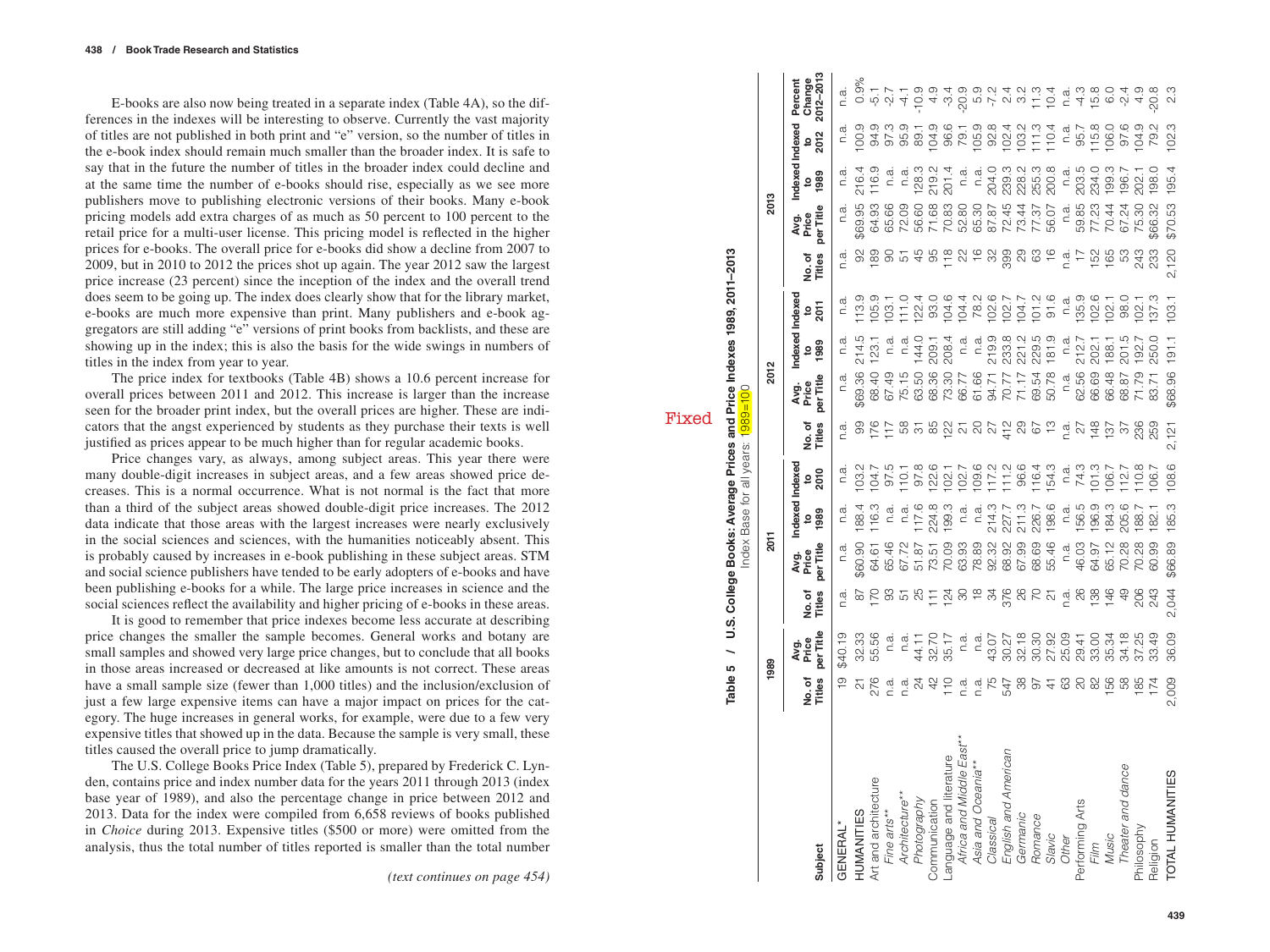Fixed

|                                                    |                 |                            |                 | =<br>S                     |                              |                 |                 | ₹<br>הבו                   |                               |                           |                  | י<br>ק                     |                              |                     |                                |
|----------------------------------------------------|-----------------|----------------------------|-----------------|----------------------------|------------------------------|-----------------|-----------------|----------------------------|-------------------------------|---------------------------|------------------|----------------------------|------------------------------|---------------------|--------------------------------|
| Subject                                            | No.of<br>Titles | per Title<br>Avg.<br>Price | No.of<br>Titles | per Title<br>Price<br>Avg. | Indexed Indexed<br>1989<br>g | ្ធ<br>2010      | Titles<br>No.of | per Title<br>Avg.<br>Price | ndexed Indexed<br><b>1989</b> | ខត្ត                      | Titles<br>No. of | per Title<br>Price<br>Avg. | Indexed Indexed<br>1989<br>9 | ະ<br>ຊຶ             | Percent<br>Change<br>2012-2013 |
| ĞΥ<br>SCIENCE AND TECHNOLO                         | 99              | 8<br>46.                   | 93              | 57.99                      | ပ<br>123.                    | $\infty$<br>99. | 104             | 57.10                      | 121                           | 5<br>98.                  | 95               | \$68.77                    | ပ<br>146.                    | 120.4               | 20.4                           |
| History of science and<br>technology               | 74              | 56<br>40.                  | 79              | 50.72                      | 125.0                        | $\infty$<br>93. | 77              | 59.84                      | LQ.<br>147.                   | 118.0                     | 68               | 47.47                      | 117.                         | 79.3                | $-20.7$                        |
| Astronautics and astronomy                         | 22              | 50.56                      | 69              | 55.96                      | 110.7                        | 100.7           | 50              | 52.82                      | 104.5                         | 94.4                      | 46               | 65.56                      | 129.7                        | 124.1               | 24.1                           |
|                                                    | 50              | 51.01                      |                 | 73.42                      | 143.9                        | 100.9           | 136             | 81.29                      | 159.4                         | 110.7                     | $\frac{48}{5}$   | 72.46                      | 142                          | 89.1                | $-10.9$                        |
| Biology<br>Botany<br>Zoology<br>Chemistry          | 29              | 63.91                      | 153<br>75       | 70.92                      | 111.0                        | 83.4            | 75              | 90.52                      | $\circ$<br>$\frac{4}{1}$      | 127.6                     | PO               | 82.34                      | œ<br>128.                    | $-51$               | $-9.0$                         |
|                                                    | 53              | 49.21                      | 114             | 61.00                      | 124.0                        | 94.8            | 95              | 68.49                      | 139.2                         | 112.3                     | 14.86            | 73.03                      | 148.                         | 106.6               | 6.6                            |
|                                                    | $\frac{5}{9}$   | 70.76                      | $\frac{8}{4}$   | 96.06                      | 135.8                        | 83.2            | $\frac{6}{5}$   | 90.74                      | 128.2                         | 94.5                      |                  | 107.12                     | 151.4                        | 118.1               |                                |
|                                                    |                 | 79.44                      | 113             | 64.02                      | 80.6                         | 101.1           | $\overline{5}$  | 82.49                      | 103.8                         | 128.9                     | 105              | 81.36                      | 4<br>102.                    | 98.6                | $\frac{18.1}{1.4}$             |
| Earth science<br>Engineering<br>Health sciences    | 78              | 66.74                      | 89              | 102.12                     | 153.0                        | 115.6           | 8               | 98.52                      | 147.6                         | 96.5                      | 69               | 98.47                      | rö<br>147.                   | 99.9                | $\frac{1}{\sigma}$             |
|                                                    | $\overline{5}$  | 34.91                      | 54              | 57.98                      | 166.                         | က္<br>103       | 55              | .78<br>S.                  | 174.1                         | 104.8                     | 46               | 59.12                      | ო<br>169.                    | 97.3                | -2.7                           |
| Information and computer<br>science<br>Mathematics | 20              | 40.35                      | 96              | 70.03                      | 173.6                        | က<br>95.        | 73              | 69.63                      | 172.6                         | 99.4                      | 82               | 59.15                      | 146.6                        | 84.9                | $-15.1$                        |
|                                                    | 80              | 48.53                      | 104             | 69.89                      | 144.0                        | œ<br>112.       | 8               | 64.44                      | 132.8                         | 92.2                      | 5                | 65.88                      | 135.8                        | 102.2               | 2.2                            |
| Physics                                            | 22              | 43.94                      | 84              | 65.59                      | 149.3                        | ∞<br>19.        | S3              | 52.85                      | 120.3                         | 80.6                      | 49               | 66.47                      | 151.3                        | 125.8               | 25.8                           |
| Sports and physical education                      |                 | 27.46                      | S <sub>2</sub>  | $\overline{5}$<br>63.      | 232.7                        | N<br>118        | $\overline{4}$  | 83<br>80.                  | 294.4                         | 126.5                     | 46               | 59.12                      | က<br>215.                    | 73.1                | $-26.9$                        |
| TOTAL SCIENCE                                      | 780             | 49.54                      | ,303            | \$67.65                    | 136.6                        | œ<br>100.       | 1,163           | δó<br>$\frac{1}{2}$        | O.<br>143.                    | 105.4                     | 1,155            | \$70.27                    | 141.8                        | 98.6                | $-1.4$                         |
| SOCIAL AND BEHAVIORAL<br>SCIENCES                  | 92              | 37.09                      | 143             | 68.64                      | 185.1                        | rÜ<br>$103$ .   | 58              | 70.11                      | 189.0                         | 102.1                     | 172              | \$69.48                    | 187.3                        | <b>99.1</b>         | $-0.9$                         |
| Anthropology                                       | 96              | 39.94                      | 134             | 68.46                      | 171.4                        | 107.6           | 126             | 68.60                      | 171.8                         | 100.2                     | 127              | 82.06                      | Ю<br>205.                    | 119.6               | 19.6                           |
| Business management and<br>labor                   | 145             | 35.72                      | $\overline{6}$  | 54.37                      | 152.2                        | Ņ<br>93.        | 169             | 56.52                      | 158.2                         | 104.0                     | 161              | 62.04                      | $\sim$<br>173.               | $\infty$<br>$109$ . | œ<br>တ                         |
| Economics                                          | 332             | 40.75                      | 281             | 59.01                      | 144.8                        | 96.5            | 264             | 63.84                      | 156.7                         | Ņ<br>108.                 | 225              | 60.24                      | 147.8                        | 94.4                | $-5.6$                         |
| Education                                          | $\overline{7}$  | 34.50                      | 153             | 69.54                      | ِ<br>201                     | 111.2           | 162             | 70.85                      | 205.4                         | <u>ල</u><br>$\frac{1}{2}$ | 155              | 65.31                      | 189.3                        | 92.2                | $-7.8$                         |
|                                                    |                 |                            |                 |                            |                              |                 |                 |                            |                               |                           |                  |                            |                              |                     |                                |

| $\begin{array}{c} 94.76 \\ 97.76 \\ 10.76 \\ 11.76 \\ 12.76 \\ 13.96 \\ 14.96 \\ 15.96 \\ 16.96 \\ 17.76 \\ 19.96 \\ 19.96 \\ 10.96 \\ 10.96 \\ 10.96 \\ 10.96 \\ 10.96 \\ 10.96 \\ 10.96 \\ 10.96 \\ 10.96 \\ 10.96 \\ 10.96 \\ 10.96 \\ 10.96 \\ 10.96 \\ 10.96 \\ 10.96 \\ 10.96 \\ 10.96 \\ 10$<br>$\begin{array}{l} 10.75 & 0.75 & 0.75 & 0.75 \\ 0.75 & 0.75 & 0.75 & 0.75 \\ 0.75 & 0.75 & 0.75 & 0.75 \\ 0.75 & 0.75 & 0.75 & 0.75 \\ 0.75 & 0.75 & 0.75 & 0.75 \\ 0.75 & 0.75 & 0.75 & 0.75 \\ 0.75 & 0.75 & 0.75 & 0.75 \\ 0.75 & 0.75 & 0.75 & 0.75 \\ 0.75 & 0.75 & 0.75 & 0$<br>Indexed<br>147.6<br>174.1<br>$\begin{array}{c} 162.7 \\ 512.9 \\ 312.4 \\ 186.3 \\ 155.0 \\ 192.4 \\ 192.4 \\ 192.4 \\ 192.4 \\ 192.4 \\ 192.4 \\ 192.4 \\ 192.5 \\ 192.5 \\ 192.5 \\ 192.5 \\ 192.5 \\ 192.5 \\ 192.5 \\ 192.5 \\ 192.5 \\ 192.5 \\ 192.5 \\ 192.5 \\ 192.5 \\ 192.5 \\ 192.5 \\ 192.5 \\ 192.5 \\ 192.5 \\ 19$<br>172.6<br>132.8<br>120.3<br>143.9<br>189.0<br>171.8<br>158.2<br>205.4<br>158.8<br>195.0<br>$199.3$<br>$163.3$<br>189.9<br>175.8<br>152.5<br>rù.<br>104.5<br>159.4<br>294.4<br>156.7<br>192.2<br>169.2<br>n.a.<br>176.2<br>121.7<br>n.a.<br>203.1<br>n.a.<br>n.a.<br>$\begin{array}{c} 10 & 0 \\ 0 & 0 \\ 0 & 0 \end{array}$<br>147<br>57.10<br>69.63<br>64.44<br>52.85<br>80.83<br>\$71.29<br>70.11<br>68.60<br>63.84<br>70.85<br>66.85<br>67.96<br>63.00<br>70.51<br>67.30<br>68.52<br>58.52<br>\$67.09<br>\$93.04<br>59.84<br>9<br>4 7 4 9 0 9<br>9 9 9 9 9<br>9 9 9 9 9<br>56.52<br>80.73<br>66.78<br>78.10<br>68.45<br>105.00<br>73.84<br>110.23<br>52.82<br>81.29<br>90.52<br>54.03<br>72.37<br>49.91<br>69.04<br>\$64.19<br>Avg.<br>Price<br>per Title<br>73<br>95<br>53<br>47<br>,163<br>158<br>126<br>169<br>264<br>162<br>66<br>66<br>88<br>4884<br>N<br>195<br>170<br>246<br>No. of<br>Titles<br>104<br>77<br>125<br>$\ddot{4}$<br>84<br>$\overline{z}$<br>$14$<br>230<br>341<br>76<br>057<br>$\circ$<br>ო<br>Indexed<br>95.3<br>107.6<br>96.5<br>111.2<br>94.5<br>128.5<br>101.6<br>$0.0458799478888$ $0.045779947888$ $0.045779947888$ $0.04587994788$<br>105.8<br>149.4<br>107.9<br>102.5<br>93.8<br>$\begin{array}{c} 112.8 \\ 119.8 \\ 118.2 \end{array}$<br>100.8<br>103.5<br>93.7<br>123.3<br>96.5<br>101.6<br>106.2<br>99.8<br>2010<br>Indexed<br>$110.7$ $143.0$ $124.0$ $135.8$<br>80.6<br>173.6<br><b>144.0</b><br>149.3<br>232.7<br>123.6<br>125.0<br>153.0<br>166.1<br>136.6<br>185.1<br>171.4<br>144.8<br>201.6<br>170.4<br>161.9<br>155.2<br>$169920$<br>$9990$<br>$0090$<br>156.4<br>$190.2$<br>$77.2$<br>$77.3$<br>$77.3$<br>170.5<br>149.8<br>152.2<br>187.3<br>178.0<br>167.1<br>n.a.<br>Ņ<br>n.a.<br>n.a.<br>n.a.<br>1989<br>172.<br>Avg.<br>Price<br>per Title<br>57.99<br>65.59<br>47.43<br>80.32<br>69.66<br>132.50<br>72.76<br>72.47<br>59.06<br>\$91.40<br>50.72<br>55.96<br>73.42<br>70.92<br>61.00<br>96.06<br>102.12<br>70.03<br>69.89<br>68.46<br>71.73<br>65.28<br>60.28<br>60.69<br>55.86<br>64.12<br>\$65.08<br>64.02<br>63.91<br>\$67.65<br>68.64<br>59.54<br>74.41<br>61.86<br>64.22<br>64.48<br>\$62.75<br>54.37<br>$\overline{\widetilde{\mathcal{C}}}$<br>109<br>79<br>69<br>$\begin{array}{c} 12.7 \\ 12.7 \\ 12.7 \\ 12.7 \\ 12.7 \\ 12.7 \\ 12.7 \\ 12.7 \\ 12.7 \\ 12.7 \\ 12.7 \\ 12.7 \\ 12.7 \\ 12.7 \\ 12.7 \\ 12.7 \\ 12.7 \\ 12.7 \\ 12.7 \\ 12.7 \\ 12.7 \\ 12.7 \\ 12.7 \\ 12.7 \\ 12.7 \\ 12.7 \\ 12.7 \\ 12.7 \\ 12.7 \\ 12.7 \\ 12.7 \\ 12.7 \\ 12.7 \\ 12.7 \\ 12.7 \\ 12$<br>96<br>281<br>153<br>46<br>59<br>$546$<br>$45$<br>$68$<br>$71$<br>$213$<br>$15$<br>$241$<br>,364<br>93<br>104<br>52<br>,303<br>143<br>134<br>109<br>62<br>4<br>211<br>$167$<br>91<br>161<br>67<br>$\overline{6}$<br>717<br>No. of<br>Titles<br>ဖ<br>ო<br>Avg.<br>Price<br>per Title<br>38.16<br>40.56<br>50.56<br>63.91<br>49.21<br>70.76<br>79.44<br>66.74<br>48.53<br>27.46<br>37.09<br>35.72<br>40.75<br>34.50<br>42.10<br>36.32<br>30.56<br>42.08<br>33.56<br>37.76<br>37.78<br>37.76<br>36.36<br>36.36<br>61.02<br>46.90<br>34.91<br>40.35<br>43.94<br>49.54<br>39.94<br>34.85<br>n.a.<br>34.75<br>37.23<br>29.37<br>36.43<br>51.01<br>n.a<br>n.a<br>n.a<br>No.of<br>Titles<br>202252628<br>2022526<br>$\overline{70}$<br>60<br>2200<br>780<br>96<br>59<br>349<br>$\begin{array}{c} 1.411 \\ 1.4211 \\ 1.4411 \\ 1.4511 \\ 1.4511 \\ 1.4511 \\ 1.4511 \\ 1.4511 \\ 1.4511 \\ 1.4511 \\ 1.4511 \\ 1.4511 \\ 1.4511 \\ 1.4511 \\ 1.4511 \\ 1.4511 \\ 1.4511 \\ 1.4511 \\ 1.4511 \\ 1.4511 \\ 1.4511 \\ 1.4511 \\ 1.4511 \\ 1.4511 \\ 1.4511 \\ 1.4511 \\ 1.451$<br>636<br>99<br>$\overline{7}$<br>$\frac{2}{3}$<br>145<br>$\frac{337}{71}$<br>$\frac{4}{4}$<br>$n \cdot a$<br>76<br>$\frac{2}{3}$<br>$\overline{30}$<br>,722<br>511<br>n.a.<br>n.a<br>Ю<br>Middle East and North Africa<br><b>AND</b><br>$\delta$<br>Sports and physical education<br>History, geography, and area<br>studies<br>SCIENCE AND TECHNOLO<br>Astronautics and astronomy<br>SOCIAL AND BEHAVIORAL<br>SCIENCES<br>Business management and<br>labor<br>TOTAL GENERAL,<br>HUMANITIES, SCIENCE<br>SOCIAL SCIENCE<br>BEHAVIORAL SCIENCES<br>Information and computer<br>International relations<br>Comparative politics<br>Central and Eastern<br>Europe**<br>History of science and<br>technology<br>Latin America and<br>Asia and Oceania<br>United Kingdom**<br>Western Europe<br>Ancient history*<br>North America<br>Political theory<br>TOTAL SCIENCE<br>Political science<br>Health sciences<br>U.S. politics<br>Caribbean<br>REFERENCE<br>Earth science<br>Anthropology<br>Mathematics<br>Humanities**<br>Engineering<br>Psychology<br><b>Zoology</b><br>Economics<br>Education<br>Chemistry<br>Botany<br>science<br>Sociology<br>Africa<br>Physics<br>Biology<br>Subject | 95<br>No. of<br>Titles<br>Indexed<br>rù.<br>$2\frac{1}{2}$<br>98.       | Indexed                                                                                                    |                                                                                                                                                                                                                                                                              |
|----------------------------------------------------------------------------------------------------------------------------------------------------------------------------------------------------------------------------------------------------------------------------------------------------------------------------------------------------------------------------------------------------------------------------------------------------------------------------------------------------------------------------------------------------------------------------------------------------------------------------------------------------------------------------------------------------------------------------------------------------------------------------------------------------------------------------------------------------------------------------------------------------------------------------------------------------------------------------------------------------------------------------------------------------------------------------------------------------------------------------------------------------------------------------------------------------------------------------------------------------------------------------------------------------------------------------------------------------------------------------------------------------------------------------------------------------------------------------------------------------------------------------------------------------------------------------------------------------------------------------------------------------------------------------------------------------------------------------------------------------------------------------------------------------------------------------------------------------------------------------------------------------------------------------------------------------------------------------------------------------------------------------------------------------------------------------------------------------------------------------------------------------------------------------------------------------------------------------------------------------------------------------------------------------------------------------------------------------------------------------------------------------------------------------------------------------------------------------------------------------------------------------------------------------------------------------------------------------------------------------------------------------------------------------------------------------------------------------------------------------------------------------------------------------------------------------------------------------------------------------------------------------------------------------------------------------------------------------------------------------------------------------------------------------------------------------------------------------------------------------------------------------------------------------------------------------------------------------------------------------------------------------------------------------------------------------------------------------------------------------------------------------------------------------------------------------------------------------------------------------------------------------------------------------------------------------------------------------------------------------------------------------------------------------------------------------------------------------------------------------------------------------------------------------------------------------------------------------------------------------------------------------------------------------------------------------------------------------------------------------------------------------------------------------------------------------------------------------------------------------------------------------------------------------------------------------------------------------------------------------------------------------------------------------------------------------------------------------------------------------------------------------------------------------------------------------------------------------------------------------------------------------------------------------------------------------------------------------------------------------------------------------------------------------------------------------------------------------------------------------------------------------------------------------------------------------------------------------------------------------------------------------------------------------------------------------------------------------------------------------------------------------------------------------------------------------------------------------------------------------------------------------------------------------------------------------------------------------------------------------------------------------------------------------------------------------------------------------------------------------------------------------------------------------------------------------------------------------------------------------------------------------------------------------------------------------------------------------------------------------------------------------------------------------------------------------------------------------------------|-------------------------------------------------------------------------|------------------------------------------------------------------------------------------------------------|------------------------------------------------------------------------------------------------------------------------------------------------------------------------------------------------------------------------------------------------------------------------------|
|                                                                                                                                                                                                                                                                                                                                                                                                                                                                                                                                                                                                                                                                                                                                                                                                                                                                                                                                                                                                                                                                                                                                                                                                                                                                                                                                                                                                                                                                                                                                                                                                                                                                                                                                                                                                                                                                                                                                                                                                                                                                                                                                                                                                                                                                                                                                                                                                                                                                                                                                                                                                                                                                                                                                                                                                                                                                                                                                                                                                                                                                                                                                                                                                                                                                                                                                                                                                                                                                                                                                                                                                                                                                                                                                                                                                                                                                                                                                                                                                                                                                                                                                                                                                                                                                                                                                                                                                                                                                                                                                                                                                                                                                                                                                                                                                                                                                                                                                                                                                                                                                                                                                                                                                                                                                                                                                                                                                                                                                                                                                                                                                                                                                                                                                        |                                                                         | 1989<br>Avg.<br>Price<br>perTitle                                                                          | Percent<br>Change<br>2012-2013<br>Indexed<br>2012<br>₽                                                                                                                                                                                                                       |
|                                                                                                                                                                                                                                                                                                                                                                                                                                                                                                                                                                                                                                                                                                                                                                                                                                                                                                                                                                                                                                                                                                                                                                                                                                                                                                                                                                                                                                                                                                                                                                                                                                                                                                                                                                                                                                                                                                                                                                                                                                                                                                                                                                                                                                                                                                                                                                                                                                                                                                                                                                                                                                                                                                                                                                                                                                                                                                                                                                                                                                                                                                                                                                                                                                                                                                                                                                                                                                                                                                                                                                                                                                                                                                                                                                                                                                                                                                                                                                                                                                                                                                                                                                                                                                                                                                                                                                                                                                                                                                                                                                                                                                                                                                                                                                                                                                                                                                                                                                                                                                                                                                                                                                                                                                                                                                                                                                                                                                                                                                                                                                                                                                                                                                                                        |                                                                         | Q<br>146.<br>\$68.77                                                                                       | 20.4<br>120.4                                                                                                                                                                                                                                                                |
|                                                                                                                                                                                                                                                                                                                                                                                                                                                                                                                                                                                                                                                                                                                                                                                                                                                                                                                                                                                                                                                                                                                                                                                                                                                                                                                                                                                                                                                                                                                                                                                                                                                                                                                                                                                                                                                                                                                                                                                                                                                                                                                                                                                                                                                                                                                                                                                                                                                                                                                                                                                                                                                                                                                                                                                                                                                                                                                                                                                                                                                                                                                                                                                                                                                                                                                                                                                                                                                                                                                                                                                                                                                                                                                                                                                                                                                                                                                                                                                                                                                                                                                                                                                                                                                                                                                                                                                                                                                                                                                                                                                                                                                                                                                                                                                                                                                                                                                                                                                                                                                                                                                                                                                                                                                                                                                                                                                                                                                                                                                                                                                                                                                                                                                                        | 68<br>118.0                                                             | 117.0<br>47.47                                                                                             | $-20.7$<br>79.3                                                                                                                                                                                                                                                              |
|                                                                                                                                                                                                                                                                                                                                                                                                                                                                                                                                                                                                                                                                                                                                                                                                                                                                                                                                                                                                                                                                                                                                                                                                                                                                                                                                                                                                                                                                                                                                                                                                                                                                                                                                                                                                                                                                                                                                                                                                                                                                                                                                                                                                                                                                                                                                                                                                                                                                                                                                                                                                                                                                                                                                                                                                                                                                                                                                                                                                                                                                                                                                                                                                                                                                                                                                                                                                                                                                                                                                                                                                                                                                                                                                                                                                                                                                                                                                                                                                                                                                                                                                                                                                                                                                                                                                                                                                                                                                                                                                                                                                                                                                                                                                                                                                                                                                                                                                                                                                                                                                                                                                                                                                                                                                                                                                                                                                                                                                                                                                                                                                                                                                                                                                        | 46                                                                      | 129.7<br>142.1<br>128.8                                                                                    | $124.1$<br>89.1                                                                                                                                                                                                                                                              |
|                                                                                                                                                                                                                                                                                                                                                                                                                                                                                                                                                                                                                                                                                                                                                                                                                                                                                                                                                                                                                                                                                                                                                                                                                                                                                                                                                                                                                                                                                                                                                                                                                                                                                                                                                                                                                                                                                                                                                                                                                                                                                                                                                                                                                                                                                                                                                                                                                                                                                                                                                                                                                                                                                                                                                                                                                                                                                                                                                                                                                                                                                                                                                                                                                                                                                                                                                                                                                                                                                                                                                                                                                                                                                                                                                                                                                                                                                                                                                                                                                                                                                                                                                                                                                                                                                                                                                                                                                                                                                                                                                                                                                                                                                                                                                                                                                                                                                                                                                                                                                                                                                                                                                                                                                                                                                                                                                                                                                                                                                                                                                                                                                                                                                                                                        |                                                                         |                                                                                                            |                                                                                                                                                                                                                                                                              |
|                                                                                                                                                                                                                                                                                                                                                                                                                                                                                                                                                                                                                                                                                                                                                                                                                                                                                                                                                                                                                                                                                                                                                                                                                                                                                                                                                                                                                                                                                                                                                                                                                                                                                                                                                                                                                                                                                                                                                                                                                                                                                                                                                                                                                                                                                                                                                                                                                                                                                                                                                                                                                                                                                                                                                                                                                                                                                                                                                                                                                                                                                                                                                                                                                                                                                                                                                                                                                                                                                                                                                                                                                                                                                                                                                                                                                                                                                                                                                                                                                                                                                                                                                                                                                                                                                                                                                                                                                                                                                                                                                                                                                                                                                                                                                                                                                                                                                                                                                                                                                                                                                                                                                                                                                                                                                                                                                                                                                                                                                                                                                                                                                                                                                                                                        |                                                                         | 148.4<br>65.56<br>72.34<br>78.34<br>67.12<br>65.34<br>70.78                                                | $74.7$ $9.9$ $9.6$ $10.7$<br>9106<br>10611<br>10806                                                                                                                                                                                                                          |
|                                                                                                                                                                                                                                                                                                                                                                                                                                                                                                                                                                                                                                                                                                                                                                                                                                                                                                                                                                                                                                                                                                                                                                                                                                                                                                                                                                                                                                                                                                                                                                                                                                                                                                                                                                                                                                                                                                                                                                                                                                                                                                                                                                                                                                                                                                                                                                                                                                                                                                                                                                                                                                                                                                                                                                                                                                                                                                                                                                                                                                                                                                                                                                                                                                                                                                                                                                                                                                                                                                                                                                                                                                                                                                                                                                                                                                                                                                                                                                                                                                                                                                                                                                                                                                                                                                                                                                                                                                                                                                                                                                                                                                                                                                                                                                                                                                                                                                                                                                                                                                                                                                                                                                                                                                                                                                                                                                                                                                                                                                                                                                                                                                                                                                                                        |                                                                         | 151.4                                                                                                      |                                                                                                                                                                                                                                                                              |
|                                                                                                                                                                                                                                                                                                                                                                                                                                                                                                                                                                                                                                                                                                                                                                                                                                                                                                                                                                                                                                                                                                                                                                                                                                                                                                                                                                                                                                                                                                                                                                                                                                                                                                                                                                                                                                                                                                                                                                                                                                                                                                                                                                                                                                                                                                                                                                                                                                                                                                                                                                                                                                                                                                                                                                                                                                                                                                                                                                                                                                                                                                                                                                                                                                                                                                                                                                                                                                                                                                                                                                                                                                                                                                                                                                                                                                                                                                                                                                                                                                                                                                                                                                                                                                                                                                                                                                                                                                                                                                                                                                                                                                                                                                                                                                                                                                                                                                                                                                                                                                                                                                                                                                                                                                                                                                                                                                                                                                                                                                                                                                                                                                                                                                                                        | $\begin{array}{c}\n 76 \\  77 \\  78 \\  89 \\  99 \\  6\n \end{array}$ | $102.4$<br>$147.5$<br>$169.3$<br>98.47                                                                     | $\frac{1}{4}$ $\frac{1}{4}$ $\frac{1}{4}$<br>99.3<br>97.3                                                                                                                                                                                                                    |
|                                                                                                                                                                                                                                                                                                                                                                                                                                                                                                                                                                                                                                                                                                                                                                                                                                                                                                                                                                                                                                                                                                                                                                                                                                                                                                                                                                                                                                                                                                                                                                                                                                                                                                                                                                                                                                                                                                                                                                                                                                                                                                                                                                                                                                                                                                                                                                                                                                                                                                                                                                                                                                                                                                                                                                                                                                                                                                                                                                                                                                                                                                                                                                                                                                                                                                                                                                                                                                                                                                                                                                                                                                                                                                                                                                                                                                                                                                                                                                                                                                                                                                                                                                                                                                                                                                                                                                                                                                                                                                                                                                                                                                                                                                                                                                                                                                                                                                                                                                                                                                                                                                                                                                                                                                                                                                                                                                                                                                                                                                                                                                                                                                                                                                                                        |                                                                         | 59.12                                                                                                      |                                                                                                                                                                                                                                                                              |
|                                                                                                                                                                                                                                                                                                                                                                                                                                                                                                                                                                                                                                                                                                                                                                                                                                                                                                                                                                                                                                                                                                                                                                                                                                                                                                                                                                                                                                                                                                                                                                                                                                                                                                                                                                                                                                                                                                                                                                                                                                                                                                                                                                                                                                                                                                                                                                                                                                                                                                                                                                                                                                                                                                                                                                                                                                                                                                                                                                                                                                                                                                                                                                                                                                                                                                                                                                                                                                                                                                                                                                                                                                                                                                                                                                                                                                                                                                                                                                                                                                                                                                                                                                                                                                                                                                                                                                                                                                                                                                                                                                                                                                                                                                                                                                                                                                                                                                                                                                                                                                                                                                                                                                                                                                                                                                                                                                                                                                                                                                                                                                                                                                                                                                                                        | $82$<br>99.4                                                            | 146.6<br>59.15                                                                                             | $-15.1$<br>84.9                                                                                                                                                                                                                                                              |
|                                                                                                                                                                                                                                                                                                                                                                                                                                                                                                                                                                                                                                                                                                                                                                                                                                                                                                                                                                                                                                                                                                                                                                                                                                                                                                                                                                                                                                                                                                                                                                                                                                                                                                                                                                                                                                                                                                                                                                                                                                                                                                                                                                                                                                                                                                                                                                                                                                                                                                                                                                                                                                                                                                                                                                                                                                                                                                                                                                                                                                                                                                                                                                                                                                                                                                                                                                                                                                                                                                                                                                                                                                                                                                                                                                                                                                                                                                                                                                                                                                                                                                                                                                                                                                                                                                                                                                                                                                                                                                                                                                                                                                                                                                                                                                                                                                                                                                                                                                                                                                                                                                                                                                                                                                                                                                                                                                                                                                                                                                                                                                                                                                                                                                                                        | $\frac{1}{6}$<br>$\overline{5}$<br>92.0<br>92.0<br>92.0<br>92.1         | $135.8$<br>$151.3$<br>$215.3$<br>65.88<br>66.47                                                            | 2<br>2<br>2<br>2<br>2<br>2<br>2<br>2<br>102.2<br>125.8                                                                                                                                                                                                                       |
|                                                                                                                                                                                                                                                                                                                                                                                                                                                                                                                                                                                                                                                                                                                                                                                                                                                                                                                                                                                                                                                                                                                                                                                                                                                                                                                                                                                                                                                                                                                                                                                                                                                                                                                                                                                                                                                                                                                                                                                                                                                                                                                                                                                                                                                                                                                                                                                                                                                                                                                                                                                                                                                                                                                                                                                                                                                                                                                                                                                                                                                                                                                                                                                                                                                                                                                                                                                                                                                                                                                                                                                                                                                                                                                                                                                                                                                                                                                                                                                                                                                                                                                                                                                                                                                                                                                                                                                                                                                                                                                                                                                                                                                                                                                                                                                                                                                                                                                                                                                                                                                                                                                                                                                                                                                                                                                                                                                                                                                                                                                                                                                                                                                                                                                                        | $\frac{6}{4}$                                                           | 59.12                                                                                                      | 73.1                                                                                                                                                                                                                                                                         |
|                                                                                                                                                                                                                                                                                                                                                                                                                                                                                                                                                                                                                                                                                                                                                                                                                                                                                                                                                                                                                                                                                                                                                                                                                                                                                                                                                                                                                                                                                                                                                                                                                                                                                                                                                                                                                                                                                                                                                                                                                                                                                                                                                                                                                                                                                                                                                                                                                                                                                                                                                                                                                                                                                                                                                                                                                                                                                                                                                                                                                                                                                                                                                                                                                                                                                                                                                                                                                                                                                                                                                                                                                                                                                                                                                                                                                                                                                                                                                                                                                                                                                                                                                                                                                                                                                                                                                                                                                                                                                                                                                                                                                                                                                                                                                                                                                                                                                                                                                                                                                                                                                                                                                                                                                                                                                                                                                                                                                                                                                                                                                                                                                                                                                                                                        | 1,155<br>105.4                                                          | 141.8<br>\$70.27                                                                                           | $-1.4$<br>98.6                                                                                                                                                                                                                                                               |
|                                                                                                                                                                                                                                                                                                                                                                                                                                                                                                                                                                                                                                                                                                                                                                                                                                                                                                                                                                                                                                                                                                                                                                                                                                                                                                                                                                                                                                                                                                                                                                                                                                                                                                                                                                                                                                                                                                                                                                                                                                                                                                                                                                                                                                                                                                                                                                                                                                                                                                                                                                                                                                                                                                                                                                                                                                                                                                                                                                                                                                                                                                                                                                                                                                                                                                                                                                                                                                                                                                                                                                                                                                                                                                                                                                                                                                                                                                                                                                                                                                                                                                                                                                                                                                                                                                                                                                                                                                                                                                                                                                                                                                                                                                                                                                                                                                                                                                                                                                                                                                                                                                                                                                                                                                                                                                                                                                                                                                                                                                                                                                                                                                                                                                                                        | 172<br>102.1                                                            | 187.3<br>\$69.48                                                                                           | $-0.9$<br>99.1                                                                                                                                                                                                                                                               |
|                                                                                                                                                                                                                                                                                                                                                                                                                                                                                                                                                                                                                                                                                                                                                                                                                                                                                                                                                                                                                                                                                                                                                                                                                                                                                                                                                                                                                                                                                                                                                                                                                                                                                                                                                                                                                                                                                                                                                                                                                                                                                                                                                                                                                                                                                                                                                                                                                                                                                                                                                                                                                                                                                                                                                                                                                                                                                                                                                                                                                                                                                                                                                                                                                                                                                                                                                                                                                                                                                                                                                                                                                                                                                                                                                                                                                                                                                                                                                                                                                                                                                                                                                                                                                                                                                                                                                                                                                                                                                                                                                                                                                                                                                                                                                                                                                                                                                                                                                                                                                                                                                                                                                                                                                                                                                                                                                                                                                                                                                                                                                                                                                                                                                                                                        | 127<br>100.2                                                            | 5<br>205.<br>82.06                                                                                         | 19.6<br>119.6                                                                                                                                                                                                                                                                |
|                                                                                                                                                                                                                                                                                                                                                                                                                                                                                                                                                                                                                                                                                                                                                                                                                                                                                                                                                                                                                                                                                                                                                                                                                                                                                                                                                                                                                                                                                                                                                                                                                                                                                                                                                                                                                                                                                                                                                                                                                                                                                                                                                                                                                                                                                                                                                                                                                                                                                                                                                                                                                                                                                                                                                                                                                                                                                                                                                                                                                                                                                                                                                                                                                                                                                                                                                                                                                                                                                                                                                                                                                                                                                                                                                                                                                                                                                                                                                                                                                                                                                                                                                                                                                                                                                                                                                                                                                                                                                                                                                                                                                                                                                                                                                                                                                                                                                                                                                                                                                                                                                                                                                                                                                                                                                                                                                                                                                                                                                                                                                                                                                                                                                                                                        | 161<br>104.0                                                            | 173.7<br>62.04                                                                                             | $\infty$<br>$\infty$<br>109.8                                                                                                                                                                                                                                                |
|                                                                                                                                                                                                                                                                                                                                                                                                                                                                                                                                                                                                                                                                                                                                                                                                                                                                                                                                                                                                                                                                                                                                                                                                                                                                                                                                                                                                                                                                                                                                                                                                                                                                                                                                                                                                                                                                                                                                                                                                                                                                                                                                                                                                                                                                                                                                                                                                                                                                                                                                                                                                                                                                                                                                                                                                                                                                                                                                                                                                                                                                                                                                                                                                                                                                                                                                                                                                                                                                                                                                                                                                                                                                                                                                                                                                                                                                                                                                                                                                                                                                                                                                                                                                                                                                                                                                                                                                                                                                                                                                                                                                                                                                                                                                                                                                                                                                                                                                                                                                                                                                                                                                                                                                                                                                                                                                                                                                                                                                                                                                                                                                                                                                                                                                        | 225<br>155<br>$108.2$<br>$101.9$                                        | <u>და  ო</u><br>147.<br>189.<br>60.24<br>65.31                                                             | $-5.8$<br>94.4<br>92.2                                                                                                                                                                                                                                                       |
|                                                                                                                                                                                                                                                                                                                                                                                                                                                                                                                                                                                                                                                                                                                                                                                                                                                                                                                                                                                                                                                                                                                                                                                                                                                                                                                                                                                                                                                                                                                                                                                                                                                                                                                                                                                                                                                                                                                                                                                                                                                                                                                                                                                                                                                                                                                                                                                                                                                                                                                                                                                                                                                                                                                                                                                                                                                                                                                                                                                                                                                                                                                                                                                                                                                                                                                                                                                                                                                                                                                                                                                                                                                                                                                                                                                                                                                                                                                                                                                                                                                                                                                                                                                                                                                                                                                                                                                                                                                                                                                                                                                                                                                                                                                                                                                                                                                                                                                                                                                                                                                                                                                                                                                                                                                                                                                                                                                                                                                                                                                                                                                                                                                                                                                                        |                                                                         |                                                                                                            |                                                                                                                                                                                                                                                                              |
|                                                                                                                                                                                                                                                                                                                                                                                                                                                                                                                                                                                                                                                                                                                                                                                                                                                                                                                                                                                                                                                                                                                                                                                                                                                                                                                                                                                                                                                                                                                                                                                                                                                                                                                                                                                                                                                                                                                                                                                                                                                                                                                                                                                                                                                                                                                                                                                                                                                                                                                                                                                                                                                                                                                                                                                                                                                                                                                                                                                                                                                                                                                                                                                                                                                                                                                                                                                                                                                                                                                                                                                                                                                                                                                                                                                                                                                                                                                                                                                                                                                                                                                                                                                                                                                                                                                                                                                                                                                                                                                                                                                                                                                                                                                                                                                                                                                                                                                                                                                                                                                                                                                                                                                                                                                                                                                                                                                                                                                                                                                                                                                                                                                                                                                                        |                                                                         |                                                                                                            |                                                                                                                                                                                                                                                                              |
|                                                                                                                                                                                                                                                                                                                                                                                                                                                                                                                                                                                                                                                                                                                                                                                                                                                                                                                                                                                                                                                                                                                                                                                                                                                                                                                                                                                                                                                                                                                                                                                                                                                                                                                                                                                                                                                                                                                                                                                                                                                                                                                                                                                                                                                                                                                                                                                                                                                                                                                                                                                                                                                                                                                                                                                                                                                                                                                                                                                                                                                                                                                                                                                                                                                                                                                                                                                                                                                                                                                                                                                                                                                                                                                                                                                                                                                                                                                                                                                                                                                                                                                                                                                                                                                                                                                                                                                                                                                                                                                                                                                                                                                                                                                                                                                                                                                                                                                                                                                                                                                                                                                                                                                                                                                                                                                                                                                                                                                                                                                                                                                                                                                                                                                                        | 142<br>93.2                                                             | 181.0<br>76.21                                                                                             | 14.0<br>114.0                                                                                                                                                                                                                                                                |
|                                                                                                                                                                                                                                                                                                                                                                                                                                                                                                                                                                                                                                                                                                                                                                                                                                                                                                                                                                                                                                                                                                                                                                                                                                                                                                                                                                                                                                                                                                                                                                                                                                                                                                                                                                                                                                                                                                                                                                                                                                                                                                                                                                                                                                                                                                                                                                                                                                                                                                                                                                                                                                                                                                                                                                                                                                                                                                                                                                                                                                                                                                                                                                                                                                                                                                                                                                                                                                                                                                                                                                                                                                                                                                                                                                                                                                                                                                                                                                                                                                                                                                                                                                                                                                                                                                                                                                                                                                                                                                                                                                                                                                                                                                                                                                                                                                                                                                                                                                                                                                                                                                                                                                                                                                                                                                                                                                                                                                                                                                                                                                                                                                                                                                                                        | 86                                                                      | 205.9<br>71.76                                                                                             | 5.6<br>105.6                                                                                                                                                                                                                                                                 |
|                                                                                                                                                                                                                                                                                                                                                                                                                                                                                                                                                                                                                                                                                                                                                                                                                                                                                                                                                                                                                                                                                                                                                                                                                                                                                                                                                                                                                                                                                                                                                                                                                                                                                                                                                                                                                                                                                                                                                                                                                                                                                                                                                                                                                                                                                                                                                                                                                                                                                                                                                                                                                                                                                                                                                                                                                                                                                                                                                                                                                                                                                                                                                                                                                                                                                                                                                                                                                                                                                                                                                                                                                                                                                                                                                                                                                                                                                                                                                                                                                                                                                                                                                                                                                                                                                                                                                                                                                                                                                                                                                                                                                                                                                                                                                                                                                                                                                                                                                                                                                                                                                                                                                                                                                                                                                                                                                                                                                                                                                                                                                                                                                                                                                                                                        | 50<br>62<br>$104.1$<br>$108.5$<br>$108.0$                               | 199.8<br>n.a.<br>88.88<br>69.43                                                                            | 4.0<br>10.1<br>104.0<br>110.1                                                                                                                                                                                                                                                |
|                                                                                                                                                                                                                                                                                                                                                                                                                                                                                                                                                                                                                                                                                                                                                                                                                                                                                                                                                                                                                                                                                                                                                                                                                                                                                                                                                                                                                                                                                                                                                                                                                                                                                                                                                                                                                                                                                                                                                                                                                                                                                                                                                                                                                                                                                                                                                                                                                                                                                                                                                                                                                                                                                                                                                                                                                                                                                                                                                                                                                                                                                                                                                                                                                                                                                                                                                                                                                                                                                                                                                                                                                                                                                                                                                                                                                                                                                                                                                                                                                                                                                                                                                                                                                                                                                                                                                                                                                                                                                                                                                                                                                                                                                                                                                                                                                                                                                                                                                                                                                                                                                                                                                                                                                                                                                                                                                                                                                                                                                                                                                                                                                                                                                                                                        | 60<br>84.1                                                              | n.a<br>63.73                                                                                               | 18.0<br>118.0                                                                                                                                                                                                                                                                |
|                                                                                                                                                                                                                                                                                                                                                                                                                                                                                                                                                                                                                                                                                                                                                                                                                                                                                                                                                                                                                                                                                                                                                                                                                                                                                                                                                                                                                                                                                                                                                                                                                                                                                                                                                                                                                                                                                                                                                                                                                                                                                                                                                                                                                                                                                                                                                                                                                                                                                                                                                                                                                                                                                                                                                                                                                                                                                                                                                                                                                                                                                                                                                                                                                                                                                                                                                                                                                                                                                                                                                                                                                                                                                                                                                                                                                                                                                                                                                                                                                                                                                                                                                                                                                                                                                                                                                                                                                                                                                                                                                                                                                                                                                                                                                                                                                                                                                                                                                                                                                                                                                                                                                                                                                                                                                                                                                                                                                                                                                                                                                                                                                                                                                                                                        | 65<br>104.5                                                             | 163.1<br>60.74                                                                                             | $-3.6$<br>96.4                                                                                                                                                                                                                                                               |
|                                                                                                                                                                                                                                                                                                                                                                                                                                                                                                                                                                                                                                                                                                                                                                                                                                                                                                                                                                                                                                                                                                                                                                                                                                                                                                                                                                                                                                                                                                                                                                                                                                                                                                                                                                                                                                                                                                                                                                                                                                                                                                                                                                                                                                                                                                                                                                                                                                                                                                                                                                                                                                                                                                                                                                                                                                                                                                                                                                                                                                                                                                                                                                                                                                                                                                                                                                                                                                                                                                                                                                                                                                                                                                                                                                                                                                                                                                                                                                                                                                                                                                                                                                                                                                                                                                                                                                                                                                                                                                                                                                                                                                                                                                                                                                                                                                                                                                                                                                                                                                                                                                                                                                                                                                                                                                                                                                                                                                                                                                                                                                                                                                                                                                                                        | $\frac{2}{3}$                                                           | 60.23                                                                                                      | $-16.8$                                                                                                                                                                                                                                                                      |
|                                                                                                                                                                                                                                                                                                                                                                                                                                                                                                                                                                                                                                                                                                                                                                                                                                                                                                                                                                                                                                                                                                                                                                                                                                                                                                                                                                                                                                                                                                                                                                                                                                                                                                                                                                                                                                                                                                                                                                                                                                                                                                                                                                                                                                                                                                                                                                                                                                                                                                                                                                                                                                                                                                                                                                                                                                                                                                                                                                                                                                                                                                                                                                                                                                                                                                                                                                                                                                                                                                                                                                                                                                                                                                                                                                                                                                                                                                                                                                                                                                                                                                                                                                                                                                                                                                                                                                                                                                                                                                                                                                                                                                                                                                                                                                                                                                                                                                                                                                                                                                                                                                                                                                                                                                                                                                                                                                                                                                                                                                                                                                                                                                                                                                                                        |                                                                         | 165.8<br>207.7<br>63.47<br>78.40                                                                           | $\begin{array}{l} 22.75 & 24.75 & 25.75 & 25.75 \\ 25.75 & 25.75 & 25.75 & 25.75 \\ 25.75 & 25.75 & 25.75 & 25.75 \\ 25.75 & 25.75 & 25.75 & 25.75 \\ 25.75 & 25.75 & 25.75 & 25.75 \\ 25.75 & 25.75 & 25.75 & 25.75 \\ 25.75 & 25.75 & 25.75 & 25.75 \\ 25.75 & 25.75 & 25$ |
|                                                                                                                                                                                                                                                                                                                                                                                                                                                                                                                                                                                                                                                                                                                                                                                                                                                                                                                                                                                                                                                                                                                                                                                                                                                                                                                                                                                                                                                                                                                                                                                                                                                                                                                                                                                                                                                                                                                                                                                                                                                                                                                                                                                                                                                                                                                                                                                                                                                                                                                                                                                                                                                                                                                                                                                                                                                                                                                                                                                                                                                                                                                                                                                                                                                                                                                                                                                                                                                                                                                                                                                                                                                                                                                                                                                                                                                                                                                                                                                                                                                                                                                                                                                                                                                                                                                                                                                                                                                                                                                                                                                                                                                                                                                                                                                                                                                                                                                                                                                                                                                                                                                                                                                                                                                                                                                                                                                                                                                                                                                                                                                                                                                                                                                                        | 88<br>88<br>92<br>12                                                    | $\overline{n}$ .                                                                                           |                                                                                                                                                                                                                                                                              |
|                                                                                                                                                                                                                                                                                                                                                                                                                                                                                                                                                                                                                                                                                                                                                                                                                                                                                                                                                                                                                                                                                                                                                                                                                                                                                                                                                                                                                                                                                                                                                                                                                                                                                                                                                                                                                                                                                                                                                                                                                                                                                                                                                                                                                                                                                                                                                                                                                                                                                                                                                                                                                                                                                                                                                                                                                                                                                                                                                                                                                                                                                                                                                                                                                                                                                                                                                                                                                                                                                                                                                                                                                                                                                                                                                                                                                                                                                                                                                                                                                                                                                                                                                                                                                                                                                                                                                                                                                                                                                                                                                                                                                                                                                                                                                                                                                                                                                                                                                                                                                                                                                                                                                                                                                                                                                                                                                                                                                                                                                                                                                                                                                                                                                                                                        | S                                                                       | $\begin{array}{c} 177.3 \\ 195.7 \\ 195.7 \\ 197.3 \\ 198.5 \\ 198.5 \\ 199 \end{array}$<br>74.59<br>39.98 |                                                                                                                                                                                                                                                                              |
|                                                                                                                                                                                                                                                                                                                                                                                                                                                                                                                                                                                                                                                                                                                                                                                                                                                                                                                                                                                                                                                                                                                                                                                                                                                                                                                                                                                                                                                                                                                                                                                                                                                                                                                                                                                                                                                                                                                                                                                                                                                                                                                                                                                                                                                                                                                                                                                                                                                                                                                                                                                                                                                                                                                                                                                                                                                                                                                                                                                                                                                                                                                                                                                                                                                                                                                                                                                                                                                                                                                                                                                                                                                                                                                                                                                                                                                                                                                                                                                                                                                                                                                                                                                                                                                                                                                                                                                                                                                                                                                                                                                                                                                                                                                                                                                                                                                                                                                                                                                                                                                                                                                                                                                                                                                                                                                                                                                                                                                                                                                                                                                                                                                                                                                                        | 213                                                                     |                                                                                                            |                                                                                                                                                                                                                                                                              |
|                                                                                                                                                                                                                                                                                                                                                                                                                                                                                                                                                                                                                                                                                                                                                                                                                                                                                                                                                                                                                                                                                                                                                                                                                                                                                                                                                                                                                                                                                                                                                                                                                                                                                                                                                                                                                                                                                                                                                                                                                                                                                                                                                                                                                                                                                                                                                                                                                                                                                                                                                                                                                                                                                                                                                                                                                                                                                                                                                                                                                                                                                                                                                                                                                                                                                                                                                                                                                                                                                                                                                                                                                                                                                                                                                                                                                                                                                                                                                                                                                                                                                                                                                                                                                                                                                                                                                                                                                                                                                                                                                                                                                                                                                                                                                                                                                                                                                                                                                                                                                                                                                                                                                                                                                                                                                                                                                                                                                                                                                                                                                                                                                                                                                                                                        |                                                                         | 70.22<br>70.52<br>59.86                                                                                    |                                                                                                                                                                                                                                                                              |
|                                                                                                                                                                                                                                                                                                                                                                                                                                                                                                                                                                                                                                                                                                                                                                                                                                                                                                                                                                                                                                                                                                                                                                                                                                                                                                                                                                                                                                                                                                                                                                                                                                                                                                                                                                                                                                                                                                                                                                                                                                                                                                                                                                                                                                                                                                                                                                                                                                                                                                                                                                                                                                                                                                                                                                                                                                                                                                                                                                                                                                                                                                                                                                                                                                                                                                                                                                                                                                                                                                                                                                                                                                                                                                                                                                                                                                                                                                                                                                                                                                                                                                                                                                                                                                                                                                                                                                                                                                                                                                                                                                                                                                                                                                                                                                                                                                                                                                                                                                                                                                                                                                                                                                                                                                                                                                                                                                                                                                                                                                                                                                                                                                                                                                                                        |                                                                         | 54.32                                                                                                      |                                                                                                                                                                                                                                                                              |
|                                                                                                                                                                                                                                                                                                                                                                                                                                                                                                                                                                                                                                                                                                                                                                                                                                                                                                                                                                                                                                                                                                                                                                                                                                                                                                                                                                                                                                                                                                                                                                                                                                                                                                                                                                                                                                                                                                                                                                                                                                                                                                                                                                                                                                                                                                                                                                                                                                                                                                                                                                                                                                                                                                                                                                                                                                                                                                                                                                                                                                                                                                                                                                                                                                                                                                                                                                                                                                                                                                                                                                                                                                                                                                                                                                                                                                                                                                                                                                                                                                                                                                                                                                                                                                                                                                                                                                                                                                                                                                                                                                                                                                                                                                                                                                                                                                                                                                                                                                                                                                                                                                                                                                                                                                                                                                                                                                                                                                                                                                                                                                                                                                                                                                                                        | $\begin{array}{c} 183 \\ 89 \\ 211 \\ 196 \\ \hline \end{array}$        | 224.4<br>195.9<br>81.60<br>71.22                                                                           |                                                                                                                                                                                                                                                                              |
|                                                                                                                                                                                                                                                                                                                                                                                                                                                                                                                                                                                                                                                                                                                                                                                                                                                                                                                                                                                                                                                                                                                                                                                                                                                                                                                                                                                                                                                                                                                                                                                                                                                                                                                                                                                                                                                                                                                                                                                                                                                                                                                                                                                                                                                                                                                                                                                                                                                                                                                                                                                                                                                                                                                                                                                                                                                                                                                                                                                                                                                                                                                                                                                                                                                                                                                                                                                                                                                                                                                                                                                                                                                                                                                                                                                                                                                                                                                                                                                                                                                                                                                                                                                                                                                                                                                                                                                                                                                                                                                                                                                                                                                                                                                                                                                                                                                                                                                                                                                                                                                                                                                                                                                                                                                                                                                                                                                                                                                                                                                                                                                                                                                                                                                                        | 945<br>$\sim$<br>က<br>102.                                              | ∼<br>186.<br>\$68.03                                                                                       | 106.0                                                                                                                                                                                                                                                                        |
|                                                                                                                                                                                                                                                                                                                                                                                                                                                                                                                                                                                                                                                                                                                                                                                                                                                                                                                                                                                                                                                                                                                                                                                                                                                                                                                                                                                                                                                                                                                                                                                                                                                                                                                                                                                                                                                                                                                                                                                                                                                                                                                                                                                                                                                                                                                                                                                                                                                                                                                                                                                                                                                                                                                                                                                                                                                                                                                                                                                                                                                                                                                                                                                                                                                                                                                                                                                                                                                                                                                                                                                                                                                                                                                                                                                                                                                                                                                                                                                                                                                                                                                                                                                                                                                                                                                                                                                                                                                                                                                                                                                                                                                                                                                                                                                                                                                                                                                                                                                                                                                                                                                                                                                                                                                                                                                                                                                                                                                                                                                                                                                                                                                                                                                                        | ,220<br>$\circ$<br>103.1                                                | 181.6<br>\$69.30                                                                                           | S<br>က<br>က္<br>103.                                                                                                                                                                                                                                                         |
|                                                                                                                                                                                                                                                                                                                                                                                                                                                                                                                                                                                                                                                                                                                                                                                                                                                                                                                                                                                                                                                                                                                                                                                                                                                                                                                                                                                                                                                                                                                                                                                                                                                                                                                                                                                                                                                                                                                                                                                                                                                                                                                                                                                                                                                                                                                                                                                                                                                                                                                                                                                                                                                                                                                                                                                                                                                                                                                                                                                                                                                                                                                                                                                                                                                                                                                                                                                                                                                                                                                                                                                                                                                                                                                                                                                                                                                                                                                                                                                                                                                                                                                                                                                                                                                                                                                                                                                                                                                                                                                                                                                                                                                                                                                                                                                                                                                                                                                                                                                                                                                                                                                                                                                                                                                                                                                                                                                                                                                                                                                                                                                                                                                                                                                                        | $_{\rm 28}$<br>101.8                                                    | 192.5<br>\$117.48                                                                                          | 26.3<br>126.3                                                                                                                                                                                                                                                                |
| n.a<br>151.19<br>$\frac{1}{2}$<br>n.a.<br>126.39<br>136.46<br>58<br>n.a<br>n.a<br>Science and technology*                                                                                                                                                                                                                                                                                                                                                                                                                                                                                                                                                                                                                                                                                                                                                                                                                                                                                                                                                                                                                                                                                                                                                                                                                                                                                                                                                                                                                                                                                                                                                                                                                                                                                                                                                                                                                                                                                                                                                                                                                                                                                                                                                                                                                                                                                                                                                                                                                                                                                                                                                                                                                                                                                                                                                                                                                                                                                                                                                                                                                                                                                                                                                                                                                                                                                                                                                                                                                                                                                                                                                                                                                                                                                                                                                                                                                                                                                                                                                                                                                                                                                                                                                                                                                                                                                                                                                                                                                                                                                                                                                                                                                                                                                                                                                                                                                                                                                                                                                                                                                                                                                                                                                                                                                                                                                                                                                                                                                                                                                                                                                                                                                              | 116<br>$\overline{C}$<br>$87.2$<br>110.8                                | n.a.<br>n.a<br>193.49<br>103.51                                                                            | 28.0<br>$-6.1$<br>93.9<br>128.0                                                                                                                                                                                                                                              |
| n.a.<br>136.53<br>210<br>94.3<br>n.a.<br>144.23<br>216<br>n.a<br>n.a<br>Social and behavioral<br>sciences**                                                                                                                                                                                                                                                                                                                                                                                                                                                                                                                                                                                                                                                                                                                                                                                                                                                                                                                                                                                                                                                                                                                                                                                                                                                                                                                                                                                                                                                                                                                                                                                                                                                                                                                                                                                                                                                                                                                                                                                                                                                                                                                                                                                                                                                                                                                                                                                                                                                                                                                                                                                                                                                                                                                                                                                                                                                                                                                                                                                                                                                                                                                                                                                                                                                                                                                                                                                                                                                                                                                                                                                                                                                                                                                                                                                                                                                                                                                                                                                                                                                                                                                                                                                                                                                                                                                                                                                                                                                                                                                                                                                                                                                                                                                                                                                                                                                                                                                                                                                                                                                                                                                                                                                                                                                                                                                                                                                                                                                                                                                                                                                                                            | 185<br>94.7                                                             | n.a<br>153.64                                                                                              | 12.5<br>112.5                                                                                                                                                                                                                                                                |
| 206.1<br>\$125.76<br>428<br>100.8<br>220.4<br>\$134.49<br>414<br>61.02<br>636<br>TOTAL REFERENCE                                                                                                                                                                                                                                                                                                                                                                                                                                                                                                                                                                                                                                                                                                                                                                                                                                                                                                                                                                                                                                                                                                                                                                                                                                                                                                                                                                                                                                                                                                                                                                                                                                                                                                                                                                                                                                                                                                                                                                                                                                                                                                                                                                                                                                                                                                                                                                                                                                                                                                                                                                                                                                                                                                                                                                                                                                                                                                                                                                                                                                                                                                                                                                                                                                                                                                                                                                                                                                                                                                                                                                                                                                                                                                                                                                                                                                                                                                                                                                                                                                                                                                                                                                                                                                                                                                                                                                                                                                                                                                                                                                                                                                                                                                                                                                                                                                                                                                                                                                                                                                                                                                                                                                                                                                                                                                                                                                                                                                                                                                                                                                                                                                       | 399<br>5<br>93.                                                         | $\sim$<br>235.<br>\$143.52                                                                                 | $14.1$<br>114.1                                                                                                                                                                                                                                                              |
| 174.<br>\$70.80<br>,769<br>ဖ<br>104.6<br>171,1<br>\$69.32<br>778<br>$\circ$<br>40.52<br>6,147<br><b>GRAND TOTAL</b>                                                                                                                                                                                                                                                                                                                                                                                                                                                                                                                                                                                                                                                                                                                                                                                                                                                                                                                                                                                                                                                                                                                                                                                                                                                                                                                                                                                                                                                                                                                                                                                                                                                                                                                                                                                                                                                                                                                                                                                                                                                                                                                                                                                                                                                                                                                                                                                                                                                                                                                                                                                                                                                                                                                                                                                                                                                                                                                                                                                                                                                                                                                                                                                                                                                                                                                                                                                                                                                                                                                                                                                                                                                                                                                                                                                                                                                                                                                                                                                                                                                                                                                                                                                                                                                                                                                                                                                                                                                                                                                                                                                                                                                                                                                                                                                                                                                                                                                                                                                                                                                                                                                                                                                                                                                                                                                                                                                                                                                                                                                                                                                                                    | 619<br>$\circ$<br>$\overline{ }$<br>102.                                | $\overline{ }$<br>182.<br>\$73.78                                                                          | $2\%$<br>$\overline{4}$<br>$\sim$<br>104.                                                                                                                                                                                                                                    |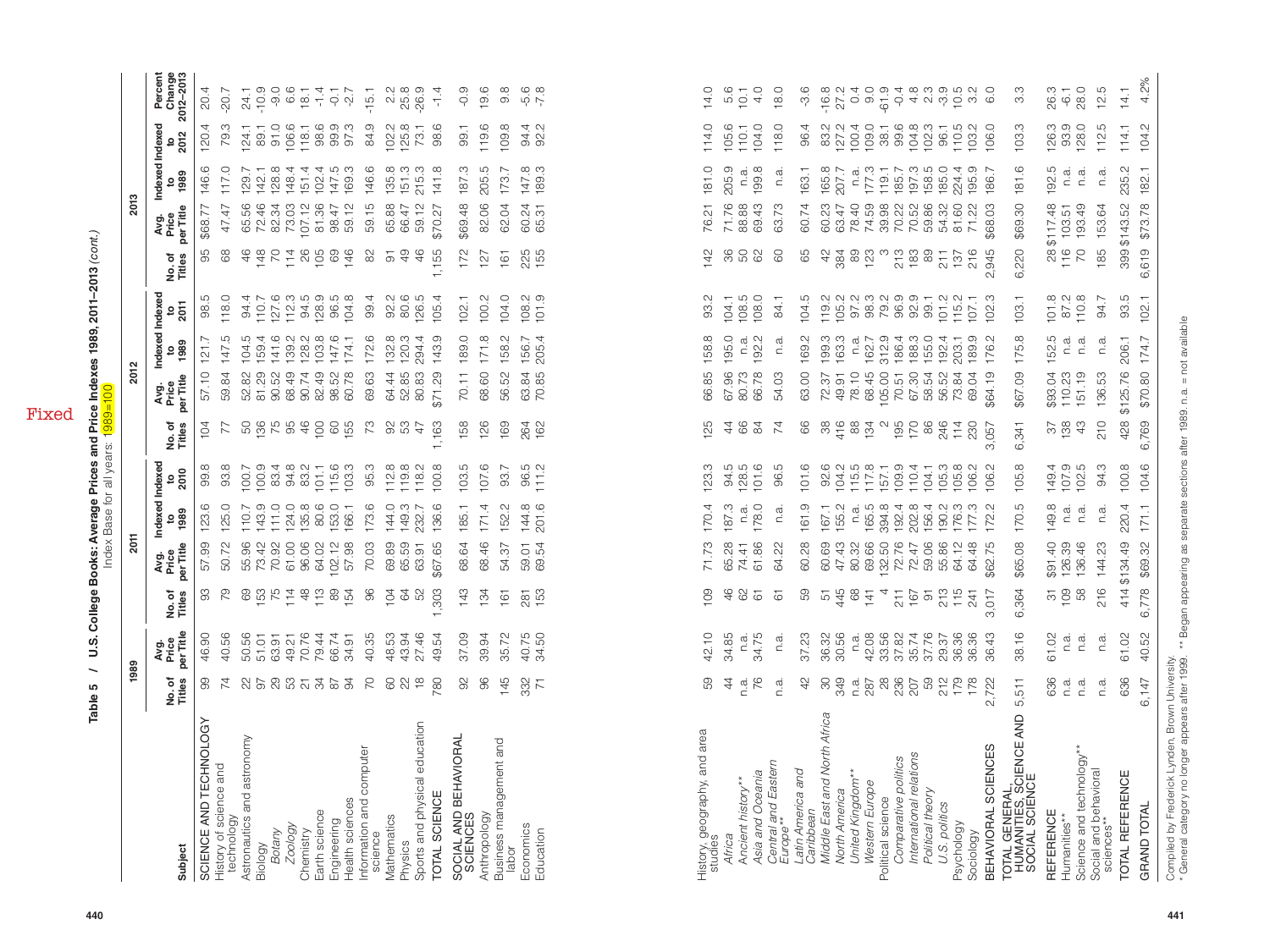| <b>PULL DUC</b><br>i<br>Sa<br>ا مہینہ<br>price l<br><b>Corona</b> Drica<br>i<br>ii e Mace | $2005 = 100$<br><b>CCC</b> |
|-------------------------------------------------------------------------------------------|----------------------------|
|                                                                                           |                            |

|                                                                                     | 2005                                                              |                                                     | 2010 Final                                                                                                                                                                                                                                                                                                             |                                              |         | 2011 Final                              |                                 |                | 2012 Final                  |                                                                                             |                                                                                                                                                                                                                                                                                                                                                                                                                                                                    | 2013 Preliminary                                |                       |
|-------------------------------------------------------------------------------------|-------------------------------------------------------------------|-----------------------------------------------------|------------------------------------------------------------------------------------------------------------------------------------------------------------------------------------------------------------------------------------------------------------------------------------------------------------------------|----------------------------------------------|---------|-----------------------------------------|---------------------------------|----------------|-----------------------------|---------------------------------------------------------------------------------------------|--------------------------------------------------------------------------------------------------------------------------------------------------------------------------------------------------------------------------------------------------------------------------------------------------------------------------------------------------------------------------------------------------------------------------------------------------------------------|-------------------------------------------------|-----------------------|
| <b>BISAC Category</b>                                                               | Average<br>Prices                                                 | Volumes                                             | Average<br>Prices                                                                                                                                                                                                                                                                                                      | Index                                        | Volumes | Average<br>Prices                       | Index                           | Volumes        | Average<br>Prices           | Index                                                                                       | Volumes                                                                                                                                                                                                                                                                                                                                                                                                                                                            | Average<br>Prices                               | Index                 |
| Antiques and collectibles<br>Architecture<br>Art<br>Bibles                          | 69.78                                                             |                                                     | \$8.77                                                                                                                                                                                                                                                                                                                 | 114.0                                        |         | \$8.79                                  | 114.3                           |                | \$8.99                      | 116.9                                                                                       |                                                                                                                                                                                                                                                                                                                                                                                                                                                                    | \$8.99                                          | 116.9                 |
|                                                                                     |                                                                   | n.a                                                 | n.a                                                                                                                                                                                                                                                                                                                    | n.a                                          |         | n.a                                     | n.a                             |                | n.a                         | n.a                                                                                         | n.a                                                                                                                                                                                                                                                                                                                                                                                                                                                                | n.a                                             | n.a                   |
|                                                                                     |                                                                   |                                                     | n.a                                                                                                                                                                                                                                                                                                                    | n.a                                          |         | n.a                                     | n.a                             | αίαία<br>⊂ ⊂ ⊂ | n.a                         | n.a                                                                                         |                                                                                                                                                                                                                                                                                                                                                                                                                                                                    | n.a                                             | n.a                   |
|                                                                                     |                                                                   |                                                     |                                                                                                                                                                                                                                                                                                                        |                                              |         |                                         |                                 |                |                             | n.a                                                                                         | $\begin{array}{ccc} a & a \\ c & c \end{array}$                                                                                                                                                                                                                                                                                                                                                                                                                    | n.a                                             | n.a                   |
|                                                                                     |                                                                   |                                                     |                                                                                                                                                                                                                                                                                                                        |                                              |         |                                         |                                 |                |                             |                                                                                             |                                                                                                                                                                                                                                                                                                                                                                                                                                                                    |                                                 |                       |
| Biography and autobiography<br>Body, mind and spirit                                |                                                                   | sidistic<br>Sidistic                                | <sub>다.</sub><br>- 12 98 98 92<br>- 12 98 92 92                                                                                                                                                                                                                                                                        |                                              |         | F 8 7 7 8<br>F 8 7 7 8 9<br>F 8 7 7 8 9 | n.a.<br>110.1<br>124.1<br>124.0 |                | 다. 2012년<br>1925년<br>1935년  |                                                                                             |                                                                                                                                                                                                                                                                                                                                                                                                                                                                    | $9.13$<br>8.13                                  |                       |
|                                                                                     |                                                                   |                                                     |                                                                                                                                                                                                                                                                                                                        |                                              |         |                                         |                                 |                |                             |                                                                                             |                                                                                                                                                                                                                                                                                                                                                                                                                                                                    |                                                 |                       |
| Business and economics<br>Children                                                  |                                                                   |                                                     |                                                                                                                                                                                                                                                                                                                        | n.a.<br>959.417.6<br>117.6<br>117.6          |         |                                         |                                 |                |                             | 8611522<br>15622<br>15622                                                                   | n.a.<br>221                                                                                                                                                                                                                                                                                                                                                                                                                                                        | n.a.<br>6.55                                    |                       |
| Comics and graphic novels                                                           |                                                                   | n.a.                                                |                                                                                                                                                                                                                                                                                                                        | n.a                                          |         | n.a                                     | n.a                             |                |                             | n.a                                                                                         |                                                                                                                                                                                                                                                                                                                                                                                                                                                                    | n.a                                             |                       |
|                                                                                     |                                                                   | n.a                                                 |                                                                                                                                                                                                                                                                                                                        |                                              |         |                                         |                                 |                |                             |                                                                                             | $\begin{array}{ccc} \vec{a} & \vec{a} \\ \vec{c} & \vec{c} \end{array}$                                                                                                                                                                                                                                                                                                                                                                                            | n.a                                             |                       |
| Computers<br>Cooking<br>Cratts and hobbies<br>Design                                |                                                                   | n.a.                                                | dididi<br>⊂⊂⊂                                                                                                                                                                                                                                                                                                          | e di di di C<br>" di di di C<br>" di di di C |         | $n.a.$<br>7.99                          | n.a.<br>106.5                   |                | c c c c c 4<br>c c c c c 4  | $\begin{array}{ccc} \vec{a} & \vec{a} & \vec{a} \\ \vec{c} & \vec{c} & \vec{c} \end{array}$ | n.a.                                                                                                                                                                                                                                                                                                                                                                                                                                                               | n.a                                             |                       |
|                                                                                     |                                                                   | n.a                                                 | n.a                                                                                                                                                                                                                                                                                                                    |                                              |         |                                         | n.a.                            |                |                             |                                                                                             | n.a                                                                                                                                                                                                                                                                                                                                                                                                                                                                |                                                 |                       |
|                                                                                     |                                                                   |                                                     |                                                                                                                                                                                                                                                                                                                        |                                              |         | $\frac{a}{c}$ a $\frac{a}{a}$ 85        |                                 |                |                             |                                                                                             | n.a.                                                                                                                                                                                                                                                                                                                                                                                                                                                               | $\begin{array}{ccc} a & a \\ c & d \end{array}$ |                       |
|                                                                                     |                                                                   | $\frac{a}{c}$ $\infty$                              |                                                                                                                                                                                                                                                                                                                        |                                              |         |                                         | $\frac{1416}{ }$                |                |                             |                                                                                             | n.a.                                                                                                                                                                                                                                                                                                                                                                                                                                                               | n.a                                             |                       |
|                                                                                     |                                                                   |                                                     |                                                                                                                                                                                                                                                                                                                        |                                              |         |                                         |                                 |                | n.a                         |                                                                                             | n.a.                                                                                                                                                                                                                                                                                                                                                                                                                                                               | $\overline{\mathsf{a}}$ .                       |                       |
|                                                                                     |                                                                   |                                                     |                                                                                                                                                                                                                                                                                                                        |                                              |         |                                         |                                 |                |                             |                                                                                             |                                                                                                                                                                                                                                                                                                                                                                                                                                                                    |                                                 |                       |
| Drama<br>Education<br>Family and relationships<br>Fiction<br>Foreign language study |                                                                   | $n \frac{a}{3}$ , $n \frac{a}{3}$ , $n \frac{b}{3}$ | $\frac{48}{6}$ $\frac{6}{6}$ $\frac{6}{6}$ $\frac{88}{6}$ $\frac{86}{6}$ $\frac{8}{6}$ $\frac{8}{6}$ $\frac{8}{6}$ $\frac{8}{6}$ $\frac{8}{6}$ $\frac{8}{6}$ $\frac{8}{6}$ $\frac{8}{6}$ $\frac{8}{6}$ $\frac{8}{6}$ $\frac{8}{6}$ $\frac{8}{6}$ $\frac{8}{6}$ $\frac{8}{6}$ $\frac{8}{6}$ $\frac{8}{6}$ $\frac{8}{6}$ | $714.3$<br>$74.5$<br>$70.3$                  |         | $\frac{a}{2880}$                        | n.a.<br>128.9<br>109.9          |                | 7.01                        | 10.6<br>10.78 d<br>110.6                                                                    |                                                                                                                                                                                                                                                                                                                                                                                                                                                                    | $\frac{a}{6.98}$                                |                       |
|                                                                                     |                                                                   |                                                     |                                                                                                                                                                                                                                                                                                                        | n.a                                          |         | n.a                                     | $\overline{n}$ .                |                | n.a                         | n.a                                                                                         |                                                                                                                                                                                                                                                                                                                                                                                                                                                                    |                                                 |                       |
| Games<br>Gardening                                                                  |                                                                   |                                                     | n.a                                                                                                                                                                                                                                                                                                                    | n.a                                          |         | n.a                                     | n.a                             |                | n.a                         | n.a                                                                                         |                                                                                                                                                                                                                                                                                                                                                                                                                                                                    | $\frac{a}{2}$ .                                 | $\frac{a}{139}$       |
|                                                                                     |                                                                   |                                                     |                                                                                                                                                                                                                                                                                                                        |                                              |         |                                         |                                 |                |                             |                                                                                             |                                                                                                                                                                                                                                                                                                                                                                                                                                                                    | n.a                                             |                       |
|                                                                                     |                                                                   |                                                     |                                                                                                                                                                                                                                                                                                                        |                                              |         |                                         |                                 |                | $\frac{a}{8}$ $\frac{2}{4}$ |                                                                                             |                                                                                                                                                                                                                                                                                                                                                                                                                                                                    | 8.24                                            |                       |
| Health and fitness<br>History                                                       | e 6 6 5 7 5 7 7 8 9<br>e 9 9 4 5 7 6 9 9 9<br>e 9 9 4 5 7 6 9 9 9 | $\vec{a}$ $\vec{a}$ $\vec{c}$ $\vec{r}$             | $\frac{a}{c} \times \frac{a}{c}$                                                                                                                                                                                                                                                                                       | n.a.<br>106.9<br>125.9                       |         | $\frac{a}{2} \div 26$                   | n.a.<br>100<br>108.4            |                | 8.66                        | n.a.<br>109.6<br>109.6                                                                      | $\begin{array}{l} \frac{1}{2} \begin{array}{c} \frac{1}{2} \end{array} & \frac{1}{2} \begin{array}{c} \frac{1}{2} \end{array} & \frac{1}{2} \begin{array}{c} \frac{1}{2} \end{array} & \frac{1}{2} \begin{array}{c} \frac{1}{2} \end{array} & \frac{1}{2} \begin{array}{c} \frac{1}{2} \end{array} & \frac{1}{2} \begin{array}{c} \frac{1}{2} \end{array} & \frac{1}{2} \begin{array}{c} \frac{1}{2} \end{array} & \frac{1}{2} \begin{array}{c} \frac{1}{2} \end{$ | 9.99                                            | n.a.<br>10.9<br>126.5 |
| House and home                                                                      |                                                                   | n.a.                                                | n.a                                                                                                                                                                                                                                                                                                                    | n.a                                          |         |                                         | n.a                             | n.a            |                             | n.a                                                                                         |                                                                                                                                                                                                                                                                                                                                                                                                                                                                    |                                                 | n.a                   |
| Humor                                                                               | <b>6.99</b>                                                       | n.a                                                 | n.a                                                                                                                                                                                                                                                                                                                    | n.a                                          |         | 3.50                                    | 50.1                            | n.a            | n.a                         | n.a                                                                                         |                                                                                                                                                                                                                                                                                                                                                                                                                                                                    | $\frac{0}{20}$                                  | 114.5                 |
|                                                                                     |                                                                   |                                                     |                                                                                                                                                                                                                                                                                                                        |                                              |         |                                         |                                 |                |                             |                                                                                             |                                                                                                                                                                                                                                                                                                                                                                                                                                                                    |                                                 |                       |

|                                                 | 2005                                        |                                                                       | 2010 Final                                                                                                                                                                                                                                                                                                                                                                                                                                                                                               |                                                                                                                                                                                                                                                                                                                                                              |                                                                                                                                                                                                                                                                                   | 2011 Fina              |                                                                                             |                                                                                                                                                                                                                                                                                                                                                                                                                                   | 2012 Fin                                                                                                                                                                                                                                                                                                                   |                                                                                                                                                                                                                                                                                                                                                                                                  |                                                   | 2013 Preliminary    |                                      |
|-------------------------------------------------|---------------------------------------------|-----------------------------------------------------------------------|----------------------------------------------------------------------------------------------------------------------------------------------------------------------------------------------------------------------------------------------------------------------------------------------------------------------------------------------------------------------------------------------------------------------------------------------------------------------------------------------------------|--------------------------------------------------------------------------------------------------------------------------------------------------------------------------------------------------------------------------------------------------------------------------------------------------------------------------------------------------------------|-----------------------------------------------------------------------------------------------------------------------------------------------------------------------------------------------------------------------------------------------------------------------------------|------------------------|---------------------------------------------------------------------------------------------|-----------------------------------------------------------------------------------------------------------------------------------------------------------------------------------------------------------------------------------------------------------------------------------------------------------------------------------------------------------------------------------------------------------------------------------|----------------------------------------------------------------------------------------------------------------------------------------------------------------------------------------------------------------------------------------------------------------------------------------------------------------------------|--------------------------------------------------------------------------------------------------------------------------------------------------------------------------------------------------------------------------------------------------------------------------------------------------------------------------------------------------------------------------------------------------|---------------------------------------------------|---------------------|--------------------------------------|
| <b>BISAC Category</b>                           | Average<br>Prices                           | Volumes                                                               | Average<br>Prices                                                                                                                                                                                                                                                                                                                                                                                                                                                                                        | Index                                                                                                                                                                                                                                                                                                                                                        | Volumes                                                                                                                                                                                                                                                                           | Average<br>Prices      | Index                                                                                       | Volumes                                                                                                                                                                                                                                                                                                                                                                                                                           | Average<br>Prices                                                                                                                                                                                                                                                                                                          | Index                                                                                                                                                                                                                                                                                                                                                                                            | Volumes                                           | Average<br>Prices   | Index                                |
| Antiques and collectibles                       | \$7.69                                      | တ                                                                     | \$8.77                                                                                                                                                                                                                                                                                                                                                                                                                                                                                                   | 114.0                                                                                                                                                                                                                                                                                                                                                        |                                                                                                                                                                                                                                                                                   | \$8.79                 | 114.3                                                                                       |                                                                                                                                                                                                                                                                                                                                                                                                                                   | \$8.99                                                                                                                                                                                                                                                                                                                     | 116.9                                                                                                                                                                                                                                                                                                                                                                                            |                                                   | \$8.99              | 116.9                                |
| Architecture<br>ξ                               |                                             | ai ai ai fh chogair<br>An ainm airson airson<br>An ainm airson airson |                                                                                                                                                                                                                                                                                                                                                                                                                                                                                                          | ה כ כ 20 אלה ל ה כ כ כ כ 20<br>ה כ כ 20 אלה כ כ כ כ כ 20<br>יו מ מ מ אלה ל ה מ מ מ מ ה                                                                                                                                                                                                                                                                       | $\vec{a}$ $\vec{a}$ $\vec{a}$                                                                                                                                                                                                                                                     |                        | d d d<br>c c c                                                                              |                                                                                                                                                                                                                                                                                                                                                                                                                                   |                                                                                                                                                                                                                                                                                                                            | ה כ כ 20 ב ב כ כ<br>כ כ כ 20 ב ב 20 כ כ כ כ<br>מ מ מ כ ב ב ב                                                                                                                                                                                                                                                                                                                                     |                                                   |                     | n.a<br>n.a                           |
| Bibles                                          |                                             |                                                                       |                                                                                                                                                                                                                                                                                                                                                                                                                                                                                                          |                                                                                                                                                                                                                                                                                                                                                              |                                                                                                                                                                                                                                                                                   |                        |                                                                                             |                                                                                                                                                                                                                                                                                                                                                                                                                                   |                                                                                                                                                                                                                                                                                                                            |                                                                                                                                                                                                                                                                                                                                                                                                  |                                                   |                     |                                      |
| Biography and autobiography                     |                                             |                                                                       |                                                                                                                                                                                                                                                                                                                                                                                                                                                                                                          |                                                                                                                                                                                                                                                                                                                                                              |                                                                                                                                                                                                                                                                                   |                        | $110.1$<br>$11.5$<br>$124.0$<br>$124.0$                                                     |                                                                                                                                                                                                                                                                                                                                                                                                                                   |                                                                                                                                                                                                                                                                                                                            |                                                                                                                                                                                                                                                                                                                                                                                                  |                                                   |                     | $\frac{1214}{1144}$                  |
| Business and economics<br>Body, mind and spirit |                                             |                                                                       |                                                                                                                                                                                                                                                                                                                                                                                                                                                                                                          |                                                                                                                                                                                                                                                                                                                                                              | $\begin{array}{c} \infty \quad \mapsto \quad \infty \\ \infty \quad \mapsto \quad \infty \\ \infty \quad \infty \quad \infty \quad \infty \quad \infty \end{array}$                                                                                                               |                        |                                                                                             | $\frac{1}{4}$                                                                                                                                                                                                                                                                                                                                                                                                                     |                                                                                                                                                                                                                                                                                                                            |                                                                                                                                                                                                                                                                                                                                                                                                  | $\frac{4}{4}$ as $\frac{2}{2}$                    |                     |                                      |
| Children                                        |                                             |                                                                       |                                                                                                                                                                                                                                                                                                                                                                                                                                                                                                          |                                                                                                                                                                                                                                                                                                                                                              |                                                                                                                                                                                                                                                                                   |                        |                                                                                             |                                                                                                                                                                                                                                                                                                                                                                                                                                   |                                                                                                                                                                                                                                                                                                                            |                                                                                                                                                                                                                                                                                                                                                                                                  |                                                   |                     | n.a.<br>123.8                        |
| Comics and graphic novels                       |                                             |                                                                       |                                                                                                                                                                                                                                                                                                                                                                                                                                                                                                          |                                                                                                                                                                                                                                                                                                                                                              |                                                                                                                                                                                                                                                                                   |                        |                                                                                             | $\begin{array}{c} \mathcal{Q} \\ \mathcal{A} \\ \mathcal{O} \end{array} \begin{array}{c} \mathcal{Q} \\ \mathcal{Q} \\ \mathcal{Q} \end{array} \begin{array}{c} \mathcal{Q} \\ \mathcal{Q} \\ \mathcal{Q} \end{array} \begin{array}{c} \mathcal{Q} \\ \mathcal{Q} \\ \mathcal{Q} \end{array} \begin{array}{c} \mathcal{Q} \\ \mathcal{Q} \\ \mathcal{Q} \end{array}$                                                              |                                                                                                                                                                                                                                                                                                                            |                                                                                                                                                                                                                                                                                                                                                                                                  | n.a                                               |                     |                                      |
| Computers                                       |                                             | n.a                                                                   |                                                                                                                                                                                                                                                                                                                                                                                                                                                                                                          |                                                                                                                                                                                                                                                                                                                                                              |                                                                                                                                                                                                                                                                                   |                        |                                                                                             |                                                                                                                                                                                                                                                                                                                                                                                                                                   |                                                                                                                                                                                                                                                                                                                            |                                                                                                                                                                                                                                                                                                                                                                                                  |                                                   |                     | ם<br>כככככככככככ<br>המולח של המולח ב |
| Crafts and hobbies<br>Cooking                   |                                             | n.a<br>n.a                                                            |                                                                                                                                                                                                                                                                                                                                                                                                                                                                                                          |                                                                                                                                                                                                                                                                                                                                                              |                                                                                                                                                                                                                                                                                   |                        |                                                                                             |                                                                                                                                                                                                                                                                                                                                                                                                                                   |                                                                                                                                                                                                                                                                                                                            |                                                                                                                                                                                                                                                                                                                                                                                                  |                                                   |                     |                                      |
| Design                                          |                                             | n.a                                                                   |                                                                                                                                                                                                                                                                                                                                                                                                                                                                                                          |                                                                                                                                                                                                                                                                                                                                                              | n.a                                                                                                                                                                                                                                                                               |                        |                                                                                             | n.a                                                                                                                                                                                                                                                                                                                                                                                                                               |                                                                                                                                                                                                                                                                                                                            |                                                                                                                                                                                                                                                                                                                                                                                                  |                                                   |                     |                                      |
| Drama                                           | $1.50$<br>$7.50$ $1.50$<br>$1.50$<br>$1.52$ |                                                                       |                                                                                                                                                                                                                                                                                                                                                                                                                                                                                                          |                                                                                                                                                                                                                                                                                                                                                              |                                                                                                                                                                                                                                                                                   |                        | $C = \frac{a}{4}$                                                                           |                                                                                                                                                                                                                                                                                                                                                                                                                                   | ה ב ב ב ב ל ב ב צ' ב ב ב א א כ ב ב<br>ב ב ב ב ב ל ב ב צ' ב ב ב א א כ ב ב                                                                                                                                                                                                                                                   | $1.3 \times 78$                                                                                                                                                                                                                                                                                                                                                                                  | בככככככה שכ<br>בכככככככה ב<br>של האישור           |                     |                                      |
| Education                                       |                                             | $\begin{array}{c} \n\infty \ E \\ \n\infty \n\end{array}$             |                                                                                                                                                                                                                                                                                                                                                                                                                                                                                                          |                                                                                                                                                                                                                                                                                                                                                              | n.a                                                                                                                                                                                                                                                                               |                        |                                                                                             |                                                                                                                                                                                                                                                                                                                                                                                                                                   |                                                                                                                                                                                                                                                                                                                            |                                                                                                                                                                                                                                                                                                                                                                                                  |                                                   |                     |                                      |
| Family and relationships                        | n a 88<br>G 88<br>G 84                      |                                                                       |                                                                                                                                                                                                                                                                                                                                                                                                                                                                                                          | $14.5$<br>$14.5$<br>$10.3$<br>$14.5$                                                                                                                                                                                                                                                                                                                         |                                                                                                                                                                                                                                                                                   |                        | $\frac{1280}{1280}$                                                                         | $\begin{array}{ccccccccc}\n\mathbf{a} & \mathbf{a} & \mathbf{b} & \mathbf{c} & \mathbf{c} & \mathbf{c} & \mathbf{c} & \mathbf{c} & \mathbf{c} & \mathbf{c} & \mathbf{c} & \mathbf{c} & \mathbf{c} & \mathbf{c} & \mathbf{c} & \mathbf{c} & \mathbf{c} & \mathbf{c} & \mathbf{c} & \mathbf{c} & \mathbf{c} & \mathbf{c} & \mathbf{c} & \mathbf{c} & \mathbf{c} & \mathbf{c} & \mathbf{c} & \mathbf{c} & \mathbf{c} & \mathbf{c} &$ |                                                                                                                                                                                                                                                                                                                            | $C = 100$                                                                                                                                                                                                                                                                                                                                                                                        |                                                   |                     |                                      |
| Fiction                                         |                                             | 3,952                                                                 |                                                                                                                                                                                                                                                                                                                                                                                                                                                                                                          |                                                                                                                                                                                                                                                                                                                                                              | 3,997                                                                                                                                                                                                                                                                             |                        |                                                                                             | က်                                                                                                                                                                                                                                                                                                                                                                                                                                |                                                                                                                                                                                                                                                                                                                            |                                                                                                                                                                                                                                                                                                                                                                                                  |                                                   |                     |                                      |
| Foreign language study                          |                                             |                                                                       |                                                                                                                                                                                                                                                                                                                                                                                                                                                                                                          |                                                                                                                                                                                                                                                                                                                                                              | $\begin{array}{c} \mathbf{a} \\ \mathbf{c} \\ \mathbf{c} \end{array} \begin{array}{c} \mathbf{a} \\ \mathbf{c} \\ \mathbf{c} \end{array} \begin{array}{c} \mathbf{a} \\ \mathbf{c} \\ \mathbf{c} \end{array} \begin{array}{c} \mathbf{b} \\ \mathbf{c} \\ \mathbf{c} \end{array}$ |                        | dididi<br>⊂⊂⊂                                                                               |                                                                                                                                                                                                                                                                                                                                                                                                                                   |                                                                                                                                                                                                                                                                                                                            | ם הם<br>קבוב                                                                                                                                                                                                                                                                                                                                                                                     |                                                   |                     | n.a.<br>139.9                        |
| Games                                           |                                             | n.a                                                                   |                                                                                                                                                                                                                                                                                                                                                                                                                                                                                                          |                                                                                                                                                                                                                                                                                                                                                              |                                                                                                                                                                                                                                                                                   |                        |                                                                                             |                                                                                                                                                                                                                                                                                                                                                                                                                                   |                                                                                                                                                                                                                                                                                                                            |                                                                                                                                                                                                                                                                                                                                                                                                  |                                                   |                     |                                      |
| Health and fitness<br>Gardening                 |                                             | $\overline{4}$<br>n.a                                                 |                                                                                                                                                                                                                                                                                                                                                                                                                                                                                                          |                                                                                                                                                                                                                                                                                                                                                              |                                                                                                                                                                                                                                                                                   |                        |                                                                                             |                                                                                                                                                                                                                                                                                                                                                                                                                                   |                                                                                                                                                                                                                                                                                                                            |                                                                                                                                                                                                                                                                                                                                                                                                  |                                                   |                     |                                      |
| History                                         | $-7.490000$<br>$-7.490000$<br>$-7.490000$   |                                                                       |                                                                                                                                                                                                                                                                                                                                                                                                                                                                                                          | n a a a c 6<br>n a a c 6<br>n 2<br>n 2                                                                                                                                                                                                                                                                                                                       |                                                                                                                                                                                                                                                                                   |                        | 110.0<br>108.4                                                                              |                                                                                                                                                                                                                                                                                                                                                                                                                                   |                                                                                                                                                                                                                                                                                                                            | 110.9                                                                                                                                                                                                                                                                                                                                                                                            |                                                   |                     | $10.5$<br>$10.9$<br>$126.5$          |
| House and home                                  |                                             |                                                                       |                                                                                                                                                                                                                                                                                                                                                                                                                                                                                                          | n.a                                                                                                                                                                                                                                                                                                                                                          |                                                                                                                                                                                                                                                                                   |                        |                                                                                             |                                                                                                                                                                                                                                                                                                                                                                                                                                   |                                                                                                                                                                                                                                                                                                                            |                                                                                                                                                                                                                                                                                                                                                                                                  |                                                   |                     | n.a                                  |
| Humor                                           |                                             | $\vec{a}$ $\vec{a}$                                                   |                                                                                                                                                                                                                                                                                                                                                                                                                                                                                                          | n.a                                                                                                                                                                                                                                                                                                                                                          | $\frac{a}{c}$                                                                                                                                                                                                                                                                     |                        | $\frac{a}{50.1}$                                                                            | coding<br>Cicle<br>Cicle                                                                                                                                                                                                                                                                                                                                                                                                          |                                                                                                                                                                                                                                                                                                                            | $\begin{array}{ccc} \overline{a} & \overline{a} \\ \overline{c} & \overline{c} \end{array}$                                                                                                                                                                                                                                                                                                      |                                                   | $n \cdot a$<br>8.00 | 114.5                                |
|                                                 |                                             |                                                                       |                                                                                                                                                                                                                                                                                                                                                                                                                                                                                                          |                                                                                                                                                                                                                                                                                                                                                              |                                                                                                                                                                                                                                                                                   |                        |                                                                                             |                                                                                                                                                                                                                                                                                                                                                                                                                                   |                                                                                                                                                                                                                                                                                                                            |                                                                                                                                                                                                                                                                                                                                                                                                  |                                                   |                     |                                      |
|                                                 |                                             |                                                                       |                                                                                                                                                                                                                                                                                                                                                                                                                                                                                                          |                                                                                                                                                                                                                                                                                                                                                              |                                                                                                                                                                                                                                                                                   |                        |                                                                                             |                                                                                                                                                                                                                                                                                                                                                                                                                                   |                                                                                                                                                                                                                                                                                                                            |                                                                                                                                                                                                                                                                                                                                                                                                  |                                                   |                     |                                      |
| Language arts and disciplines                   | 6.99                                        |                                                                       | 3.25                                                                                                                                                                                                                                                                                                                                                                                                                                                                                                     | 189.6                                                                                                                                                                                                                                                                                                                                                        | a a<br>⊂ ⊂                                                                                                                                                                                                                                                                        |                        |                                                                                             |                                                                                                                                                                                                                                                                                                                                                                                                                                   |                                                                                                                                                                                                                                                                                                                            | $\begin{array}{ccc} \overline{a} & \overline{a} \\ \overline{c} & \overline{c} \end{array}$                                                                                                                                                                                                                                                                                                      |                                                   | e a<br>⊂ c          |                                      |
| Law                                             |                                             | n.a                                                                   |                                                                                                                                                                                                                                                                                                                                                                                                                                                                                                          |                                                                                                                                                                                                                                                                                                                                                              |                                                                                                                                                                                                                                                                                   |                        |                                                                                             |                                                                                                                                                                                                                                                                                                                                                                                                                                   |                                                                                                                                                                                                                                                                                                                            |                                                                                                                                                                                                                                                                                                                                                                                                  |                                                   |                     | a<br>⊂ a                             |
| Literary collections                            | n.a.<br>n.a.<br>7.95                        |                                                                       | n 3<br>5<br>5<br>7<br>7                                                                                                                                                                                                                                                                                                                                                                                                                                                                                  |                                                                                                                                                                                                                                                                                                                                                              |                                                                                                                                                                                                                                                                                   | $C = 500$<br>$C = 500$ | n a a a a 125.7                                                                             | $\begin{array}{ccc} \vec{a} & \vec{a} & \vec{\alpha} \\ \vec{c} & \vec{c} & \vec{c} \end{array}$                                                                                                                                                                                                                                                                                                                                  |                                                                                                                                                                                                                                                                                                                            | n.a                                                                                                                                                                                                                                                                                                                                                                                              |                                                   | n.a                 | n.a                                  |
| Literary criticism<br>Mathematics               |                                             |                                                                       |                                                                                                                                                                                                                                                                                                                                                                                                                                                                                                          |                                                                                                                                                                                                                                                                                                                                                              |                                                                                                                                                                                                                                                                                   |                        |                                                                                             |                                                                                                                                                                                                                                                                                                                                                                                                                                   |                                                                                                                                                                                                                                                                                                                            | $\begin{array}{ccc} \vec{a} & \vec{a} \\ \vec{c} & \vec{c} \end{array}$                                                                                                                                                                                                                                                                                                                          |                                                   |                     | n.a                                  |
| Medical                                         | n.a.<br>7.83<br>7.95                        | $\frac{a}{c}$                                                         | $\frac{a}{2}$ .                                                                                                                                                                                                                                                                                                                                                                                                                                                                                          | ra di 5<br>100 di 4.8<br>114.8                                                                                                                                                                                                                                                                                                                               | n.a<br>$\frac{a}{c}$                                                                                                                                                                                                                                                              |                        | $\begin{array}{ccc} \overline{a} & \overline{a} \\ \overline{c} & \overline{c} \end{array}$ | $\frac{a}{c}$                                                                                                                                                                                                                                                                                                                                                                                                                     | $\begin{array}{cccccc} c_1^1&\dot c_2^1&\dot c_3^1&\dot c_3^1&\dot c_3^1&\dot c_3^1&\dot c_3^1&\dot c_3^1&\dot c_3^1&\dot c_3^1&\dot c_3^1&\dot c_3^1&\dot c_3^1&\dot c_3^1&\dot c_3^1&\dot c_3^1&\dot c_3^1&\dot c_3^1&\dot c_3^1&\dot c_3^1&\dot c_3^1&\dot c_3^1&\dot c_3^1&\dot c_3^1&\dot c_3^1&\dot c_3^1&\dot c_3^$ | 114.8                                                                                                                                                                                                                                                                                                                                                                                            | ם בכככככ<br>כככככככ                               | cccc<br>ccc         | n.a<br>n.a                           |
| Music                                           |                                             | cia<br>Cia                                                            |                                                                                                                                                                                                                                                                                                                                                                                                                                                                                                          |                                                                                                                                                                                                                                                                                                                                                              |                                                                                                                                                                                                                                                                                   |                        |                                                                                             | n.a                                                                                                                                                                                                                                                                                                                                                                                                                               |                                                                                                                                                                                                                                                                                                                            |                                                                                                                                                                                                                                                                                                                                                                                                  |                                                   |                     |                                      |
| Nature                                          |                                             |                                                                       | $\begin{array}{l} \mbox{\tt c} \end{array} \begin{array}{l} \mbox{\tt c} \end{array} \begin{array}{l} \mbox{\tt d} \end{array} \begin{array}{l} \mbox{\tt d} \end{array} \begin{array}{l} \mbox{\tt d} \end{array} \begin{array}{l} \mbox{\tt d} \end{array} \begin{array}{l} \mbox{\tt d} \end{array} \begin{array}{l} \mbox{\tt d} \end{array} \begin{array}{l} \mbox{\tt d} \end{array} \begin{array}{l} \mbox{\tt d} \end{array} \begin{array}{l} \mbox{\tt d} \end{array} \begin{array}{l} \mbox{\$ | $C = C$<br>$C = C$<br>$C = C$<br>$C = C$<br>$C = C$<br>$C = C$<br>$C = C$<br>$C = C$<br>$C = C$<br>$C = C$<br>$C = C$<br>$C = C$<br>$C = C$<br>$C = C$<br>$C = C$<br>$C = C$<br>$C = C$<br>$C = C$<br>$C = C$<br>$C = C$<br>$C = C$<br>$C = C$<br>$C = C$<br>$C = C$<br>$C = C$<br>$C = C$<br>$C = C$<br>$C = C$<br>$C = C$<br>$C = C$<br>$C = C$<br>$C = C$ | $\begin{array}{c} \n\vec{a} & \Delta \downarrow \\ \vec{b} & \Delta \downarrow \\ \vec{c} & \vec{c}\n\end{array}$                                                                                                                                                                 |                        | $18.4$<br>$18.4$<br>$19.2$                                                                  |                                                                                                                                                                                                                                                                                                                                                                                                                                   |                                                                                                                                                                                                                                                                                                                            | $\begin{array}{l} \mbox{c} \\ \mbox{c} \\ \mbox{c} \\ \mbox{c} \\ \mbox{d} \\ \mbox{e} \\ \mbox{e} \\ \mbox{f} \\ \mbox{f} \\ \mbox{g} \\ \mbox{g} \\ \mbox{h} \\ \mbox{h} \\ \mbox{h} \\ \mbox{h} \\ \mbox{h} \\ \mbox{h} \\ \mbox{h} \\ \mbox{h} \\ \mbox{h} \\ \mbox{h} \\ \mbox{h} \\ \mbox{h} \\ \mbox{h} \\ \mbox{h} \\ \mbox{h} \\ \mbox{h} \\ \mbox{h} \\ \mbox{h} \\ \mbox{h} \\ \mbox$ |                                                   |                     | $C = 5$<br>$C = 5$<br>$C = 5$        |
| Performing arts<br>Pets                         |                                             |                                                                       |                                                                                                                                                                                                                                                                                                                                                                                                                                                                                                          |                                                                                                                                                                                                                                                                                                                                                              |                                                                                                                                                                                                                                                                                   |                        |                                                                                             |                                                                                                                                                                                                                                                                                                                                                                                                                                   |                                                                                                                                                                                                                                                                                                                            |                                                                                                                                                                                                                                                                                                                                                                                                  |                                                   |                     | n.a                                  |
| Philosophy                                      |                                             |                                                                       |                                                                                                                                                                                                                                                                                                                                                                                                                                                                                                          |                                                                                                                                                                                                                                                                                                                                                              |                                                                                                                                                                                                                                                                                   |                        | e di di di co<br>Si di di co<br>Si di co                                                    | $\vec{a}$ $\vec{a}$                                                                                                                                                                                                                                                                                                                                                                                                               |                                                                                                                                                                                                                                                                                                                            |                                                                                                                                                                                                                                                                                                                                                                                                  | n.a                                               |                     |                                      |
| Photography                                     |                                             |                                                                       |                                                                                                                                                                                                                                                                                                                                                                                                                                                                                                          | n.a.<br>138.3                                                                                                                                                                                                                                                                                                                                                |                                                                                                                                                                                                                                                                                   |                        |                                                                                             |                                                                                                                                                                                                                                                                                                                                                                                                                                   |                                                                                                                                                                                                                                                                                                                            |                                                                                                                                                                                                                                                                                                                                                                                                  | n.a                                               |                     | $A = 15.1$                           |
| Poetry                                          |                                             |                                                                       |                                                                                                                                                                                                                                                                                                                                                                                                                                                                                                          |                                                                                                                                                                                                                                                                                                                                                              |                                                                                                                                                                                                                                                                                   |                        |                                                                                             | $\begin{array}{ccc}\n\mathbf{a} & \mathbf{c} & \mathbf{c} \\ \mathbf{c} & \mathbf{c} & \mathbf{c}\n\end{array}$                                                                                                                                                                                                                                                                                                                   |                                                                                                                                                                                                                                                                                                                            |                                                                                                                                                                                                                                                                                                                                                                                                  | $\frac{1}{\sqrt{2}}$                              |                     |                                      |
| Political science                               |                                             |                                                                       |                                                                                                                                                                                                                                                                                                                                                                                                                                                                                                          |                                                                                                                                                                                                                                                                                                                                                              |                                                                                                                                                                                                                                                                                   |                        |                                                                                             |                                                                                                                                                                                                                                                                                                                                                                                                                                   |                                                                                                                                                                                                                                                                                                                            |                                                                                                                                                                                                                                                                                                                                                                                                  |                                                   |                     |                                      |
| Psychology<br>Reference                         |                                             | FFN ar N ar N<br>FFN ar N ar N                                        |                                                                                                                                                                                                                                                                                                                                                                                                                                                                                                          |                                                                                                                                                                                                                                                                                                                                                              | $   \alpha$ $\varnothing$                                                                                                                                                                                                                                                         |                        | $100000$<br>$100000$<br>$10000$                                                             |                                                                                                                                                                                                                                                                                                                                                                                                                                   |                                                                                                                                                                                                                                                                                                                            | n a a a 2<br>1212<br>1252                                                                                                                                                                                                                                                                                                                                                                        | n.a                                               |                     | r. a.<br>1947<br>1947                |
| Religion                                        |                                             |                                                                       |                                                                                                                                                                                                                                                                                                                                                                                                                                                                                                          |                                                                                                                                                                                                                                                                                                                                                              |                                                                                                                                                                                                                                                                                   |                        |                                                                                             |                                                                                                                                                                                                                                                                                                                                                                                                                                   |                                                                                                                                                                                                                                                                                                                            |                                                                                                                                                                                                                                                                                                                                                                                                  | $\begin{array}{c}\n\infty \\ \infty\n\end{array}$ |                     |                                      |
| Science                                         |                                             | n.a                                                                   |                                                                                                                                                                                                                                                                                                                                                                                                                                                                                                          |                                                                                                                                                                                                                                                                                                                                                              | n.a                                                                                                                                                                                                                                                                               |                        | n.a.<br>64.2                                                                                | n.a                                                                                                                                                                                                                                                                                                                                                                                                                               |                                                                                                                                                                                                                                                                                                                            |                                                                                                                                                                                                                                                                                                                                                                                                  | n.a                                               |                     |                                      |
| Self-help                                       |                                             |                                                                       |                                                                                                                                                                                                                                                                                                                                                                                                                                                                                                          |                                                                                                                                                                                                                                                                                                                                                              |                                                                                                                                                                                                                                                                                   |                        |                                                                                             |                                                                                                                                                                                                                                                                                                                                                                                                                                   |                                                                                                                                                                                                                                                                                                                            |                                                                                                                                                                                                                                                                                                                                                                                                  |                                                   |                     |                                      |
| Sports and recreation<br>Social science         | 1215<br>1215<br>12162                       | n.a                                                                   |                                                                                                                                                                                                                                                                                                                                                                                                                                                                                                          | n.a.<br>104.9                                                                                                                                                                                                                                                                                                                                                | n.a                                                                                                                                                                                                                                                                               |                        | 104.9<br>n.a                                                                                |                                                                                                                                                                                                                                                                                                                                                                                                                                   |                                                                                                                                                                                                                                                                                                                            | r. 4.1<br>64.1<br>64.1<br>104.10                                                                                                                                                                                                                                                                                                                                                                 | n.a                                               |                     | ק בק בק בק בק בק<br>ק בק בק בק בק ב  |
| Study aids                                      |                                             | n.a                                                                   |                                                                                                                                                                                                                                                                                                                                                                                                                                                                                                          |                                                                                                                                                                                                                                                                                                                                                              |                                                                                                                                                                                                                                                                                   |                        | $\vec{a}$                                                                                   |                                                                                                                                                                                                                                                                                                                                                                                                                                   |                                                                                                                                                                                                                                                                                                                            | $\overline{n}$                                                                                                                                                                                                                                                                                                                                                                                   | ם הם הם<br>הם הם הם                               |                     |                                      |
| Technology and engineering                      | n.a.<br>n.a.<br>12.95                       |                                                                       |                                                                                                                                                                                                                                                                                                                                                                                                                                                                                                          | ם הם הם<br>קודו הם הם                                                                                                                                                                                                                                                                                                                                        | ם הם הם<br>הם הם הם                                                                                                                                                                                                                                                               |                        | n.a                                                                                         | ם הם הם<br>הם הם הם                                                                                                                                                                                                                                                                                                                                                                                                               |                                                                                                                                                                                                                                                                                                                            | n.a                                                                                                                                                                                                                                                                                                                                                                                              |                                                   |                     |                                      |
| Transportation                                  |                                             |                                                                       |                                                                                                                                                                                                                                                                                                                                                                                                                                                                                                          |                                                                                                                                                                                                                                                                                                                                                              |                                                                                                                                                                                                                                                                                   |                        | n.a                                                                                         |                                                                                                                                                                                                                                                                                                                                                                                                                                   |                                                                                                                                                                                                                                                                                                                            | n.a                                                                                                                                                                                                                                                                                                                                                                                              |                                                   |                     |                                      |
| Travel                                          | n.a.<br>7.19<br>6.46                        |                                                                       |                                                                                                                                                                                                                                                                                                                                                                                                                                                                                                          |                                                                                                                                                                                                                                                                                                                                                              |                                                                                                                                                                                                                                                                                   |                        | n.a                                                                                         |                                                                                                                                                                                                                                                                                                                                                                                                                                   |                                                                                                                                                                                                                                                                                                                            | n.a                                                                                                                                                                                                                                                                                                                                                                                              |                                                   |                     |                                      |
| Young adult<br>True crime                       |                                             |                                                                       | 7.64<br>8.13                                                                                                                                                                                                                                                                                                                                                                                                                                                                                             | 106.3<br>125.9<br>107.7                                                                                                                                                                                                                                                                                                                                      | $\frac{4}{4}$<br>$\frac{4}{7}$                                                                                                                                                                                                                                                    |                        | $\frac{1089}{131.3}$                                                                        | 384                                                                                                                                                                                                                                                                                                                                                                                                                               | $8.\overline{31}$<br>$8.\overline{95}$                                                                                                                                                                                                                                                                                     | $\begin{array}{c} 115.6 \\ 138.5 \\ 10.9 \end{array}$                                                                                                                                                                                                                                                                                                                                            | 43<br>88                                          |                     | 118.1<br>143.5                       |
| Totals                                          |                                             |                                                                       |                                                                                                                                                                                                                                                                                                                                                                                                                                                                                                          |                                                                                                                                                                                                                                                                                                                                                              |                                                                                                                                                                                                                                                                                   |                        |                                                                                             |                                                                                                                                                                                                                                                                                                                                                                                                                                   |                                                                                                                                                                                                                                                                                                                            |                                                                                                                                                                                                                                                                                                                                                                                                  |                                                   |                     |                                      |
|                                                 | \$6.34                                      | 4,430                                                                 | \$6.83                                                                                                                                                                                                                                                                                                                                                                                                                                                                                                   |                                                                                                                                                                                                                                                                                                                                                              | 4,411                                                                                                                                                                                                                                                                             | \$6.99                 |                                                                                             | 4,264                                                                                                                                                                                                                                                                                                                                                                                                                             | \$7.03                                                                                                                                                                                                                                                                                                                     |                                                                                                                                                                                                                                                                                                                                                                                                  | 3,852                                             |                     | 110.4                                |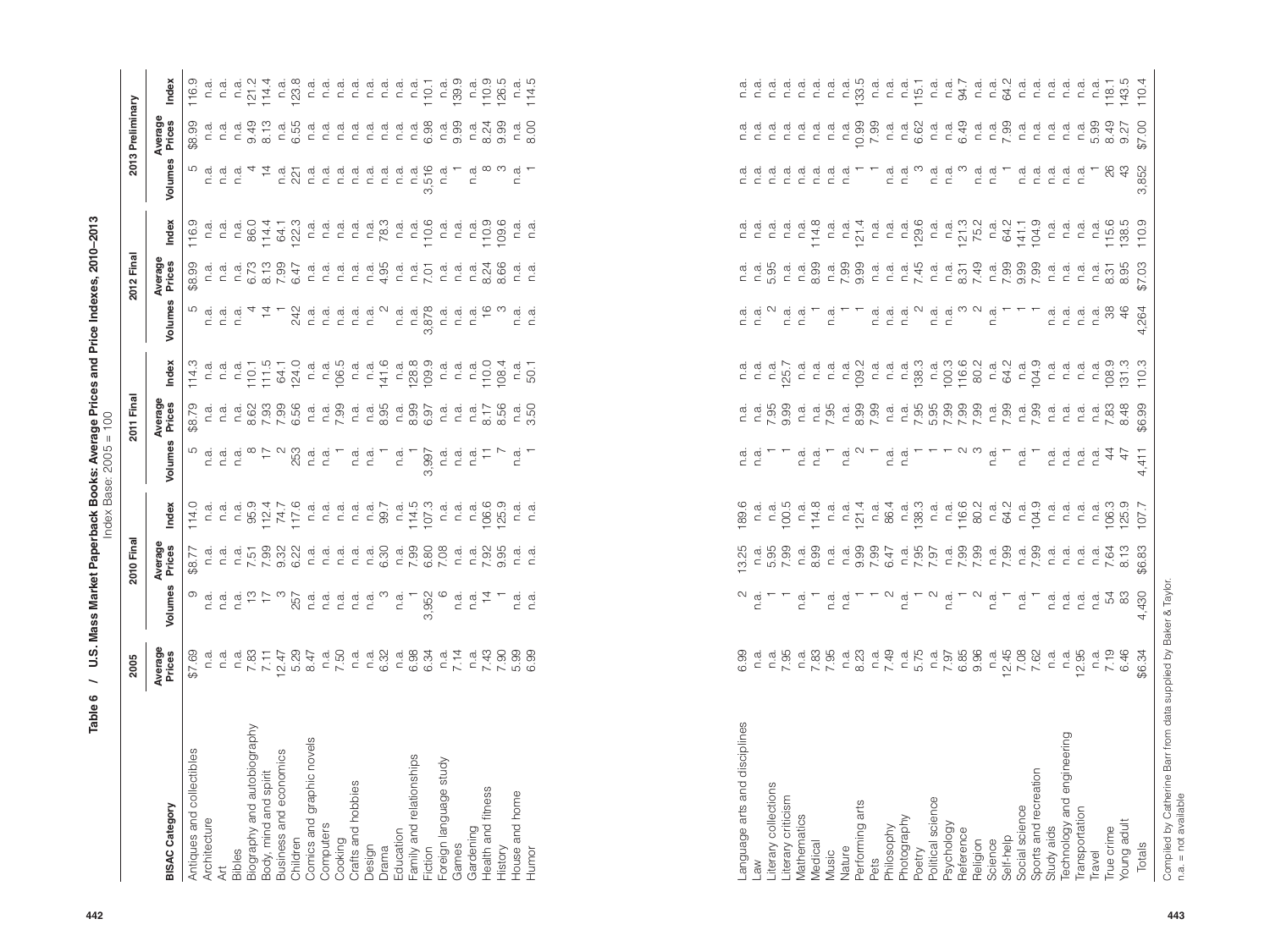|                                                      | 2005              |                                                                                                                                                                                                                                                                                                                                                                                                                                                                       | 2010 Final                                                                                                                                                                                                                                                                                                                  |                                                                                                                                                                                                                                                                                                                                                                                                                                                                                                                                              |                              | 2011 Final                              |                                                                                                                                                                                                                                                                            |                                                                                                                                                                                                                                                                                                                                            | 2012 Final         |                                                                                                                                                                                                                                         |                     | 2013 Preliminary                                                                                                                                                                                                                                                                                                                                                                                                                                                                                                  |                                                                                                                                                                                                                                                                                                                                                                                                                                                                                               |
|------------------------------------------------------|-------------------|-----------------------------------------------------------------------------------------------------------------------------------------------------------------------------------------------------------------------------------------------------------------------------------------------------------------------------------------------------------------------------------------------------------------------------------------------------------------------|-----------------------------------------------------------------------------------------------------------------------------------------------------------------------------------------------------------------------------------------------------------------------------------------------------------------------------|----------------------------------------------------------------------------------------------------------------------------------------------------------------------------------------------------------------------------------------------------------------------------------------------------------------------------------------------------------------------------------------------------------------------------------------------------------------------------------------------------------------------------------------------|------------------------------|-----------------------------------------|----------------------------------------------------------------------------------------------------------------------------------------------------------------------------------------------------------------------------------------------------------------------------|--------------------------------------------------------------------------------------------------------------------------------------------------------------------------------------------------------------------------------------------------------------------------------------------------------------------------------------------|--------------------|-----------------------------------------------------------------------------------------------------------------------------------------------------------------------------------------------------------------------------------------|---------------------|-------------------------------------------------------------------------------------------------------------------------------------------------------------------------------------------------------------------------------------------------------------------------------------------------------------------------------------------------------------------------------------------------------------------------------------------------------------------------------------------------------------------|-----------------------------------------------------------------------------------------------------------------------------------------------------------------------------------------------------------------------------------------------------------------------------------------------------------------------------------------------------------------------------------------------------------------------------------------------------------------------------------------------|
| <b>BISAC Category</b>                                | Average<br>Prices | Volumes                                                                                                                                                                                                                                                                                                                                                                                                                                                               | Average<br>Prices                                                                                                                                                                                                                                                                                                           | Index                                                                                                                                                                                                                                                                                                                                                                                                                                                                                                                                        | Volumes                      | Average<br>Prices                       | Index                                                                                                                                                                                                                                                                      | Volumes                                                                                                                                                                                                                                                                                                                                    | Average<br>Prices  | Index                                                                                                                                                                                                                                   | Volumes             | Average<br>Prices                                                                                                                                                                                                                                                                                                                                                                                                                                                                                                 | Index                                                                                                                                                                                                                                                                                                                                                                                                                                                                                         |
| Antiques and collectibles<br>Architecture<br>ξ       |                   | $\begin{array}{cccccccccccccccccc} \mathcal{R} & \mathcal{N} & \mathcal{Q} & \mathcal{Q} & \mathcal{R} & \mathcal{R} & \mathcal{N} & \mathcal{N} & \mathcal{N} & \mathcal{N} & \mathcal{N} & \mathcal{N} & \mathcal{N} & \mathcal{N} & \mathcal{N} & \mathcal{N} & \mathcal{N} & \mathcal{N} & \mathcal{N} & \mathcal{N} & \mathcal{N} & \mathcal{N} & \mathcal{N} & \mathcal{N} & \mathcal{N} & \mathcal{N} & \mathcal{N} & \mathcal{N} & \mathcal{N} & \mathcal{N}$ | $\begin{array}{l} 0.75 \, \pi \, 0.6 \, \pi \, 0.8 \, \pi \, 0.7 \, \pi \, 0.8 \, \pi \, 0.9 \, \pi \, 0.9 \, \pi \, 0.9 \, \pi \, 0.9 \, \pi \, 0.9 \, \pi \, 0.9 \, \pi \, 0.9 \, \pi \, 0.9 \, \pi \, 0.9 \, \pi \, 0.9 \, \pi \, 0.9 \, \pi \, 0.9 \, \pi \, 0.9 \, \pi \, 0.9 \, \pi \, 0.9 \, \pi \, 0.9 \, \pi \, 0$ | $\begin{array}{l} \mathcal{Q}_1 \mathrel{\mathop:} \mathrel{\mathop:} \mathrel{\mathop:} \mathrel{\mathop:} \mathrel{\mathop:} \mathrel{\mathop:} \mathrel{\mathop:} \mathrel{\mathop:} \mathrel{\mathop:} \mathrel{\mathop:} \mathrel{\mathop:} \mathrel{\mathop:} \mathrel{\mathop:} \mathrel{\mathop:} \mathrel{\mathop:} \mathrel{\mathop:} \mathrel{\mathop:} \mathrel{\mathop:} \mathrel{\mathop:} \mathrel{\mathop:} \mathrel{\mathop:} \mathrel{\mathop:} \mathrel{\mathop:} \mathrel{\mathop:} \mathrel{\mathop:} \mathrel{\mathop$ |                              |                                         | $\begin{array}{l} 10.75 & 0.75 & 0.75 & 0.75 & 0.75 & 0.75 & 0.75 & 0.75 & 0.75 & 0.75 & 0.75 & 0.75 & 0.75 & 0.75 & 0.75 & 0.75 & 0.75 & 0.75 & 0.75 & 0.75 & 0.75 & 0.75 & 0.75 & 0.75 & 0.75 & 0.75 & 0.75 & 0.75 & 0.75 & 0.75 & 0.75 & 0.75 & 0.75 & 0.75 & 0.75 & 0$ |                                                                                                                                                                                                                                                                                                                                            |                    | $\begin{array}{l} 7.75.75.9349.93440.04030.04030.040030.04000.04000.04000.04000.04000.04000.04000.04000.04000.04000.04000.04000.04000.04000.04000.04000.04000.04000.04000.04000.04000.04000.04000.04000.04000.04000.04000.04000.04000.$ |                     |                                                                                                                                                                                                                                                                                                                                                                                                                                                                                                                   |                                                                                                                                                                                                                                                                                                                                                                                                                                                                                               |
| Bibles                                               |                   |                                                                                                                                                                                                                                                                                                                                                                                                                                                                       |                                                                                                                                                                                                                                                                                                                             |                                                                                                                                                                                                                                                                                                                                                                                                                                                                                                                                              |                              |                                         |                                                                                                                                                                                                                                                                            |                                                                                                                                                                                                                                                                                                                                            |                    |                                                                                                                                                                                                                                         |                     |                                                                                                                                                                                                                                                                                                                                                                                                                                                                                                                   |                                                                                                                                                                                                                                                                                                                                                                                                                                                                                               |
| Biography and autobiography<br>Body, mind and spirit |                   |                                                                                                                                                                                                                                                                                                                                                                                                                                                                       |                                                                                                                                                                                                                                                                                                                             |                                                                                                                                                                                                                                                                                                                                                                                                                                                                                                                                              |                              |                                         |                                                                                                                                                                                                                                                                            |                                                                                                                                                                                                                                                                                                                                            |                    |                                                                                                                                                                                                                                         |                     |                                                                                                                                                                                                                                                                                                                                                                                                                                                                                                                   |                                                                                                                                                                                                                                                                                                                                                                                                                                                                                               |
| Business and economics                               |                   |                                                                                                                                                                                                                                                                                                                                                                                                                                                                       |                                                                                                                                                                                                                                                                                                                             |                                                                                                                                                                                                                                                                                                                                                                                                                                                                                                                                              |                              |                                         |                                                                                                                                                                                                                                                                            |                                                                                                                                                                                                                                                                                                                                            |                    |                                                                                                                                                                                                                                         |                     |                                                                                                                                                                                                                                                                                                                                                                                                                                                                                                                   |                                                                                                                                                                                                                                                                                                                                                                                                                                                                                               |
| Comics and graphic novels<br>Children                |                   |                                                                                                                                                                                                                                                                                                                                                                                                                                                                       |                                                                                                                                                                                                                                                                                                                             |                                                                                                                                                                                                                                                                                                                                                                                                                                                                                                                                              |                              |                                         |                                                                                                                                                                                                                                                                            |                                                                                                                                                                                                                                                                                                                                            |                    |                                                                                                                                                                                                                                         |                     |                                                                                                                                                                                                                                                                                                                                                                                                                                                                                                                   |                                                                                                                                                                                                                                                                                                                                                                                                                                                                                               |
| Computers                                            |                   |                                                                                                                                                                                                                                                                                                                                                                                                                                                                       |                                                                                                                                                                                                                                                                                                                             |                                                                                                                                                                                                                                                                                                                                                                                                                                                                                                                                              |                              |                                         |                                                                                                                                                                                                                                                                            |                                                                                                                                                                                                                                                                                                                                            |                    |                                                                                                                                                                                                                                         |                     |                                                                                                                                                                                                                                                                                                                                                                                                                                                                                                                   |                                                                                                                                                                                                                                                                                                                                                                                                                                                                                               |
| Cooking                                              |                   |                                                                                                                                                                                                                                                                                                                                                                                                                                                                       |                                                                                                                                                                                                                                                                                                                             |                                                                                                                                                                                                                                                                                                                                                                                                                                                                                                                                              |                              |                                         |                                                                                                                                                                                                                                                                            |                                                                                                                                                                                                                                                                                                                                            |                    |                                                                                                                                                                                                                                         |                     |                                                                                                                                                                                                                                                                                                                                                                                                                                                                                                                   |                                                                                                                                                                                                                                                                                                                                                                                                                                                                                               |
| Crafts and hobbies                                   |                   |                                                                                                                                                                                                                                                                                                                                                                                                                                                                       |                                                                                                                                                                                                                                                                                                                             |                                                                                                                                                                                                                                                                                                                                                                                                                                                                                                                                              |                              |                                         |                                                                                                                                                                                                                                                                            |                                                                                                                                                                                                                                                                                                                                            |                    |                                                                                                                                                                                                                                         |                     |                                                                                                                                                                                                                                                                                                                                                                                                                                                                                                                   |                                                                                                                                                                                                                                                                                                                                                                                                                                                                                               |
| Design<br>Drama                                      |                   |                                                                                                                                                                                                                                                                                                                                                                                                                                                                       |                                                                                                                                                                                                                                                                                                                             |                                                                                                                                                                                                                                                                                                                                                                                                                                                                                                                                              |                              |                                         |                                                                                                                                                                                                                                                                            |                                                                                                                                                                                                                                                                                                                                            |                    |                                                                                                                                                                                                                                         |                     |                                                                                                                                                                                                                                                                                                                                                                                                                                                                                                                   |                                                                                                                                                                                                                                                                                                                                                                                                                                                                                               |
| Education                                            |                   |                                                                                                                                                                                                                                                                                                                                                                                                                                                                       |                                                                                                                                                                                                                                                                                                                             |                                                                                                                                                                                                                                                                                                                                                                                                                                                                                                                                              |                              |                                         |                                                                                                                                                                                                                                                                            |                                                                                                                                                                                                                                                                                                                                            |                    |                                                                                                                                                                                                                                         |                     |                                                                                                                                                                                                                                                                                                                                                                                                                                                                                                                   |                                                                                                                                                                                                                                                                                                                                                                                                                                                                                               |
| Family and relationships<br>Fiction                  |                   |                                                                                                                                                                                                                                                                                                                                                                                                                                                                       |                                                                                                                                                                                                                                                                                                                             |                                                                                                                                                                                                                                                                                                                                                                                                                                                                                                                                              |                              |                                         |                                                                                                                                                                                                                                                                            |                                                                                                                                                                                                                                                                                                                                            |                    |                                                                                                                                                                                                                                         |                     |                                                                                                                                                                                                                                                                                                                                                                                                                                                                                                                   |                                                                                                                                                                                                                                                                                                                                                                                                                                                                                               |
| Foreign language study                               |                   |                                                                                                                                                                                                                                                                                                                                                                                                                                                                       |                                                                                                                                                                                                                                                                                                                             |                                                                                                                                                                                                                                                                                                                                                                                                                                                                                                                                              |                              |                                         |                                                                                                                                                                                                                                                                            |                                                                                                                                                                                                                                                                                                                                            |                    |                                                                                                                                                                                                                                         |                     |                                                                                                                                                                                                                                                                                                                                                                                                                                                                                                                   |                                                                                                                                                                                                                                                                                                                                                                                                                                                                                               |
| Games                                                |                   |                                                                                                                                                                                                                                                                                                                                                                                                                                                                       |                                                                                                                                                                                                                                                                                                                             |                                                                                                                                                                                                                                                                                                                                                                                                                                                                                                                                              |                              |                                         |                                                                                                                                                                                                                                                                            |                                                                                                                                                                                                                                                                                                                                            |                    |                                                                                                                                                                                                                                         |                     |                                                                                                                                                                                                                                                                                                                                                                                                                                                                                                                   |                                                                                                                                                                                                                                                                                                                                                                                                                                                                                               |
| Gardening                                            |                   |                                                                                                                                                                                                                                                                                                                                                                                                                                                                       |                                                                                                                                                                                                                                                                                                                             |                                                                                                                                                                                                                                                                                                                                                                                                                                                                                                                                              |                              |                                         |                                                                                                                                                                                                                                                                            |                                                                                                                                                                                                                                                                                                                                            |                    |                                                                                                                                                                                                                                         |                     |                                                                                                                                                                                                                                                                                                                                                                                                                                                                                                                   |                                                                                                                                                                                                                                                                                                                                                                                                                                                                                               |
| Health and fitness                                   |                   |                                                                                                                                                                                                                                                                                                                                                                                                                                                                       |                                                                                                                                                                                                                                                                                                                             |                                                                                                                                                                                                                                                                                                                                                                                                                                                                                                                                              |                              |                                         |                                                                                                                                                                                                                                                                            |                                                                                                                                                                                                                                                                                                                                            |                    |                                                                                                                                                                                                                                         |                     |                                                                                                                                                                                                                                                                                                                                                                                                                                                                                                                   |                                                                                                                                                                                                                                                                                                                                                                                                                                                                                               |
| House and home<br>History                            |                   |                                                                                                                                                                                                                                                                                                                                                                                                                                                                       |                                                                                                                                                                                                                                                                                                                             |                                                                                                                                                                                                                                                                                                                                                                                                                                                                                                                                              |                              |                                         |                                                                                                                                                                                                                                                                            |                                                                                                                                                                                                                                                                                                                                            |                    |                                                                                                                                                                                                                                         |                     |                                                                                                                                                                                                                                                                                                                                                                                                                                                                                                                   |                                                                                                                                                                                                                                                                                                                                                                                                                                                                                               |
| Humor                                                |                   |                                                                                                                                                                                                                                                                                                                                                                                                                                                                       |                                                                                                                                                                                                                                                                                                                             |                                                                                                                                                                                                                                                                                                                                                                                                                                                                                                                                              |                              |                                         |                                                                                                                                                                                                                                                                            |                                                                                                                                                                                                                                                                                                                                            | 14.10              |                                                                                                                                                                                                                                         |                     |                                                                                                                                                                                                                                                                                                                                                                                                                                                                                                                   |                                                                                                                                                                                                                                                                                                                                                                                                                                                                                               |
|                                                      |                   |                                                                                                                                                                                                                                                                                                                                                                                                                                                                       |                                                                                                                                                                                                                                                                                                                             |                                                                                                                                                                                                                                                                                                                                                                                                                                                                                                                                              |                              |                                         |                                                                                                                                                                                                                                                                            |                                                                                                                                                                                                                                                                                                                                            |                    |                                                                                                                                                                                                                                         |                     |                                                                                                                                                                                                                                                                                                                                                                                                                                                                                                                   |                                                                                                                                                                                                                                                                                                                                                                                                                                                                                               |
|                                                      |                   |                                                                                                                                                                                                                                                                                                                                                                                                                                                                       |                                                                                                                                                                                                                                                                                                                             |                                                                                                                                                                                                                                                                                                                                                                                                                                                                                                                                              |                              |                                         |                                                                                                                                                                                                                                                                            |                                                                                                                                                                                                                                                                                                                                            |                    |                                                                                                                                                                                                                                         |                     |                                                                                                                                                                                                                                                                                                                                                                                                                                                                                                                   |                                                                                                                                                                                                                                                                                                                                                                                                                                                                                               |
|                                                      |                   |                                                                                                                                                                                                                                                                                                                                                                                                                                                                       |                                                                                                                                                                                                                                                                                                                             |                                                                                                                                                                                                                                                                                                                                                                                                                                                                                                                                              |                              |                                         |                                                                                                                                                                                                                                                                            |                                                                                                                                                                                                                                                                                                                                            |                    |                                                                                                                                                                                                                                         |                     |                                                                                                                                                                                                                                                                                                                                                                                                                                                                                                                   |                                                                                                                                                                                                                                                                                                                                                                                                                                                                                               |
| Language arts and disciplines                        |                   |                                                                                                                                                                                                                                                                                                                                                                                                                                                                       |                                                                                                                                                                                                                                                                                                                             |                                                                                                                                                                                                                                                                                                                                                                                                                                                                                                                                              |                              |                                         |                                                                                                                                                                                                                                                                            |                                                                                                                                                                                                                                                                                                                                            |                    |                                                                                                                                                                                                                                         |                     |                                                                                                                                                                                                                                                                                                                                                                                                                                                                                                                   |                                                                                                                                                                                                                                                                                                                                                                                                                                                                                               |
| Literary collections<br>Law                          |                   |                                                                                                                                                                                                                                                                                                                                                                                                                                                                       |                                                                                                                                                                                                                                                                                                                             |                                                                                                                                                                                                                                                                                                                                                                                                                                                                                                                                              |                              |                                         |                                                                                                                                                                                                                                                                            |                                                                                                                                                                                                                                                                                                                                            |                    |                                                                                                                                                                                                                                         |                     |                                                                                                                                                                                                                                                                                                                                                                                                                                                                                                                   |                                                                                                                                                                                                                                                                                                                                                                                                                                                                                               |
| Literary criticism                                   |                   |                                                                                                                                                                                                                                                                                                                                                                                                                                                                       |                                                                                                                                                                                                                                                                                                                             |                                                                                                                                                                                                                                                                                                                                                                                                                                                                                                                                              |                              |                                         |                                                                                                                                                                                                                                                                            |                                                                                                                                                                                                                                                                                                                                            |                    |                                                                                                                                                                                                                                         |                     |                                                                                                                                                                                                                                                                                                                                                                                                                                                                                                                   |                                                                                                                                                                                                                                                                                                                                                                                                                                                                                               |
| Mathematics                                          |                   |                                                                                                                                                                                                                                                                                                                                                                                                                                                                       |                                                                                                                                                                                                                                                                                                                             |                                                                                                                                                                                                                                                                                                                                                                                                                                                                                                                                              |                              |                                         |                                                                                                                                                                                                                                                                            |                                                                                                                                                                                                                                                                                                                                            |                    |                                                                                                                                                                                                                                         |                     |                                                                                                                                                                                                                                                                                                                                                                                                                                                                                                                   |                                                                                                                                                                                                                                                                                                                                                                                                                                                                                               |
| Medical<br>Music                                     |                   |                                                                                                                                                                                                                                                                                                                                                                                                                                                                       |                                                                                                                                                                                                                                                                                                                             |                                                                                                                                                                                                                                                                                                                                                                                                                                                                                                                                              |                              |                                         |                                                                                                                                                                                                                                                                            |                                                                                                                                                                                                                                                                                                                                            |                    |                                                                                                                                                                                                                                         |                     |                                                                                                                                                                                                                                                                                                                                                                                                                                                                                                                   |                                                                                                                                                                                                                                                                                                                                                                                                                                                                                               |
| Nature                                               |                   |                                                                                                                                                                                                                                                                                                                                                                                                                                                                       |                                                                                                                                                                                                                                                                                                                             |                                                                                                                                                                                                                                                                                                                                                                                                                                                                                                                                              |                              |                                         |                                                                                                                                                                                                                                                                            |                                                                                                                                                                                                                                                                                                                                            |                    |                                                                                                                                                                                                                                         |                     |                                                                                                                                                                                                                                                                                                                                                                                                                                                                                                                   |                                                                                                                                                                                                                                                                                                                                                                                                                                                                                               |
| Performing arts                                      |                   |                                                                                                                                                                                                                                                                                                                                                                                                                                                                       |                                                                                                                                                                                                                                                                                                                             |                                                                                                                                                                                                                                                                                                                                                                                                                                                                                                                                              |                              |                                         |                                                                                                                                                                                                                                                                            |                                                                                                                                                                                                                                                                                                                                            |                    |                                                                                                                                                                                                                                         |                     |                                                                                                                                                                                                                                                                                                                                                                                                                                                                                                                   |                                                                                                                                                                                                                                                                                                                                                                                                                                                                                               |
| Philosophy<br>Pets                                   |                   |                                                                                                                                                                                                                                                                                                                                                                                                                                                                       |                                                                                                                                                                                                                                                                                                                             |                                                                                                                                                                                                                                                                                                                                                                                                                                                                                                                                              |                              |                                         |                                                                                                                                                                                                                                                                            |                                                                                                                                                                                                                                                                                                                                            |                    |                                                                                                                                                                                                                                         |                     |                                                                                                                                                                                                                                                                                                                                                                                                                                                                                                                   |                                                                                                                                                                                                                                                                                                                                                                                                                                                                                               |
| Photography                                          |                   |                                                                                                                                                                                                                                                                                                                                                                                                                                                                       |                                                                                                                                                                                                                                                                                                                             |                                                                                                                                                                                                                                                                                                                                                                                                                                                                                                                                              |                              |                                         |                                                                                                                                                                                                                                                                            |                                                                                                                                                                                                                                                                                                                                            |                    |                                                                                                                                                                                                                                         |                     |                                                                                                                                                                                                                                                                                                                                                                                                                                                                                                                   |                                                                                                                                                                                                                                                                                                                                                                                                                                                                                               |
| Poetry                                               |                   |                                                                                                                                                                                                                                                                                                                                                                                                                                                                       |                                                                                                                                                                                                                                                                                                                             |                                                                                                                                                                                                                                                                                                                                                                                                                                                                                                                                              |                              |                                         |                                                                                                                                                                                                                                                                            |                                                                                                                                                                                                                                                                                                                                            |                    |                                                                                                                                                                                                                                         |                     |                                                                                                                                                                                                                                                                                                                                                                                                                                                                                                                   |                                                                                                                                                                                                                                                                                                                                                                                                                                                                                               |
| Political science                                    |                   |                                                                                                                                                                                                                                                                                                                                                                                                                                                                       |                                                                                                                                                                                                                                                                                                                             |                                                                                                                                                                                                                                                                                                                                                                                                                                                                                                                                              |                              |                                         |                                                                                                                                                                                                                                                                            |                                                                                                                                                                                                                                                                                                                                            |                    |                                                                                                                                                                                                                                         |                     |                                                                                                                                                                                                                                                                                                                                                                                                                                                                                                                   |                                                                                                                                                                                                                                                                                                                                                                                                                                                                                               |
| Psychology<br>Reference                              |                   |                                                                                                                                                                                                                                                                                                                                                                                                                                                                       |                                                                                                                                                                                                                                                                                                                             |                                                                                                                                                                                                                                                                                                                                                                                                                                                                                                                                              |                              |                                         |                                                                                                                                                                                                                                                                            |                                                                                                                                                                                                                                                                                                                                            |                    |                                                                                                                                                                                                                                         |                     |                                                                                                                                                                                                                                                                                                                                                                                                                                                                                                                   |                                                                                                                                                                                                                                                                                                                                                                                                                                                                                               |
| Religion                                             |                   |                                                                                                                                                                                                                                                                                                                                                                                                                                                                       |                                                                                                                                                                                                                                                                                                                             |                                                                                                                                                                                                                                                                                                                                                                                                                                                                                                                                              |                              |                                         |                                                                                                                                                                                                                                                                            |                                                                                                                                                                                                                                                                                                                                            |                    |                                                                                                                                                                                                                                         |                     |                                                                                                                                                                                                                                                                                                                                                                                                                                                                                                                   |                                                                                                                                                                                                                                                                                                                                                                                                                                                                                               |
| Science                                              |                   |                                                                                                                                                                                                                                                                                                                                                                                                                                                                       |                                                                                                                                                                                                                                                                                                                             |                                                                                                                                                                                                                                                                                                                                                                                                                                                                                                                                              |                              |                                         |                                                                                                                                                                                                                                                                            |                                                                                                                                                                                                                                                                                                                                            |                    |                                                                                                                                                                                                                                         |                     |                                                                                                                                                                                                                                                                                                                                                                                                                                                                                                                   |                                                                                                                                                                                                                                                                                                                                                                                                                                                                                               |
| Social science<br>Self-help                          |                   |                                                                                                                                                                                                                                                                                                                                                                                                                                                                       |                                                                                                                                                                                                                                                                                                                             |                                                                                                                                                                                                                                                                                                                                                                                                                                                                                                                                              |                              |                                         |                                                                                                                                                                                                                                                                            |                                                                                                                                                                                                                                                                                                                                            |                    |                                                                                                                                                                                                                                         |                     |                                                                                                                                                                                                                                                                                                                                                                                                                                                                                                                   |                                                                                                                                                                                                                                                                                                                                                                                                                                                                                               |
| Sports and recreation                                |                   |                                                                                                                                                                                                                                                                                                                                                                                                                                                                       |                                                                                                                                                                                                                                                                                                                             |                                                                                                                                                                                                                                                                                                                                                                                                                                                                                                                                              |                              |                                         |                                                                                                                                                                                                                                                                            |                                                                                                                                                                                                                                                                                                                                            |                    |                                                                                                                                                                                                                                         |                     |                                                                                                                                                                                                                                                                                                                                                                                                                                                                                                                   |                                                                                                                                                                                                                                                                                                                                                                                                                                                                                               |
| Technology and engineering<br>Study aids             |                   | טיט ברפט ב ב בטיבה ספראקימים מין<br>שביט המטפט איט הספט המטפט באלסיט<br>האט האט הספט המטפט המטפט המטפט באלסיט<br>האט האט הספט המטפט ב                                                                                                                                                                                                                                                                                                                                 | $\begin{array}{l} 49.7 & 46.7 & 47.7 & 47.7 & 47.7 & 47.7 & 47.7 & 47.7 & 47.7 & 47.7 & 47.7 & 47.7 & 47.7 & 47.7 & 47.7 & 47.7 & 47.7 & 47.7 & 47.7 & 47.7 & 47.7 & 47.7 & 47.7 & 47.7 & 47.7 & 47.7 & 47.7 & 47.7 & 47.7 & 47.7 & 47.7 & 47.7 & 47.7 & 47.7 & 47.7 & 47$                                                  | $\begin{array}{l} 12.75 & 0.75 & 0.75 & 0.75 & 0.75 & 0.75 & 0.75 & 0.75 & 0.75 & 0.75 & 0.75 & 0.75 & 0.75 & 0.75 & 0.75 & 0.75 & 0.75 & 0.75 & 0.75 & 0.75 & 0.75 & 0.75 & 0.75 & 0.75 & 0.75 & 0.75 & 0.75 & 0.75 & 0.75 & 0.75 & 0.75 & 0.75 & 0.75 & 0.75 & 0.75 & 0$                                                                                                                                                                                                                                                                   |                              | $7589553838384538484253385338388395348$ |                                                                                                                                                                                                                                                                            | $\begin{array}{l} \n 0.65 & \mbox{a} \\ \n 0.75 & \mbox{b} \\ \n 0.75 & \mbox{c} \\ \n 0.87 & \mbox{d} \\ \n 0.97 & \mbox{e} \\ \n 0.98 & \mbox{d} \\ \n 0.99 & \mbox{d} \\ \n 0.99 & \mbox{d} \\ \n 0.99 & \mbox{d} \\ \n 0.99 & \mbox{d} \\ \n 0.99 & \mbox{d} \\ \n 0.99 & \mbox{d} \\ \n 0.99 & \mbox{d} \\ \n 0.99 & \mbox{d} \\ \n $ |                    |                                                                                                                                                                                                                                         |                     | $\begin{array}{l} 3.75 \text{ } \tilde{\varphi} \text{ } \tilde{\varphi} \text{ } \tilde{\varphi} \text{ } \tilde{\varphi} \text{ } \tilde{\varphi} \text{ } \tilde{\varphi} \text{ } \tilde{\varphi} \text{ } \tilde{\varphi} \text{ } \tilde{\varphi} \text{ } \tilde{\varphi} \text{ } \tilde{\varphi} \text{ } \tilde{\varphi} \text{ } \tilde{\varphi} \text{ } \tilde{\varphi} \text{ } \tilde{\varphi} \text{ } \tilde{\varphi} \text{ } \tilde{\varphi} \text{ } \tilde{\varphi} \text{ } \tilde{\varphi$ | $\begin{array}{l} \mathcal{L} \\ \mathcal{L} \\ \mathcal{L} \\ \mathcal{L} \\ \mathcal{L} \\ \mathcal{L} \\ \mathcal{L} \\ \mathcal{L} \\ \mathcal{L} \\ \mathcal{L} \\ \mathcal{L} \\ \mathcal{L} \\ \mathcal{L} \\ \mathcal{L} \\ \mathcal{L} \\ \mathcal{L} \\ \mathcal{L} \\ \mathcal{L} \\ \mathcal{L} \\ \mathcal{L} \\ \mathcal{L} \\ \mathcal{L} \\ \mathcal{L} \\ \mathcal{L} \\ \mathcal{L} \\ \mathcal{L} \\ \mathcal{L} \\ \mathcal{L} \\ \mathcal{L} \\ \mathcal{L} \\ \mathcal$ |
| Transportation                                       |                   |                                                                                                                                                                                                                                                                                                                                                                                                                                                                       |                                                                                                                                                                                                                                                                                                                             |                                                                                                                                                                                                                                                                                                                                                                                                                                                                                                                                              |                              |                                         |                                                                                                                                                                                                                                                                            |                                                                                                                                                                                                                                                                                                                                            |                    |                                                                                                                                                                                                                                         |                     |                                                                                                                                                                                                                                                                                                                                                                                                                                                                                                                   |                                                                                                                                                                                                                                                                                                                                                                                                                                                                                               |
| Travel                                               |                   |                                                                                                                                                                                                                                                                                                                                                                                                                                                                       |                                                                                                                                                                                                                                                                                                                             |                                                                                                                                                                                                                                                                                                                                                                                                                                                                                                                                              |                              |                                         |                                                                                                                                                                                                                                                                            |                                                                                                                                                                                                                                                                                                                                            |                    |                                                                                                                                                                                                                                         | 408<br>1,711<br>163 |                                                                                                                                                                                                                                                                                                                                                                                                                                                                                                                   |                                                                                                                                                                                                                                                                                                                                                                                                                                                                                               |
| Young adult<br>True crime                            |                   |                                                                                                                                                                                                                                                                                                                                                                                                                                                                       | 14.86<br>20.94                                                                                                                                                                                                                                                                                                              |                                                                                                                                                                                                                                                                                                                                                                                                                                                                                                                                              | 2<br>12020<br>12020<br>12020 |                                         |                                                                                                                                                                                                                                                                            | 2,134<br>168<br>3,247                                                                                                                                                                                                                                                                                                                      | $18.89$<br>$17.13$ |                                                                                                                                                                                                                                         | 2,054               |                                                                                                                                                                                                                                                                                                                                                                                                                                                                                                                   |                                                                                                                                                                                                                                                                                                                                                                                                                                                                                               |
| Totals                                               | \$33.90           | 195<br>2,173<br>110,977                                                                                                                                                                                                                                                                                                                                                                                                                                               | \$42.06                                                                                                                                                                                                                                                                                                                     | 124.1                                                                                                                                                                                                                                                                                                                                                                                                                                                                                                                                        | 132,450                      | \$37.86                                 |                                                                                                                                                                                                                                                                            | 114,097                                                                                                                                                                                                                                                                                                                                    | \$46.25            | 136.4                                                                                                                                                                                                                                   | 114,880             | \$46.26                                                                                                                                                                                                                                                                                                                                                                                                                                                                                                           | $106.9$<br>$12.8$<br>$15.6$<br>$136.5$                                                                                                                                                                                                                                                                                                                                                                                                                                                        |
|                                                      |                   |                                                                                                                                                                                                                                                                                                                                                                                                                                                                       |                                                                                                                                                                                                                                                                                                                             |                                                                                                                                                                                                                                                                                                                                                                                                                                                                                                                                              |                              |                                         |                                                                                                                                                                                                                                                                            |                                                                                                                                                                                                                                                                                                                                            |                    |                                                                                                                                                                                                                                         |                     |                                                                                                                                                                                                                                                                                                                                                                                                                                                                                                                   |                                                                                                                                                                                                                                                                                                                                                                                                                                                                                               |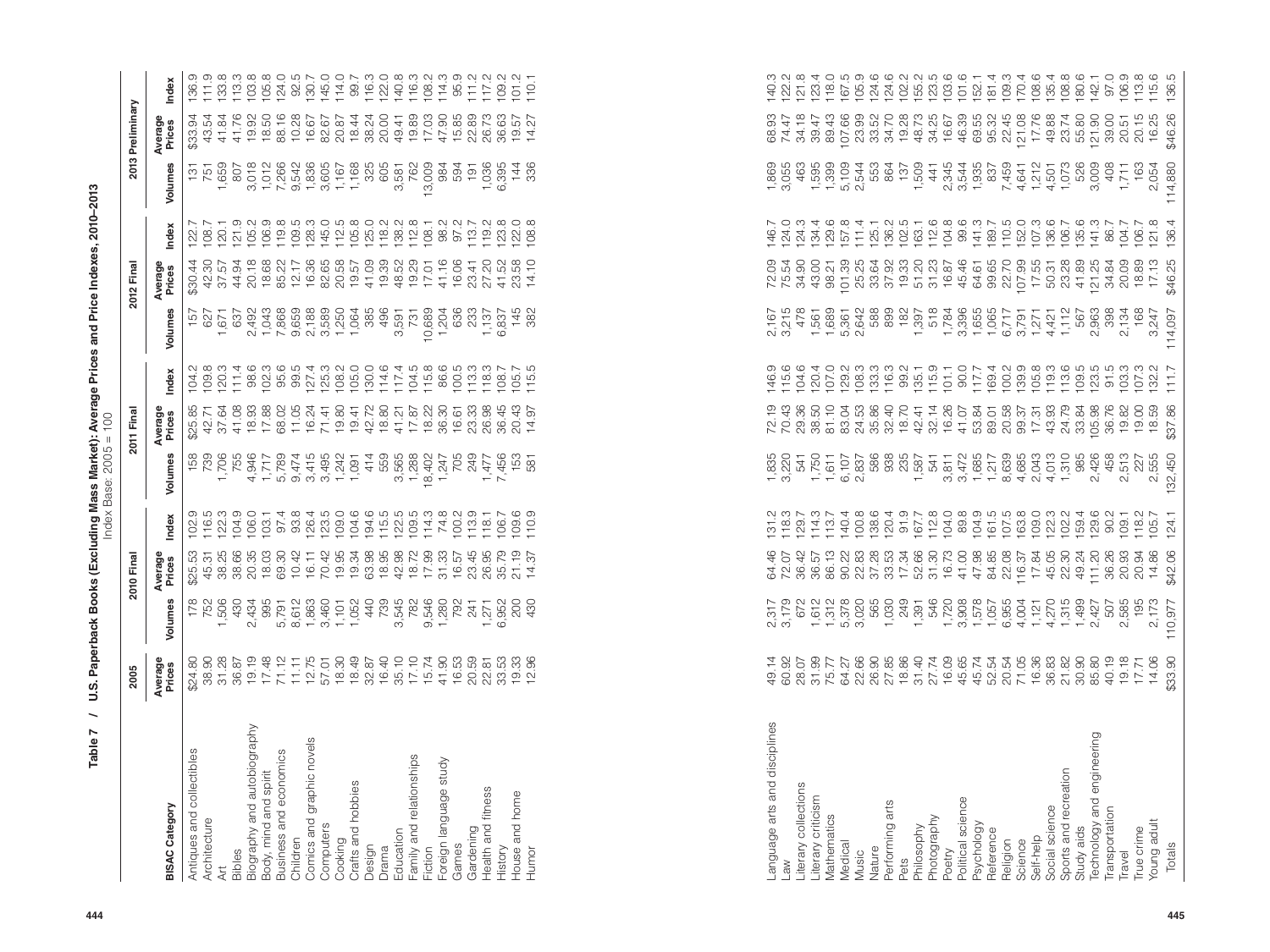|                                      | 2005                                                                                                                                                                                                                                                                                                     |                                                                                                                                                                                                                                                                                                                                                                                                                                                   | 2010 Fina                                                               |                                  |                                                                                                                                                                                                                                                                                                                     | 2011 Final                                                                                                                                                                                                                                                                                                                                                                                                                                                                                  |                                                                                                                                                                                                                                                                                                                                                                                                                                                               |                                                                                                                                                                                                                                                                                                                                                                                                   | 2012 Fina                                                                                                                                                                                                                                                                                                                                                                                                |                                                                                                                                                                                                                                                                                                                                                                                                                                           |                                                                                                                                                                                                                                                                                                                                                                                                                                                                       | 2013 Preliminary            |                                                                                                                                                                                                                                                                                                               |
|--------------------------------------|----------------------------------------------------------------------------------------------------------------------------------------------------------------------------------------------------------------------------------------------------------------------------------------------------------|---------------------------------------------------------------------------------------------------------------------------------------------------------------------------------------------------------------------------------------------------------------------------------------------------------------------------------------------------------------------------------------------------------------------------------------------------|-------------------------------------------------------------------------|----------------------------------|---------------------------------------------------------------------------------------------------------------------------------------------------------------------------------------------------------------------------------------------------------------------------------------------------------------------|---------------------------------------------------------------------------------------------------------------------------------------------------------------------------------------------------------------------------------------------------------------------------------------------------------------------------------------------------------------------------------------------------------------------------------------------------------------------------------------------|---------------------------------------------------------------------------------------------------------------------------------------------------------------------------------------------------------------------------------------------------------------------------------------------------------------------------------------------------------------------------------------------------------------------------------------------------------------|---------------------------------------------------------------------------------------------------------------------------------------------------------------------------------------------------------------------------------------------------------------------------------------------------------------------------------------------------------------------------------------------------|----------------------------------------------------------------------------------------------------------------------------------------------------------------------------------------------------------------------------------------------------------------------------------------------------------------------------------------------------------------------------------------------------------|-------------------------------------------------------------------------------------------------------------------------------------------------------------------------------------------------------------------------------------------------------------------------------------------------------------------------------------------------------------------------------------------------------------------------------------------|-----------------------------------------------------------------------------------------------------------------------------------------------------------------------------------------------------------------------------------------------------------------------------------------------------------------------------------------------------------------------------------------------------------------------------------------------------------------------|-----------------------------|---------------------------------------------------------------------------------------------------------------------------------------------------------------------------------------------------------------------------------------------------------------------------------------------------------------|
| <b>BISAC Category</b>                | Average<br>Prices                                                                                                                                                                                                                                                                                        | Volumes                                                                                                                                                                                                                                                                                                                                                                                                                                           | Average<br>Prices                                                       | Index                            | Volumes                                                                                                                                                                                                                                                                                                             | Average<br>Prices                                                                                                                                                                                                                                                                                                                                                                                                                                                                           | Index                                                                                                                                                                                                                                                                                                                                                                                                                                                         | Volumes                                                                                                                                                                                                                                                                                                                                                                                           | Average<br>Prices                                                                                                                                                                                                                                                                                                                                                                                        | Index                                                                                                                                                                                                                                                                                                                                                                                                                                     | Volumes                                                                                                                                                                                                                                                                                                                                                                                                                                                               | Average<br>Prices           | Index                                                                                                                                                                                                                                                                                                         |
| Antiques and collectibles            |                                                                                                                                                                                                                                                                                                          |                                                                                                                                                                                                                                                                                                                                                                                                                                                   | \$36.66                                                                 | ⊓.ai                             | n.a                                                                                                                                                                                                                                                                                                                 | $\begin{array}{l} \mathfrak{g}\overset{\mathcal{L}}{\mathfrak{g}}\mathfrak{g}\overset{\mathcal{L}}{\mathfrak{g}}\mathfrak{g}\overset{\mathcal{L}}{\mathfrak{g}}\mathfrak{g}\overset{\mathcal{L}}{\mathfrak{g}}\mathfrak{g}\overset{\mathcal{L}}{\mathfrak{g}}\mathfrak{g}\overset{\mathcal{L}}{\mathfrak{g}}\mathfrak{g}\overset{\mathcal{L}}{\mathfrak{g}}\mathfrak{g}\overset{\mathcal{L}}{\mathfrak{g}}\mathfrak{g}\overset{\mathcal{L}}{\mathfrak{g}}\mathfrak{g}\overset{\mathcal{L}}$ | n.a.                                                                                                                                                                                                                                                                                                                                                                                                                                                          | n.a                                                                                                                                                                                                                                                                                                                                                                                               | $\begin{array}{c} \mathbb{S}^{3}_{0} \cong \mathbb{S}^{4} \cong \mathbb{S}^{4} \cong \mathbb{S}^{4} \cong \mathbb{S}^{4} \cong \mathbb{S}^{4} \cong \mathbb{S}^{4} \cong \mathbb{S}^{4} \cong \mathbb{S}^{4} \cong \mathbb{S}^{4} \cong \mathbb{S}^{4} \cong \mathbb{S}^{4} \cong \mathbb{S}^{4} \cong \mathbb{S}^{4} \cong \mathbb{S}^{4} \cong \mathbb{S}^{4} \cong \mathbb{S}^{4} \cong \mathbb{S}^{$ | n.a                                                                                                                                                                                                                                                                                                                                                                                                                                       | n.a                                                                                                                                                                                                                                                                                                                                                                                                                                                                   |                             | n.a                                                                                                                                                                                                                                                                                                           |
| Architecture<br>ξ                    | n.a.<br>\$68.95<br>57.51<br>57.68<br>57.57<br>57.57<br>26.57                                                                                                                                                                                                                                             | $\omega \not\sim \omega$ $\sim$                                                                                                                                                                                                                                                                                                                                                                                                                   | 41<br>2828<br>28388<br>2838                                             |                                  |                                                                                                                                                                                                                                                                                                                     |                                                                                                                                                                                                                                                                                                                                                                                                                                                                                             | 58.0<br>004.007.307<br>004.007.307<br>00.207                                                                                                                                                                                                                                                                                                                                                                                                                  | $7.574$ $1.0168$ $1.0168$ $1.0168$ $1.0084$                                                                                                                                                                                                                                                                                                                                                       |                                                                                                                                                                                                                                                                                                                                                                                                          | $47.0$ $65.0$ $70.0$ $65.0$ $65.0$ $65.0$ $65.0$ $65.0$ $65.0$ $65.0$ $65.0$ $65.0$ $65.0$ $65.0$ $65.0$ $65.0$ $65.0$ $65.0$ $65.0$ $65.0$ $65.0$ $65.0$ $65.0$ $65.0$ $65.0$ $65.0$ $65.0$ $65.0$ $65.0$ $65.0$ $65.0$ $65.$                                                                                                                                                                                                            |                                                                                                                                                                                                                                                                                                                                                                                                                                                                       |                             | $\begin{array}{c} 62.1 \\ 62.1 \\ 73.0 \\ 76.0 \\ 17.0 \\ 18.0 \\ 19.0 \\ 19.0 \\ 19.0 \\ 19.0 \\ 19.0 \\ 19.0 \\ 19.0 \\ 19.0 \\ 19.0 \\ 19.0 \\ 19.0 \\ 19.0 \\ 19.0 \\ 19.0 \\ 19.0 \\ 19.0 \\ 19.0 \\ 19.0 \\ 19.0 \\ 19.0 \\ 19.0 \\ 19.0 \\ 19.0 \\ 19.0 \\ 19.0 \\ 19.0 \\ 19.0 \\ 19.0 \\ 19.0 \\ 19$ |
| Bibles                               |                                                                                                                                                                                                                                                                                                          |                                                                                                                                                                                                                                                                                                                                                                                                                                                   |                                                                         |                                  |                                                                                                                                                                                                                                                                                                                     |                                                                                                                                                                                                                                                                                                                                                                                                                                                                                             |                                                                                                                                                                                                                                                                                                                                                                                                                                                               |                                                                                                                                                                                                                                                                                                                                                                                                   |                                                                                                                                                                                                                                                                                                                                                                                                          |                                                                                                                                                                                                                                                                                                                                                                                                                                           |                                                                                                                                                                                                                                                                                                                                                                                                                                                                       |                             |                                                                                                                                                                                                                                                                                                               |
| Biography and autobiography          |                                                                                                                                                                                                                                                                                                          | 750 \$89 a:<br>889 a:                                                                                                                                                                                                                                                                                                                                                                                                                             |                                                                         |                                  |                                                                                                                                                                                                                                                                                                                     |                                                                                                                                                                                                                                                                                                                                                                                                                                                                                             |                                                                                                                                                                                                                                                                                                                                                                                                                                                               |                                                                                                                                                                                                                                                                                                                                                                                                   |                                                                                                                                                                                                                                                                                                                                                                                                          |                                                                                                                                                                                                                                                                                                                                                                                                                                           |                                                                                                                                                                                                                                                                                                                                                                                                                                                                       |                             |                                                                                                                                                                                                                                                                                                               |
| Body, mind and spirit                |                                                                                                                                                                                                                                                                                                          |                                                                                                                                                                                                                                                                                                                                                                                                                                                   |                                                                         |                                  |                                                                                                                                                                                                                                                                                                                     |                                                                                                                                                                                                                                                                                                                                                                                                                                                                                             |                                                                                                                                                                                                                                                                                                                                                                                                                                                               |                                                                                                                                                                                                                                                                                                                                                                                                   |                                                                                                                                                                                                                                                                                                                                                                                                          |                                                                                                                                                                                                                                                                                                                                                                                                                                           |                                                                                                                                                                                                                                                                                                                                                                                                                                                                       |                             |                                                                                                                                                                                                                                                                                                               |
| Business and economics<br>Children   |                                                                                                                                                                                                                                                                                                          |                                                                                                                                                                                                                                                                                                                                                                                                                                                   | 49.70<br>37.80                                                          |                                  |                                                                                                                                                                                                                                                                                                                     |                                                                                                                                                                                                                                                                                                                                                                                                                                                                                             |                                                                                                                                                                                                                                                                                                                                                                                                                                                               |                                                                                                                                                                                                                                                                                                                                                                                                   |                                                                                                                                                                                                                                                                                                                                                                                                          |                                                                                                                                                                                                                                                                                                                                                                                                                                           |                                                                                                                                                                                                                                                                                                                                                                                                                                                                       |                             |                                                                                                                                                                                                                                                                                                               |
| Comics and graphic novels            |                                                                                                                                                                                                                                                                                                          |                                                                                                                                                                                                                                                                                                                                                                                                                                                   |                                                                         |                                  |                                                                                                                                                                                                                                                                                                                     |                                                                                                                                                                                                                                                                                                                                                                                                                                                                                             |                                                                                                                                                                                                                                                                                                                                                                                                                                                               |                                                                                                                                                                                                                                                                                                                                                                                                   |                                                                                                                                                                                                                                                                                                                                                                                                          |                                                                                                                                                                                                                                                                                                                                                                                                                                           |                                                                                                                                                                                                                                                                                                                                                                                                                                                                       |                             |                                                                                                                                                                                                                                                                                                               |
| Computers                            | n.a.<br>41.39<br>14.45                                                                                                                                                                                                                                                                                   |                                                                                                                                                                                                                                                                                                                                                                                                                                                   |                                                                         | 108.7<br>311.2                   |                                                                                                                                                                                                                                                                                                                     |                                                                                                                                                                                                                                                                                                                                                                                                                                                                                             | n.a.<br>130.4<br>296.0                                                                                                                                                                                                                                                                                                                                                                                                                                        |                                                                                                                                                                                                                                                                                                                                                                                                   |                                                                                                                                                                                                                                                                                                                                                                                                          | n.a.<br>103.2<br>310.8                                                                                                                                                                                                                                                                                                                                                                                                                    |                                                                                                                                                                                                                                                                                                                                                                                                                                                                       |                             | n.a.<br>126.8<br>326.6                                                                                                                                                                                                                                                                                        |
| Crafts and hobbies<br>Cooking        |                                                                                                                                                                                                                                                                                                          |                                                                                                                                                                                                                                                                                                                                                                                                                                                   | $4442$<br>$443$<br>$443$                                                | n.a.                             |                                                                                                                                                                                                                                                                                                                     | $n \cdot a$                                                                                                                                                                                                                                                                                                                                                                                                                                                                                 | $\overline{n}$ .                                                                                                                                                                                                                                                                                                                                                                                                                                              | $\overline{4}$                                                                                                                                                                                                                                                                                                                                                                                    |                                                                                                                                                                                                                                                                                                                                                                                                          | n.a.                                                                                                                                                                                                                                                                                                                                                                                                                                      |                                                                                                                                                                                                                                                                                                                                                                                                                                                                       |                             |                                                                                                                                                                                                                                                                                                               |
| Design                               |                                                                                                                                                                                                                                                                                                          |                                                                                                                                                                                                                                                                                                                                                                                                                                                   |                                                                         | n.a.                             |                                                                                                                                                                                                                                                                                                                     |                                                                                                                                                                                                                                                                                                                                                                                                                                                                                             |                                                                                                                                                                                                                                                                                                                                                                                                                                                               |                                                                                                                                                                                                                                                                                                                                                                                                   |                                                                                                                                                                                                                                                                                                                                                                                                          |                                                                                                                                                                                                                                                                                                                                                                                                                                           |                                                                                                                                                                                                                                                                                                                                                                                                                                                                       |                             |                                                                                                                                                                                                                                                                                                               |
| Drama                                | n. a.<br>n. a. 45<br>23, 45<br>24. 58<br>24. 58                                                                                                                                                                                                                                                          | $\begin{array}{c} \n \alpha \leftarrow & \alpha \in \mathbb{C} \\ \n \alpha \leftarrow & \alpha \in \mathbb{C} \\ \n \alpha \leftarrow & \alpha \in \mathbb{C} \\ \n \alpha \leftarrow & \alpha \in \mathbb{C} \end{array}$                                                                                                                                                                                                                       | n.a.<br>33.21<br>45.71                                                  |                                  | ਰ ਰੱਸੂ ਲ੍ਹੇ<br>ਕੰਕੰਨ੍ਰੋ ਲ੍ਹੇ                                                                                                                                                                                                                                                                                        | n.a.<br>28.03                                                                                                                                                                                                                                                                                                                                                                                                                                                                               | n.a.<br>119.5<br>160.4<br>160.2<br>143.8                                                                                                                                                                                                                                                                                                                                                                                                                      | $\begin{array}{c}\n 110 \\  110 \\  151 \\  1411 \\  150\n \end{array}$                                                                                                                                                                                                                                                                                                                           |                                                                                                                                                                                                                                                                                                                                                                                                          | 102.3<br>102.3<br>102.9<br>102.9<br>102.9<br>102.9                                                                                                                                                                                                                                                                                                                                                                                        |                                                                                                                                                                                                                                                                                                                                                                                                                                                                       |                             |                                                                                                                                                                                                                                                                                                               |
| Education                            |                                                                                                                                                                                                                                                                                                          |                                                                                                                                                                                                                                                                                                                                                                                                                                                   |                                                                         |                                  |                                                                                                                                                                                                                                                                                                                     | 44.04                                                                                                                                                                                                                                                                                                                                                                                                                                                                                       |                                                                                                                                                                                                                                                                                                                                                                                                                                                               |                                                                                                                                                                                                                                                                                                                                                                                                   |                                                                                                                                                                                                                                                                                                                                                                                                          |                                                                                                                                                                                                                                                                                                                                                                                                                                           |                                                                                                                                                                                                                                                                                                                                                                                                                                                                       |                             |                                                                                                                                                                                                                                                                                                               |
| Family and relationships             |                                                                                                                                                                                                                                                                                                          | $\overline{\phantom{0}}$                                                                                                                                                                                                                                                                                                                                                                                                                          | 41.17<br>50.38<br>45.11                                                 | 141.6<br>166.5<br>167.5<br>64.4  | $7.174$<br>$7.174$                                                                                                                                                                                                                                                                                                  | 41.20                                                                                                                                                                                                                                                                                                                                                                                                                                                                                       |                                                                                                                                                                                                                                                                                                                                                                                                                                                               |                                                                                                                                                                                                                                                                                                                                                                                                   |                                                                                                                                                                                                                                                                                                                                                                                                          |                                                                                                                                                                                                                                                                                                                                                                                                                                           |                                                                                                                                                                                                                                                                                                                                                                                                                                                                       |                             |                                                                                                                                                                                                                                                                                                               |
| Foreign language study<br>Fiction    | 41.47                                                                                                                                                                                                                                                                                                    |                                                                                                                                                                                                                                                                                                                                                                                                                                                   |                                                                         |                                  |                                                                                                                                                                                                                                                                                                                     | 48.19<br>50.61                                                                                                                                                                                                                                                                                                                                                                                                                                                                              |                                                                                                                                                                                                                                                                                                                                                                                                                                                               |                                                                                                                                                                                                                                                                                                                                                                                                   |                                                                                                                                                                                                                                                                                                                                                                                                          |                                                                                                                                                                                                                                                                                                                                                                                                                                           |                                                                                                                                                                                                                                                                                                                                                                                                                                                                       |                             |                                                                                                                                                                                                                                                                                                               |
| Games                                | 70.04                                                                                                                                                                                                                                                                                                    |                                                                                                                                                                                                                                                                                                                                                                                                                                                   |                                                                         | $\overline{n}$ .                 |                                                                                                                                                                                                                                                                                                                     | 46.98                                                                                                                                                                                                                                                                                                                                                                                                                                                                                       |                                                                                                                                                                                                                                                                                                                                                                                                                                                               |                                                                                                                                                                                                                                                                                                                                                                                                   |                                                                                                                                                                                                                                                                                                                                                                                                          |                                                                                                                                                                                                                                                                                                                                                                                                                                           |                                                                                                                                                                                                                                                                                                                                                                                                                                                                       | n.a                         | n.a.                                                                                                                                                                                                                                                                                                          |
| Gardening                            | n.a.                                                                                                                                                                                                                                                                                                     | $\circ$<br>$\sum_{i=1}^{n}$                                                                                                                                                                                                                                                                                                                                                                                                                       | n.a.<br>47.82                                                           | n.a.                             |                                                                                                                                                                                                                                                                                                                     |                                                                                                                                                                                                                                                                                                                                                                                                                                                                                             |                                                                                                                                                                                                                                                                                                                                                                                                                                                               |                                                                                                                                                                                                                                                                                                                                                                                                   |                                                                                                                                                                                                                                                                                                                                                                                                          | $\overline{n}$ .                                                                                                                                                                                                                                                                                                                                                                                                                          |                                                                                                                                                                                                                                                                                                                                                                                                                                                                       |                             | n.a                                                                                                                                                                                                                                                                                                           |
| Health and fitness                   |                                                                                                                                                                                                                                                                                                          |                                                                                                                                                                                                                                                                                                                                                                                                                                                   |                                                                         |                                  | $\frac{a}{c} = \frac{4}{4}$                                                                                                                                                                                                                                                                                         | n.a.<br>47.00                                                                                                                                                                                                                                                                                                                                                                                                                                                                               |                                                                                                                                                                                                                                                                                                                                                                                                                                                               |                                                                                                                                                                                                                                                                                                                                                                                                   |                                                                                                                                                                                                                                                                                                                                                                                                          |                                                                                                                                                                                                                                                                                                                                                                                                                                           |                                                                                                                                                                                                                                                                                                                                                                                                                                                                       |                             | 161.4                                                                                                                                                                                                                                                                                                         |
| History                              |                                                                                                                                                                                                                                                                                                          |                                                                                                                                                                                                                                                                                                                                                                                                                                                   | 43.09<br>58.07                                                          | 161.9                            |                                                                                                                                                                                                                                                                                                                     | 59.36                                                                                                                                                                                                                                                                                                                                                                                                                                                                                       |                                                                                                                                                                                                                                                                                                                                                                                                                                                               | 8<br>8<br>8                                                                                                                                                                                                                                                                                                                                                                                       |                                                                                                                                                                                                                                                                                                                                                                                                          |                                                                                                                                                                                                                                                                                                                                                                                                                                           |                                                                                                                                                                                                                                                                                                                                                                                                                                                                       |                             |                                                                                                                                                                                                                                                                                                               |
| House and home                       | 26.61<br>25.00<br>29.62                                                                                                                                                                                                                                                                                  | 80 3 4<br>80 5 8<br>50 5 8                                                                                                                                                                                                                                                                                                                                                                                                                        | n.a.<br>36.62                                                           | $n.a.$<br>23.7                   |                                                                                                                                                                                                                                                                                                                     | 34.95                                                                                                                                                                                                                                                                                                                                                                                                                                                                                       | n.a.<br>176.6<br>142.7<br>130.7<br>136.7                                                                                                                                                                                                                                                                                                                                                                                                                      |                                                                                                                                                                                                                                                                                                                                                                                                   | 50.38<br>55.32<br>33.46                                                                                                                                                                                                                                                                                                                                                                                  | $\begin{array}{c} 161.9 \\ 121.3 \\ 221.3 \\ 130 \end{array}$                                                                                                                                                                                                                                                                                                                                                                             |                                                                                                                                                                                                                                                                                                                                                                                                                                                                       | 4440983<br>4450883<br>44508 | $\begin{array}{c} 113.0 \\ 19.8 \\ 127.8 \end{array}$                                                                                                                                                                                                                                                         |
| Humor                                |                                                                                                                                                                                                                                                                                                          |                                                                                                                                                                                                                                                                                                                                                                                                                                                   |                                                                         |                                  | 103                                                                                                                                                                                                                                                                                                                 | 40.46                                                                                                                                                                                                                                                                                                                                                                                                                                                                                       |                                                                                                                                                                                                                                                                                                                                                                                                                                                               | 80                                                                                                                                                                                                                                                                                                                                                                                                |                                                                                                                                                                                                                                                                                                                                                                                                          |                                                                                                                                                                                                                                                                                                                                                                                                                                           | $\overline{K}$                                                                                                                                                                                                                                                                                                                                                                                                                                                        |                             |                                                                                                                                                                                                                                                                                                               |
|                                      |                                                                                                                                                                                                                                                                                                          |                                                                                                                                                                                                                                                                                                                                                                                                                                                   |                                                                         |                                  |                                                                                                                                                                                                                                                                                                                     |                                                                                                                                                                                                                                                                                                                                                                                                                                                                                             |                                                                                                                                                                                                                                                                                                                                                                                                                                                               |                                                                                                                                                                                                                                                                                                                                                                                                   |                                                                                                                                                                                                                                                                                                                                                                                                          |                                                                                                                                                                                                                                                                                                                                                                                                                                           |                                                                                                                                                                                                                                                                                                                                                                                                                                                                       |                             |                                                                                                                                                                                                                                                                                                               |
|                                      |                                                                                                                                                                                                                                                                                                          |                                                                                                                                                                                                                                                                                                                                                                                                                                                   |                                                                         |                                  |                                                                                                                                                                                                                                                                                                                     |                                                                                                                                                                                                                                                                                                                                                                                                                                                                                             |                                                                                                                                                                                                                                                                                                                                                                                                                                                               |                                                                                                                                                                                                                                                                                                                                                                                                   |                                                                                                                                                                                                                                                                                                                                                                                                          |                                                                                                                                                                                                                                                                                                                                                                                                                                           |                                                                                                                                                                                                                                                                                                                                                                                                                                                                       |                             |                                                                                                                                                                                                                                                                                                               |
| Language arts and disciplines<br>Law |                                                                                                                                                                                                                                                                                                          | $\begin{array}{l} \mathbf{\ddot{u}} \mathbf{\ddot{v}} = \mathbf{\ddot{u}} \mathbf{\ddot{u}} \mathbf{\ddot{u}} \mathbf{\ddot{v}} \mathbf{\ddot{v}} \mathbf{\ddot{v}} \mathbf{\ddot{v}} \mathbf{\ddot{v}} \\ \mathbf{\ddot{u}} \mathbf{\ddot{v}} = \mathbf{\ddot{u}} \mathbf{\ddot{v}} \mathbf{\ddot{v}} \mathbf{\ddot{v}} \mathbf{\ddot{v}} \mathbf{\ddot{v}} \mathbf{\ddot{v}} \mathbf{\ddot{v}} \mathbf{\ddot{v}} \mathbf{\ddot{v}} \end{array}$ |                                                                         | 63.0<br>116.6<br>161.7<br>161.0  |                                                                                                                                                                                                                                                                                                                     | $44.87$<br>$76.42$<br>$42.59$<br>$42.59$                                                                                                                                                                                                                                                                                                                                                                                                                                                    | 73.300<br>7200.8<br>72015                                                                                                                                                                                                                                                                                                                                                                                                                                     | 8 2 3 3 3 4 5 5 6 7 4                                                                                                                                                                                                                                                                                                                                                                             |                                                                                                                                                                                                                                                                                                                                                                                                          | 90.1<br>92.1<br>90.7<br>126.4                                                                                                                                                                                                                                                                                                                                                                                                             | $\begin{array}{cccccccccc} \Sigma & \mathcal{L} & \mathcal{L} & \mathcal{L} & \mathcal{L} & \mathcal{L} & \mathcal{L} & \mathcal{L} & \mathcal{L} & \mathcal{L} & \mathcal{L} & \mathcal{L} & \mathcal{L} & \mathcal{L} & \mathcal{L} & \mathcal{L} & \mathcal{L} & \mathcal{L} & \mathcal{L} & \mathcal{L} & \mathcal{L} & \mathcal{L} & \mathcal{L} & \mathcal{L} & \mathcal{L} & \mathcal{L} & \mathcal{L} & \mathcal{L} & \mathcal{L} & \mathcal{L} & \mathcal{L$ |                             |                                                                                                                                                                                                                                                                                                               |
| Literary collections                 |                                                                                                                                                                                                                                                                                                          |                                                                                                                                                                                                                                                                                                                                                                                                                                                   |                                                                         |                                  | $\frac{38}{18}$                                                                                                                                                                                                                                                                                                     |                                                                                                                                                                                                                                                                                                                                                                                                                                                                                             |                                                                                                                                                                                                                                                                                                                                                                                                                                                               |                                                                                                                                                                                                                                                                                                                                                                                                   |                                                                                                                                                                                                                                                                                                                                                                                                          |                                                                                                                                                                                                                                                                                                                                                                                                                                           |                                                                                                                                                                                                                                                                                                                                                                                                                                                                       |                             | 66.7<br>150.1<br>150.1<br>157.7                                                                                                                                                                                                                                                                               |
| Literary criticism                   |                                                                                                                                                                                                                                                                                                          |                                                                                                                                                                                                                                                                                                                                                                                                                                                   |                                                                         |                                  |                                                                                                                                                                                                                                                                                                                     |                                                                                                                                                                                                                                                                                                                                                                                                                                                                                             |                                                                                                                                                                                                                                                                                                                                                                                                                                                               |                                                                                                                                                                                                                                                                                                                                                                                                   |                                                                                                                                                                                                                                                                                                                                                                                                          |                                                                                                                                                                                                                                                                                                                                                                                                                                           |                                                                                                                                                                                                                                                                                                                                                                                                                                                                       |                             |                                                                                                                                                                                                                                                                                                               |
| Mathematics                          | n.a.<br>153.72<br>29.83 20.85<br>20.85 20.95                                                                                                                                                                                                                                                             |                                                                                                                                                                                                                                                                                                                                                                                                                                                   | n.a.<br>40.13                                                           | n.a.                             |                                                                                                                                                                                                                                                                                                                     | 24.95<br>45.74                                                                                                                                                                                                                                                                                                                                                                                                                                                                              | n.a.                                                                                                                                                                                                                                                                                                                                                                                                                                                          |                                                                                                                                                                                                                                                                                                                                                                                                   |                                                                                                                                                                                                                                                                                                                                                                                                          | $n.a.$<br>31.8                                                                                                                                                                                                                                                                                                                                                                                                                            |                                                                                                                                                                                                                                                                                                                                                                                                                                                                       |                             | 1.364                                                                                                                                                                                                                                                                                                         |
| Medical<br>Music                     |                                                                                                                                                                                                                                                                                                          |                                                                                                                                                                                                                                                                                                                                                                                                                                                   |                                                                         | 26.1                             |                                                                                                                                                                                                                                                                                                                     |                                                                                                                                                                                                                                                                                                                                                                                                                                                                                             |                                                                                                                                                                                                                                                                                                                                                                                                                                                               |                                                                                                                                                                                                                                                                                                                                                                                                   |                                                                                                                                                                                                                                                                                                                                                                                                          |                                                                                                                                                                                                                                                                                                                                                                                                                                           |                                                                                                                                                                                                                                                                                                                                                                                                                                                                       |                             |                                                                                                                                                                                                                                                                                                               |
| Nature                               |                                                                                                                                                                                                                                                                                                          |                                                                                                                                                                                                                                                                                                                                                                                                                                                   | 35.67                                                                   |                                  |                                                                                                                                                                                                                                                                                                                     | 48.44<br>46.71                                                                                                                                                                                                                                                                                                                                                                                                                                                                              |                                                                                                                                                                                                                                                                                                                                                                                                                                                               |                                                                                                                                                                                                                                                                                                                                                                                                   |                                                                                                                                                                                                                                                                                                                                                                                                          |                                                                                                                                                                                                                                                                                                                                                                                                                                           |                                                                                                                                                                                                                                                                                                                                                                                                                                                                       |                             | 128.6                                                                                                                                                                                                                                                                                                         |
| Performing arts                      |                                                                                                                                                                                                                                                                                                          |                                                                                                                                                                                                                                                                                                                                                                                                                                                   |                                                                         |                                  |                                                                                                                                                                                                                                                                                                                     |                                                                                                                                                                                                                                                                                                                                                                                                                                                                                             |                                                                                                                                                                                                                                                                                                                                                                                                                                                               |                                                                                                                                                                                                                                                                                                                                                                                                   |                                                                                                                                                                                                                                                                                                                                                                                                          |                                                                                                                                                                                                                                                                                                                                                                                                                                           |                                                                                                                                                                                                                                                                                                                                                                                                                                                                       |                             |                                                                                                                                                                                                                                                                                                               |
| Pets                                 |                                                                                                                                                                                                                                                                                                          |                                                                                                                                                                                                                                                                                                                                                                                                                                                   | $\begin{array}{c} 20 \\ 4 \\ 9 \\ 6 \\ 9 \\ 8 \\ 3 \\ 1 \\ \end{array}$ | 119.6<br>142.5<br>157.0<br>150.3 | 222082                                                                                                                                                                                                                                                                                                              | 65.08<br>43.14                                                                                                                                                                                                                                                                                                                                                                                                                                                                              | 29.8<br>162.4<br>163.4<br>192.7<br>202.7                                                                                                                                                                                                                                                                                                                                                                                                                      |                                                                                                                                                                                                                                                                                                                                                                                                   | $\begin{array}{c} 9000\\ 0000\\ 0000\\ 0000\\ 0000\\ 0000\\ 0000\\ 000\\ 000\\ 000\\ 000\\ 000\\ 000\\ 000\\ 000\\ 000\\ 000\\ 000\\ 000\\ 000\\ 000\\ 000\\ 000\\ 000\\ 000\\ 000\\ 000\\ 000\\ 000\\ 000\\ 000\\ 000\\ 000\\ 000\\ 000\\ 000\\ 000\\ 000\\ 000\\ 000\\ 000\\ $                                                                                                                         | $\begin{array}{c} 144.0 \\ 178.4 \\ 178.9 \\ 129.9 \\ 112.6 \end{array}$                                                                                                                                                                                                                                                                                                                                                                  |                                                                                                                                                                                                                                                                                                                                                                                                                                                                       |                             | $140.78$ $150.78$ $150.75$ $150.75$                                                                                                                                                                                                                                                                           |
| Philosophy                           |                                                                                                                                                                                                                                                                                                          |                                                                                                                                                                                                                                                                                                                                                                                                                                                   |                                                                         |                                  |                                                                                                                                                                                                                                                                                                                     | 46.86                                                                                                                                                                                                                                                                                                                                                                                                                                                                                       |                                                                                                                                                                                                                                                                                                                                                                                                                                                               |                                                                                                                                                                                                                                                                                                                                                                                                   |                                                                                                                                                                                                                                                                                                                                                                                                          |                                                                                                                                                                                                                                                                                                                                                                                                                                           |                                                                                                                                                                                                                                                                                                                                                                                                                                                                       |                             |                                                                                                                                                                                                                                                                                                               |
| Photography<br>Poetry                |                                                                                                                                                                                                                                                                                                          |                                                                                                                                                                                                                                                                                                                                                                                                                                                   |                                                                         | n.a.                             |                                                                                                                                                                                                                                                                                                                     |                                                                                                                                                                                                                                                                                                                                                                                                                                                                                             |                                                                                                                                                                                                                                                                                                                                                                                                                                                               |                                                                                                                                                                                                                                                                                                                                                                                                   | $n.a.$<br>27.77                                                                                                                                                                                                                                                                                                                                                                                          |                                                                                                                                                                                                                                                                                                                                                                                                                                           |                                                                                                                                                                                                                                                                                                                                                                                                                                                                       | 26.39<br>n.a                |                                                                                                                                                                                                                                                                                                               |
| Political science                    |                                                                                                                                                                                                                                                                                                          |                                                                                                                                                                                                                                                                                                                                                                                                                                                   |                                                                         |                                  |                                                                                                                                                                                                                                                                                                                     |                                                                                                                                                                                                                                                                                                                                                                                                                                                                                             |                                                                                                                                                                                                                                                                                                                                                                                                                                                               |                                                                                                                                                                                                                                                                                                                                                                                                   |                                                                                                                                                                                                                                                                                                                                                                                                          |                                                                                                                                                                                                                                                                                                                                                                                                                                           |                                                                                                                                                                                                                                                                                                                                                                                                                                                                       |                             |                                                                                                                                                                                                                                                                                                               |
| Psychology                           |                                                                                                                                                                                                                                                                                                          |                                                                                                                                                                                                                                                                                                                                                                                                                                                   |                                                                         |                                  |                                                                                                                                                                                                                                                                                                                     | n.a.<br>03 02 03<br>03 04 09                                                                                                                                                                                                                                                                                                                                                                                                                                                                |                                                                                                                                                                                                                                                                                                                                                                                                                                                               |                                                                                                                                                                                                                                                                                                                                                                                                   |                                                                                                                                                                                                                                                                                                                                                                                                          |                                                                                                                                                                                                                                                                                                                                                                                                                                           |                                                                                                                                                                                                                                                                                                                                                                                                                                                                       |                             |                                                                                                                                                                                                                                                                                                               |
| Reference                            | $\begin{array}{l} \frac{1}{6} \, \, 24 \, \, 25 \, \, 26 \, \, 27 \, \, 28 \, \, 27 \, \, 28 \, \, 29 \, \, 29 \, \, 29 \, \, 29 \, \, 29 \, \, 29 \, \, 29 \, \, 29 \, \, 29 \, \, 29 \, \, 29 \, \, 29 \, \, 29 \, \, 29 \, \, 29 \, \, 29 \, \, 29 \, \, 29 \, \, 29 \, \, 29 \, \, 29 \, \, 29 \, \$ |                                                                                                                                                                                                                                                                                                                                                                                                                                                   |                                                                         |                                  | $\frac{1}{6}$ $\frac{1}{6}$ $\frac{1}{6}$ $\frac{1}{6}$ $\frac{1}{6}$ $\frac{1}{6}$ $\frac{1}{6}$ $\frac{1}{6}$ $\frac{1}{6}$ $\frac{1}{6}$ $\frac{1}{6}$ $\frac{1}{6}$ $\frac{1}{6}$ $\frac{1}{6}$ $\frac{1}{6}$ $\frac{1}{6}$ $\frac{1}{6}$ $\frac{1}{6}$ $\frac{1}{6}$ $\frac{1}{6}$ $\frac{1}{6}$ $\frac{1}{6}$ | $42.62$<br>$31.51$<br>$54.30$                                                                                                                                                                                                                                                                                                                                                                                                                                                               | $\begin{array}{l} \mathbf{r} = \mathbf{0} \\ \mathbf{0} \\ \mathbf{1} \\ \mathbf{1} \\ \mathbf{2} \\ \mathbf{3} \\ \mathbf{4} \\ \mathbf{5} \\ \mathbf{6} \\ \mathbf{7} \\ \mathbf{8} \\ \mathbf{9} \\ \mathbf{1} \\ \mathbf{1} \\ \mathbf{2} \\ \mathbf{3} \\ \mathbf{4} \\ \mathbf{5} \\ \mathbf{6} \\ \mathbf{7} \\ \mathbf{8} \\ \mathbf{8} \\ \mathbf{9} \\ \mathbf{1} \\ \mathbf{1} \\ \mathbf{1} \\ \mathbf{1} \\ \mathbf{1} \\ \mathbf{1} \\ \mathbf$ | $\begin{array}{l} \bar{u} & \bar{u} & \bar{u} \\ \bar{u} & \bar{u} & \bar{u} \\ \bar{u} & \bar{u} & \bar{u} \\ \bar{u} & \bar{u} & \bar{u} \\ \bar{u} & \bar{u} & \bar{u} \\ \bar{u} & \bar{u} & \bar{u} \\ \bar{u} & \bar{u} & \bar{u} \\ \bar{u} & \bar{u} & \bar{u} \\ \bar{u} & \bar{u} & \bar{u} \\ \bar{u} & \bar{u} & \bar{u} \\ \bar{u} & \bar{u} & \bar{u} \\ \bar{u} & \bar{u} & \bar{$ | $40.76$ $40.76$ $40.76$ $40.76$ $40.76$ $40.76$ $40.76$ $40.76$ $40.76$                                                                                                                                                                                                                                                                                                                                  | $\begin{array}{cccccccccc} c&\texttt{1}&\texttt{2}&\texttt{3}&\texttt{4}&\texttt{5}&\texttt{6}\\ \texttt{2}&\texttt{1}&\texttt{2}&\texttt{3}&\texttt{5}&\texttt{6}&\texttt{6}\\ \texttt{3}&\texttt{4}&\texttt{5}&\texttt{5}&\texttt{6}&\texttt{6}\\ \texttt{4}&\texttt{5}&\texttt{6}&\texttt{5}&\texttt{6}\\ \texttt{5}&\texttt{6}&\texttt{6}&\texttt{6}\\ \texttt{6}&\texttt{7}&\texttt{8}&\texttt{7}\\ \texttt{8}&\texttt{9}&\texttt{1$ |                                                                                                                                                                                                                                                                                                                                                                                                                                                                       |                             |                                                                                                                                                                                                                                                                                                               |
| Religion<br>Science                  |                                                                                                                                                                                                                                                                                                          |                                                                                                                                                                                                                                                                                                                                                                                                                                                   |                                                                         |                                  |                                                                                                                                                                                                                                                                                                                     |                                                                                                                                                                                                                                                                                                                                                                                                                                                                                             |                                                                                                                                                                                                                                                                                                                                                                                                                                                               |                                                                                                                                                                                                                                                                                                                                                                                                   |                                                                                                                                                                                                                                                                                                                                                                                                          |                                                                                                                                                                                                                                                                                                                                                                                                                                           |                                                                                                                                                                                                                                                                                                                                                                                                                                                                       |                             |                                                                                                                                                                                                                                                                                                               |
| Self-help                            |                                                                                                                                                                                                                                                                                                          |                                                                                                                                                                                                                                                                                                                                                                                                                                                   |                                                                         |                                  |                                                                                                                                                                                                                                                                                                                     | 41.65                                                                                                                                                                                                                                                                                                                                                                                                                                                                                       |                                                                                                                                                                                                                                                                                                                                                                                                                                                               |                                                                                                                                                                                                                                                                                                                                                                                                   |                                                                                                                                                                                                                                                                                                                                                                                                          |                                                                                                                                                                                                                                                                                                                                                                                                                                           |                                                                                                                                                                                                                                                                                                                                                                                                                                                                       |                             |                                                                                                                                                                                                                                                                                                               |
| Social science                       |                                                                                                                                                                                                                                                                                                          |                                                                                                                                                                                                                                                                                                                                                                                                                                                   | 48.07                                                                   |                                  |                                                                                                                                                                                                                                                                                                                     |                                                                                                                                                                                                                                                                                                                                                                                                                                                                                             |                                                                                                                                                                                                                                                                                                                                                                                                                                                               |                                                                                                                                                                                                                                                                                                                                                                                                   |                                                                                                                                                                                                                                                                                                                                                                                                          |                                                                                                                                                                                                                                                                                                                                                                                                                                           |                                                                                                                                                                                                                                                                                                                                                                                                                                                                       |                             |                                                                                                                                                                                                                                                                                                               |
| Sports and recreation                |                                                                                                                                                                                                                                                                                                          |                                                                                                                                                                                                                                                                                                                                                                                                                                                   | 48.48                                                                   |                                  |                                                                                                                                                                                                                                                                                                                     | 48.64<br>45.51<br>27.66                                                                                                                                                                                                                                                                                                                                                                                                                                                                     |                                                                                                                                                                                                                                                                                                                                                                                                                                                               |                                                                                                                                                                                                                                                                                                                                                                                                   | 44.06<br>214.11<br>214.07<br>46.27<br>46.88                                                                                                                                                                                                                                                                                                                                                              |                                                                                                                                                                                                                                                                                                                                                                                                                                           |                                                                                                                                                                                                                                                                                                                                                                                                                                                                       |                             |                                                                                                                                                                                                                                                                                                               |
| Study aids                           |                                                                                                                                                                                                                                                                                                          |                                                                                                                                                                                                                                                                                                                                                                                                                                                   | $19.41$<br>53.33                                                        |                                  | $\frac{2}{10}$                                                                                                                                                                                                                                                                                                      |                                                                                                                                                                                                                                                                                                                                                                                                                                                                                             |                                                                                                                                                                                                                                                                                                                                                                                                                                                               | $\circ$                                                                                                                                                                                                                                                                                                                                                                                           |                                                                                                                                                                                                                                                                                                                                                                                                          |                                                                                                                                                                                                                                                                                                                                                                                                                                           | $-\infty$                                                                                                                                                                                                                                                                                                                                                                                                                                                             |                             |                                                                                                                                                                                                                                                                                                               |
| Technology and engineering           |                                                                                                                                                                                                                                                                                                          |                                                                                                                                                                                                                                                                                                                                                                                                                                                   |                                                                         |                                  |                                                                                                                                                                                                                                                                                                                     | 46.41<br>24.95                                                                                                                                                                                                                                                                                                                                                                                                                                                                              |                                                                                                                                                                                                                                                                                                                                                                                                                                                               | $\stackrel{-}{\sim}$ $\stackrel{-}{\sim}$                                                                                                                                                                                                                                                                                                                                                         |                                                                                                                                                                                                                                                                                                                                                                                                          |                                                                                                                                                                                                                                                                                                                                                                                                                                           |                                                                                                                                                                                                                                                                                                                                                                                                                                                                       |                             |                                                                                                                                                                                                                                                                                                               |
| Transportation<br>Travel             |                                                                                                                                                                                                                                                                                                          |                                                                                                                                                                                                                                                                                                                                                                                                                                                   | 46.28                                                                   |                                  |                                                                                                                                                                                                                                                                                                                     | 61.17                                                                                                                                                                                                                                                                                                                                                                                                                                                                                       | 146.0                                                                                                                                                                                                                                                                                                                                                                                                                                                         |                                                                                                                                                                                                                                                                                                                                                                                                   |                                                                                                                                                                                                                                                                                                                                                                                                          | 85.6                                                                                                                                                                                                                                                                                                                                                                                                                                      |                                                                                                                                                                                                                                                                                                                                                                                                                                                                       |                             |                                                                                                                                                                                                                                                                                                               |
| True crime                           |                                                                                                                                                                                                                                                                                                          | $4888$<br>$758$                                                                                                                                                                                                                                                                                                                                                                                                                                   | 50.96<br>52.58                                                          | 121.6<br>146.2<br>125.6          |                                                                                                                                                                                                                                                                                                                     | 50.04                                                                                                                                                                                                                                                                                                                                                                                                                                                                                       |                                                                                                                                                                                                                                                                                                                                                                                                                                                               | $rac{4}{3}$                                                                                                                                                                                                                                                                                                                                                                                       |                                                                                                                                                                                                                                                                                                                                                                                                          | 125.5                                                                                                                                                                                                                                                                                                                                                                                                                                     | $10$<br>$37$<br>$156$<br>$156$                                                                                                                                                                                                                                                                                                                                                                                                                                        |                             | 110.9                                                                                                                                                                                                                                                                                                         |
| Young adult                          |                                                                                                                                                                                                                                                                                                          |                                                                                                                                                                                                                                                                                                                                                                                                                                                   | 44.81                                                                   |                                  | 960                                                                                                                                                                                                                                                                                                                 | 41.71                                                                                                                                                                                                                                                                                                                                                                                                                                                                                       | $139.1$<br>$116.9$<br>$113.3$                                                                                                                                                                                                                                                                                                                                                                                                                                 | 1,462                                                                                                                                                                                                                                                                                                                                                                                             | 45.13<br>34.95                                                                                                                                                                                                                                                                                                                                                                                           | 98.0                                                                                                                                                                                                                                                                                                                                                                                                                                      |                                                                                                                                                                                                                                                                                                                                                                                                                                                                       |                             | 90.4                                                                                                                                                                                                                                                                                                          |
| Totals                               | \$40.49                                                                                                                                                                                                                                                                                                  | 13,324                                                                                                                                                                                                                                                                                                                                                                                                                                            | \$48.00                                                                 | 118.5                            |                                                                                                                                                                                                                                                                                                                     |                                                                                                                                                                                                                                                                                                                                                                                                                                                                                             | $\frac{3}{11}$                                                                                                                                                                                                                                                                                                                                                                                                                                                | 19,173                                                                                                                                                                                                                                                                                                                                                                                            |                                                                                                                                                                                                                                                                                                                                                                                                          |                                                                                                                                                                                                                                                                                                                                                                                                                                           | 18,549                                                                                                                                                                                                                                                                                                                                                                                                                                                                |                             | 92.4                                                                                                                                                                                                                                                                                                          |
|                                      |                                                                                                                                                                                                                                                                                                          |                                                                                                                                                                                                                                                                                                                                                                                                                                                   |                                                                         |                                  | 13,400                                                                                                                                                                                                                                                                                                              | \$45.89                                                                                                                                                                                                                                                                                                                                                                                                                                                                                     |                                                                                                                                                                                                                                                                                                                                                                                                                                                               |                                                                                                                                                                                                                                                                                                                                                                                                   | \$40.95                                                                                                                                                                                                                                                                                                                                                                                                  | 101.1                                                                                                                                                                                                                                                                                                                                                                                                                                     |                                                                                                                                                                                                                                                                                                                                                                                                                                                                       | 43<br>\$37.                 |                                                                                                                                                                                                                                                                                                               |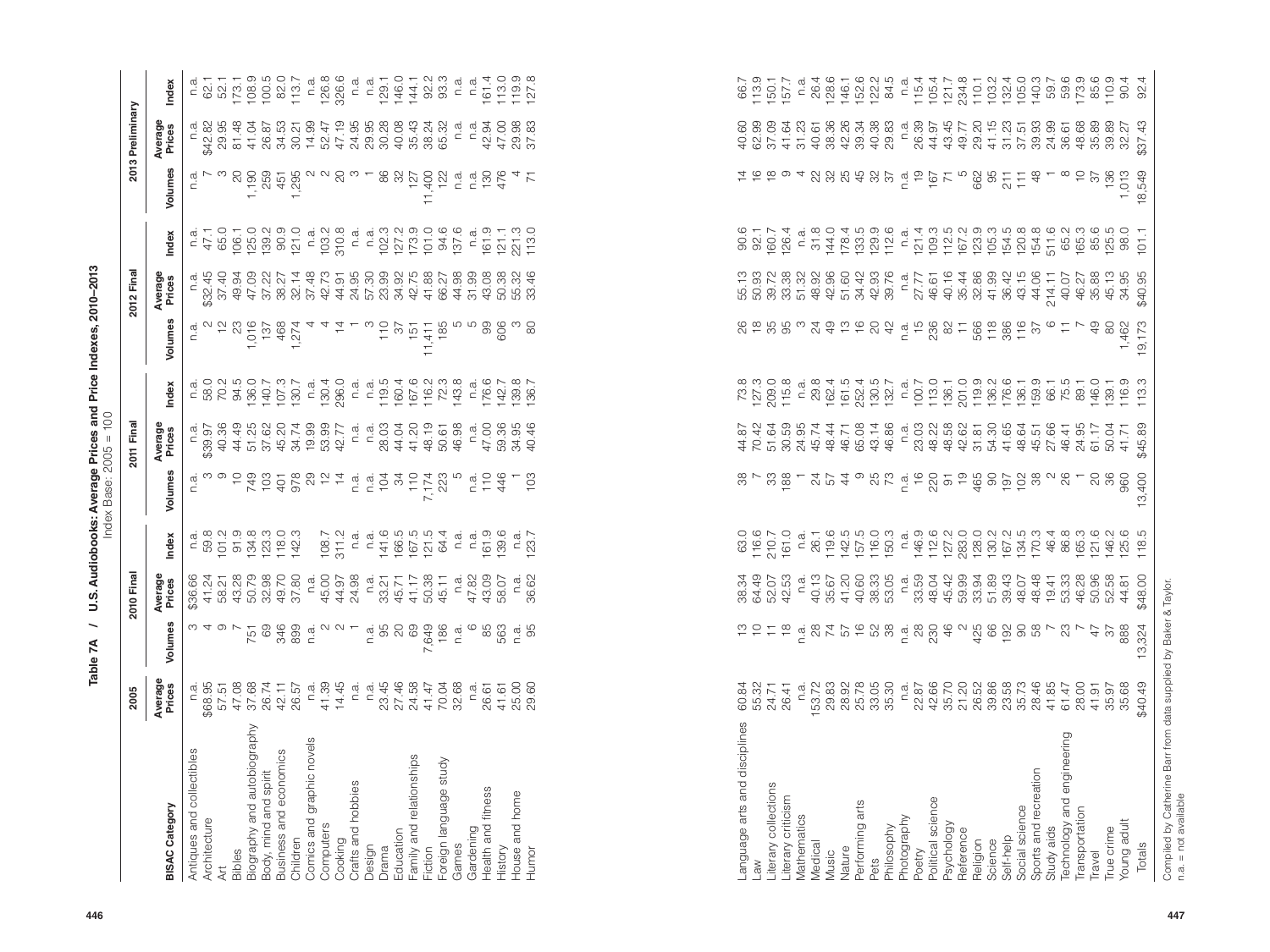| $\begin{array}{l} \mathfrak{B} \mathfrak{B} \mathfrak{A} \mathfrak{A} \mathfrak{A} \mathfrak{C} \mathfrak{A} \mathfrak{C} \mathfrak{C} \mathfrak{A} \mathfrak{A} \mathfrak{C} \mathfrak{C} \mathfrak{C} \mathfrak{C} \mathfrak{A} \mathfrak{C} \mathfrak{C} \mathfrak{C} \mathfrak{C} \mathfrak{A} \mathfrak{A} \mathfrak{C} \mathfrak{C} \mathfrak{C} \mathfrak{C} \mathfrak{A} \mathfrak{A} \mathfrak{C} \mathfrak{C} \mathfr$<br>52.46<br>93.15<br>14.68<br>70.21<br>59.88<br>18.49<br>118.04<br>10.79<br>73.84<br>21.56<br>21.17<br>7.19<br>52.97<br>Volumes<br>$2, 305$ $0, 653$ $0, 653$ $0, 653$ $0, 653$ $0, 653$ $0, 653$ $0, 653$ $0, 653$ $0, 653$<br>1,341<br>438<br>2,442<br>469<br>2,380<br>4,673<br>3,852<br>158<br>85<br>070<br>08<br>243<br>935<br>288<br>2,079<br>593<br>5,950<br>897<br>232,401<br>က် ထါ<br>$\begin{array}{l} \mathcal{A}\ \mathcal{A}\ \mathcal{C}\ \mathcal{L}\ \mathcal{L}\ \mathcal{L}\ \mathcal{L}\ \mathcal{L}\ \mathcal{R}\ \mathcal{C}\ \mathcal{C}\ \mathcal{C}\ \mathcal{C}\ \mathcal{C}\ \mathcal{C}\ \mathcal{C}\ \mathcal{C}\ \mathcal{C}\ \mathcal{C}\ \mathcal{C}\ \mathcal{C}\ \mathcal{C}\ \mathcal{C}\ \mathcal{C}\ \mathcal{C}\ \mathcal{C}\ \mathcal{C}\ \mathcal{C}\ \mathcal{C}\ \mathcal{C}\ \mathcal{C}\ \mathcal{C}\ \mathcal{C}\ \mathcal{C}\ \mathcal{C}\ \mathcal$<br>$\begin{array}{l} \mathcal{Q}\stackrel{\mathcal{L}}{\rightarrow} \mathcal{L}\stackrel{\mathcal{L}}{\rightarrow} \mathcal{Q}\stackrel{\mathcal{L}}{\rightarrow} \mathcal{Q}\stackrel{\mathcal{L}}{\rightarrow} \mathcal{Q}\stackrel{\mathcal{L}}{\rightarrow} \mathcal{Q}\stackrel{\mathcal{L}}{\rightarrow} \mathcal{Q}\stackrel{\mathcal{L}}{\rightarrow} \mathcal{Q}\stackrel{\mathcal{L}}{\rightarrow} \mathcal{Q}\stackrel{\mathcal{L}}{\rightarrow} \mathcal{Q}\stackrel{\mathcal{L}}{\rightarrow} \mathcal{Q}\stackrel{\mathcal{L}}{\rightarrow} \mathcal{Q}\stackrel{\mathcal{L}}{\rightarrow} \mathcal{Q}\stackrel{\$<br>տ ၈<br>8<br>8<br>8<br>1<br>8<br>1<br>8<br>8<br>40.4<br>62.4<br>Index<br>Average<br>Prices<br>$\begin{array}{l} \left( \begin{array}{l} 0 & \frac{1}{2} \\ 0 & \frac{1}{2} \\ 0 & \frac{1}{2} \\ \frac{1}{2} \\ \frac{1}{2} \\ \frac{1}{2} \\ \frac{1}{2} \\ \frac{1}{2} \\ \frac{1}{2} \\ \frac{1}{2} \\ \frac{1}{2} \\ \frac{1}{2} \\ \frac{1}{2} \\ \frac{1}{2} \\ \frac{1}{2} \\ \frac{1}{2} \\ \frac{1}{2} \\ \frac{1}{2} \\ \frac{1}{2} \\ \frac{1}{2} \\ \frac{1}{2} \\ \frac{1}{2} \\ \frac{1}{2} \\ \frac{1}{2} \\ \frac$<br>$4884585674444555545888458$<br>\$22.92<br>118.05<br>24.34<br>9.74<br>17.11<br>15.87<br>$\begin{array}{cccc} 63.8 & 63.8 & 64.8 & 65.8 & 65.8 & 65.8 & 65.8 & 65.8 & 65.8 & 65.8 & 65.8 & 65.8 & 65.8 & 65.8 & 65.8 & 65.8 & 65.8 & 65.8 & 65.8 & 65.8 & 65.8 & 65.8 & 65.8 & 65.8 & 65.8 & 65.8 & 65.8 & 65.8 & 65.8 & 65.8 & 65.8 & 65.8 & 65.8 & 65.8 & 65.8 & 65$<br>Volumes<br>903<br>2009<br>2013 40:00:00<br>2013 40:00:00<br>2014 20:00:00<br>$1,231$<br>716<br>2,304<br>4,044<br>323<br>5,980<br>168<br>492<br>408<br>3,179<br>9,697<br>3,686<br>309<br>621<br>297<br>$\overline{ }$<br>$\begin{array}{l} 699776700 \\ 309776700 \\ 45977600 \\ 4597900 \\ 4599900 \\ 4599900 \\ 4599900 \\ 4599900 \\ 4599900 \\ 4599900 \\ 4599900 \\ 4599900 \\ 4599900 \\ 4599900 \\ 4599900 \\ 4599900 \\ 4599900 \\ 4599900 \\ 4599900 \\ 4599900 \\ 4599900 \\ 4599900 \\ 4599900 \\ $<br>$\begin{array}{cccccccccc} \n\text{A} & \text{A} & \text{B} & \text{B} & \text{B} & \text{B} & \text{C} & \text{B} & \text{B} & \text{B} & \text{C} & \text{A} & \text{A} & \text{B} & \text{B} & \text{C} & \text{B} & \text{B} & \text{C} & \text{B} & \text{B} & \text{C} & \text{B} & \text{B} & \text{C} & \text{B} & \text{B} & \text{C} & \text{B} & \text{B} & \text{C} & \text{B} & \text{B} & \text{C} & \text{B}$<br>243.1<br>Index<br>Average<br>Prices<br>$\begin{array}{l} \mathfrak{B} \\ \mathfrak{B} \\ \mathfrak{B} \\ \mathfrak{B} \\ \mathfrak{B} \\ \mathfrak{B} \\ \mathfrak{B} \\ \mathfrak{B} \\ \mathfrak{B} \\ \mathfrak{B} \\ \mathfrak{B} \\ \mathfrak{B} \\ \mathfrak{B} \\ \mathfrak{B} \\ \mathfrak{B} \\ \mathfrak{B} \\ \mathfrak{B} \\ \mathfrak{B} \\ \mathfrak{B} \\ \mathfrak{B} \\ \mathfrak{B} \\ \mathfrak{B} \\ \mathfrak{B} \\ \mathfrak{B} \\ \mathfrak{B} \\ \mathfrak{B} \\ \mathfrak{$<br>$\begin{array}{c} 0.10 \\ 0.01 \\ 0.01 \\ 0.02 \\ 0.03 \\ 0.01 \\ 0.00 \\ 0.01 \\ 0.01 \\ 0.01 \\ 0.01 \\ 0.01 \\ 0.01 \\ 0.01 \\ 0.01 \\ 0.01 \\ 0.01 \\ 0.01 \\ 0.01 \\ 0.01 \\ 0.01 \\ 0.01 \\ 0.01 \\ 0.01 \\ 0.01 \\ 0.01 \\ 0.01 \\ 0.01 \\ 0.01 \\ 0.01 \\ 0.01 \\ 0.01 \\ 0.01 \\ 0.01 \\ 0.01 \\ 0.$<br>$0.10$<br>8.81<br>59.54<br>76.17<br>4.41<br>19.12<br>21.47<br>105688990589589585<br>05658899058958958<br>1056899058958<br>Volumes<br>$\frac{1}{2}$ , 807<br>2, 208<br>2, 139<br>788<br>5,634<br>6,634<br>5,634<br>5,634<br>6,00<br>1,223<br>193<br>$4,163$<br>187<br>619<br>2,831<br>2,745<br>2,821<br>321<br>$\begin{array}{l} \mathcal{L}\ \mathcal{L}\ \mathcal{L}\ \mathcal{L}\ \mathcal{L}\ \mathcal{L}\ \mathcal{L}\ \mathcal{L}\ \mathcal{L}\ \mathcal{L}\ \mathcal{L}\ \mathcal{L}\ \mathcal{L}\ \mathcal{L}\ \mathcal{L}\ \mathcal{L}\ \mathcal{L}\ \mathcal{L}\ \mathcal{L}\ \mathcal{L}\ \mathcal{L}\ \mathcal{L}\ \mathcal{L}\ \mathcal{L}\ \mathcal{L}\ \mathcal{L}\ \mathcal{L}\ \mathcal{L}\ \mathcal{L}\ \mathcal{L}\ \mathcal{L}\ \mathcal{L}\ \mathcal{L}\ \mathcal{L}\ \mathcal{L}\ \mathcal$<br>81.1<br>138.7<br>82.7<br>$103.1$<br>$93.4$<br>101.5<br>89.4<br>135.4<br>Index<br>Average<br>Prices<br>$\begin{array}{c} 14.06 \\ 56.83 \\ 56.22 \\ 154 \\ 144 \\ \end{array}$<br>33.12<br>15.84<br>11.96<br>10.37<br>Volumes<br>$\begin{array}{ccccccccc} 88 & 8 & \text{m} & \text{m} & \text{m} & \text{m} & \text{m} & \text{m} & \text{m} & \text{m} & \text{m} & \text{m} & \text{m} & \text{m} & \text{m} & \text{m} & \text{m} & \text{m} & \text{m} & \text{m} & \text{m} & \text{m} & \text{m} & \text{m} & \text{m} & \text{m} & \text{m} & \text{m} & \text{m} & \text{m} & \text{m} & \text{m} & \text{m} & \text{m} & \text{m} & \text{m} &$<br>2,618<br>8<br>1,223<br>210<br>1,892<br>6<br>Average<br>Prices<br>$\begin{array}{l} 224 & 256 & 266 \\ 274 & 276 & 266 \\ 285 & 276 & 266 \\ 296 & 296 & 276 \\ 207 & 208 & 276 \\ 208 & 209 & 276 \\ 209 & 209 & 276 \\ 209 & 209 & 276 \\ 209 & 209 & 276 \\ 209 & 209 & 276 \\ 209 & 209 & 276 \\ 201 & 209 & 276 \\ 201 & 209 & 276 \\ 201 & 209 & 276 \\ 20$<br>$\frac{11.60}{8.83}$<br>Language arts and disciplines<br>Biography and autobiography<br>Technology and engineering<br>Comics and graphic novels<br>Antiques and collectibles<br>Business and economics<br>Family and relationships<br>Foreign language study<br>Sports and recreation<br>Body, mind and spirit<br>Crafts and hobbies<br>Literary collections<br>Health and fitness<br>House and home<br>Literary criticism<br>Political science<br>Performing arts<br><b>BISAC Category</b><br>Social science<br>Transportation<br>Mathematics<br>Photography<br>Architecture<br>Young adult<br>Psychology<br>Computers<br>Philosophy<br>Study aids<br>Gardening<br>True crime<br>Reference<br>Education<br>Self-help<br>Children<br>Religion<br>Cooking<br>Medical<br>Science<br>Games<br>Design<br>History<br>Drama<br>Fiction<br>Humor<br>Nature<br>Bibles<br>Poetry<br>Music<br>Travel<br>Pets<br>MB.<br>Āt |        | 2008    |        | 2010 Final |      |         | 2011 Final |      |         | 2012 Final |  | 2013 Preliminary  |               |
|-----------------------------------------------------------------------------------------------------------------------------------------------------------------------------------------------------------------------------------------------------------------------------------------------------------------------------------------------------------------------------------------------------------------------------------------------------------------------------------------------------------------------------------------------------------------------------------------------------------------------------------------------------------------------------------------------------------------------------------------------------------------------------------------------------------------------------------------------------------------------------------------------------------------------------------------------------------------------------------------------------------------------------------------------------------------------------------------------------------------------------------------------------------------------------------------------------------------------------------------------------------------------------------------------------------------------------------------------------------------------------------------------------------------------------------------------------------------------------------------------------------------------------------------------------------------------------------------------------------------------------------------------------------------------------------------------------------------------------------------------------------------------------------------------------------------------------------------------------------------------------------------------------------------------------------------------------------------------------------------------------------------------------------------------------------------------------------------------------------------------------------------------------------------------------------------------------------------------------------------------------------------------------------------------------------------------------------------------------------------------------------------------------------------------------------------------------------------------------------------------------------------------------------------------------------------------------------------------------------------------------------------------------------------------------------------------------------------------------------------------------------------------------------------------------------------------------------------------------------------------------------------------------------------------------------------------------------------------------------------------------------------------------------------------------------------------------------------------------------------------------------------------------------------------------------------------------------------------------------------------------------------------------------------------------------------------------------------------------------------------------------------------------------------------------------------------------------------------------------------------------------------------------------------------------------------------------------------------------------------------------------------------------------------------------------------------------------------------------------------------------------------------------------------------------------------------------------------------------------------------------------------------------------------------------------------------------------------------------------------------------------------------------------------------------------------------------------------------------------------------------------------------------------------------------------------------------------------------------------------------------------------------------------------------------------------------------------------------------------------------------------------------------------------------------------------------------------------------------------------------------------------------------------------------------------------------------------------------------------------------------------------------------------------------------------------------------------------------------------------------------------------------------------------------------------------------------------------------------------------------------------------------------------------------------------------------------------------------------------------------------------------------------------------------------------------------------------------------------------------------------------------------------------------------------------------------------------------------------------------------------------------------------------------------------------------------------------------------------------------------------------------------------------------------------------------------------------------------------------------------------------------------------------------------------------------------------------------------------------------------------------------------------------------------------------------------------------------------------------------------------------------------------------------------------------------------------------------------------------------------------------------------------------------------------------------------------------------------------------------------------------------------------------------------------------------------------------------------------------------------------------------------------------------------------------------------------------------------------------------------------------------------------------------------------------------------------------------------------------------------------------------------------------------------------------------------------------------------------------------------------------------------------------------------------------------------------------------------------------------------------------------------------------------------------------------------------------------------------------------------------------------------------------------------------------------------------------------------------------------------------------------------------------------------------------------------------------------------------------------------------------------------------------------------------------------------------------------------------------------------------------------------------------------------------------------------------------------------------------------------------------------------------------------------------------------------------------------------------------------------------------------------------------------------------------|--------|---------|--------|------------|------|---------|------------|------|---------|------------|--|-------------------|---------------|
|                                                                                                                                                                                                                                                                                                                                                                                                                                                                                                                                                                                                                                                                                                                                                                                                                                                                                                                                                                                                                                                                                                                                                                                                                                                                                                                                                                                                                                                                                                                                                                                                                                                                                                                                                                                                                                                                                                                                                                                                                                                                                                                                                                                                                                                                                                                                                                                                                                                                                                                                                                                                                                                                                                                                                                                                                                                                                                                                                                                                                                                                                                                                                                                                                                                                                                                                                                                                                                                                                                                                                                                                                                                                                                                                                                                                                                                                                                                                                                                                                                                                                                                                                                                                                                                                                                                                                                                                                                                                                                                                                                                                                                                                                                                                                                                                                                                                                                                                                                                                                                                                                                                                                                                                                                                                                                                                                                                                                                                                                                                                                                                                                                                                                                                                                                                                                                                                                                                                                                                                                                                                                                                                                                                                                                                                                                                                                                                                                                                                                                                                                                                                                                                                                                                                                                                                                                                                                                                                                                                                                                                                                                                                                                                                                                                                                                                                                                                                                                   |        |         |        |            |      |         |            |      |         |            |  | Average<br>Prices | Index         |
|                                                                                                                                                                                                                                                                                                                                                                                                                                                                                                                                                                                                                                                                                                                                                                                                                                                                                                                                                                                                                                                                                                                                                                                                                                                                                                                                                                                                                                                                                                                                                                                                                                                                                                                                                                                                                                                                                                                                                                                                                                                                                                                                                                                                                                                                                                                                                                                                                                                                                                                                                                                                                                                                                                                                                                                                                                                                                                                                                                                                                                                                                                                                                                                                                                                                                                                                                                                                                                                                                                                                                                                                                                                                                                                                                                                                                                                                                                                                                                                                                                                                                                                                                                                                                                                                                                                                                                                                                                                                                                                                                                                                                                                                                                                                                                                                                                                                                                                                                                                                                                                                                                                                                                                                                                                                                                                                                                                                                                                                                                                                                                                                                                                                                                                                                                                                                                                                                                                                                                                                                                                                                                                                                                                                                                                                                                                                                                                                                                                                                                                                                                                                                                                                                                                                                                                                                                                                                                                                                                                                                                                                                                                                                                                                                                                                                                                                                                                                                                   |        |         |        |            |      |         |            |      |         |            |  |                   | 39.6          |
|                                                                                                                                                                                                                                                                                                                                                                                                                                                                                                                                                                                                                                                                                                                                                                                                                                                                                                                                                                                                                                                                                                                                                                                                                                                                                                                                                                                                                                                                                                                                                                                                                                                                                                                                                                                                                                                                                                                                                                                                                                                                                                                                                                                                                                                                                                                                                                                                                                                                                                                                                                                                                                                                                                                                                                                                                                                                                                                                                                                                                                                                                                                                                                                                                                                                                                                                                                                                                                                                                                                                                                                                                                                                                                                                                                                                                                                                                                                                                                                                                                                                                                                                                                                                                                                                                                                                                                                                                                                                                                                                                                                                                                                                                                                                                                                                                                                                                                                                                                                                                                                                                                                                                                                                                                                                                                                                                                                                                                                                                                                                                                                                                                                                                                                                                                                                                                                                                                                                                                                                                                                                                                                                                                                                                                                                                                                                                                                                                                                                                                                                                                                                                                                                                                                                                                                                                                                                                                                                                                                                                                                                                                                                                                                                                                                                                                                                                                                                                                   |        |         |        |            |      |         |            |      |         |            |  |                   |               |
|                                                                                                                                                                                                                                                                                                                                                                                                                                                                                                                                                                                                                                                                                                                                                                                                                                                                                                                                                                                                                                                                                                                                                                                                                                                                                                                                                                                                                                                                                                                                                                                                                                                                                                                                                                                                                                                                                                                                                                                                                                                                                                                                                                                                                                                                                                                                                                                                                                                                                                                                                                                                                                                                                                                                                                                                                                                                                                                                                                                                                                                                                                                                                                                                                                                                                                                                                                                                                                                                                                                                                                                                                                                                                                                                                                                                                                                                                                                                                                                                                                                                                                                                                                                                                                                                                                                                                                                                                                                                                                                                                                                                                                                                                                                                                                                                                                                                                                                                                                                                                                                                                                                                                                                                                                                                                                                                                                                                                                                                                                                                                                                                                                                                                                                                                                                                                                                                                                                                                                                                                                                                                                                                                                                                                                                                                                                                                                                                                                                                                                                                                                                                                                                                                                                                                                                                                                                                                                                                                                                                                                                                                                                                                                                                                                                                                                                                                                                                                                   |        |         |        |            |      |         |            |      |         |            |  |                   |               |
|                                                                                                                                                                                                                                                                                                                                                                                                                                                                                                                                                                                                                                                                                                                                                                                                                                                                                                                                                                                                                                                                                                                                                                                                                                                                                                                                                                                                                                                                                                                                                                                                                                                                                                                                                                                                                                                                                                                                                                                                                                                                                                                                                                                                                                                                                                                                                                                                                                                                                                                                                                                                                                                                                                                                                                                                                                                                                                                                                                                                                                                                                                                                                                                                                                                                                                                                                                                                                                                                                                                                                                                                                                                                                                                                                                                                                                                                                                                                                                                                                                                                                                                                                                                                                                                                                                                                                                                                                                                                                                                                                                                                                                                                                                                                                                                                                                                                                                                                                                                                                                                                                                                                                                                                                                                                                                                                                                                                                                                                                                                                                                                                                                                                                                                                                                                                                                                                                                                                                                                                                                                                                                                                                                                                                                                                                                                                                                                                                                                                                                                                                                                                                                                                                                                                                                                                                                                                                                                                                                                                                                                                                                                                                                                                                                                                                                                                                                                                                                   |        |         |        |            |      |         |            |      |         |            |  |                   |               |
|                                                                                                                                                                                                                                                                                                                                                                                                                                                                                                                                                                                                                                                                                                                                                                                                                                                                                                                                                                                                                                                                                                                                                                                                                                                                                                                                                                                                                                                                                                                                                                                                                                                                                                                                                                                                                                                                                                                                                                                                                                                                                                                                                                                                                                                                                                                                                                                                                                                                                                                                                                                                                                                                                                                                                                                                                                                                                                                                                                                                                                                                                                                                                                                                                                                                                                                                                                                                                                                                                                                                                                                                                                                                                                                                                                                                                                                                                                                                                                                                                                                                                                                                                                                                                                                                                                                                                                                                                                                                                                                                                                                                                                                                                                                                                                                                                                                                                                                                                                                                                                                                                                                                                                                                                                                                                                                                                                                                                                                                                                                                                                                                                                                                                                                                                                                                                                                                                                                                                                                                                                                                                                                                                                                                                                                                                                                                                                                                                                                                                                                                                                                                                                                                                                                                                                                                                                                                                                                                                                                                                                                                                                                                                                                                                                                                                                                                                                                                                                   |        |         |        |            |      |         |            |      |         |            |  |                   |               |
|                                                                                                                                                                                                                                                                                                                                                                                                                                                                                                                                                                                                                                                                                                                                                                                                                                                                                                                                                                                                                                                                                                                                                                                                                                                                                                                                                                                                                                                                                                                                                                                                                                                                                                                                                                                                                                                                                                                                                                                                                                                                                                                                                                                                                                                                                                                                                                                                                                                                                                                                                                                                                                                                                                                                                                                                                                                                                                                                                                                                                                                                                                                                                                                                                                                                                                                                                                                                                                                                                                                                                                                                                                                                                                                                                                                                                                                                                                                                                                                                                                                                                                                                                                                                                                                                                                                                                                                                                                                                                                                                                                                                                                                                                                                                                                                                                                                                                                                                                                                                                                                                                                                                                                                                                                                                                                                                                                                                                                                                                                                                                                                                                                                                                                                                                                                                                                                                                                                                                                                                                                                                                                                                                                                                                                                                                                                                                                                                                                                                                                                                                                                                                                                                                                                                                                                                                                                                                                                                                                                                                                                                                                                                                                                                                                                                                                                                                                                                                                   |        |         |        |            |      |         |            |      |         |            |  |                   |               |
|                                                                                                                                                                                                                                                                                                                                                                                                                                                                                                                                                                                                                                                                                                                                                                                                                                                                                                                                                                                                                                                                                                                                                                                                                                                                                                                                                                                                                                                                                                                                                                                                                                                                                                                                                                                                                                                                                                                                                                                                                                                                                                                                                                                                                                                                                                                                                                                                                                                                                                                                                                                                                                                                                                                                                                                                                                                                                                                                                                                                                                                                                                                                                                                                                                                                                                                                                                                                                                                                                                                                                                                                                                                                                                                                                                                                                                                                                                                                                                                                                                                                                                                                                                                                                                                                                                                                                                                                                                                                                                                                                                                                                                                                                                                                                                                                                                                                                                                                                                                                                                                                                                                                                                                                                                                                                                                                                                                                                                                                                                                                                                                                                                                                                                                                                                                                                                                                                                                                                                                                                                                                                                                                                                                                                                                                                                                                                                                                                                                                                                                                                                                                                                                                                                                                                                                                                                                                                                                                                                                                                                                                                                                                                                                                                                                                                                                                                                                                                                   |        |         |        |            |      |         |            |      |         |            |  |                   |               |
|                                                                                                                                                                                                                                                                                                                                                                                                                                                                                                                                                                                                                                                                                                                                                                                                                                                                                                                                                                                                                                                                                                                                                                                                                                                                                                                                                                                                                                                                                                                                                                                                                                                                                                                                                                                                                                                                                                                                                                                                                                                                                                                                                                                                                                                                                                                                                                                                                                                                                                                                                                                                                                                                                                                                                                                                                                                                                                                                                                                                                                                                                                                                                                                                                                                                                                                                                                                                                                                                                                                                                                                                                                                                                                                                                                                                                                                                                                                                                                                                                                                                                                                                                                                                                                                                                                                                                                                                                                                                                                                                                                                                                                                                                                                                                                                                                                                                                                                                                                                                                                                                                                                                                                                                                                                                                                                                                                                                                                                                                                                                                                                                                                                                                                                                                                                                                                                                                                                                                                                                                                                                                                                                                                                                                                                                                                                                                                                                                                                                                                                                                                                                                                                                                                                                                                                                                                                                                                                                                                                                                                                                                                                                                                                                                                                                                                                                                                                                                                   |        |         |        |            |      |         |            |      |         |            |  |                   |               |
|                                                                                                                                                                                                                                                                                                                                                                                                                                                                                                                                                                                                                                                                                                                                                                                                                                                                                                                                                                                                                                                                                                                                                                                                                                                                                                                                                                                                                                                                                                                                                                                                                                                                                                                                                                                                                                                                                                                                                                                                                                                                                                                                                                                                                                                                                                                                                                                                                                                                                                                                                                                                                                                                                                                                                                                                                                                                                                                                                                                                                                                                                                                                                                                                                                                                                                                                                                                                                                                                                                                                                                                                                                                                                                                                                                                                                                                                                                                                                                                                                                                                                                                                                                                                                                                                                                                                                                                                                                                                                                                                                                                                                                                                                                                                                                                                                                                                                                                                                                                                                                                                                                                                                                                                                                                                                                                                                                                                                                                                                                                                                                                                                                                                                                                                                                                                                                                                                                                                                                                                                                                                                                                                                                                                                                                                                                                                                                                                                                                                                                                                                                                                                                                                                                                                                                                                                                                                                                                                                                                                                                                                                                                                                                                                                                                                                                                                                                                                                                   |        |         |        |            |      |         |            |      |         |            |  |                   |               |
|                                                                                                                                                                                                                                                                                                                                                                                                                                                                                                                                                                                                                                                                                                                                                                                                                                                                                                                                                                                                                                                                                                                                                                                                                                                                                                                                                                                                                                                                                                                                                                                                                                                                                                                                                                                                                                                                                                                                                                                                                                                                                                                                                                                                                                                                                                                                                                                                                                                                                                                                                                                                                                                                                                                                                                                                                                                                                                                                                                                                                                                                                                                                                                                                                                                                                                                                                                                                                                                                                                                                                                                                                                                                                                                                                                                                                                                                                                                                                                                                                                                                                                                                                                                                                                                                                                                                                                                                                                                                                                                                                                                                                                                                                                                                                                                                                                                                                                                                                                                                                                                                                                                                                                                                                                                                                                                                                                                                                                                                                                                                                                                                                                                                                                                                                                                                                                                                                                                                                                                                                                                                                                                                                                                                                                                                                                                                                                                                                                                                                                                                                                                                                                                                                                                                                                                                                                                                                                                                                                                                                                                                                                                                                                                                                                                                                                                                                                                                                                   |        |         |        |            |      |         |            |      |         |            |  |                   |               |
|                                                                                                                                                                                                                                                                                                                                                                                                                                                                                                                                                                                                                                                                                                                                                                                                                                                                                                                                                                                                                                                                                                                                                                                                                                                                                                                                                                                                                                                                                                                                                                                                                                                                                                                                                                                                                                                                                                                                                                                                                                                                                                                                                                                                                                                                                                                                                                                                                                                                                                                                                                                                                                                                                                                                                                                                                                                                                                                                                                                                                                                                                                                                                                                                                                                                                                                                                                                                                                                                                                                                                                                                                                                                                                                                                                                                                                                                                                                                                                                                                                                                                                                                                                                                                                                                                                                                                                                                                                                                                                                                                                                                                                                                                                                                                                                                                                                                                                                                                                                                                                                                                                                                                                                                                                                                                                                                                                                                                                                                                                                                                                                                                                                                                                                                                                                                                                                                                                                                                                                                                                                                                                                                                                                                                                                                                                                                                                                                                                                                                                                                                                                                                                                                                                                                                                                                                                                                                                                                                                                                                                                                                                                                                                                                                                                                                                                                                                                                                                   |        |         |        |            |      |         |            |      |         |            |  |                   |               |
|                                                                                                                                                                                                                                                                                                                                                                                                                                                                                                                                                                                                                                                                                                                                                                                                                                                                                                                                                                                                                                                                                                                                                                                                                                                                                                                                                                                                                                                                                                                                                                                                                                                                                                                                                                                                                                                                                                                                                                                                                                                                                                                                                                                                                                                                                                                                                                                                                                                                                                                                                                                                                                                                                                                                                                                                                                                                                                                                                                                                                                                                                                                                                                                                                                                                                                                                                                                                                                                                                                                                                                                                                                                                                                                                                                                                                                                                                                                                                                                                                                                                                                                                                                                                                                                                                                                                                                                                                                                                                                                                                                                                                                                                                                                                                                                                                                                                                                                                                                                                                                                                                                                                                                                                                                                                                                                                                                                                                                                                                                                                                                                                                                                                                                                                                                                                                                                                                                                                                                                                                                                                                                                                                                                                                                                                                                                                                                                                                                                                                                                                                                                                                                                                                                                                                                                                                                                                                                                                                                                                                                                                                                                                                                                                                                                                                                                                                                                                                                   |        |         |        |            |      |         |            |      |         |            |  |                   |               |
|                                                                                                                                                                                                                                                                                                                                                                                                                                                                                                                                                                                                                                                                                                                                                                                                                                                                                                                                                                                                                                                                                                                                                                                                                                                                                                                                                                                                                                                                                                                                                                                                                                                                                                                                                                                                                                                                                                                                                                                                                                                                                                                                                                                                                                                                                                                                                                                                                                                                                                                                                                                                                                                                                                                                                                                                                                                                                                                                                                                                                                                                                                                                                                                                                                                                                                                                                                                                                                                                                                                                                                                                                                                                                                                                                                                                                                                                                                                                                                                                                                                                                                                                                                                                                                                                                                                                                                                                                                                                                                                                                                                                                                                                                                                                                                                                                                                                                                                                                                                                                                                                                                                                                                                                                                                                                                                                                                                                                                                                                                                                                                                                                                                                                                                                                                                                                                                                                                                                                                                                                                                                                                                                                                                                                                                                                                                                                                                                                                                                                                                                                                                                                                                                                                                                                                                                                                                                                                                                                                                                                                                                                                                                                                                                                                                                                                                                                                                                                                   |        |         |        |            |      |         |            |      |         |            |  |                   |               |
|                                                                                                                                                                                                                                                                                                                                                                                                                                                                                                                                                                                                                                                                                                                                                                                                                                                                                                                                                                                                                                                                                                                                                                                                                                                                                                                                                                                                                                                                                                                                                                                                                                                                                                                                                                                                                                                                                                                                                                                                                                                                                                                                                                                                                                                                                                                                                                                                                                                                                                                                                                                                                                                                                                                                                                                                                                                                                                                                                                                                                                                                                                                                                                                                                                                                                                                                                                                                                                                                                                                                                                                                                                                                                                                                                                                                                                                                                                                                                                                                                                                                                                                                                                                                                                                                                                                                                                                                                                                                                                                                                                                                                                                                                                                                                                                                                                                                                                                                                                                                                                                                                                                                                                                                                                                                                                                                                                                                                                                                                                                                                                                                                                                                                                                                                                                                                                                                                                                                                                                                                                                                                                                                                                                                                                                                                                                                                                                                                                                                                                                                                                                                                                                                                                                                                                                                                                                                                                                                                                                                                                                                                                                                                                                                                                                                                                                                                                                                                                   |        |         |        |            |      |         |            |      |         |            |  |                   |               |
|                                                                                                                                                                                                                                                                                                                                                                                                                                                                                                                                                                                                                                                                                                                                                                                                                                                                                                                                                                                                                                                                                                                                                                                                                                                                                                                                                                                                                                                                                                                                                                                                                                                                                                                                                                                                                                                                                                                                                                                                                                                                                                                                                                                                                                                                                                                                                                                                                                                                                                                                                                                                                                                                                                                                                                                                                                                                                                                                                                                                                                                                                                                                                                                                                                                                                                                                                                                                                                                                                                                                                                                                                                                                                                                                                                                                                                                                                                                                                                                                                                                                                                                                                                                                                                                                                                                                                                                                                                                                                                                                                                                                                                                                                                                                                                                                                                                                                                                                                                                                                                                                                                                                                                                                                                                                                                                                                                                                                                                                                                                                                                                                                                                                                                                                                                                                                                                                                                                                                                                                                                                                                                                                                                                                                                                                                                                                                                                                                                                                                                                                                                                                                                                                                                                                                                                                                                                                                                                                                                                                                                                                                                                                                                                                                                                                                                                                                                                                                                   |        |         |        |            |      |         |            |      |         |            |  |                   |               |
|                                                                                                                                                                                                                                                                                                                                                                                                                                                                                                                                                                                                                                                                                                                                                                                                                                                                                                                                                                                                                                                                                                                                                                                                                                                                                                                                                                                                                                                                                                                                                                                                                                                                                                                                                                                                                                                                                                                                                                                                                                                                                                                                                                                                                                                                                                                                                                                                                                                                                                                                                                                                                                                                                                                                                                                                                                                                                                                                                                                                                                                                                                                                                                                                                                                                                                                                                                                                                                                                                                                                                                                                                                                                                                                                                                                                                                                                                                                                                                                                                                                                                                                                                                                                                                                                                                                                                                                                                                                                                                                                                                                                                                                                                                                                                                                                                                                                                                                                                                                                                                                                                                                                                                                                                                                                                                                                                                                                                                                                                                                                                                                                                                                                                                                                                                                                                                                                                                                                                                                                                                                                                                                                                                                                                                                                                                                                                                                                                                                                                                                                                                                                                                                                                                                                                                                                                                                                                                                                                                                                                                                                                                                                                                                                                                                                                                                                                                                                                                   |        |         |        |            |      |         |            |      |         |            |  |                   |               |
|                                                                                                                                                                                                                                                                                                                                                                                                                                                                                                                                                                                                                                                                                                                                                                                                                                                                                                                                                                                                                                                                                                                                                                                                                                                                                                                                                                                                                                                                                                                                                                                                                                                                                                                                                                                                                                                                                                                                                                                                                                                                                                                                                                                                                                                                                                                                                                                                                                                                                                                                                                                                                                                                                                                                                                                                                                                                                                                                                                                                                                                                                                                                                                                                                                                                                                                                                                                                                                                                                                                                                                                                                                                                                                                                                                                                                                                                                                                                                                                                                                                                                                                                                                                                                                                                                                                                                                                                                                                                                                                                                                                                                                                                                                                                                                                                                                                                                                                                                                                                                                                                                                                                                                                                                                                                                                                                                                                                                                                                                                                                                                                                                                                                                                                                                                                                                                                                                                                                                                                                                                                                                                                                                                                                                                                                                                                                                                                                                                                                                                                                                                                                                                                                                                                                                                                                                                                                                                                                                                                                                                                                                                                                                                                                                                                                                                                                                                                                                                   |        |         |        |            |      |         |            |      |         |            |  |                   |               |
|                                                                                                                                                                                                                                                                                                                                                                                                                                                                                                                                                                                                                                                                                                                                                                                                                                                                                                                                                                                                                                                                                                                                                                                                                                                                                                                                                                                                                                                                                                                                                                                                                                                                                                                                                                                                                                                                                                                                                                                                                                                                                                                                                                                                                                                                                                                                                                                                                                                                                                                                                                                                                                                                                                                                                                                                                                                                                                                                                                                                                                                                                                                                                                                                                                                                                                                                                                                                                                                                                                                                                                                                                                                                                                                                                                                                                                                                                                                                                                                                                                                                                                                                                                                                                                                                                                                                                                                                                                                                                                                                                                                                                                                                                                                                                                                                                                                                                                                                                                                                                                                                                                                                                                                                                                                                                                                                                                                                                                                                                                                                                                                                                                                                                                                                                                                                                                                                                                                                                                                                                                                                                                                                                                                                                                                                                                                                                                                                                                                                                                                                                                                                                                                                                                                                                                                                                                                                                                                                                                                                                                                                                                                                                                                                                                                                                                                                                                                                                                   |        |         |        |            |      |         |            |      |         |            |  |                   |               |
|                                                                                                                                                                                                                                                                                                                                                                                                                                                                                                                                                                                                                                                                                                                                                                                                                                                                                                                                                                                                                                                                                                                                                                                                                                                                                                                                                                                                                                                                                                                                                                                                                                                                                                                                                                                                                                                                                                                                                                                                                                                                                                                                                                                                                                                                                                                                                                                                                                                                                                                                                                                                                                                                                                                                                                                                                                                                                                                                                                                                                                                                                                                                                                                                                                                                                                                                                                                                                                                                                                                                                                                                                                                                                                                                                                                                                                                                                                                                                                                                                                                                                                                                                                                                                                                                                                                                                                                                                                                                                                                                                                                                                                                                                                                                                                                                                                                                                                                                                                                                                                                                                                                                                                                                                                                                                                                                                                                                                                                                                                                                                                                                                                                                                                                                                                                                                                                                                                                                                                                                                                                                                                                                                                                                                                                                                                                                                                                                                                                                                                                                                                                                                                                                                                                                                                                                                                                                                                                                                                                                                                                                                                                                                                                                                                                                                                                                                                                                                                   |        |         |        |            |      |         |            |      |         |            |  |                   |               |
|                                                                                                                                                                                                                                                                                                                                                                                                                                                                                                                                                                                                                                                                                                                                                                                                                                                                                                                                                                                                                                                                                                                                                                                                                                                                                                                                                                                                                                                                                                                                                                                                                                                                                                                                                                                                                                                                                                                                                                                                                                                                                                                                                                                                                                                                                                                                                                                                                                                                                                                                                                                                                                                                                                                                                                                                                                                                                                                                                                                                                                                                                                                                                                                                                                                                                                                                                                                                                                                                                                                                                                                                                                                                                                                                                                                                                                                                                                                                                                                                                                                                                                                                                                                                                                                                                                                                                                                                                                                                                                                                                                                                                                                                                                                                                                                                                                                                                                                                                                                                                                                                                                                                                                                                                                                                                                                                                                                                                                                                                                                                                                                                                                                                                                                                                                                                                                                                                                                                                                                                                                                                                                                                                                                                                                                                                                                                                                                                                                                                                                                                                                                                                                                                                                                                                                                                                                                                                                                                                                                                                                                                                                                                                                                                                                                                                                                                                                                                                                   |        |         |        |            |      |         |            |      |         |            |  |                   |               |
|                                                                                                                                                                                                                                                                                                                                                                                                                                                                                                                                                                                                                                                                                                                                                                                                                                                                                                                                                                                                                                                                                                                                                                                                                                                                                                                                                                                                                                                                                                                                                                                                                                                                                                                                                                                                                                                                                                                                                                                                                                                                                                                                                                                                                                                                                                                                                                                                                                                                                                                                                                                                                                                                                                                                                                                                                                                                                                                                                                                                                                                                                                                                                                                                                                                                                                                                                                                                                                                                                                                                                                                                                                                                                                                                                                                                                                                                                                                                                                                                                                                                                                                                                                                                                                                                                                                                                                                                                                                                                                                                                                                                                                                                                                                                                                                                                                                                                                                                                                                                                                                                                                                                                                                                                                                                                                                                                                                                                                                                                                                                                                                                                                                                                                                                                                                                                                                                                                                                                                                                                                                                                                                                                                                                                                                                                                                                                                                                                                                                                                                                                                                                                                                                                                                                                                                                                                                                                                                                                                                                                                                                                                                                                                                                                                                                                                                                                                                                                                   |        |         |        |            |      |         |            |      |         |            |  |                   |               |
|                                                                                                                                                                                                                                                                                                                                                                                                                                                                                                                                                                                                                                                                                                                                                                                                                                                                                                                                                                                                                                                                                                                                                                                                                                                                                                                                                                                                                                                                                                                                                                                                                                                                                                                                                                                                                                                                                                                                                                                                                                                                                                                                                                                                                                                                                                                                                                                                                                                                                                                                                                                                                                                                                                                                                                                                                                                                                                                                                                                                                                                                                                                                                                                                                                                                                                                                                                                                                                                                                                                                                                                                                                                                                                                                                                                                                                                                                                                                                                                                                                                                                                                                                                                                                                                                                                                                                                                                                                                                                                                                                                                                                                                                                                                                                                                                                                                                                                                                                                                                                                                                                                                                                                                                                                                                                                                                                                                                                                                                                                                                                                                                                                                                                                                                                                                                                                                                                                                                                                                                                                                                                                                                                                                                                                                                                                                                                                                                                                                                                                                                                                                                                                                                                                                                                                                                                                                                                                                                                                                                                                                                                                                                                                                                                                                                                                                                                                                                                                   |        |         |        |            |      |         |            |      |         |            |  |                   |               |
|                                                                                                                                                                                                                                                                                                                                                                                                                                                                                                                                                                                                                                                                                                                                                                                                                                                                                                                                                                                                                                                                                                                                                                                                                                                                                                                                                                                                                                                                                                                                                                                                                                                                                                                                                                                                                                                                                                                                                                                                                                                                                                                                                                                                                                                                                                                                                                                                                                                                                                                                                                                                                                                                                                                                                                                                                                                                                                                                                                                                                                                                                                                                                                                                                                                                                                                                                                                                                                                                                                                                                                                                                                                                                                                                                                                                                                                                                                                                                                                                                                                                                                                                                                                                                                                                                                                                                                                                                                                                                                                                                                                                                                                                                                                                                                                                                                                                                                                                                                                                                                                                                                                                                                                                                                                                                                                                                                                                                                                                                                                                                                                                                                                                                                                                                                                                                                                                                                                                                                                                                                                                                                                                                                                                                                                                                                                                                                                                                                                                                                                                                                                                                                                                                                                                                                                                                                                                                                                                                                                                                                                                                                                                                                                                                                                                                                                                                                                                                                   |        |         |        |            |      |         |            |      |         |            |  |                   |               |
|                                                                                                                                                                                                                                                                                                                                                                                                                                                                                                                                                                                                                                                                                                                                                                                                                                                                                                                                                                                                                                                                                                                                                                                                                                                                                                                                                                                                                                                                                                                                                                                                                                                                                                                                                                                                                                                                                                                                                                                                                                                                                                                                                                                                                                                                                                                                                                                                                                                                                                                                                                                                                                                                                                                                                                                                                                                                                                                                                                                                                                                                                                                                                                                                                                                                                                                                                                                                                                                                                                                                                                                                                                                                                                                                                                                                                                                                                                                                                                                                                                                                                                                                                                                                                                                                                                                                                                                                                                                                                                                                                                                                                                                                                                                                                                                                                                                                                                                                                                                                                                                                                                                                                                                                                                                                                                                                                                                                                                                                                                                                                                                                                                                                                                                                                                                                                                                                                                                                                                                                                                                                                                                                                                                                                                                                                                                                                                                                                                                                                                                                                                                                                                                                                                                                                                                                                                                                                                                                                                                                                                                                                                                                                                                                                                                                                                                                                                                                                                   |        |         |        |            |      |         |            |      |         |            |  | 58.94<br>87.52    |               |
|                                                                                                                                                                                                                                                                                                                                                                                                                                                                                                                                                                                                                                                                                                                                                                                                                                                                                                                                                                                                                                                                                                                                                                                                                                                                                                                                                                                                                                                                                                                                                                                                                                                                                                                                                                                                                                                                                                                                                                                                                                                                                                                                                                                                                                                                                                                                                                                                                                                                                                                                                                                                                                                                                                                                                                                                                                                                                                                                                                                                                                                                                                                                                                                                                                                                                                                                                                                                                                                                                                                                                                                                                                                                                                                                                                                                                                                                                                                                                                                                                                                                                                                                                                                                                                                                                                                                                                                                                                                                                                                                                                                                                                                                                                                                                                                                                                                                                                                                                                                                                                                                                                                                                                                                                                                                                                                                                                                                                                                                                                                                                                                                                                                                                                                                                                                                                                                                                                                                                                                                                                                                                                                                                                                                                                                                                                                                                                                                                                                                                                                                                                                                                                                                                                                                                                                                                                                                                                                                                                                                                                                                                                                                                                                                                                                                                                                                                                                                                                   |        |         |        |            |      |         |            |      |         |            |  | 116.81            |               |
|                                                                                                                                                                                                                                                                                                                                                                                                                                                                                                                                                                                                                                                                                                                                                                                                                                                                                                                                                                                                                                                                                                                                                                                                                                                                                                                                                                                                                                                                                                                                                                                                                                                                                                                                                                                                                                                                                                                                                                                                                                                                                                                                                                                                                                                                                                                                                                                                                                                                                                                                                                                                                                                                                                                                                                                                                                                                                                                                                                                                                                                                                                                                                                                                                                                                                                                                                                                                                                                                                                                                                                                                                                                                                                                                                                                                                                                                                                                                                                                                                                                                                                                                                                                                                                                                                                                                                                                                                                                                                                                                                                                                                                                                                                                                                                                                                                                                                                                                                                                                                                                                                                                                                                                                                                                                                                                                                                                                                                                                                                                                                                                                                                                                                                                                                                                                                                                                                                                                                                                                                                                                                                                                                                                                                                                                                                                                                                                                                                                                                                                                                                                                                                                                                                                                                                                                                                                                                                                                                                                                                                                                                                                                                                                                                                                                                                                                                                                                                                   |        |         |        |            |      |         |            |      |         |            |  | 29.00<br>38.61    |               |
|                                                                                                                                                                                                                                                                                                                                                                                                                                                                                                                                                                                                                                                                                                                                                                                                                                                                                                                                                                                                                                                                                                                                                                                                                                                                                                                                                                                                                                                                                                                                                                                                                                                                                                                                                                                                                                                                                                                                                                                                                                                                                                                                                                                                                                                                                                                                                                                                                                                                                                                                                                                                                                                                                                                                                                                                                                                                                                                                                                                                                                                                                                                                                                                                                                                                                                                                                                                                                                                                                                                                                                                                                                                                                                                                                                                                                                                                                                                                                                                                                                                                                                                                                                                                                                                                                                                                                                                                                                                                                                                                                                                                                                                                                                                                                                                                                                                                                                                                                                                                                                                                                                                                                                                                                                                                                                                                                                                                                                                                                                                                                                                                                                                                                                                                                                                                                                                                                                                                                                                                                                                                                                                                                                                                                                                                                                                                                                                                                                                                                                                                                                                                                                                                                                                                                                                                                                                                                                                                                                                                                                                                                                                                                                                                                                                                                                                                                                                                                                   |        |         |        |            |      |         |            |      |         |            |  | 40.13<br>9.70     |               |
|                                                                                                                                                                                                                                                                                                                                                                                                                                                                                                                                                                                                                                                                                                                                                                                                                                                                                                                                                                                                                                                                                                                                                                                                                                                                                                                                                                                                                                                                                                                                                                                                                                                                                                                                                                                                                                                                                                                                                                                                                                                                                                                                                                                                                                                                                                                                                                                                                                                                                                                                                                                                                                                                                                                                                                                                                                                                                                                                                                                                                                                                                                                                                                                                                                                                                                                                                                                                                                                                                                                                                                                                                                                                                                                                                                                                                                                                                                                                                                                                                                                                                                                                                                                                                                                                                                                                                                                                                                                                                                                                                                                                                                                                                                                                                                                                                                                                                                                                                                                                                                                                                                                                                                                                                                                                                                                                                                                                                                                                                                                                                                                                                                                                                                                                                                                                                                                                                                                                                                                                                                                                                                                                                                                                                                                                                                                                                                                                                                                                                                                                                                                                                                                                                                                                                                                                                                                                                                                                                                                                                                                                                                                                                                                                                                                                                                                                                                                                                                   |        |         |        |            |      |         |            |      |         |            |  |                   |               |
|                                                                                                                                                                                                                                                                                                                                                                                                                                                                                                                                                                                                                                                                                                                                                                                                                                                                                                                                                                                                                                                                                                                                                                                                                                                                                                                                                                                                                                                                                                                                                                                                                                                                                                                                                                                                                                                                                                                                                                                                                                                                                                                                                                                                                                                                                                                                                                                                                                                                                                                                                                                                                                                                                                                                                                                                                                                                                                                                                                                                                                                                                                                                                                                                                                                                                                                                                                                                                                                                                                                                                                                                                                                                                                                                                                                                                                                                                                                                                                                                                                                                                                                                                                                                                                                                                                                                                                                                                                                                                                                                                                                                                                                                                                                                                                                                                                                                                                                                                                                                                                                                                                                                                                                                                                                                                                                                                                                                                                                                                                                                                                                                                                                                                                                                                                                                                                                                                                                                                                                                                                                                                                                                                                                                                                                                                                                                                                                                                                                                                                                                                                                                                                                                                                                                                                                                                                                                                                                                                                                                                                                                                                                                                                                                                                                                                                                                                                                                                                   |        |         |        |            |      |         |            |      |         |            |  | 44.60             |               |
|                                                                                                                                                                                                                                                                                                                                                                                                                                                                                                                                                                                                                                                                                                                                                                                                                                                                                                                                                                                                                                                                                                                                                                                                                                                                                                                                                                                                                                                                                                                                                                                                                                                                                                                                                                                                                                                                                                                                                                                                                                                                                                                                                                                                                                                                                                                                                                                                                                                                                                                                                                                                                                                                                                                                                                                                                                                                                                                                                                                                                                                                                                                                                                                                                                                                                                                                                                                                                                                                                                                                                                                                                                                                                                                                                                                                                                                                                                                                                                                                                                                                                                                                                                                                                                                                                                                                                                                                                                                                                                                                                                                                                                                                                                                                                                                                                                                                                                                                                                                                                                                                                                                                                                                                                                                                                                                                                                                                                                                                                                                                                                                                                                                                                                                                                                                                                                                                                                                                                                                                                                                                                                                                                                                                                                                                                                                                                                                                                                                                                                                                                                                                                                                                                                                                                                                                                                                                                                                                                                                                                                                                                                                                                                                                                                                                                                                                                                                                                                   |        |         |        |            |      |         |            |      |         |            |  |                   |               |
|                                                                                                                                                                                                                                                                                                                                                                                                                                                                                                                                                                                                                                                                                                                                                                                                                                                                                                                                                                                                                                                                                                                                                                                                                                                                                                                                                                                                                                                                                                                                                                                                                                                                                                                                                                                                                                                                                                                                                                                                                                                                                                                                                                                                                                                                                                                                                                                                                                                                                                                                                                                                                                                                                                                                                                                                                                                                                                                                                                                                                                                                                                                                                                                                                                                                                                                                                                                                                                                                                                                                                                                                                                                                                                                                                                                                                                                                                                                                                                                                                                                                                                                                                                                                                                                                                                                                                                                                                                                                                                                                                                                                                                                                                                                                                                                                                                                                                                                                                                                                                                                                                                                                                                                                                                                                                                                                                                                                                                                                                                                                                                                                                                                                                                                                                                                                                                                                                                                                                                                                                                                                                                                                                                                                                                                                                                                                                                                                                                                                                                                                                                                                                                                                                                                                                                                                                                                                                                                                                                                                                                                                                                                                                                                                                                                                                                                                                                                                                                   |        |         |        |            |      |         |            |      |         |            |  |                   |               |
|                                                                                                                                                                                                                                                                                                                                                                                                                                                                                                                                                                                                                                                                                                                                                                                                                                                                                                                                                                                                                                                                                                                                                                                                                                                                                                                                                                                                                                                                                                                                                                                                                                                                                                                                                                                                                                                                                                                                                                                                                                                                                                                                                                                                                                                                                                                                                                                                                                                                                                                                                                                                                                                                                                                                                                                                                                                                                                                                                                                                                                                                                                                                                                                                                                                                                                                                                                                                                                                                                                                                                                                                                                                                                                                                                                                                                                                                                                                                                                                                                                                                                                                                                                                                                                                                                                                                                                                                                                                                                                                                                                                                                                                                                                                                                                                                                                                                                                                                                                                                                                                                                                                                                                                                                                                                                                                                                                                                                                                                                                                                                                                                                                                                                                                                                                                                                                                                                                                                                                                                                                                                                                                                                                                                                                                                                                                                                                                                                                                                                                                                                                                                                                                                                                                                                                                                                                                                                                                                                                                                                                                                                                                                                                                                                                                                                                                                                                                                                                   |        |         |        |            |      |         |            |      |         |            |  |                   |               |
|                                                                                                                                                                                                                                                                                                                                                                                                                                                                                                                                                                                                                                                                                                                                                                                                                                                                                                                                                                                                                                                                                                                                                                                                                                                                                                                                                                                                                                                                                                                                                                                                                                                                                                                                                                                                                                                                                                                                                                                                                                                                                                                                                                                                                                                                                                                                                                                                                                                                                                                                                                                                                                                                                                                                                                                                                                                                                                                                                                                                                                                                                                                                                                                                                                                                                                                                                                                                                                                                                                                                                                                                                                                                                                                                                                                                                                                                                                                                                                                                                                                                                                                                                                                                                                                                                                                                                                                                                                                                                                                                                                                                                                                                                                                                                                                                                                                                                                                                                                                                                                                                                                                                                                                                                                                                                                                                                                                                                                                                                                                                                                                                                                                                                                                                                                                                                                                                                                                                                                                                                                                                                                                                                                                                                                                                                                                                                                                                                                                                                                                                                                                                                                                                                                                                                                                                                                                                                                                                                                                                                                                                                                                                                                                                                                                                                                                                                                                                                                   |        |         |        |            |      |         |            |      |         |            |  |                   |               |
|                                                                                                                                                                                                                                                                                                                                                                                                                                                                                                                                                                                                                                                                                                                                                                                                                                                                                                                                                                                                                                                                                                                                                                                                                                                                                                                                                                                                                                                                                                                                                                                                                                                                                                                                                                                                                                                                                                                                                                                                                                                                                                                                                                                                                                                                                                                                                                                                                                                                                                                                                                                                                                                                                                                                                                                                                                                                                                                                                                                                                                                                                                                                                                                                                                                                                                                                                                                                                                                                                                                                                                                                                                                                                                                                                                                                                                                                                                                                                                                                                                                                                                                                                                                                                                                                                                                                                                                                                                                                                                                                                                                                                                                                                                                                                                                                                                                                                                                                                                                                                                                                                                                                                                                                                                                                                                                                                                                                                                                                                                                                                                                                                                                                                                                                                                                                                                                                                                                                                                                                                                                                                                                                                                                                                                                                                                                                                                                                                                                                                                                                                                                                                                                                                                                                                                                                                                                                                                                                                                                                                                                                                                                                                                                                                                                                                                                                                                                                                                   |        |         |        |            |      |         |            |      |         |            |  |                   |               |
|                                                                                                                                                                                                                                                                                                                                                                                                                                                                                                                                                                                                                                                                                                                                                                                                                                                                                                                                                                                                                                                                                                                                                                                                                                                                                                                                                                                                                                                                                                                                                                                                                                                                                                                                                                                                                                                                                                                                                                                                                                                                                                                                                                                                                                                                                                                                                                                                                                                                                                                                                                                                                                                                                                                                                                                                                                                                                                                                                                                                                                                                                                                                                                                                                                                                                                                                                                                                                                                                                                                                                                                                                                                                                                                                                                                                                                                                                                                                                                                                                                                                                                                                                                                                                                                                                                                                                                                                                                                                                                                                                                                                                                                                                                                                                                                                                                                                                                                                                                                                                                                                                                                                                                                                                                                                                                                                                                                                                                                                                                                                                                                                                                                                                                                                                                                                                                                                                                                                                                                                                                                                                                                                                                                                                                                                                                                                                                                                                                                                                                                                                                                                                                                                                                                                                                                                                                                                                                                                                                                                                                                                                                                                                                                                                                                                                                                                                                                                                                   |        |         |        |            |      |         |            |      |         |            |  |                   |               |
|                                                                                                                                                                                                                                                                                                                                                                                                                                                                                                                                                                                                                                                                                                                                                                                                                                                                                                                                                                                                                                                                                                                                                                                                                                                                                                                                                                                                                                                                                                                                                                                                                                                                                                                                                                                                                                                                                                                                                                                                                                                                                                                                                                                                                                                                                                                                                                                                                                                                                                                                                                                                                                                                                                                                                                                                                                                                                                                                                                                                                                                                                                                                                                                                                                                                                                                                                                                                                                                                                                                                                                                                                                                                                                                                                                                                                                                                                                                                                                                                                                                                                                                                                                                                                                                                                                                                                                                                                                                                                                                                                                                                                                                                                                                                                                                                                                                                                                                                                                                                                                                                                                                                                                                                                                                                                                                                                                                                                                                                                                                                                                                                                                                                                                                                                                                                                                                                                                                                                                                                                                                                                                                                                                                                                                                                                                                                                                                                                                                                                                                                                                                                                                                                                                                                                                                                                                                                                                                                                                                                                                                                                                                                                                                                                                                                                                                                                                                                                                   |        |         |        |            |      |         |            |      |         |            |  |                   |               |
|                                                                                                                                                                                                                                                                                                                                                                                                                                                                                                                                                                                                                                                                                                                                                                                                                                                                                                                                                                                                                                                                                                                                                                                                                                                                                                                                                                                                                                                                                                                                                                                                                                                                                                                                                                                                                                                                                                                                                                                                                                                                                                                                                                                                                                                                                                                                                                                                                                                                                                                                                                                                                                                                                                                                                                                                                                                                                                                                                                                                                                                                                                                                                                                                                                                                                                                                                                                                                                                                                                                                                                                                                                                                                                                                                                                                                                                                                                                                                                                                                                                                                                                                                                                                                                                                                                                                                                                                                                                                                                                                                                                                                                                                                                                                                                                                                                                                                                                                                                                                                                                                                                                                                                                                                                                                                                                                                                                                                                                                                                                                                                                                                                                                                                                                                                                                                                                                                                                                                                                                                                                                                                                                                                                                                                                                                                                                                                                                                                                                                                                                                                                                                                                                                                                                                                                                                                                                                                                                                                                                                                                                                                                                                                                                                                                                                                                                                                                                                                   |        |         |        |            |      |         |            |      |         |            |  | 19.68             |               |
|                                                                                                                                                                                                                                                                                                                                                                                                                                                                                                                                                                                                                                                                                                                                                                                                                                                                                                                                                                                                                                                                                                                                                                                                                                                                                                                                                                                                                                                                                                                                                                                                                                                                                                                                                                                                                                                                                                                                                                                                                                                                                                                                                                                                                                                                                                                                                                                                                                                                                                                                                                                                                                                                                                                                                                                                                                                                                                                                                                                                                                                                                                                                                                                                                                                                                                                                                                                                                                                                                                                                                                                                                                                                                                                                                                                                                                                                                                                                                                                                                                                                                                                                                                                                                                                                                                                                                                                                                                                                                                                                                                                                                                                                                                                                                                                                                                                                                                                                                                                                                                                                                                                                                                                                                                                                                                                                                                                                                                                                                                                                                                                                                                                                                                                                                                                                                                                                                                                                                                                                                                                                                                                                                                                                                                                                                                                                                                                                                                                                                                                                                                                                                                                                                                                                                                                                                                                                                                                                                                                                                                                                                                                                                                                                                                                                                                                                                                                                                                   |        |         |        |            |      |         |            |      |         |            |  | 120.59<br>27.93   |               |
|                                                                                                                                                                                                                                                                                                                                                                                                                                                                                                                                                                                                                                                                                                                                                                                                                                                                                                                                                                                                                                                                                                                                                                                                                                                                                                                                                                                                                                                                                                                                                                                                                                                                                                                                                                                                                                                                                                                                                                                                                                                                                                                                                                                                                                                                                                                                                                                                                                                                                                                                                                                                                                                                                                                                                                                                                                                                                                                                                                                                                                                                                                                                                                                                                                                                                                                                                                                                                                                                                                                                                                                                                                                                                                                                                                                                                                                                                                                                                                                                                                                                                                                                                                                                                                                                                                                                                                                                                                                                                                                                                                                                                                                                                                                                                                                                                                                                                                                                                                                                                                                                                                                                                                                                                                                                                                                                                                                                                                                                                                                                                                                                                                                                                                                                                                                                                                                                                                                                                                                                                                                                                                                                                                                                                                                                                                                                                                                                                                                                                                                                                                                                                                                                                                                                                                                                                                                                                                                                                                                                                                                                                                                                                                                                                                                                                                                                                                                                                                   |        |         |        |            |      |         |            |      |         |            |  | 11.98             |               |
|                                                                                                                                                                                                                                                                                                                                                                                                                                                                                                                                                                                                                                                                                                                                                                                                                                                                                                                                                                                                                                                                                                                                                                                                                                                                                                                                                                                                                                                                                                                                                                                                                                                                                                                                                                                                                                                                                                                                                                                                                                                                                                                                                                                                                                                                                                                                                                                                                                                                                                                                                                                                                                                                                                                                                                                                                                                                                                                                                                                                                                                                                                                                                                                                                                                                                                                                                                                                                                                                                                                                                                                                                                                                                                                                                                                                                                                                                                                                                                                                                                                                                                                                                                                                                                                                                                                                                                                                                                                                                                                                                                                                                                                                                                                                                                                                                                                                                                                                                                                                                                                                                                                                                                                                                                                                                                                                                                                                                                                                                                                                                                                                                                                                                                                                                                                                                                                                                                                                                                                                                                                                                                                                                                                                                                                                                                                                                                                                                                                                                                                                                                                                                                                                                                                                                                                                                                                                                                                                                                                                                                                                                                                                                                                                                                                                                                                                                                                                                                   |        |         |        |            |      |         |            |      |         |            |  | 12.58<br>12.59    | 108.4         |
|                                                                                                                                                                                                                                                                                                                                                                                                                                                                                                                                                                                                                                                                                                                                                                                                                                                                                                                                                                                                                                                                                                                                                                                                                                                                                                                                                                                                                                                                                                                                                                                                                                                                                                                                                                                                                                                                                                                                                                                                                                                                                                                                                                                                                                                                                                                                                                                                                                                                                                                                                                                                                                                                                                                                                                                                                                                                                                                                                                                                                                                                                                                                                                                                                                                                                                                                                                                                                                                                                                                                                                                                                                                                                                                                                                                                                                                                                                                                                                                                                                                                                                                                                                                                                                                                                                                                                                                                                                                                                                                                                                                                                                                                                                                                                                                                                                                                                                                                                                                                                                                                                                                                                                                                                                                                                                                                                                                                                                                                                                                                                                                                                                                                                                                                                                                                                                                                                                                                                                                                                                                                                                                                                                                                                                                                                                                                                                                                                                                                                                                                                                                                                                                                                                                                                                                                                                                                                                                                                                                                                                                                                                                                                                                                                                                                                                                                                                                                                                   | Totals | \$57.38 | 67,145 | \$41.61    | 72.5 | 155,979 | \$24.48    | 42.7 | 301,479 |            |  | \$27.83           | 142.6<br>48.5 |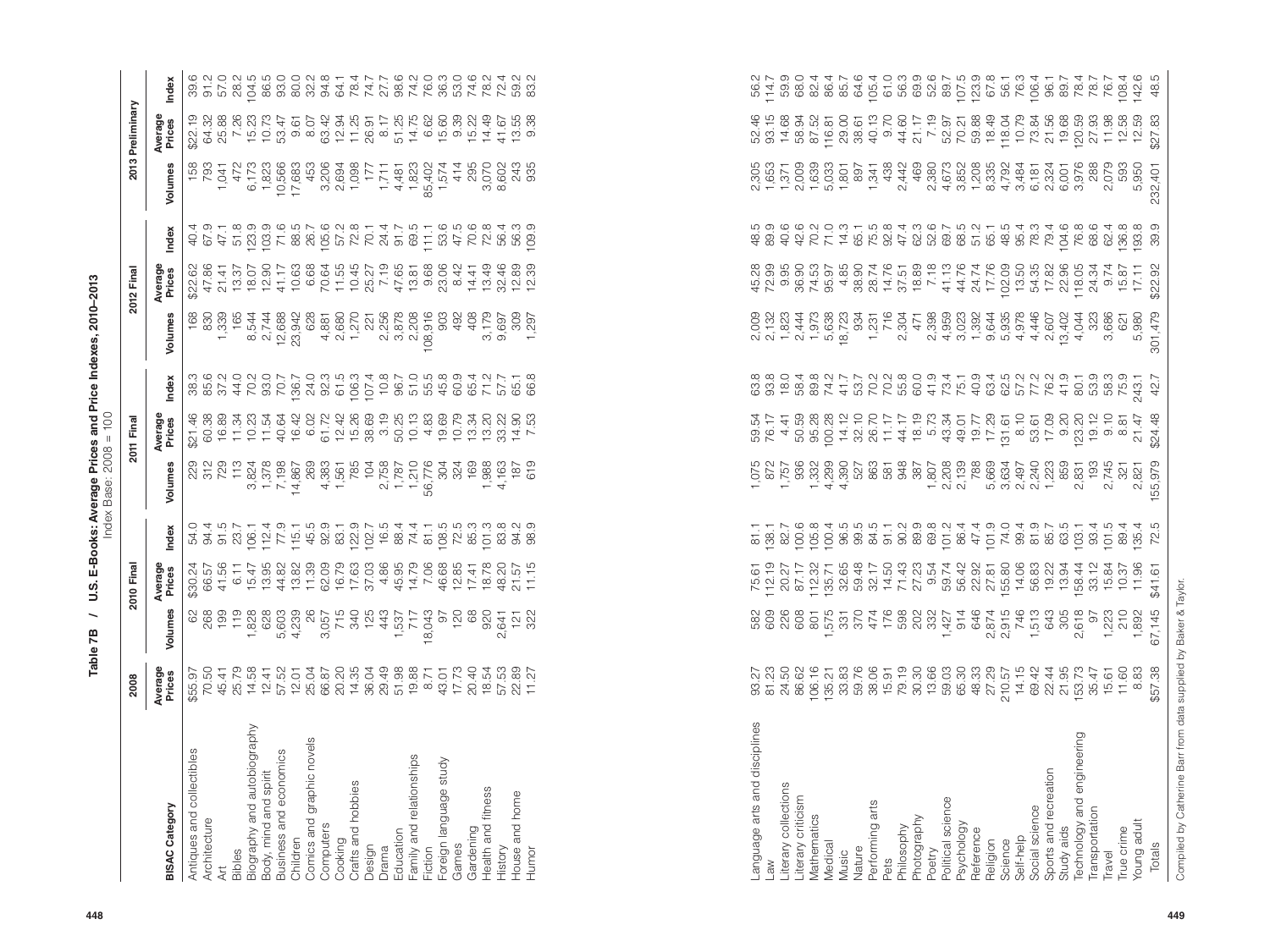|                                                                                                                                                                        |             |                             | 2010          |                    | 2011                 |                          |                 | 2012          |                                                          |                 | 2013                 |                          |                        | 2014           |                          |
|------------------------------------------------------------------------------------------------------------------------------------------------------------------------|-------------|-----------------------------|---------------|--------------------|----------------------|--------------------------|-----------------|---------------|----------------------------------------------------------|-----------------|----------------------|--------------------------|------------------------|----------------|--------------------------|
|                                                                                                                                                                        |             |                             |               |                    |                      |                          |                 |               |                                                          |                 |                      |                          |                        |                |                          |
| <b>ubject</b>                                                                                                                                                          | LC<br>Class | No.of<br>Titles             | Avg.<br>Price | No.of<br>Titles    | Avg.<br>Price        | % of<br>Price<br>ncrease | No.of<br>Titles | Avg.<br>Price | % of<br>Price<br>Increase                                | No.of<br>Titles | Avg.<br>Price        | % of<br>Price<br>ncrease | No.of<br><b>Titles</b> | Avg.<br>Price  | % of<br>Price<br>ncrease |
| riculture                                                                                                                                                              |             | 271                         | \$1,011.92    | 275                | \$1,063.48           | $5.1\%$                  | 275             | \$1,118.85    | 5.2%                                                     | 275             | \$1,202.04           | 7.4%                     |                        | 275 \$1,272.21 | 5.8%                     |
|                                                                                                                                                                        |             |                             | 405.37        | 76                 | 431.31               | 6.4                      | 76              | 453.12        | 5.1                                                      | 76              | 484.91               | 7.0                      |                        | 512.93         | 5.8                      |
| Anthropology<br>Arts and<br>architecture<br>architecture<br>astronomy<br>Station<br>Business and<br>Demistry<br>Chemistry<br>Cod science<br>Figineering<br>Figineering |             | 173                         | 262.95        | 174                | 281.04               | 0.9                      | 74              | 295.63        | 5.2                                                      | 174             | 316.01               | 6.9                      | 174                    | 339.76         | 7.5                      |
|                                                                                                                                                                        |             |                             |               |                    |                      |                          |                 | 2,234.77      |                                                          |                 |                      |                          |                        | 2,456.21       | 4.9                      |
|                                                                                                                                                                        |             | 47<br>766                   | 2,038.49      | 48<br>766          | 2,109.97<br>2,235.15 | 5<br>6.0<br>6            | 48<br>767       | 2,358.84      | e<br>co co co<br>co co                                   | 50<br>770       | 2,340.84<br>2,479.86 |                          | 50<br>768              | 2,612.59       | 5.4                      |
|                                                                                                                                                                        |             | 88                          | ,626.06       | 88                 | ,718.79              |                          | 88              | 1,810.40      |                                                          | 88              | 919.64               | 6.0                      | 88                     | 2,032.56       | 5.9                      |
|                                                                                                                                                                        |             | 775                         | 776.95        | 777                | 833.29               | 7.3                      | 783             | 877.56        | 5.3                                                      | 784             | 933.23               | 6.3                      | 783                    | 994.33         | G.S                      |
|                                                                                                                                                                        |             |                             | 3,715.60      |                    | 3,992.55             |                          |                 | 4,185.70      |                                                          |                 | 4,378.00             | 4.6                      | 282                    | 4,602.33       | 5.1                      |
|                                                                                                                                                                        |             |                             | 484.13        |                    | 519.45               |                          | 283<br>409      | 547.84        |                                                          | 284<br>409      | 594.31               | 8.5                      | 407                    | 635.07         | 6.9                      |
|                                                                                                                                                                        |             | 8 영문 8 원 8 원<br>8 원 정 명 정 원 | ,860.72       | 281<br>4057<br>565 | ,984.04              | ちょうこうとう<br>こうこうこうこう      | 661             | 2,090.95      | 4 ro ro ro 4 4 0<br>co ro 4 co 6 0<br>co 7 4 co 4 co 6 0 | 665             | 2,218.40             | $\overline{6}$ .         | 667                    | 2,354.23       |                          |
|                                                                                                                                                                        |             |                             | 911.27        |                    | 976.64               |                          | SG              | ,037.24       |                                                          | 57              | 1,095.45             |                          | 57                     | 1,168.62       | 6.7                      |
|                                                                                                                                                                        |             |                             | ,034.00       | 144                | ,119.50              |                          | 146             | ,191.63       |                                                          | 148             | 1,235.09             |                          | $\frac{9}{4}$          | 1,295.21       | 4.9                      |
| General works<br>Geography                                                                                                                                             |             |                             | 127.96        | 201                | 135.93               |                          | 200             | 141.33        |                                                          | 200             | 148.74               | 6001                     | 198                    | 157.65         | 6.7<br>6.7               |
|                                                                                                                                                                        |             |                             | 938.83        | 168                | 984.70               |                          | 171             | ,032.51       |                                                          | 174             | 1,115.64             |                          | 174                    | 1,190.92       |                          |
| Gology                                                                                                                                                                 |             | 121                         | 531.16        | 115                | 642.83               | 7.3                      | 115             | ,741.49       |                                                          | 119             | ,827.55              |                          | 119                    | 1,934.87       |                          |
|                                                                                                                                                                        |             |                             |               |                    |                      |                          |                 |               |                                                          |                 |                      |                          |                        |                |                          |

| ing creat<br>֖֖֧ׅׅׅׅ֖֚֚֚֚֚֚֚֚֚֚֚֚֚֚֚֚֚֚֚֚֚֚֚֡֝֝֝֝֝֬֝֬֓ |
|--------------------------------------------------------|
| ֠                                                      |
|                                                        |
|                                                        |
|                                                        |
|                                                        |
|                                                        |
|                                                        |
|                                                        |
|                                                        |
| l                                                      |
| ١<br>l                                                 |
|                                                        |
| į                                                      |

| architecture<br>Subject                          |                          |                                  | 2010                                                                                                  |                          |                                                                         |                                    |                        |                                               |                                      |                                                            | 2013                                                                                  |                                    |                         |                                            |                                                                                                                                                                                                             |
|--------------------------------------------------|--------------------------|----------------------------------|-------------------------------------------------------------------------------------------------------|--------------------------|-------------------------------------------------------------------------|------------------------------------|------------------------|-----------------------------------------------|--------------------------------------|------------------------------------------------------------|---------------------------------------------------------------------------------------|------------------------------------|-------------------------|--------------------------------------------|-------------------------------------------------------------------------------------------------------------------------------------------------------------------------------------------------------------|
| Anthropology<br>Agriculture<br>Arts and          | LC<br>Class              | No. of<br>Titles                 | Avg.<br>Price                                                                                         | No. of<br>Titles         | Avg.<br>Price                                                           | % of<br>Price<br>Increase          | No.of<br>Titles        | Ag.<br>Price                                  | % of<br>Price<br>Increase            | No.of<br>Titles                                            | Avg.<br>Price                                                                         | % of<br>Price<br>Increase          | No.of<br>Titles         | Age<br>Price                               | % of<br>Price<br>Increase                                                                                                                                                                                   |
|                                                  | $\leq$<br>S              | $\overleftarrow{S}$<br>271<br>74 | ,011.92<br>405.37                                                                                     | 275<br>76                | \$1,063.48<br>431.31                                                    | $\frac{5.1\%}{6.4}$                | 275<br>76              | $$1,118.85$<br>453.12                         | $5.2\%$<br>$5.1$                     | 275<br>76                                                  | \$1,202.04<br>484.91                                                                  | 7.4%<br>7.0                        | 275<br>77               | $$1,272.21$<br>$$12.93$                    | 5.8%<br>5.8                                                                                                                                                                                                 |
| Astronomy<br>Biology                             | $\mathbb Z$              | 173                              | 262.95                                                                                                | 174                      | 281.04                                                                  | 6.9                                | 174                    | 295.63                                        | 5.2                                  | 174                                                        | 316.01                                                                                | 6.9                                | 174                     | 339.76                                     | rù<br>$\overline{\sim}$                                                                                                                                                                                     |
| Business and<br>economics<br>Chemistry<br>Botany | $\overline{\mathcal{C}}$ | 47                               | ,038.49<br>N N                                                                                        |                          |                                                                         |                                    |                        | 2,234.77<br>2,358.84                          |                                      | 50<br>770                                                  |                                                                                       |                                    | 50<br>768               |                                            | 4.0                                                                                                                                                                                                         |
|                                                  | $\breve{\sigma}$         | 766<br>86                        | ,626.06                                                                                               | 4808                     | 2,109.97<br>2,235.15<br>1,718.79                                        |                                    | $rac{48}{760}$         | 1,810.40                                      | e in in<br>ci n in                   | 88                                                         | 2,340.84<br>2,479.86<br>1,919.64                                                      | $4.7$<br>$6.0$                     | $88$                    | 2,456.21<br>2,612.59<br>2,032.56           | $\omega \neq \omega$<br>ம்                                                                                                                                                                                  |
|                                                  | HA-HJ                    | 775                              | 776.95                                                                                                | 777                      | 833.29                                                                  | 7.3                                | 783                    | 877.56                                        | 5.3                                  | 784                                                        | 933.23                                                                                | 6.3                                | 783                     | 994.33                                     | 6.5                                                                                                                                                                                                         |
|                                                  | $\rm G$                  | 278                              | ,715.60<br>ო                                                                                          | 281                      | 3,992.55                                                                |                                    | 283                    | 4,185.70                                      |                                      | 284                                                        | 4,378.00                                                                              |                                    | 282                     | 4,602.33                                   |                                                                                                                                                                                                             |
| Education                                        | ┙                        | 408                              |                                                                                                       |                          | 519.45                                                                  |                                    | 409                    | 547.84                                        |                                      | 409                                                        | 594.31                                                                                |                                    | 407                     | 635.07<br>2,354.23                         |                                                                                                                                                                                                             |
| Food science<br>Engineering                      | ¥                        | 99<br>657                        | $\begin{array}{r} 484.13 \\ 4860.72 \\ 911.27 \\ 914.00 \\ 127.83 \\ 128.83 \\ 128.31.16 \end{array}$ | 408700470001             | 1,984.04                                                                | Froragar<br>Nacional               | 85<br>661              | 2,090.95<br>1,037.24                          | 4 n n n n a 4 4 0<br>a n 4 v 4 0 0 0 | 665<br>57                                                  | 2,218.40                                                                              |                                    | 667                     | 1,168.62                                   | $\begin{array}{cccccccccc} \tau & \circ & \tau & \cdot & \circ & \circ & \cdot & \circ & \circ \\ \hline \tau & \circ & \circ & \tau & \cdot & \circ & \circ & \circ & \cdot & \circ \\ \hline \end{array}$ |
|                                                  | $\circlearrowleft$       |                                  |                                                                                                       |                          | 976.64<br>1,119.50<br>135.93<br>1,642.83<br>1,642.83                    |                                    |                        |                                               |                                      |                                                            | $\begin{array}{c} 1,095.45 \\ 1,235.09 \\ 148.74 \\ 1,115.64 \\ 1,115.64 \end{array}$ |                                    | <b>6788751</b><br>19887 |                                            |                                                                                                                                                                                                             |
| General science<br>General works                 | $\prec$                  |                                  |                                                                                                       |                          |                                                                         |                                    |                        |                                               |                                      |                                                            |                                                                                       |                                    |                         |                                            |                                                                                                                                                                                                             |
| Geography                                        | $G-GF$                   | 78827                            |                                                                                                       |                          |                                                                         |                                    | $148$<br>$285$<br>$15$ | 1, 191.63<br>141.33<br>1, 032.51<br>1, 741.49 |                                      | $780770$<br>$790770$                                       |                                                                                       |                                    |                         | 1,295.21<br>157.65<br>1,190.92<br>1,934.87 |                                                                                                                                                                                                             |
| Geology                                          | $\overline{d}$           |                                  |                                                                                                       |                          |                                                                         |                                    |                        |                                               |                                      |                                                            |                                                                                       |                                    |                         |                                            |                                                                                                                                                                                                             |
|                                                  |                          |                                  |                                                                                                       |                          |                                                                         |                                    |                        |                                               |                                      |                                                            |                                                                                       |                                    |                         |                                            |                                                                                                                                                                                                             |
|                                                  |                          |                                  |                                                                                                       |                          |                                                                         |                                    |                        |                                               |                                      |                                                            |                                                                                       |                                    |                         |                                            |                                                                                                                                                                                                             |
|                                                  |                          |                                  |                                                                                                       |                          |                                                                         |                                    |                        |                                               |                                      |                                                            |                                                                                       |                                    |                         |                                            |                                                                                                                                                                                                             |
|                                                  |                          |                                  |                                                                                                       |                          |                                                                         |                                    |                        |                                               |                                      |                                                            |                                                                                       |                                    |                         |                                            |                                                                                                                                                                                                             |
|                                                  |                          |                                  |                                                                                                       |                          |                                                                         |                                    |                        |                                               |                                      |                                                            |                                                                                       |                                    |                         |                                            |                                                                                                                                                                                                             |
|                                                  |                          |                                  |                                                                                                       |                          |                                                                         |                                    |                        |                                               |                                      |                                                            |                                                                                       |                                    |                         |                                            |                                                                                                                                                                                                             |
|                                                  |                          |                                  |                                                                                                       |                          |                                                                         |                                    |                        |                                               |                                      |                                                            |                                                                                       |                                    |                         |                                            |                                                                                                                                                                                                             |
|                                                  |                          |                                  |                                                                                                       |                          |                                                                         |                                    |                        |                                               |                                      |                                                            |                                                                                       |                                    |                         |                                            |                                                                                                                                                                                                             |
|                                                  |                          |                                  |                                                                                                       |                          |                                                                         |                                    |                        |                                               |                                      |                                                            |                                                                                       |                                    |                         |                                            |                                                                                                                                                                                                             |
|                                                  |                          |                                  |                                                                                                       |                          |                                                                         |                                    |                        |                                               |                                      |                                                            |                                                                                       |                                    |                         |                                            |                                                                                                                                                                                                             |
|                                                  |                          |                                  |                                                                                                       |                          |                                                                         |                                    |                        |                                               |                                      |                                                            |                                                                                       |                                    |                         |                                            |                                                                                                                                                                                                             |
|                                                  |                          |                                  |                                                                                                       |                          |                                                                         |                                    |                        |                                               |                                      |                                                            |                                                                                       |                                    |                         |                                            |                                                                                                                                                                                                             |
|                                                  |                          |                                  |                                                                                                       |                          |                                                                         |                                    |                        |                                               |                                      |                                                            |                                                                                       |                                    |                         |                                            |                                                                                                                                                                                                             |
|                                                  |                          |                                  |                                                                                                       |                          |                                                                         |                                    |                        |                                               |                                      |                                                            |                                                                                       |                                    |                         |                                            |                                                                                                                                                                                                             |
|                                                  |                          |                                  |                                                                                                       |                          |                                                                         |                                    |                        |                                               |                                      |                                                            |                                                                                       |                                    |                         |                                            |                                                                                                                                                                                                             |
| Health sciences                                  | $\simeq$                 | 1,858                            | ,118.28                                                                                               | $\overline{\phantom{0}}$ | 1,193.40                                                                | 6.7                                | 1,884                  | 1,271.98                                      | 6.6                                  | 1,884                                                      | 1,372.41                                                                              |                                    |                         | 1,461.57                                   |                                                                                                                                                                                                             |
| History                                          | C, D, E, F               | 614                              | 281.98                                                                                                | 8823                     | 299.95                                                                  | 6.4                                | 624                    | 318.17                                        | $\overline{6}$ 1                     | 624                                                        | 338.31                                                                                | $7.\overline{3}$<br>6.3            | <b>890</b><br>623       | 360.16                                     | 6.5<br>6.6                                                                                                                                                                                                  |
| Language and<br>literature                       | $\mathbf{\Omega}$        | 632                              | 255.50                                                                                                | 669                      | 270.18                                                                  | 5.7                                | 667                    | 286.16                                        | 5.9                                  | 669                                                        | 304.17                                                                                | 6.3                                | 649                     | 317.86                                     | 4.5                                                                                                                                                                                                         |
| Law                                              | $\times$                 | 209                              |                                                                                                       |                          | 352.16                                                                  |                                    |                        |                                               | $6.\overline{9}$<br>$6.\overline{9}$ |                                                            | 395.64                                                                                | 5.0<br>5.00                        |                         | 424.03                                     | 7.2<br>5.7                                                                                                                                                                                                  |
| Library science                                  |                          | 119                              | 335.14<br>344.52                                                                                      | 216<br>123               | 355.84                                                                  | $\frac{1}{5}$ 3                    | $217$<br>$122$         | 375.00<br>372.76                              |                                      | $215$<br>$117$                                             | 405.85                                                                                |                                    | $213$<br>$117$          | 428.92                                     |                                                                                                                                                                                                             |
| Math and computer<br>science                     | $\mathcal{E}$            | 332                              | 416.28                                                                                                | 345                      | 1,486.18                                                                | 4.9                                | 344                    | 1,568.54                                      | 5.5                                  | 344                                                        | 1,599.11                                                                              | $\frac{0}{1}$                      | 347                     | 1,673.28                                   | 4.6                                                                                                                                                                                                         |
| Military and naval<br>science                    | $\geq$                   | $\ddot{4}$                       | 317.49                                                                                                | $\overline{4}$           | 354.86                                                                  | $\frac{8}{1}$                      | $\ddot{4}$             | 374.26                                        | 5.5                                  | 45                                                         | 380.69                                                                                | $\overline{1}$ :                   | $\frac{4}{4}$           | 376.62                                     | 두                                                                                                                                                                                                           |
| Music                                            | Σ                        | 88                               | 217.23                                                                                                | 99                       | 222.41                                                                  | 2.4                                | 99                     | 233.30                                        | 4.9                                  | 101                                                        | 248.01                                                                                | 6.3                                | 101                     | 261.65                                     | 5.5                                                                                                                                                                                                         |
| Philosophy and                                   | B-BD,<br>BH-BX           | 386                              | 286.15                                                                                                | 391                      | 306.08                                                                  | 7.0                                | 391                    | 324.75                                        | $\overline{6}$ 1                     | 399                                                        | 339.28                                                                                | 4.5                                | 399                     | 361.35                                     | 6.5                                                                                                                                                                                                         |
| religion<br>Physics                              | OC                       | 308                              | က                                                                                                     |                          |                                                                         |                                    |                        |                                               |                                      |                                                            | ,924.45<br>က်                                                                         |                                    |                         |                                            |                                                                                                                                                                                                             |
| Political science                                | ⊃                        | 182                              | ,362.38<br>486.39<br>677.84                                                                           |                          | 3,491.47<br>522.49<br>523.41<br>7236.70<br>627.18<br>627.18<br>1.206.39 | $0, 4, 6, 6, 4$<br>$0, 4, 6, 6, 4$ | 785<br>1867<br>1967    | 3,748.52<br>553.25<br>758.87<br>306.91        | て<br>2000000<br>2000000              | $\begin{array}{c} 311 \\ 187 \\ 270 \\ 765 \\ \end{array}$ | 585.88                                                                                | 4 5 5 7 4 7 6 4<br>ア 9 7 5 7 6 4 9 | $77888877$              | 4,133.98<br>622.56                         |                                                                                                                                                                                                             |
| Psychology                                       | 品                        | 264                              |                                                                                                       |                          |                                                                         |                                    |                        |                                               |                                      |                                                            | 802.07                                                                                |                                    |                         | 869.43<br>357.46<br>622.41                 |                                                                                                                                                                                                             |
| Recreation                                       | $\gtrsim$                | 69                               | 264.24                                                                                                |                          |                                                                         |                                    |                        |                                               |                                      |                                                            | 329.90<br>586.40                                                                      |                                    |                         |                                            |                                                                                                                                                                                                             |
| Social sciences                                  | $\mathbb{I}$             | 102                              | 511.40                                                                                                |                          |                                                                         |                                    | 103                    | 560.28                                        |                                      |                                                            |                                                                                       |                                    |                         |                                            |                                                                                                                                                                                                             |
| Technology<br>Sociology                          | HM-HX<br>TA-TT           | 126<br>555                       | 585.33<br>1,149.42                                                                                    |                          |                                                                         | $7.00$<br>$7.00$                   | 556                    | 664.26                                        |                                      | 557                                                        | 1,353.68<br>710.44                                                                    |                                    |                         | 757.60<br>1,448.55                         |                                                                                                                                                                                                             |
| Zoology                                          | $\overline{d}$           | 168                              | ,422.66                                                                                               |                          | 1,479.89                                                                |                                    | $128$<br>$172$         | 1,271.89<br>1,560.81                          | 5.5<br>5.5                           | 128                                                        | 1,637.01                                                                              |                                    |                         | 1,714.98                                   |                                                                                                                                                                                                             |
| Totals                                           |                          | 10,291                           | \$1,073.11                                                                                            | 10,418                   | \$1,135.20                                                              | 5.8%                               | 10,431                 | \$1,201.07                                    | 5.8%                                 | 10,472                                                     | \$1,273.90                                                                            | 6.1%                               | 10,453                  | \$1,350.86                                 | 6.0%                                                                                                                                                                                                        |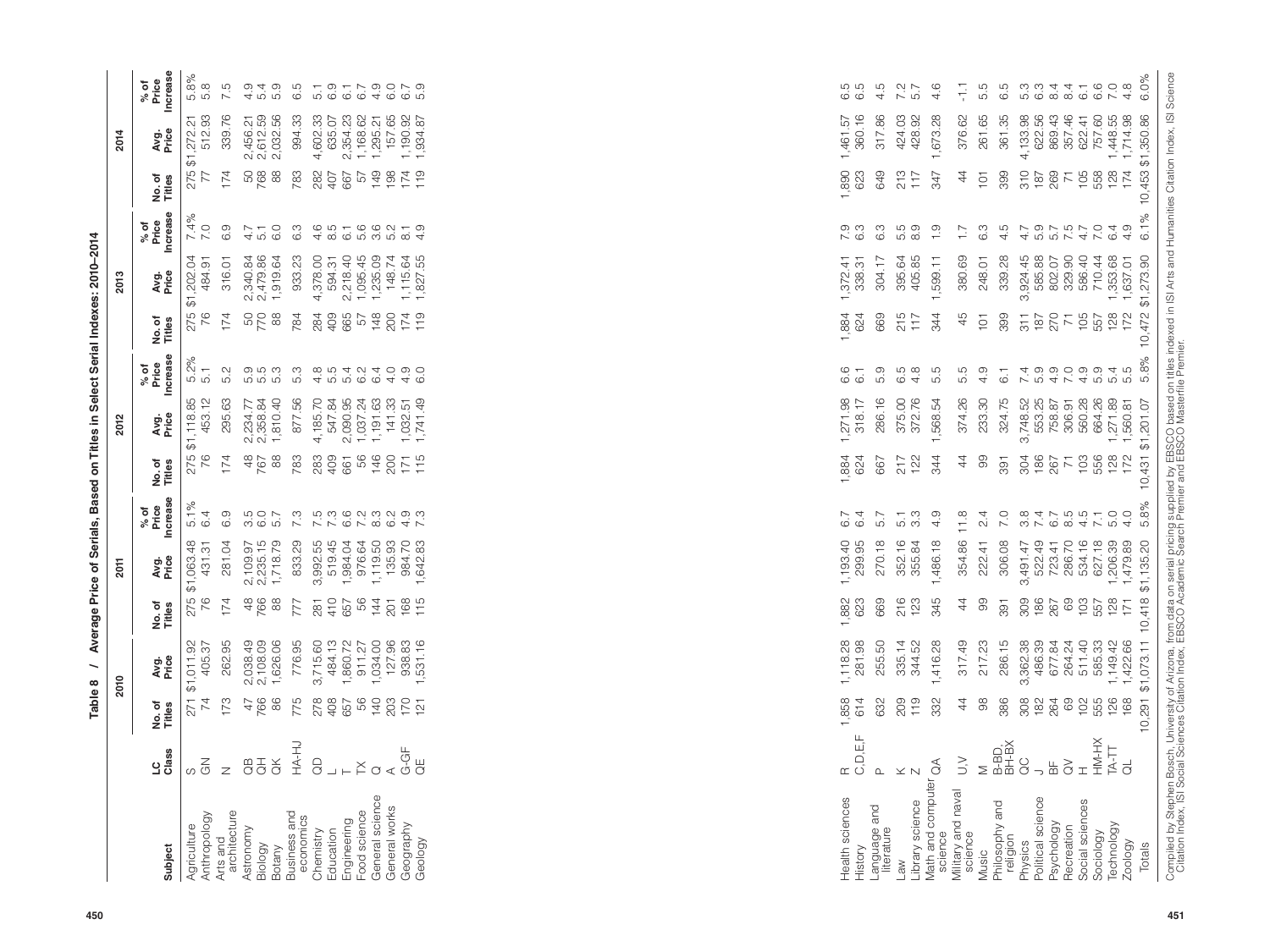| % of<br>Price<br>Increase<br>8.4%<br>7.6<br>6.8<br>5.9<br>$\frac{2}{8}$<br>8.8<br>10.2<br>$\overline{\phantom{0}}$<br>21.2<br>$\overline{4}$<br>572.76<br>1,268.01<br>1,749.10<br>1,421.94<br>1,528.13<br>3,924.49<br>699.88<br>$\begin{array}{r} 1,689,68 \\ 1,689,34 \\ 1,293,12 \\ 1,255,56 \\ 1,255,56 \\ 1,255,30 \\ 1,050,72 \\ 1,050,74 \\ 1,050,74 \\ 1,050,74 \\ 1,050,74 \\ 1,050,74 \\ 1,050,74 \\ 1,050,75 \\ 1,050,76 \\ 1,050,76 \\ 1,050,76 \\ 1,050,76 \\ 1,050,76 \\ 1,050,76 \\ 1,050,76 \\ 1,$<br>447.53<br>359.08<br>380.53<br>401.90<br>3,717.13<br>643.40<br>635.17<br>673.38<br>665.34<br>1,656.34<br>\$864.34<br>415.13<br>,573.74<br>490.17<br>476.17<br>2011<br>Avg.<br>Price<br>5 8 9 9 8 3 9 9 8 9<br>479<br>တ<br>$\frac{6}{1}$<br>209<br>53<br>33<br>161<br>199<br>$\frac{4}{4}$<br>$\frac{8}{1}$<br>84<br>76<br>No. of<br>Titles<br>1,481.12<br>1,451.31<br>1,451.38<br>1,205.98<br>1,143.87<br>110.71<br>057.20<br>057.97<br>437.97<br>364.73<br>1533.11<br>589.52<br>589.572.11<br>486.35<br>796.13<br>796.13<br>990.33<br>1,325.69<br>3,520.98<br>642.09<br>398.76<br>419.03<br>338.98<br>404.28<br>349.88<br>\$797.57<br>520.29<br>423.86<br>1,420.32<br>,609.07<br>,455.11<br>Avg.<br>Price<br>2010<br>S<br>50<br>162<br>206<br>53<br>33<br>8 2 5 8 2 3 3 3 8 9<br>$\frac{6}{4}$<br>$\circ$<br>196<br>$\overline{4}$<br>$\frac{\infty}{\infty}$<br>85<br>$\overline{\sim}$<br>22<br>No.of<br>$\mathbf{\mathsf{u}}$<br>HA-HJ<br>R<br>C,D,E,F<br>B-BD,<br>BH-BX<br>$G-\overline{G}F$<br>LC<br>Class<br>$\Theta$<br>$\overline{G}$<br>$\geq$<br>$\lessgtr$<br>8<br>$_{\odot}$ $_{\odot}^{\simeq}$<br>$\stackrel{\bot}{\ominus}$<br>$z\overset{m}{\circ}$<br>$\mathcal{E}$<br>$\frac{\mathsf{L}}{\mathsf{D}}$<br>$\underset{\leftarrow}{\times}$<br>$\geq$<br>$\circ$<br>$\bot \vdash$<br>$\Delta$<br>$\leq$ $\mathrel{\mathop{\mathsf{N}}\nolimits}$<br>っ<br>Arts and architecture<br>Math and computer<br>science<br>Military and naval<br>science<br>General science<br>General works<br>Political science<br>Psychology<br>Health sciences<br>Library science<br>Philosophy and<br>Language and<br>literature<br>Food science<br>Business and<br>Anthropology<br>economics<br>Engineering<br>Geography<br>Agriculture<br>Astronomy<br>Chemistry<br>Education<br>religion<br>Geology<br>Physics<br>Biology<br>History<br>Subject<br>Botany<br>Music<br>Law | No. of<br>Titles                                                                                                                                                                                                                                                                                    | 2012                                                                           |                                         |                                                   | 20                                                                                                 |                                  |                                                                                                                                                                             | 2014                                                                                                                                                            |                                                 |
|----------------------------------------------------------------------------------------------------------------------------------------------------------------------------------------------------------------------------------------------------------------------------------------------------------------------------------------------------------------------------------------------------------------------------------------------------------------------------------------------------------------------------------------------------------------------------------------------------------------------------------------------------------------------------------------------------------------------------------------------------------------------------------------------------------------------------------------------------------------------------------------------------------------------------------------------------------------------------------------------------------------------------------------------------------------------------------------------------------------------------------------------------------------------------------------------------------------------------------------------------------------------------------------------------------------------------------------------------------------------------------------------------------------------------------------------------------------------------------------------------------------------------------------------------------------------------------------------------------------------------------------------------------------------------------------------------------------------------------------------------------------------------------------------------------------------------------------------------------------------------------------------------------------------------------------------------------------------------------------------------------------------------------------------------------------------------------------------------------------------------------------------------------------------------------------------------------------------------------------------------------------------------------------------------------------------------------------------------------------------------------------------|-----------------------------------------------------------------------------------------------------------------------------------------------------------------------------------------------------------------------------------------------------------------------------------------------------|--------------------------------------------------------------------------------|-----------------------------------------|---------------------------------------------------|----------------------------------------------------------------------------------------------------|----------------------------------|-----------------------------------------------------------------------------------------------------------------------------------------------------------------------------|-----------------------------------------------------------------------------------------------------------------------------------------------------------------|-------------------------------------------------|
|                                                                                                                                                                                                                                                                                                                                                                                                                                                                                                                                                                                                                                                                                                                                                                                                                                                                                                                                                                                                                                                                                                                                                                                                                                                                                                                                                                                                                                                                                                                                                                                                                                                                                                                                                                                                                                                                                                                                                                                                                                                                                                                                                                                                                                                                                                                                                                                              |                                                                                                                                                                                                                                                                                                     |                                                                                |                                         |                                                   |                                                                                                    |                                  |                                                                                                                                                                             |                                                                                                                                                                 |                                                 |
|                                                                                                                                                                                                                                                                                                                                                                                                                                                                                                                                                                                                                                                                                                                                                                                                                                                                                                                                                                                                                                                                                                                                                                                                                                                                                                                                                                                                                                                                                                                                                                                                                                                                                                                                                                                                                                                                                                                                                                                                                                                                                                                                                                                                                                                                                                                                                                                              |                                                                                                                                                                                                                                                                                                     | Avg.<br>Price                                                                  | % of<br>Price<br>Increase               | No.of<br>Titles                                   | Avg.<br>Price                                                                                      | <b>Increase</b><br>% of<br>Price | No.of<br>Titles                                                                                                                                                             | Avg.<br>Price                                                                                                                                                   | <b>Increase</b><br>% of<br>Price                |
|                                                                                                                                                                                                                                                                                                                                                                                                                                                                                                                                                                                                                                                                                                                                                                                                                                                                                                                                                                                                                                                                                                                                                                                                                                                                                                                                                                                                                                                                                                                                                                                                                                                                                                                                                                                                                                                                                                                                                                                                                                                                                                                                                                                                                                                                                                                                                                                              | $\overline{2}$<br>တ<br>$\frac{6}{5}$<br>161<br>47                                                                                                                                                                                                                                                   | 502.73<br>\$902.34<br>596.14<br>1,311.02<br>1,855.11<br>1,483.13               | 4.4%<br>$64 - 64$<br>$04 - 64$<br>$4.1$ | $\frac{6}{5}$<br>707<br>တ<br>161<br>$\frac{1}{4}$ | 1,345.59<br>1,949.56<br>1,567.94<br>656.29<br>537.31<br>\$949.13                                   | 5.2%<br>$0.700 - 0.0000$         | $\overline{49}$<br>တ<br>$\frac{6}{5}$<br>$\overline{161}$<br>47<br>5                                                                                                        | 29<br>82<br>1,390.61<br>2,072.32<br>1,646.69<br>86<br>706.<br>\$992.<br>587.                                                                                    | .6%<br>$\circ$<br>a wa mo<br>4 wa mo<br>$4\sim$ |
|                                                                                                                                                                                                                                                                                                                                                                                                                                                                                                                                                                                                                                                                                                                                                                                                                                                                                                                                                                                                                                                                                                                                                                                                                                                                                                                                                                                                                                                                                                                                                                                                                                                                                                                                                                                                                                                                                                                                                                                                                                                                                                                                                                                                                                                                                                                                                                                              | 213                                                                                                                                                                                                                                                                                                 | 1,594.43                                                                       | က္<br>4                                 | 215                                               | 1,688.52                                                                                           |                                  | 215                                                                                                                                                                         | 1,791.47                                                                                                                                                        | $\top$<br>$\circ$                               |
|                                                                                                                                                                                                                                                                                                                                                                                                                                                                                                                                                                                                                                                                                                                                                                                                                                                                                                                                                                                                                                                                                                                                                                                                                                                                                                                                                                                                                                                                                                                                                                                                                                                                                                                                                                                                                                                                                                                                                                                                                                                                                                                                                                                                                                                                                                                                                                                              | $\overline{\mathcal{A}}$                                                                                                                                                                                                                                                                            | 4,117.44<br>743.73<br>1,733.70<br>1,361.32<br>1,294.55<br>1,130.16<br>1,130.16 |                                         |                                                   | 4,321.91<br>806.37<br>1,853.07<br>1,784.63<br>1,499.25                                             |                                  | $k$ $\frac{1}{2}$ $\frac{1}{2}$ $\frac{1}{2}$ $\frac{1}{2}$ $\frac{1}{2}$ $\frac{1}{2}$ $\frac{1}{2}$ $\frac{1}{2}$ $\frac{1}{2}$ $\frac{1}{2}$ $\frac{1}{2}$ $\frac{1}{2}$ | $\begin{array}{l} 4,713.84 \\ 873.20 \\ 1,942.39 \\ 1,942.39 \\ 1,902.42 \\ 1,620.42 \\ 1,620.5 \\ 1,025.87 \\ 1,025.87 \\ 1,295.93 \\ 1,295.93 \\ \end{array}$ | O 8 4 6 8 8 9 9 9 9 9 9<br>L & & & B & B & D &  |
|                                                                                                                                                                                                                                                                                                                                                                                                                                                                                                                                                                                                                                                                                                                                                                                                                                                                                                                                                                                                                                                                                                                                                                                                                                                                                                                                                                                                                                                                                                                                                                                                                                                                                                                                                                                                                                                                                                                                                                                                                                                                                                                                                                                                                                                                                                                                                                                              |                                                                                                                                                                                                                                                                                                     |                                                                                |                                         |                                                   |                                                                                                    |                                  |                                                                                                                                                                             |                                                                                                                                                                 |                                                 |
|                                                                                                                                                                                                                                                                                                                                                                                                                                                                                                                                                                                                                                                                                                                                                                                                                                                                                                                                                                                                                                                                                                                                                                                                                                                                                                                                                                                                                                                                                                                                                                                                                                                                                                                                                                                                                                                                                                                                                                                                                                                                                                                                                                                                                                                                                                                                                                                              | $\begin{array}{l} 26.75 \\ 27.75 \\ 28.75 \\ 29.75 \\ 20.75 \\ 21.75 \\ 22.75 \\ 23.75 \\ 24.75 \\ 25.75 \\ 26.75 \\ 27.75 \\ 28.75 \\ 29.75 \\ 20.75 \\ 23.75 \\ 24.75 \\ 25.75 \\ 26.75 \\ 27.75 \\ 28.75 \\ 29.75 \\ 29.75 \\ 29.75 \\ 29.75 \\ 29.75 \\ 29.75 \\ 29.75 \\ 29.75 \\ 29.75 \\ 29$ |                                                                                |                                         |                                                   |                                                                                                    |                                  |                                                                                                                                                                             |                                                                                                                                                                 |                                                 |
|                                                                                                                                                                                                                                                                                                                                                                                                                                                                                                                                                                                                                                                                                                                                                                                                                                                                                                                                                                                                                                                                                                                                                                                                                                                                                                                                                                                                                                                                                                                                                                                                                                                                                                                                                                                                                                                                                                                                                                                                                                                                                                                                                                                                                                                                                                                                                                                              |                                                                                                                                                                                                                                                                                                     |                                                                                |                                         |                                                   |                                                                                                    |                                  |                                                                                                                                                                             |                                                                                                                                                                 |                                                 |
|                                                                                                                                                                                                                                                                                                                                                                                                                                                                                                                                                                                                                                                                                                                                                                                                                                                                                                                                                                                                                                                                                                                                                                                                                                                                                                                                                                                                                                                                                                                                                                                                                                                                                                                                                                                                                                                                                                                                                                                                                                                                                                                                                                                                                                                                                                                                                                                              |                                                                                                                                                                                                                                                                                                     |                                                                                |                                         |                                                   |                                                                                                    |                                  |                                                                                                                                                                             |                                                                                                                                                                 |                                                 |
|                                                                                                                                                                                                                                                                                                                                                                                                                                                                                                                                                                                                                                                                                                                                                                                                                                                                                                                                                                                                                                                                                                                                                                                                                                                                                                                                                                                                                                                                                                                                                                                                                                                                                                                                                                                                                                                                                                                                                                                                                                                                                                                                                                                                                                                                                                                                                                                              |                                                                                                                                                                                                                                                                                                     | 499.08                                                                         |                                         |                                                   | 806.29<br>1,374.49<br>1,203.11<br>1,203.46                                                         |                                  |                                                                                                                                                                             |                                                                                                                                                                 |                                                 |
|                                                                                                                                                                                                                                                                                                                                                                                                                                                                                                                                                                                                                                                                                                                                                                                                                                                                                                                                                                                                                                                                                                                                                                                                                                                                                                                                                                                                                                                                                                                                                                                                                                                                                                                                                                                                                                                                                                                                                                                                                                                                                                                                                                                                                                                                                                                                                                                              | 197                                                                                                                                                                                                                                                                                                 | 440.89                                                                         | Z<br>$\dot{\circ}$                      | 94                                                | 474.93                                                                                             | L.<br>$\overline{N}$             | 171                                                                                                                                                                         | 516.11                                                                                                                                                          | $\overline{ }$<br>$\infty$                      |
|                                                                                                                                                                                                                                                                                                                                                                                                                                                                                                                                                                                                                                                                                                                                                                                                                                                                                                                                                                                                                                                                                                                                                                                                                                                                                                                                                                                                                                                                                                                                                                                                                                                                                                                                                                                                                                                                                                                                                                                                                                                                                                                                                                                                                                                                                                                                                                                              |                                                                                                                                                                                                                                                                                                     |                                                                                |                                         |                                                   |                                                                                                    |                                  |                                                                                                                                                                             |                                                                                                                                                                 |                                                 |
|                                                                                                                                                                                                                                                                                                                                                                                                                                                                                                                                                                                                                                                                                                                                                                                                                                                                                                                                                                                                                                                                                                                                                                                                                                                                                                                                                                                                                                                                                                                                                                                                                                                                                                                                                                                                                                                                                                                                                                                                                                                                                                                                                                                                                                                                                                                                                                                              | 22                                                                                                                                                                                                                                                                                                  | 474.58                                                                         | <b>G.O</b>                              | 76                                                |                                                                                                    |                                  | 35                                                                                                                                                                          | 570.60                                                                                                                                                          | က္<br>$\frac{1}{2}$                             |
|                                                                                                                                                                                                                                                                                                                                                                                                                                                                                                                                                                                                                                                                                                                                                                                                                                                                                                                                                                                                                                                                                                                                                                                                                                                                                                                                                                                                                                                                                                                                                                                                                                                                                                                                                                                                                                                                                                                                                                                                                                                                                                                                                                                                                                                                                                                                                                                              | $\ddot{4}$                                                                                                                                                                                                                                                                                          | 368.18                                                                         | rù.<br>$\sim$                           | $\frac{2}{3}$                                     | 503.62<br>410.57                                                                                   | $6.1$<br>11.5                    | $\frac{1}{4}$                                                                                                                                                               | 444.97                                                                                                                                                          | 4<br>$\infty$                                   |
|                                                                                                                                                                                                                                                                                                                                                                                                                                                                                                                                                                                                                                                                                                                                                                                                                                                                                                                                                                                                                                                                                                                                                                                                                                                                                                                                                                                                                                                                                                                                                                                                                                                                                                                                                                                                                                                                                                                                                                                                                                                                                                                                                                                                                                                                                                                                                                                              | S3                                                                                                                                                                                                                                                                                                  | 1,657.73                                                                       | 5.3                                     | 53                                                | 1,734.45                                                                                           | 4.6                              | S3                                                                                                                                                                          | 1,860.23                                                                                                                                                        | 7.3                                             |
|                                                                                                                                                                                                                                                                                                                                                                                                                                                                                                                                                                                                                                                                                                                                                                                                                                                                                                                                                                                                                                                                                                                                                                                                                                                                                                                                                                                                                                                                                                                                                                                                                                                                                                                                                                                                                                                                                                                                                                                                                                                                                                                                                                                                                                                                                                                                                                                              | $\frac{8}{10}$                                                                                                                                                                                                                                                                                      | 511.17                                                                         | $4.\overline{3}$                        | $\frac{8}{1}$                                     | 527.78                                                                                             | $3.\overline{2}$                 | 17                                                                                                                                                                          | 507.65                                                                                                                                                          | $-3.8$                                          |
|                                                                                                                                                                                                                                                                                                                                                                                                                                                                                                                                                                                                                                                                                                                                                                                                                                                                                                                                                                                                                                                                                                                                                                                                                                                                                                                                                                                                                                                                                                                                                                                                                                                                                                                                                                                                                                                                                                                                                                                                                                                                                                                                                                                                                                                                                                                                                                                              | 33                                                                                                                                                                                                                                                                                                  | 397.16                                                                         | 4.4                                     | 33                                                | 433.95                                                                                             | $9.\overline{3}$                 | 33                                                                                                                                                                          | 456.46                                                                                                                                                          | 5.2                                             |
|                                                                                                                                                                                                                                                                                                                                                                                                                                                                                                                                                                                                                                                                                                                                                                                                                                                                                                                                                                                                                                                                                                                                                                                                                                                                                                                                                                                                                                                                                                                                                                                                                                                                                                                                                                                                                                                                                                                                                                                                                                                                                                                                                                                                                                                                                                                                                                                              | 84                                                                                                                                                                                                                                                                                                  | 423.47                                                                         | 5.4                                     | 84                                                | 450.02                                                                                             | 6.3                              | 84                                                                                                                                                                          | 485.36                                                                                                                                                          | 7.9                                             |
|                                                                                                                                                                                                                                                                                                                                                                                                                                                                                                                                                                                                                                                                                                                                                                                                                                                                                                                                                                                                                                                                                                                                                                                                                                                                                                                                                                                                                                                                                                                                                                                                                                                                                                                                                                                                                                                                                                                                                                                                                                                                                                                                                                                                                                                                                                                                                                                              | 77                                                                                                                                                                                                                                                                                                  |                                                                                |                                         | 77                                                |                                                                                                    |                                  |                                                                                                                                                                             |                                                                                                                                                                 | 6.9                                             |
|                                                                                                                                                                                                                                                                                                                                                                                                                                                                                                                                                                                                                                                                                                                                                                                                                                                                                                                                                                                                                                                                                                                                                                                                                                                                                                                                                                                                                                                                                                                                                                                                                                                                                                                                                                                                                                                                                                                                                                                                                                                                                                                                                                                                                                                                                                                                                                                              | 86                                                                                                                                                                                                                                                                                                  |                                                                                |                                         |                                                   |                                                                                                    |                                  |                                                                                                                                                                             |                                                                                                                                                                 | 4<br>9.4<br>0                                   |
| $\gtrsim$ $\pm$<br>Recreation                                                                                                                                                                                                                                                                                                                                                                                                                                                                                                                                                                                                                                                                                                                                                                                                                                                                                                                                                                                                                                                                                                                                                                                                                                                                                                                                                                                                                                                                                                                                                                                                                                                                                                                                                                                                                                                                                                                                                                                                                                                                                                                                                                                                                                                                                                                                                                |                                                                                                                                                                                                                                                                                                     |                                                                                |                                         |                                                   |                                                                                                    |                                  |                                                                                                                                                                             |                                                                                                                                                                 | $\overline{9}$ .                                |
| Social sciences                                                                                                                                                                                                                                                                                                                                                                                                                                                                                                                                                                                                                                                                                                                                                                                                                                                                                                                                                                                                                                                                                                                                                                                                                                                                                                                                                                                                                                                                                                                                                                                                                                                                                                                                                                                                                                                                                                                                                                                                                                                                                                                                                                                                                                                                                                                                                                              |                                                                                                                                                                                                                                                                                                     |                                                                                |                                         |                                                   |                                                                                                    |                                  |                                                                                                                                                                             |                                                                                                                                                                 |                                                 |
| $\overline{\phantom{0}}$<br>HM-HX<br>TA-TT<br>QL<br>Technology<br>Sociology                                                                                                                                                                                                                                                                                                                                                                                                                                                                                                                                                                                                                                                                                                                                                                                                                                                                                                                                                                                                                                                                                                                                                                                                                                                                                                                                                                                                                                                                                                                                                                                                                                                                                                                                                                                                                                                                                                                                                                                                                                                                                                                                                                                                                                                                                                                  | $\frac{5}{5}$ $\frac{8}{5}$ $\frac{2}{5}$ $\frac{2}{5}$ $\frac{2}{5}$ $\frac{2}{5}$ $\frac{2}{5}$ $\frac{2}{5}$ $\frac{2}{5}$                                                                                                                                                                       | 4,169.22<br>680.81<br>680.36<br>693.57<br>707.05<br>7,739.14<br>1,739.17       |                                         |                                                   | $4,513.53$<br>$728.59$<br>$728.58$<br>$949.58$<br>$630.80$<br>$772.20$<br>$1,344.67$<br>$1,844.67$ |                                  | $8898888888$                                                                                                                                                                | 4,824.06<br>775.64<br>1,038.45<br>1,948.72<br>1,948.72<br>1,948.72                                                                                              |                                                 |
| 8.8%<br>\$1,102.39<br>2,745<br>,013.08<br>$\overline{5}$<br>737<br>$\sim$<br>Zoology<br>Totals                                                                                                                                                                                                                                                                                                                                                                                                                                                                                                                                                                                                                                                                                                                                                                                                                                                                                                                                                                                                                                                                                                                                                                                                                                                                                                                                                                                                                                                                                                                                                                                                                                                                                                                                                                                                                                                                                                                                                                                                                                                                                                                                                                                                                                                                                               | 2,751                                                                                                                                                                                                                                                                                               | \$1,170.83                                                                     | 6.2%                                    | 2,756                                             | \$1,251.27                                                                                         | 6.9%                             | 2,727                                                                                                                                                                       | \$1,345.56                                                                                                                                                      | 5%<br>$\overline{\phantom{a}}$                  |

| i           |
|-------------|
| .<br>.<br>. |
|             |
|             |
|             |
|             |
|             |
|             |
|             |
|             |
|             |
|             |
|             |
| I           |
| ֡֡֡֡֡֡֡֡֡   |
|             |
|             |

|                      |                         | $\overline{r}$ .             | ကုံ                                          | S.               | Ņ.                         | $\ddot{\circ}$                                | $\ddot{\circ}$ $\ddot{\circ}$ |                                                            | $\circ$ $\circ$ $\sim$ $\circ$ $\circ$ |                 |                                                                   |            |                                  | $\overline{r}$   |
|----------------------|-------------------------|------------------------------|----------------------------------------------|------------------|----------------------------|-----------------------------------------------|-------------------------------|------------------------------------------------------------|----------------------------------------|-----------------|-------------------------------------------------------------------|------------|----------------------------------|------------------|
|                      | 570.60 13.<br>444.97 8. | 1,860.23                     | 507.65                                       | 456.46           | 485.36                     |                                               | 4,824.06<br>775.64            |                                                            | 1,038.45<br>688.10<br>819.50<br>981.03 |                 |                                                                   | 1,948.72   | 985.97                           | \$1,345.56       |
| 85<br>41             |                         | 53                           |                                              | 33               | 84                         |                                               |                               |                                                            |                                        |                 | ន ន ក្នុ ន ន ន ន ន ន                                              |            |                                  | 2,727            |
|                      | $6.1$<br>$1.5$          | 4.6                          | $3.\overline{2}$                             | $9.\overline{3}$ | 6.3                        |                                               |                               |                                                            |                                        |                 |                                                                   |            |                                  | 6.9%             |
|                      | 503.62<br>410.57        | 1,734.45                     | 527.78                                       | 433.95           | 450.02                     |                                               |                               |                                                            |                                        |                 | 4,513.53<br>728.69<br>949.58<br>630.80<br>6772.27<br>911.27       | 1,844.67   | 964.29                           | \$1,251.27       |
| 37<br>42             |                         | 53                           | $\frac{8}{1}$                                | 33               | 84                         |                                               |                               | 782833                                                     |                                        |                 |                                                                   | 36<br>24   |                                  | 2,756            |
| 0.<br>0.<br>0.<br>0. |                         | 5.3                          | $4\frac{4}{4}$                               |                  | 5.4                        | $\begin{array}{c} 7.000 \\ 0.000 \end{array}$ |                               | $7.3$<br>12.2                                              |                                        |                 | $40000$<br>$9000$                                                 |            |                                  | 6.2%             |
|                      | 474.58<br>368.18        | 1,657.73                     | 511.17<br>397.16                             |                  | 423.47                     |                                               |                               | 4,169.22<br>680.81<br>680.26<br>690.25<br>550.25<br>850.25 |                                        |                 |                                                                   | 1,739.14   | 913.77                           | \$1,170.83       |
| 92<br>24             |                         | 53                           | $\frac{8}{1}$                                | 33               | 84                         |                                               |                               |                                                            |                                        |                 | 789838888                                                         |            |                                  | 2,751            |
|                      | 6<br>6 5<br>6           | 8.2                          | 21.2                                         | $\frac{8}{8}$    | 10.2                       |                                               |                               |                                                            |                                        |                 |                                                                   |            |                                  | 8.8%             |
|                      | 447.53<br>359.08        | 1,573.74                     | 490.17                                       | 380.53           | 401.90                     | 3,717.13                                      |                               | 43.43<br>635.17<br>638.33<br>622.33<br>625.39              |                                        |                 |                                                                   | 1,656.17   | 865.34                           | 2,745 \$1,102.39 |
|                      | $\frac{4}{4}$           | 53                           | $\frac{8}{1}$                                | 33               | 84                         |                                               |                               |                                                            |                                        |                 | 5 8 9 8 3 5 8 8 8                                                 |            |                                  |                  |
|                      | 419.03<br>338.98        | 1,455.11                     | 404.28<br>349.88                             |                  | 364.73                     |                                               |                               |                                                            |                                        |                 | 3,533.11<br>589.52<br>772.12 33<br>486.35<br>1,579.51<br>1,579.61 |            |                                  | 2,737 \$1,013.08 |
| $\frac{4}{4}$        |                         | 53                           | $\frac{\infty}{\infty}$                      | 33               | 85                         |                                               |                               |                                                            |                                        |                 | 8 8 9 8 9 8 9 8 8                                                 |            |                                  |                  |
|                      |                         |                              | $\begin{matrix} 1 & 1 \\ 2 & 1 \end{matrix}$ |                  | 으면<br>마구 C<br>무구 C 구 무 오 エ |                                               |                               |                                                            |                                        |                 |                                                                   |            | $\frac{H M - H X}{T A - T T}$ QL |                  |
| <b>Law</b>           | ibrary science          | Math and computer<br>science | Military and naval<br>science                | Vlusic           | Philosophy and<br>religion | Physics                                       |                               | Political science<br>Psychology<br>Recreation              |                                        | Social sciences | Sociology                                                         | Technology | Zoology                          | Totals           |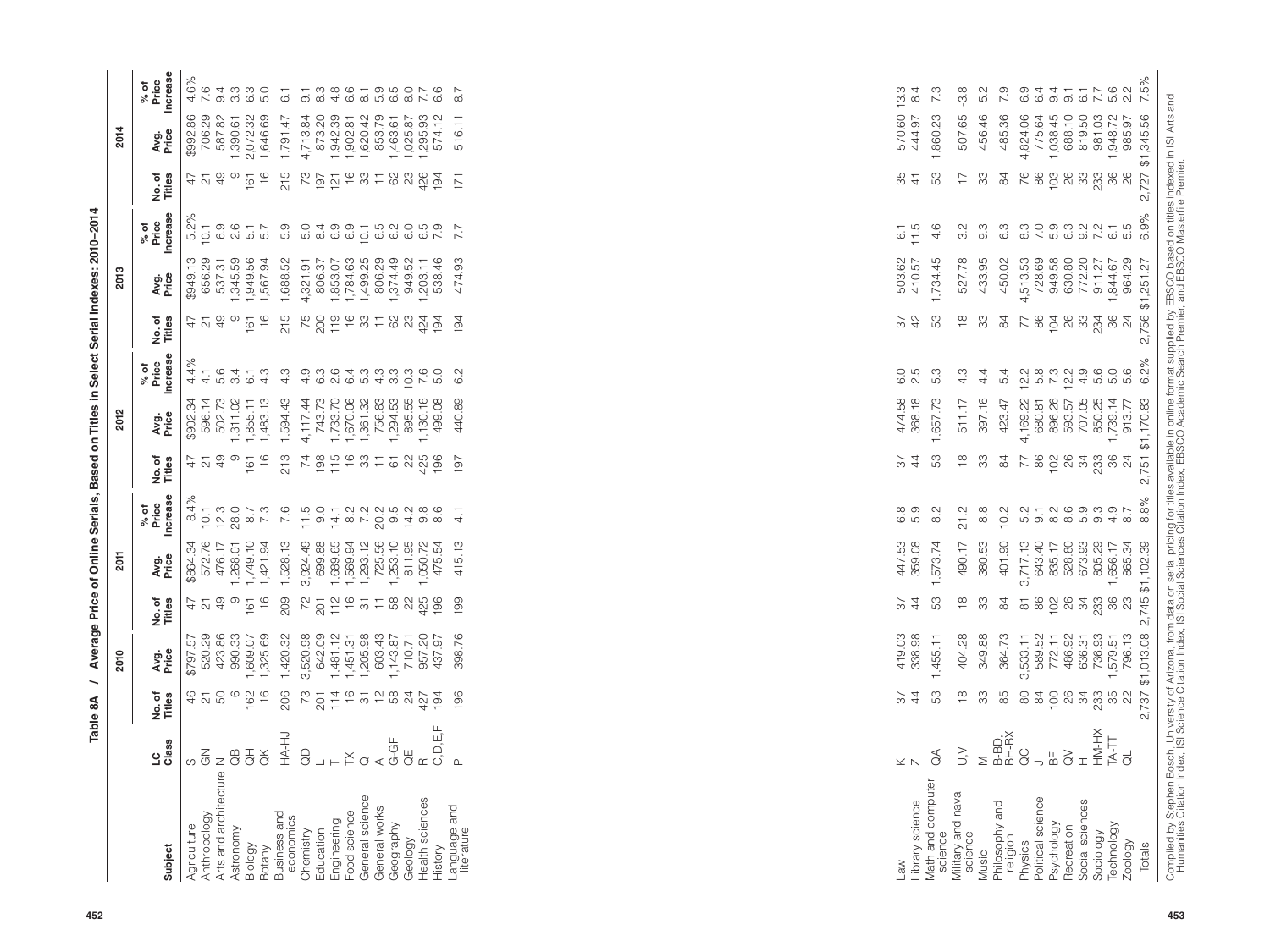### *(continued from page 438)*

of books reviewed in 2013. As with the academic books data in Table 4, this index includes some paperback prices; as a result, the average price of books is less than if only hardcover books were included. Table 5 reports the number of titles, dollar amounts, percentages, and average price for books for the years 2011 through 2013 in each *Choice* subject category.

The average price for humanities titles in 2013 increased by 2.28 percent over the previous year, whereas the average price for science and technology titles decreased slightly at a rate of -1.43 percent. Finally, the average price for social and behavioral sciences titles increased at a faster rate of 5.98 percent. Calculated separately, reference books for 2013 showed a 14.12 percent increase over the previous year. However, if one discounts last year's decrease in reference book prices, the increase for reference titles over 2011's price would be only 6.72 percent. For all titles, there was a 4.21 percent average price increase for 2013, an 82 percent average price increase since 1989.

For 2013 the overall average price for books in the four major sections of *Choice*—humanities, science and technology, social and behavioral sciences, and reference—was \$73.78, an increase of 4.21 percent over the average 2012 book price of \$70.80. Reference books calculated separately had an average price increase of 14.12 percent over the previous year, with a 2013 average price of \$143.52 compared with last year's average price of \$125.76. Excluding reference books, the 2013 average price was \$69.30, a 3.29 percent increase compared with the average 2012 price of \$67.09.

Questions regarding this index should be addressed to the author: Frederick Lynden, Retired Director, Scholarly Communication and Library Research, Brown University Library, Providence, RI 02912 (e-mail flynden@stanfordalumni.org).

# **Foreign Prices**

During 2013 the dollar saw a rebound against both the Canadian dollar and the Japanese yen, outperforming the previous four years. However, it continued its decline against the British pound sterling and the euro. The dollar's decline in these markets may be reflected in book and serials pricing from overseas publishers.

| <b>Dates</b> | 12/31/09* | 12/31/10* | $12/31/11*$ | $12/31/12*$ | $12/31/13*$ |
|--------------|-----------|-----------|-------------|-------------|-------------|
| Canada       | 1.0510    | 1.0200    | 1.0180      | 0.9950      | 1.0640      |
| Euro         | 0.6950    | 0.7700    | 0.7650      | 0.7590      | 0.7260      |
| U.K.         | 0.6160    | 0.6400    | 0.6370      | 0.6180      | 0.6050      |
| Japan        | 92.3900   | 83.8300   | 78,0000     | 86.1600     | 105.0100    |

\* Data from Financial Management Services. U.S. Treasury Department (http://fms.treas.gov/intn. html).

### **Serials Prices**

Average Price of Serials (Table 8) and Average Price of Online Serials (Table 8A), compiled by Stephen Bosch, provide the average prices and percent increases for serials based on titles in select serials indexes. The serials included here are published in the United States as well as overseas and are indexed in ISI Arts and Humanities Citation Index, ISI Science Citation Index, ISI Social Sciences Citation Index, EBSCO Academic Search Premier, and EBSCO Masterfile Premier.

Tables 8 and 8A cover prices for periodicals and serials for a five-year period, 2010 through 2014. The 2014 pricing is the actual renewal pricing for 2014 for serials that were indexed in the selected products. These tables are derived from pricing data supplied by EBSCO Subscription Services and reflect broad pricing changes aggregated from titles that are indexed in the five major products mentioned above. The U.S. Periodicals: Average Prices and Price Indexes (USPPI) (Table 1) is based on price changes seen in a static set of approximately 5,500 serial titles. The Average Price of Serials (Table 8) is based on a much broader set of titles, approximately 11,000; however, the titles are not static, so this pricing study does not rise to the level of a price index. This study is still useful in showing price changes for periodicals. The indexes selected for this price survey were deemed to be fairly representative of serials that are frequently purchased in academic and public libraries. There are some foreign titles in the indexes, so the scope is broader and this may give a better picture of the overall price pressures experienced in libraries. Table 8 contains both print and online serials pricing. Table 8A is a subset of the titles treated in Table 8 and contains only online serials pricing.

The most important trend seen in the data in Table 8 is that after the modest increase of 4.1 percent previously seen between 2009 and 2010, increases in prices have remained fairly constant since the economic recovery began. Price increases have hovered around 6 percent annually since 2010. The respite in price increases seen in 2009–2010 appears to be over. Libraries were very vocal about not being able to sustain high rates of inflation, and in 2010 price increases moderated, but since then they have averaged around 6 percent. If only the titles with online availability (Table 8A) are looked at, the rates of increase for those titles are even higher, averaging 7.4 percent over the past five years. There is little difference between the average prices for print serials and online serials, so, at least for this set of data, online formats do not cost less than their print counterparts.

Another interesting trend is that the science areas do not dominate the list of subjects with the largest price increases. The subject areas that displayed large increases were quite varied. Law, arts and architecture, psychology, and recreation saw higher increases than most areas. These same four areas showed the highest increases in the online table (Table 8A) as well. Average prices of journals in the science and technology areas are by far higher than in other areas and that trend continues with the average cost of chemistry and physics journals being \$4,602 and \$4,134, respectively. Although these STM titles are not inflating at high rates, the impact of a 5.0 percent increase in a \$4,000 title is much higher than a 9 percent increase on a \$300 title. Online journals (Table 8A) showed higher average prices for chemistry (\$4,714) and physics (\$4,824).

In this price study, as in similar price surveys, the data become less accurate at describing price changes as the sample becomes smaller. For that reason, drawing conclusions about price changes in subject areas with a limited number of titles will be less accurate than for large areas or the broader price survey. Price changes are far more volatile where smaller data sets are used. For example, military and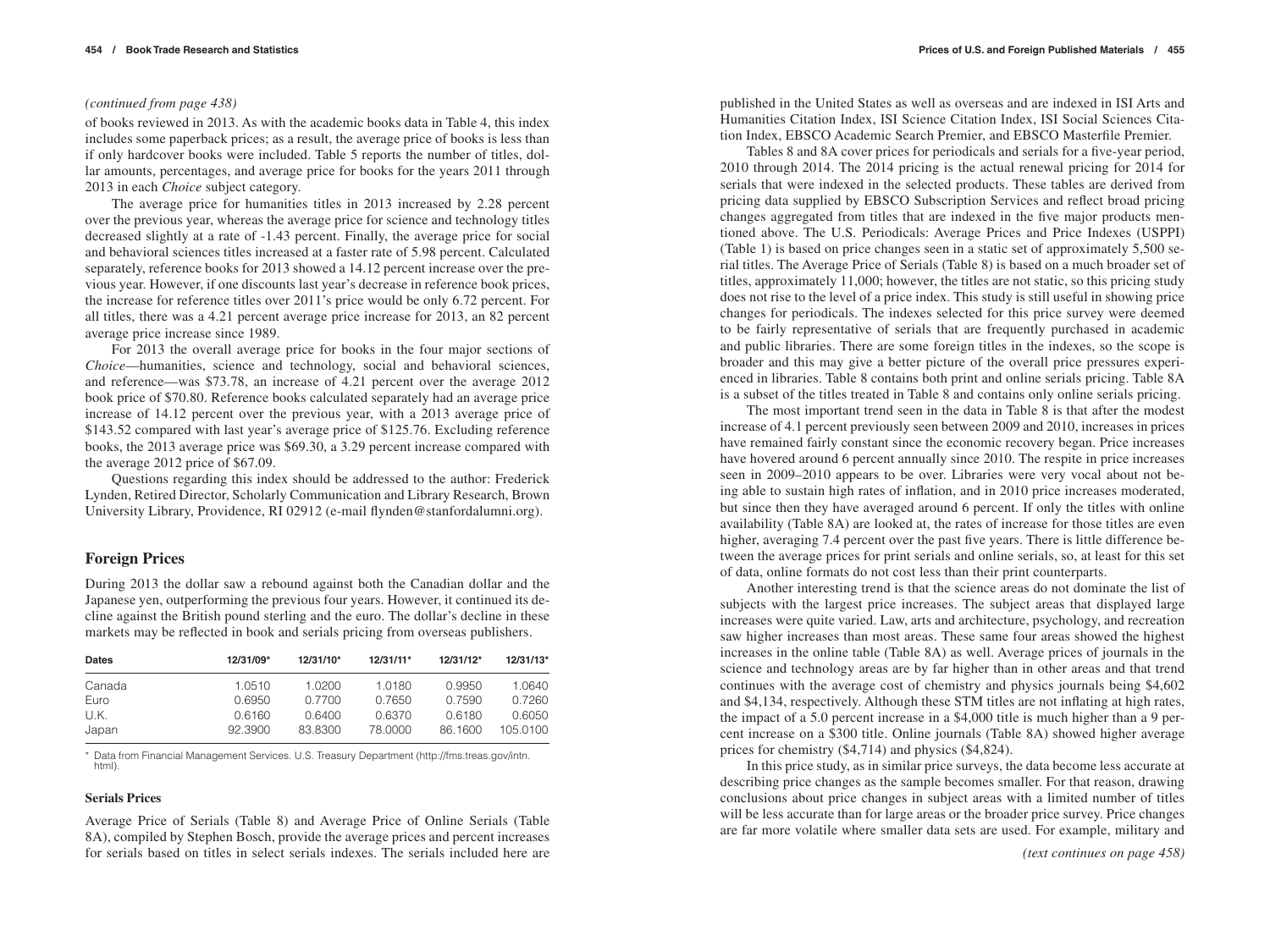| $-2009 - 7$<br>֚֚֚֬<br>s and Price<br>Price<br><b>Page Find</b><br>$\frac{a}{b}$<br><b>C</b> Books: A<br>خ<br><b>Dritic</b> | $\tilde{C}$<br>$2009 = 101$<br>lndex Rase: ? |
|-----------------------------------------------------------------------------------------------------------------------------|----------------------------------------------|
| თ                                                                                                                           |                                              |
|                                                                                                                             |                                              |

|                                                     |                                                                                                                                                                                                                                                                                                                                                                                                                                                                | 2009                                          |                                                             | 2010                                                             |                         | 2011                                                                                |                                                 | 2012                                                                                                                                                                                                                                                                                                                                                 |                                              |                                                    | 2013                                      |                                                                                                                                                                                                                                                                                                                                                                                                                                                                            |                                                                                                                                                                                                                                                                                                               |
|-----------------------------------------------------|----------------------------------------------------------------------------------------------------------------------------------------------------------------------------------------------------------------------------------------------------------------------------------------------------------------------------------------------------------------------------------------------------------------------------------------------------------------|-----------------------------------------------|-------------------------------------------------------------|------------------------------------------------------------------|-------------------------|-------------------------------------------------------------------------------------|-------------------------------------------------|------------------------------------------------------------------------------------------------------------------------------------------------------------------------------------------------------------------------------------------------------------------------------------------------------------------------------------------------------|----------------------------------------------|----------------------------------------------------|-------------------------------------------|----------------------------------------------------------------------------------------------------------------------------------------------------------------------------------------------------------------------------------------------------------------------------------------------------------------------------------------------------------------------------------------------------------------------------------------------------------------------------|---------------------------------------------------------------------------------------------------------------------------------------------------------------------------------------------------------------------------------------------------------------------------------------------------------------|
| Subject                                             | Class<br>5                                                                                                                                                                                                                                                                                                                                                                                                                                                     | No.of<br>Titles                               | Average<br>Price (£)                                        | No.of<br>Titles                                                  | Average<br>Price (£)    | đ<br>No. of<br>Titles                                                               | Average<br>Price (£)                            | đ<br>No. of<br>Titles                                                                                                                                                                                                                                                                                                                                | Average<br>Price (£)                         | No. of<br>Titles                                   | Average<br>Price (£)                      | % Change<br>2012-2013                                                                                                                                                                                                                                                                                                                                                                                                                                                      | Index                                                                                                                                                                                                                                                                                                         |
| Anthropology<br>Agriculture<br>Botany               | $\begin{array}{c}\n\stackrel{\rightharpoonup}{\leftrightarrow} & \xrightarrow{\rightharpoonup} \\ \n\stackrel{\rightharpoonup}{\leftrightarrow} & \xrightarrow{\rightharpoonup} \\ \n\end{array}$<br>$\mathcal{Z}_{\mathcal{O}}$<br>လ                                                                                                                                                                                                                          | 140<br>$\frac{109}{22}$                       | 53.96<br>53.90<br>53.90<br>53.91<br>53.93<br>53.93<br>49.70 |                                                                  |                         | $\begin{array}{c} 12.7 \\ 11.7 \\ 20.7 \\ 11.7 \end{array}$                         | 88.77<br>59.78.29<br>59.77 59.88<br>59.77 59.88 | $\begin{array}{r} 145 \\ 450 \\ 451 \\ 452 \\ 454 \\ 454 \\ 454 \\ 454 \\ 450 \\ 46 \\ 47 \\ 48 \\ 49 \\ 40 \\ 40 \\ 41 \\ 42 \\ 43 \\ 44 \\ 45 \\ 46 \\ 48 \\ 49 \\ 40 \\ 40 \\ 42 \\ 43 \\ 44 \\ 45 \\ 46 \\ 48 \\ 49 \\ 40 \\ 49 \\ 40 \\ 40 \\ 42 \\ 43 \\ 44 \\ 45 \\ 46 \\ 48 \\ 49 \\ 40 \\ 49 \\ 40 \\ 40 \\ 42 \\ 43 \\ 44 \\ 45 \\$<br>183 | 09.73<br>45.75<br>97.50.38<br>64.38<br>64.36 | $^{+63}_{+24}$<br>$^{+8}_{-79}$<br>$^{+63}_{-79}$  | 68.55<br>55.11<br>51.54<br>71.82<br>749.2 | $-1.1\%$<br>$\begin{array}{l} \mathbb{C} \\ \mathbb{C} \\ \mathbb{C} \\ \mathbb{C} \\ \mathbb{C} \\ \mathbb{C} \\ \mathbb{C} \\ \mathbb{C} \\ \mathbb{C} \\ \mathbb{C} \\ \mathbb{C} \\ \mathbb{C} \\ \mathbb{C} \\ \mathbb{C} \\ \mathbb{C} \\ \mathbb{C} \\ \mathbb{C} \\ \mathbb{C} \\ \mathbb{C} \\ \mathbb{C} \\ \mathbb{C} \\ \mathbb{C} \\ \mathbb{C} \\ \mathbb{C} \\ \mathbb{C} \\ \mathbb{C} \\ \mathbb{C} \\ \mathbb{C} \\ \mathbb{C} \\ \mathbb{C} \\ \mathbb$ | $\begin{array}{l} 27.7 \\ 20.7 \\ 21.8 \\ 22.9 \\ 23.9 \\ 24.8 \\ 25.9 \\ 26.9 \\ 27.9 \\ 28.9 \\ 29.7 \\ 29.9 \\ 20.7 \\ 20.9 \\ 20.9 \\ 20.9 \\ 20.9 \\ 20.9 \\ 20.9 \\ 20.9 \\ 20.9 \\ 20.9 \\ 20.9 \\ 20.9 \\ 20.9 \\ 20.9 \\ 20.9 \\ 20.9 \\ 20.9 \\ 20.9 \\ 20.9 \\ 20.9 \\ 20.9 \\ 20.9 \\ 20.9 \\ 20$ |
| Business and economics<br>Chemistry<br>Education    |                                                                                                                                                                                                                                                                                                                                                                                                                                                                | 88<br>1,634                                   |                                                             |                                                                  |                         | $\begin{array}{c}\n 1.690 \\  8749 \\  756 \\  749 \\  944 \\  \hline\n\end{array}$ |                                                 |                                                                                                                                                                                                                                                                                                                                                      |                                              |                                                    | 64.49                                     |                                                                                                                                                                                                                                                                                                                                                                                                                                                                            |                                                                                                                                                                                                                                                                                                               |
| Engineering and technology<br>Fine and applied arts | TH M S T LE F<br>L S T Q F M U U V L X V<br>T F M Q Q Q Q L F X V                                                                                                                                                                                                                                                                                                                                                                                              | 886<br>782<br>787                             | 60.97                                                       |                                                                  |                         |                                                                                     |                                                 |                                                                                                                                                                                                                                                                                                                                                      | 76.09<br>42.40                               | $7,005$<br>$7,005$<br>$1,005$                      | 78.35<br>43.35                            |                                                                                                                                                                                                                                                                                                                                                                                                                                                                            |                                                                                                                                                                                                                                                                                                               |
| General works                                       |                                                                                                                                                                                                                                                                                                                                                                                                                                                                |                                               | 38.43<br>76.73                                              |                                                                  |                         |                                                                                     | 41.29<br>69.50                                  |                                                                                                                                                                                                                                                                                                                                                      | 78.67                                        |                                                    | 91.58                                     |                                                                                                                                                                                                                                                                                                                                                                                                                                                                            |                                                                                                                                                                                                                                                                                                               |
| Geography                                           |                                                                                                                                                                                                                                                                                                                                                                                                                                                                | 233                                           | 54.43                                                       | 276                                                              | 65.69                   | 294                                                                                 | 56.70                                           | 276                                                                                                                                                                                                                                                                                                                                                  | 63.59                                        | 268                                                | 64.44                                     | $\frac{3}{2}$                                                                                                                                                                                                                                                                                                                                                                                                                                                              | 120.5                                                                                                                                                                                                                                                                                                         |
| Geology<br>History                                  |                                                                                                                                                                                                                                                                                                                                                                                                                                                                | $1,572$<br>$1,572$<br>$59$<br>$51$<br>$1,117$ | 53.80<br>43.41                                              | 38040                                                            | 52.28<br>42.55          | 35                                                                                  | 57.97                                           | 51,880                                                                                                                                                                                                                                                                                                                                               | 2410274<br>441047<br>56174<br>56174          | 34                                                 | 77.70                                     | $-2.1$                                                                                                                                                                                                                                                                                                                                                                                                                                                                     | 142.8<br>102.9<br>103.1<br>116.1                                                                                                                                                                                                                                                                              |
| Home economics                                      |                                                                                                                                                                                                                                                                                                                                                                                                                                                                |                                               |                                                             |                                                                  | 30.48                   | 1,586<br>34                                                                         | 43.28<br>48.40<br>48.62<br>78.79                | 47                                                                                                                                                                                                                                                                                                                                                   |                                              | $1,690$<br>58<br>58<br>57<br>54<br>59<br>1,26<br>4 | 44.63<br>67.22<br>95.50                   | $0.7780$<br>$0.748$                                                                                                                                                                                                                                                                                                                                                                                                                                                        |                                                                                                                                                                                                                                                                                                               |
| Industrial arts                                     |                                                                                                                                                                                                                                                                                                                                                                                                                                                                |                                               | 39.02<br>24.32<br>76.13                                     | 1,153<br>$\pm$                                                   | 83.10<br>28.47          | $\frac{2}{3}$<br>1,159                                                              |                                                 | $42$<br>$312$<br>$\overline{\phantom{0}}$                                                                                                                                                                                                                                                                                                            |                                              |                                                    | 88.46                                     |                                                                                                                                                                                                                                                                                                                                                                                                                                                                            |                                                                                                                                                                                                                                                                                                               |
| Library and information<br>science<br><b>Law</b>    |                                                                                                                                                                                                                                                                                                                                                                                                                                                                | 88                                            | 60.32                                                       | 100                                                              | 53.58                   | 104                                                                                 | 61.51                                           | 105                                                                                                                                                                                                                                                                                                                                                  | 65.96                                        | 100                                                | 59.99                                     | $-9.0$                                                                                                                                                                                                                                                                                                                                                                                                                                                                     | 101.8                                                                                                                                                                                                                                                                                                         |
|                                                     |                                                                                                                                                                                                                                                                                                                                                                                                                                                                |                                               |                                                             |                                                                  |                         |                                                                                     |                                                 |                                                                                                                                                                                                                                                                                                                                                      |                                              |                                                    |                                           |                                                                                                                                                                                                                                                                                                                                                                                                                                                                            |                                                                                                                                                                                                                                                                                                               |
| Literature and language                             | $\mathbf{\Omega}$                                                                                                                                                                                                                                                                                                                                                                                                                                              | 2,928                                         | 34.77                                                       | 3,987                                                            | 31.58                   | 3,526                                                                               | 32.71                                           | 3,966                                                                                                                                                                                                                                                                                                                                                | 37.34                                        | 3,448                                              | 37.25                                     | $-0.3$                                                                                                                                                                                                                                                                                                                                                                                                                                                                     | 108.3                                                                                                                                                                                                                                                                                                         |
| Mathematics and computer<br>science                 | $\mathcal{E}$                                                                                                                                                                                                                                                                                                                                                                                                                                                  | 216                                           | 49.30                                                       | 207                                                              | 48.29                   | 245                                                                                 | 55.79                                           | 266                                                                                                                                                                                                                                                                                                                                                  | 54.93                                        | 212                                                | 61.40                                     | 11.8                                                                                                                                                                                                                                                                                                                                                                                                                                                                       | 123.7                                                                                                                                                                                                                                                                                                         |
| Military and naval sciences<br>Medicine             | $\begin{array}{c} \mathbb{R} \\ \mathbb{R} \\ \mathbb{R} \\ \mathbb{L} \\ \mathbb{R} \\ \mathbb{L} \\ \mathbb{R} \\ \mathbb{R} \\ \mathbb{R} \\ \mathbb{R} \\ \mathbb{R} \\ \mathbb{R} \\ \mathbb{R} \\ \mathbb{R} \\ \mathbb{R} \\ \mathbb{R} \\ \mathbb{R} \\ \mathbb{R} \\ \mathbb{R} \\ \mathbb{R} \\ \mathbb{R} \\ \mathbb{R} \\ \mathbb{R} \\ \mathbb{R} \\ \mathbb{R} \\ \mathbb{R} \\ \mathbb{R} \\ \mathbb{R} \\ \mathbb{R} \\ \mathbb{R} \\ \mathbb$ | 1,110<br>112                                  | 48.50<br>48.42                                              | ,182<br>184                                                      | 55.12                   | 1,177<br>133                                                                        | 55.02<br>46.35                                  | 1,280<br>163                                                                                                                                                                                                                                                                                                                                         | 55.88<br>57.71                               | 1,126<br>173                                       | 60.74<br>48.95                            | $-15.2$<br>$\overline{ }$                                                                                                                                                                                                                                                                                                                                                                                                                                                  | $123.7$<br>$107.1$                                                                                                                                                                                                                                                                                            |
| Philosophy and religion                             |                                                                                                                                                                                                                                                                                                                                                                                                                                                                | 1,091                                         | 45.65                                                       | ,336                                                             | 48.17                   | 1,151                                                                               | 48.65                                           | 1,293                                                                                                                                                                                                                                                                                                                                                | 54.67                                        | 1,074                                              | 53.96                                     | $-1.3$                                                                                                                                                                                                                                                                                                                                                                                                                                                                     | 117.6                                                                                                                                                                                                                                                                                                         |
| Physics and astronomy                               |                                                                                                                                                                                                                                                                                                                                                                                                                                                                | 196                                           | 54.73                                                       |                                                                  | 64.83                   | 215<br>671                                                                          | 64.76                                           |                                                                                                                                                                                                                                                                                                                                                      | 68.87                                        |                                                    | 72.08                                     | $4.7$                                                                                                                                                                                                                                                                                                                                                                                                                                                                      |                                                                                                                                                                                                                                                                                                               |
| Political Science<br>Psychology                     | $\rightarrow$ $\stackrel{\scriptscriptstyle \leftarrow}{\scriptscriptstyle \leftarrow}$                                                                                                                                                                                                                                                                                                                                                                        | 195<br>621                                    | 44.46<br>59.74                                              |                                                                  | 71.88<br>39.69          | 264                                                                                 | 62.95<br>46.77                                  |                                                                                                                                                                                                                                                                                                                                                      | 69.98<br>50.93                               | 221<br>732<br>266                                  | 54.88<br>66.67                            |                                                                                                                                                                                                                                                                                                                                                                                                                                                                            |                                                                                                                                                                                                                                                                                                               |
| Science (general)                                   | $\begin{array}{c}\n\text{Q} \\ \text{H} \text{M-HX}\n\end{array}$                                                                                                                                                                                                                                                                                                                                                                                              | 45                                            | 41.65<br>59.36<br>30.90                                     | $\begin{array}{c} 214 \\ 736 \\ 460 \\ 600 \\ 90 \\ \end{array}$ | 40.70<br>58.24<br>36.76 | $60\,$                                                                              | 51.05<br>54.31<br>46.83                         | 1,195<br>1977<br>1955<br>1,195                                                                                                                                                                                                                                                                                                                       | 72.50<br>57.01<br>56.70                      | $1,111$<br>165                                     | 54.85<br>63.65                            | $-47$<br>$-79$<br>$-7$<br>$-7$<br>$-7$<br>$-7$<br>$-7$                                                                                                                                                                                                                                                                                                                                                                                                                     | $\begin{array}{l} 129.4 \\ 174.0 \\ 174.0 \\ 140.0 \\ 140.0 \\ 140.0 \\ 163.0 \\ \end{array}$                                                                                                                                                                                                                 |
| Sports and recreation<br>Sociology                  | $\mathfrak{S}$                                                                                                                                                                                                                                                                                                                                                                                                                                                 | 958<br>181                                    |                                                             |                                                                  |                         | 1,069<br>145                                                                        |                                                 | 202                                                                                                                                                                                                                                                                                                                                                  |                                              |                                                    | 54.18                                     | $-4.4$                                                                                                                                                                                                                                                                                                                                                                                                                                                                     |                                                                                                                                                                                                                                                                                                               |
| Zoology                                             | GH, QL<br>GR                                                                                                                                                                                                                                                                                                                                                                                                                                                   | 336                                           | 62.59                                                       | 382                                                              | 65.79                   | 370                                                                                 | 77.75                                           | 434                                                                                                                                                                                                                                                                                                                                                  | 84.57                                        | 396                                                | 81.41                                     | $-3.7$                                                                                                                                                                                                                                                                                                                                                                                                                                                                     | 128.3                                                                                                                                                                                                                                                                                                         |
| Total, All Books                                    |                                                                                                                                                                                                                                                                                                                                                                                                                                                                | 15,082                                        | 50.42                                                       | 18,115                                                           | 50.50                   | 16,528                                                                              | 51.94                                           | 18,863                                                                                                                                                                                                                                                                                                                                               | 57.51                                        |                                                    |                                           |                                                                                                                                                                                                                                                                                                                                                                                                                                                                            | $\overrightarrow{4}$<br>115.                                                                                                                                                                                                                                                                                  |

| iterature and language                     | Δ.      |                                        |                | 3,987        | 31.58                                                       | 3,526  |                | 3,966                               | 37.34 | 3,448                                              |                | $-0.3$ | 108.3 |
|--------------------------------------------|---------|----------------------------------------|----------------|--------------|-------------------------------------------------------------|--------|----------------|-------------------------------------|-------|----------------------------------------------------|----------------|--------|-------|
| <b>Aathematics and computer</b><br>science | $\beta$ | 2,928<br>216                           | 34.77<br>49.30 | 207          | 48.29                                                       | 245    | 32.71<br>55.79 | 266                                 |       | 212                                                | 37.25<br>61.40 | 11.8   | 123.7 |
| <i><b>Medicine</b></i>                     |         |                                        |                | 1,182<br>184 |                                                             |        |                | 1,280<br>163                        |       |                                                    |                |        |       |
| Ailitary and naval sciences                |         |                                        |                |              |                                                             |        |                |                                     |       |                                                    |                |        |       |
| hilosophy and religion                     |         | 1,110<br>112<br>1,090 1956<br>1967 498 |                |              | 55.79<br>56.75 38800<br>56.75 38800<br>56.76 38800<br>56.79 |        |                | 1,293                               |       | 1,126<br>1,074<br>1,074<br>1,074<br>1,128<br>1,155 |                |        |       |
| hysics and astronomy                       |         |                                        |                |              |                                                             |        |                |                                     |       |                                                    |                |        |       |
| Political Science                          |         |                                        |                |              |                                                             |        |                |                                     |       |                                                    |                |        |       |
| veppology                                  |         |                                        |                |              |                                                             |        |                |                                     |       |                                                    |                |        |       |
| icience (general)                          |         |                                        |                |              |                                                             |        |                | 240<br>2007<br>2008<br>2008<br>2009 |       |                                                    |                |        |       |
| Sociology                                  |         |                                        |                |              |                                                             |        |                |                                     |       |                                                    |                |        |       |
| sports and recreation                      |         |                                        |                |              |                                                             |        |                |                                     |       |                                                    |                |        |       |
| Zoology                                    |         | 336                                    | 62.59          | 382          |                                                             |        |                | 434                                 |       | 396                                                | 81.41          | $-3.7$ | 128.3 |
| Total, All Books                           |         | 15,082                                 | 50.42          | 18,115       | 50.50                                                       | 16,528 | 51.94          | 18,863                              | 57.51 | 16,935                                             | 58.47          | 1.7%   | 115.4 |
|                                            |         |                                        |                |              |                                                             |        |                |                                     |       |                                                    |                |        |       |